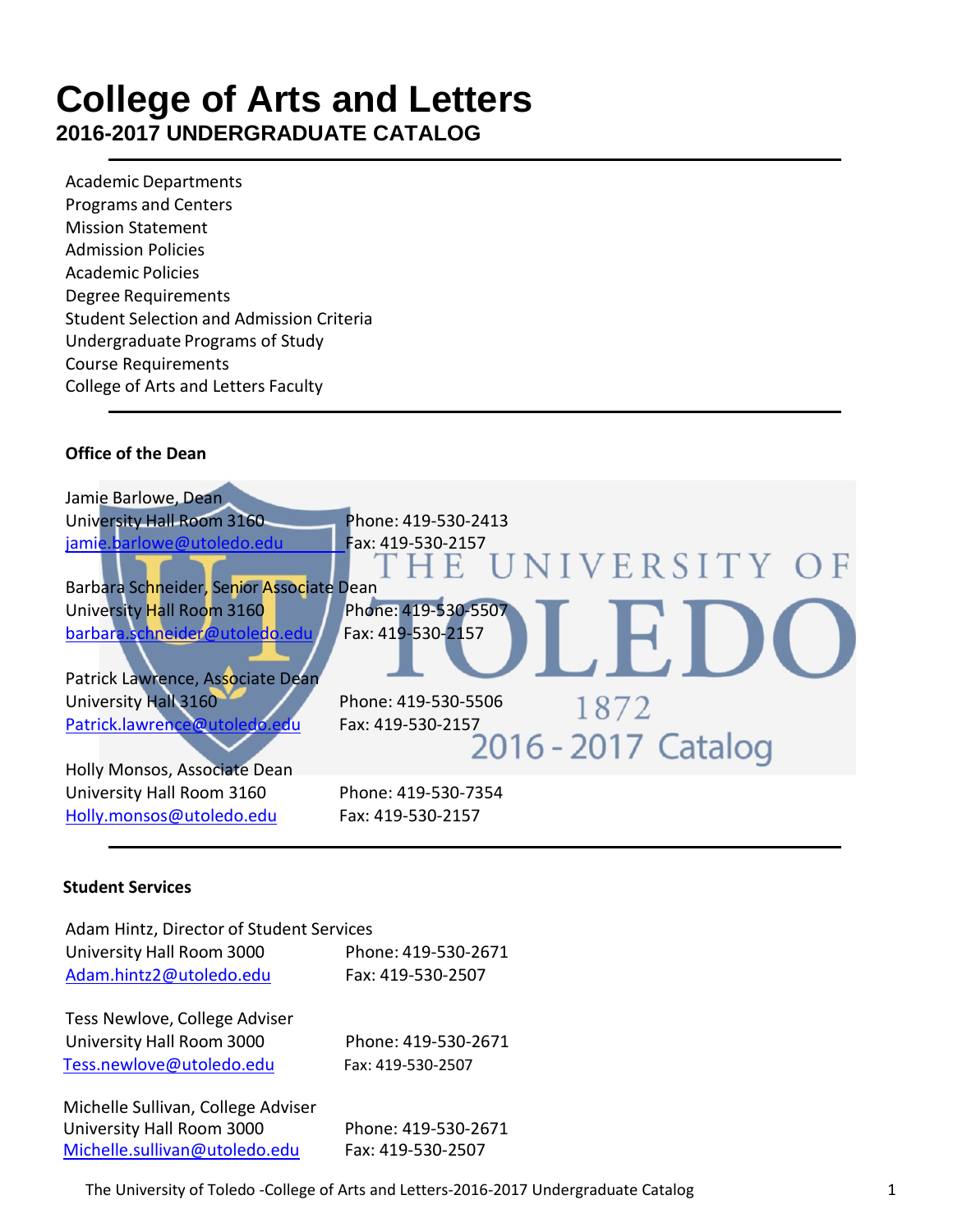| Sharon Schnarre, Pre-med/pre-dent/pre-vet Adviser |                     |
|---------------------------------------------------|---------------------|
| University Hall Room 3000                         | Phone: 419-530-2671 |
| sharon.schnarre@utoledo.edu                       | Fax: 419-530-2507   |

Jacqueline Kosier, Transfer and Experiential Learning Adviser University Hall Room 3000 Phone: 419-530-2671 [Jacqueline.kosier@utoledo.edu](mailto:Jacqueline.kosier@utoledo.edu) Fax:419.530.2507

Departmental Advisers

Lisa Bollman, Communication Adviser Sullivan Hall, 2070 Phone: 419-530-4436 [Lisa.bollman@utoledo.edu](mailto:Lisa.bollman@utoledo.edu) Fax: 419-530-4471

| Alexandria Harris, Psychology Adviser                                                                                                            |                                                                       |
|--------------------------------------------------------------------------------------------------------------------------------------------------|-----------------------------------------------------------------------|
| University Hall, Room 3020                                                                                                                       | Phone: 419-530-2671                                                   |
| Alexandria.harris@utoledo.edu                                                                                                                    | Fax: 419-530-2507                                                     |
| <b>Academic Departments</b><br>Department of Art<br>Barbara WF Miner, Chair<br>Center for the Visual Arts Room 1070<br>Barbara.miner@utoledo.edu | THE UNIVERSITY OF<br>Phone: 419-530-8300<br>Fax: 419-530-8337<br>1872 |
| <b>Department of Communications</b>                                                                                                              | 2016 - 2017 Catalog                                                   |
| Jeffrey S. Wilkinson, Chair<br>Sullivan Hall Room 2010<br>Jeffrey.wilkinson@utoledo.edu                                                          | Phone: 530-1323<br>Fax: 419-530-4771                                  |
| Department of Economics                                                                                                                          |                                                                       |
| Michael Dowd, Chair<br>University Hall Room 4120<br>michael.dowd@utoledo.edu                                                                     | Phone: 419-530-2572 & 419-530-4603<br>Fax: 419-530-7844               |
| Department of English                                                                                                                            |                                                                       |
| Sara Lundquist, Chair<br>Field House Room 1500J<br>sara.lundquist@utoledo.edu                                                                    | Phone: 419-530-2318<br>Fax: 419-530-4440                              |

#### Department of Foreign Languages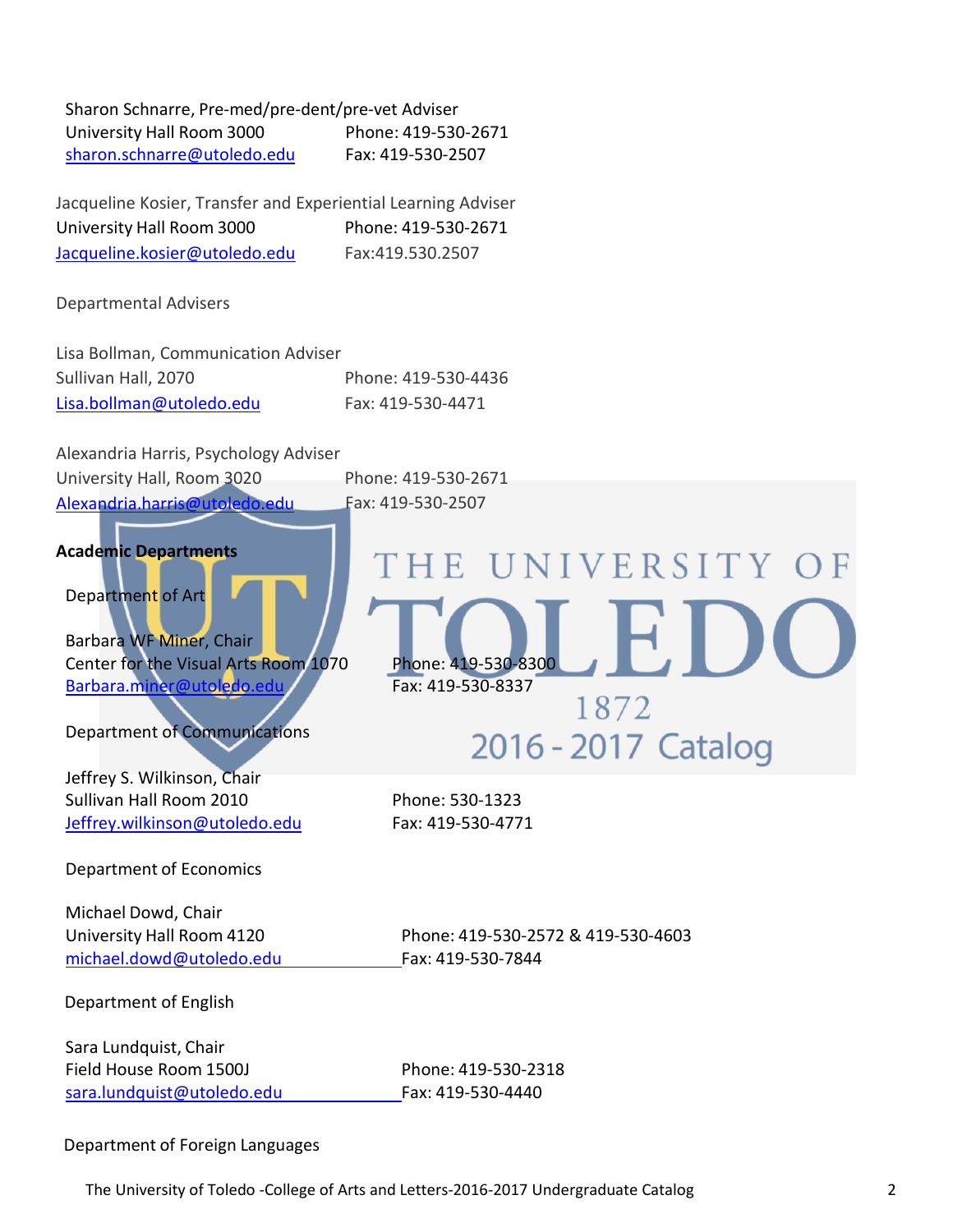| Ruth Hottell, Chair<br>Field House Room 2400F<br>ruth.hottell@utoledo.edu                                                                                                                                                                | Phone: 419-530-2606<br>Fax: 419-530-4954                                                                                                                                        |  |  |
|------------------------------------------------------------------------------------------------------------------------------------------------------------------------------------------------------------------------------------------|---------------------------------------------------------------------------------------------------------------------------------------------------------------------------------|--|--|
| Department of Geography and Planning                                                                                                                                                                                                     |                                                                                                                                                                                 |  |  |
| Dan Hammel, Chair<br>Snyder Memorial Hall Room 3000<br>dan.hammel@utoledo.edu                                                                                                                                                            | Phone: 419-530-2545<br>Fax: 419-530-7919                                                                                                                                        |  |  |
| Department of History                                                                                                                                                                                                                    |                                                                                                                                                                                 |  |  |
| Charles Beatty Medina, Chair<br>University Hall Room 5420A<br>charles.beattymedina@utoledo.edu                                                                                                                                           | Phone 419-530-2845<br>Fax: 419-530-4539                                                                                                                                         |  |  |
| Department of Music                                                                                                                                                                                                                      |                                                                                                                                                                                 |  |  |
| Jason Stumbo, Interim Chair<br>Center for the Performing Arts Room 1030A<br>Jason.stumbo@utoledo.edu<br>Department of Philosophy and Religious Studies<br>John Sarnecki, Chair<br>University Hall Room 4680<br>john.sarnecki@utoledo.edu | Phone: 419-530-<br>Eax: 419-5308434<br>SITY<br>Phone: 419-530-6190<br>Fax: 419-530-6189<br>1872<br>Department of Political Science and Public Administration 016 - 2017 Catalog |  |  |
| Sam Nelson, Chair<br>Snyder Memorial Hall Room 3000<br>sam.nelson@utoledo.edu                                                                                                                                                            | Phone: 419-530-4151<br>Fax: 419-530-419                                                                                                                                         |  |  |
| Department of Psychology                                                                                                                                                                                                                 |                                                                                                                                                                                 |  |  |
| Kim Gratz Chair<br>University Hall Room 5020A<br>Kim.Gratz@utoledo.edu@utoledo.edu                                                                                                                                                       | Phone: 419-530-2717<br>Fax: 419-530-8479                                                                                                                                        |  |  |
| Department of Sociology and Anthropology                                                                                                                                                                                                 |                                                                                                                                                                                 |  |  |
| Patricia Case, Chair<br>University Hall Room 2520<br>Patricia.case@utoledo.edu                                                                                                                                                           | Phone: 419-530-4665<br>FAX: 419-530-8406                                                                                                                                        |  |  |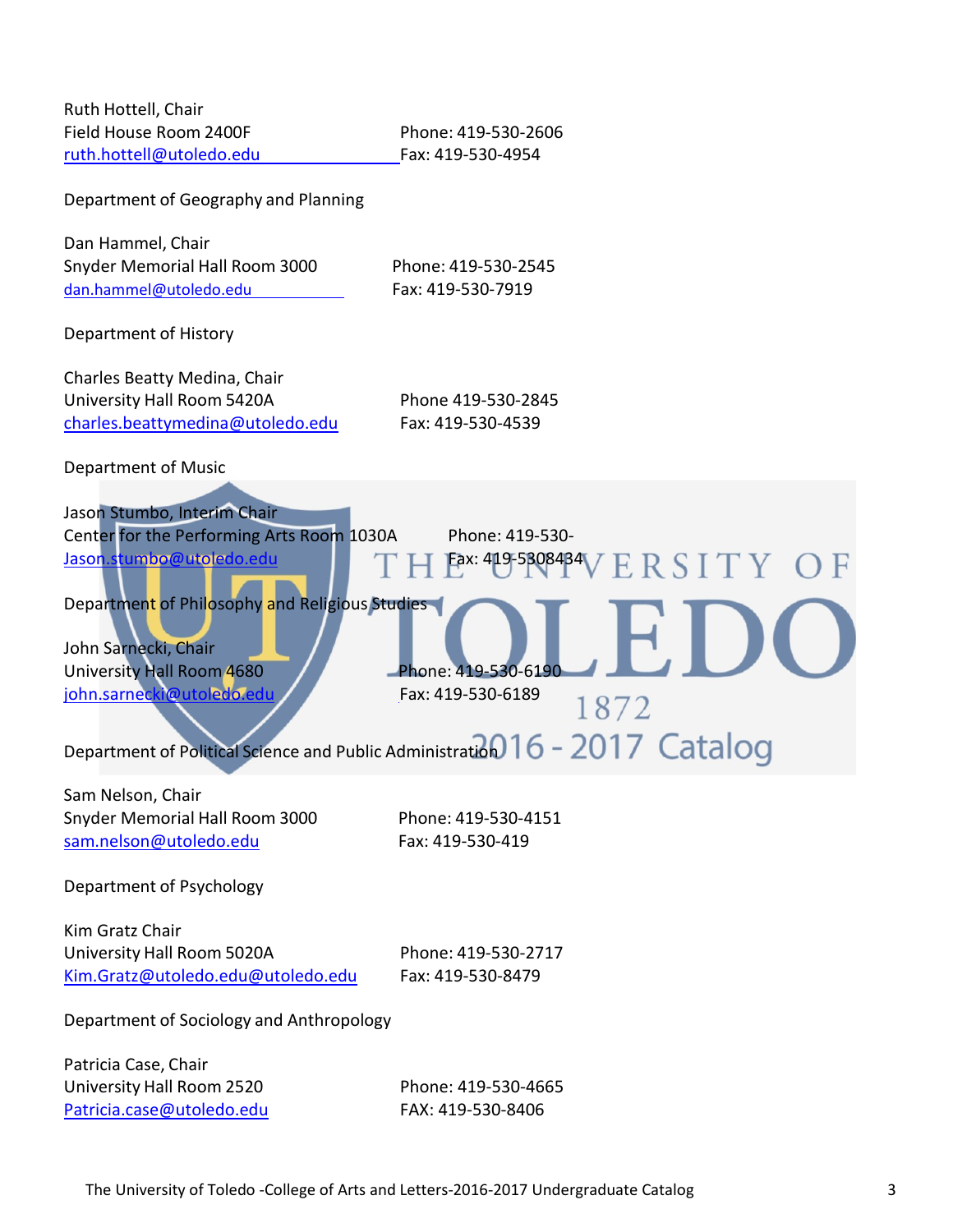Department of Theatre and Film

Edmund B. Lingan, Chair Center for the Performing Arts 1030A Phone: 419-530-2855 [Edmund.lingan@utoledo.edu](mailto:Edmund.lingan@utoledo.edu) Fax: 419-530-8439

Department of Women's and Gender Studies

Asma Abdel Halim, Interim Chair and Adviser University Hall 4260A Phone: 419-530-2233 [Asma.Abdel-Halim@utoledo.edu](mailto:Asma.Abdel-Halim@utoledo.edu) Fax: 419-530-4411

#### **Academic Programs and Schools**

School for the Visual and Performing Arts

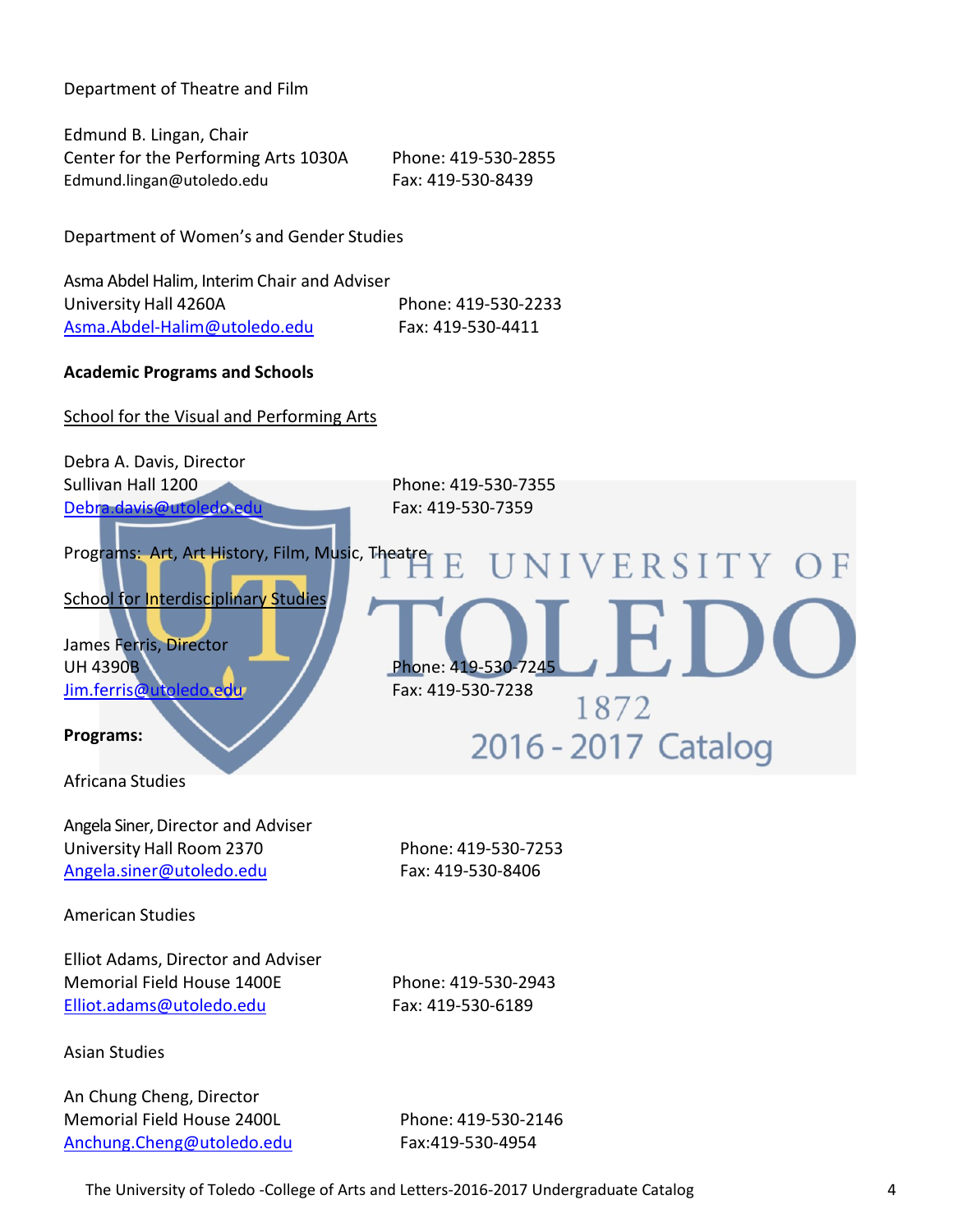#### Disability Studies

James Ferris, Ability Center of Greater Toledo Endowed Chair University Hall Room 4390B Phone: 419-530-7245 [jim.ferris@utoledo.edu F](mailto:jim.ferris@utoledo.edu%20%09)ax: 419-530-7238

Global Studies

Jetsabe Caceres, Director Snyder Memorial Hall Room 3002 Phone: 419-530-2265 jetsabe.caceres@utoledo.edu Fax: 419-530-4199

Law and Social Thought

Renee Heberle, Co-Director Snyder Memorial 3008 Phone: 419-530-4061 [renee.heberle@utoledo.edu F](mailto:renee.heberle@utoledo.edu%20%09)ax: 419-530-4199

1872

2016 - 2017 Catalog

Jerry Van Hoy, Co-Director University Hall 2100 Phone 419-530-7268 jerry.vanhoy@utoledo.edu THE UNIVERSITY OF

Middle East Studies

Gaby Semaan, Director Memorial Field House 2400N<br>gaby.semaan@utoledo.edu Fax: 419-530-4954 gaby.semaan@utoledo.edu

Spatially Integrated Social Sciences

Kevin Czakowski Snyder Memorial 3020 Phone: 419-530-4287 [Kevin.czakowski@utoledo.edu](mailto:Kevin.czakowski@utoledo.edu) Fax: 419-530-7919

Urban Studies

TBA

Center for Religious Understanding

Jeanine Diller, Director University Hall Room 4640 Phone: 419-530-6187 [jeanine.diller@utoledo.edu](mailto:jeanine.diller@utoledo.edu%20%09) Fax: 419-530-6189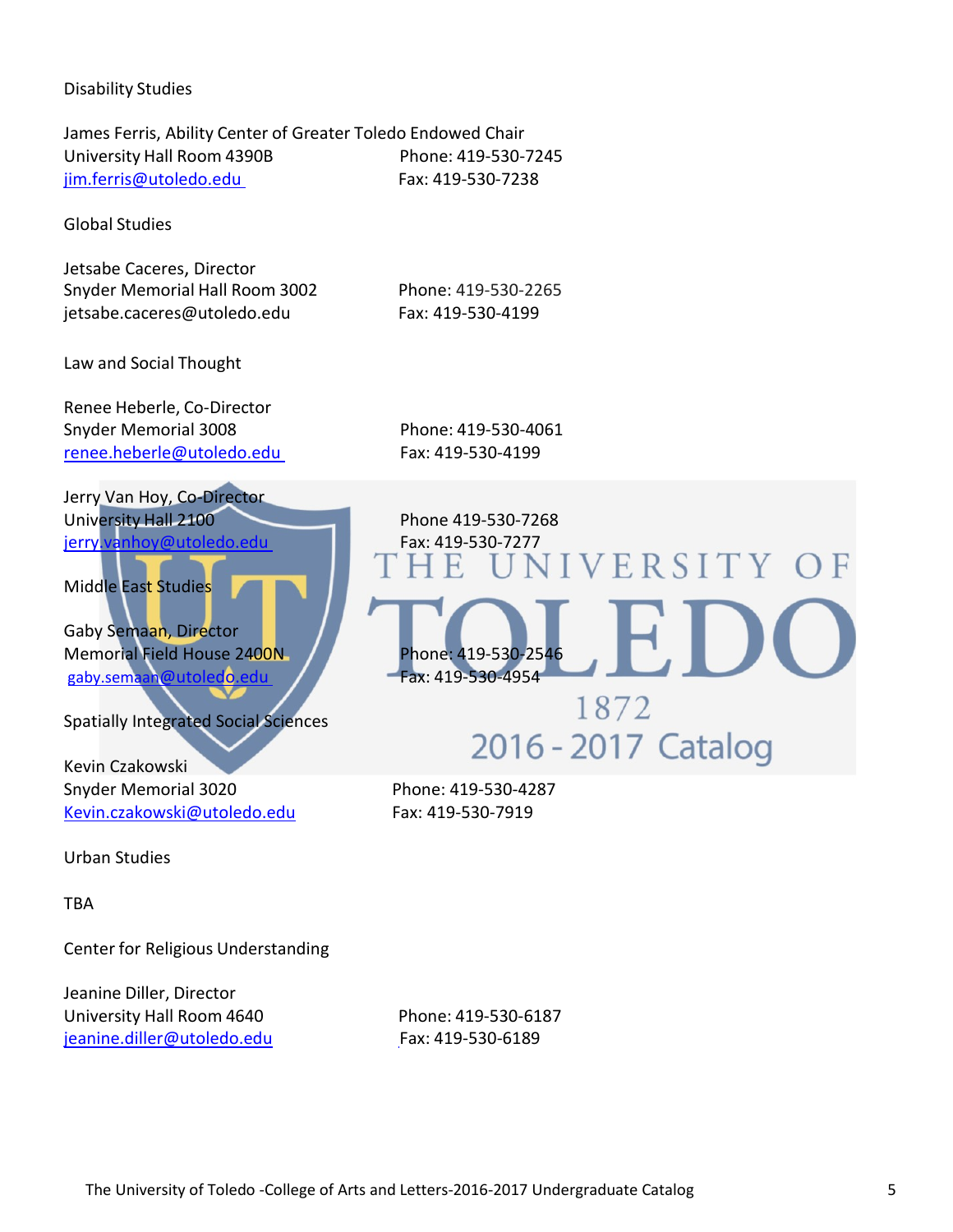#### **Admission Policies**

New first-year students must (1) submit a college test score (ACT or SAT) and (2) have either a 2.5 high school GPA or ACT composite of 20 (or SAT combined reading and math score of 950) to be admitted to the College of Arts and Letters. Applicants not meeting these standards will be admitted to the Department of Exploratory Studies in University College.

To be considered for admission to the pre-med, pre-dent and pre-vet programs, students will need a minimum high school cumulative GPA of 3.2 and an ACT composite score of 25 (or minimum SAT combined reading and math score of 1150). Students should also have successfully completed a minimum of three years of high school mathematics(algebra I, algebra II and geometry) and high school chemistry. Applicants not meeting these standards but meeting the Arts and Letters college admission standards will be admitted to the College of Arts and Letters degree program of their choice as BA (undecided) majors.

#### **Change of College**

Students in good standing (i.e., with a cumulative UT GPA of 2.0 or higher) who wish to change from another college of The University of Toledo to the College of Arts and Lettersshould make an appointment with a college Adviser in the College Student Services Office to discuss their transfer and have their academic records reviewed. External transfer course work previously evaluated by other UT collegesthat could apply to the new major may be re-evaluated. All college requirements, including core, distributive, major and related requirements, must be fulfilled as specified in the catalog for the year in which the student enters the  $\Box$ College of Arts and Letters. Credit restrictions and level requirementsfor College of Arts and Letters students will apply. Continuing UT students seeking admission to pre-medical, pre-dental and pre-veterinary programs must have a 3.0 cumulative college GPA and have completed CHEM 1090 or 1230 and MATH 1320 or higher with a B or better.

#### **Admission with Transfer Credit from Another Institution**

No more than 94 semester hours of credit earned at other institutions may apply toward a degree in the College of Arts and Letters. Course work from other institutions is accepted at the level of the UT course equivalent. Students with transfer credit are generally expected to fulfill all University and college course requirements for a degree in the College of Arts and Letters as specified in the catalog for the year in which they enter the College of Arts and Letters. In some cases, not all the credits that transfer into The University of Toledo will apply toward a degree in the College of Arts and Letters, e.g., developmental courses and excess credits in the major and in technical subjects. Transfer students from other institutions must take at least 30 semester hours at The University of Toledo, including 12 semester hours of work in their major field (22 semester hours in Psychology) and 9 semester hours in their minor field, regardless of the number of hours transferred.

Students transferring to the University of Toledo in Spring 2007 or later, including transfer readmits, must meet minimum GPA requirementsin their Arts and Letters majors and minors with both (1) the grades of all courses attempted at UT and (2) in a second calculation, the grades of all courses attempted at all institutions(including UT). The grades of all courses (from all institutions) that are used by those students to satisfy UT general education requirements must be used in the calculation of the UT general education GPA.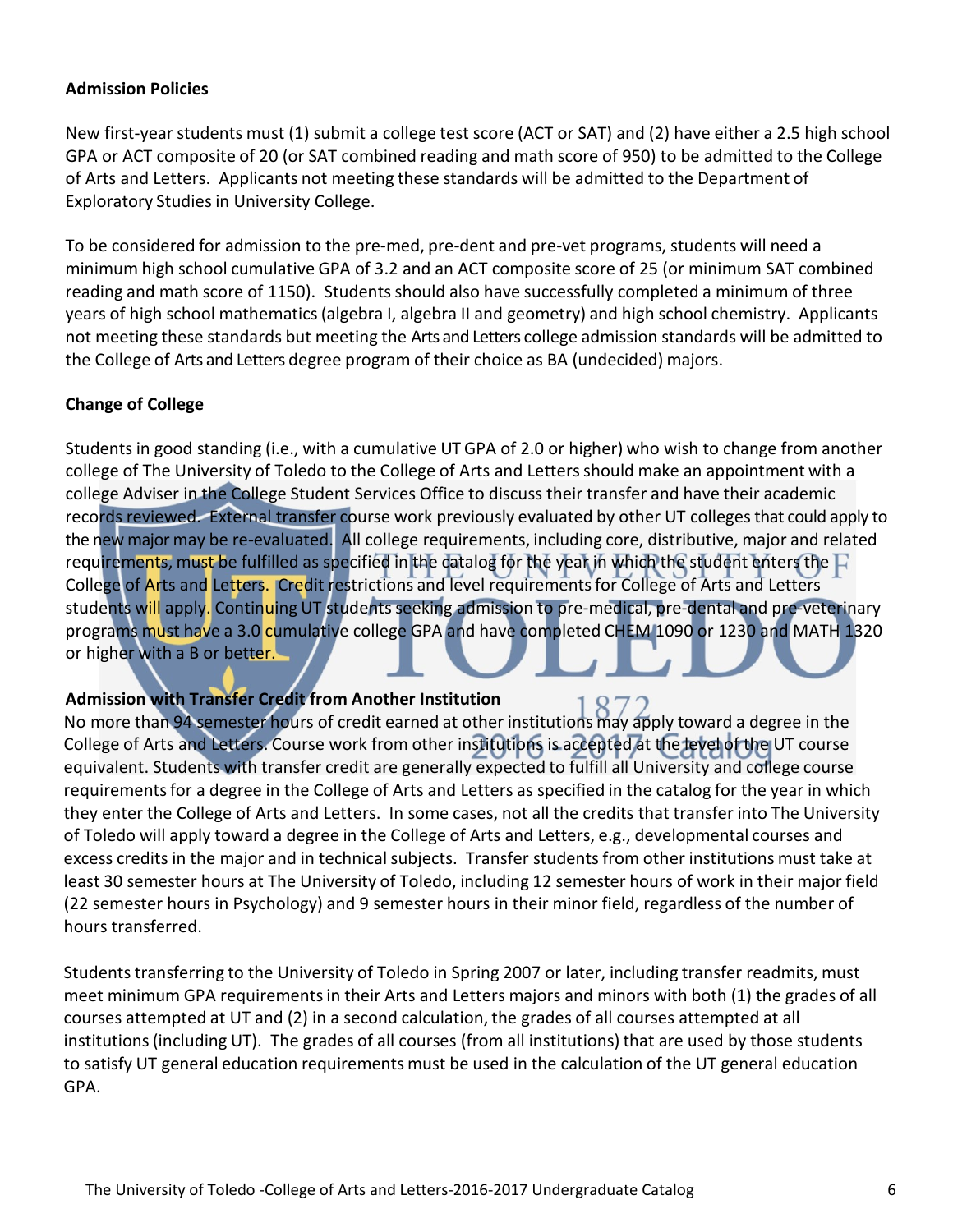UT students who attend other institutions as guests or transientstudents in Fall 2008 or later must also meet minimum GPA requirementsin their Arts and Letters majors and minors with (1) the grades of all courses attempted at UT and (2) in a second calculation, the grades of all courses attempted at all institutions (including UT). The grades of all courses (from all institutions) that are used by those students to satisfy general education must be used in the calculation of the UT general education GPA. For the purposes of meeting minimum cumulative GPAs in a student's major(s) and/or minor(s) and general education, the grades of all courses attempted at all institutions will be included in the GPA calculation(s).

Transfer studentsshould note that The University of Toledo will include all course work taken at all institutions of higher education in the calculation to determine if a student will graduate with honors. All college course work ever taken is computed in determining eligibility for graduation with honors, although no student will be awarded a level of honors above that indicated by The University of Toledo cumulative grade point average (GPA). Note: The University of Toledo requires a minimum of 30 semester hours of standard letter graded courses from UT in order to qualify for graduation with honors.

An applicant who has undertaken courses at a regionally accredited college or university and who submits through the Office of Undergraduate Admission for Adult, Transfer and International Students an official transcript listing courses and grades and giving evidence of good standing will be admitted to the College of Arts and Letters, provided the student has maintained a minimum GPA of 2.0 on a 4.0 scale.

## Exceptionsto this minimum admission requirement for academic majors are rarely made and require the

applicant to demonstrate, in a written petition, that there are special circumstances that warrant waiver of the requirement. The undergraduate associate dean will consult with the appropriate academic offices and render a decision. Approval of the petition is not automatic, and those students who are admitted by petition will be placed on special probationary status and must meet certain conditionsto remain enrolled.

If the college from which the applicant transfers lacks proper accreditation, the student may be denied transfer credit on the basis of the transcript, but may be allowed to obtain credit by passing advanced standing examinations with at least a C grade. Official transcripts of records from all schools previously attended must be on file with the Office of Undergraduate Admission for Adult, Transfer and International Students before the student will be permitted to register.

#### **A Second Degree or Major at The University of Toledo**

A student earning a first degree at The University of Toledo in a college other than Arts and Letters may earn a second bachelor's degree in the College of Arts and Letters by satisfying all requirements for both degrees. An undergraduate with a degree from another institution is considered a transferstudent. Such a student is then considered a candidate for a second degree. See requirementsfor admission with transfer credit from another institution. See also sections on majors and minors for restrictions.

A student earning a degree at The University of Toledo in the College of Arts and Letters may earn a second degree in the college by completing the requirements of both degrees. General education courses that meet the requirements of both degrees will count for both. The two degrees must be of a different type (BFA and BM, BFA and BA, or BA and BM), and both must be offered by the College of Arts and Letters.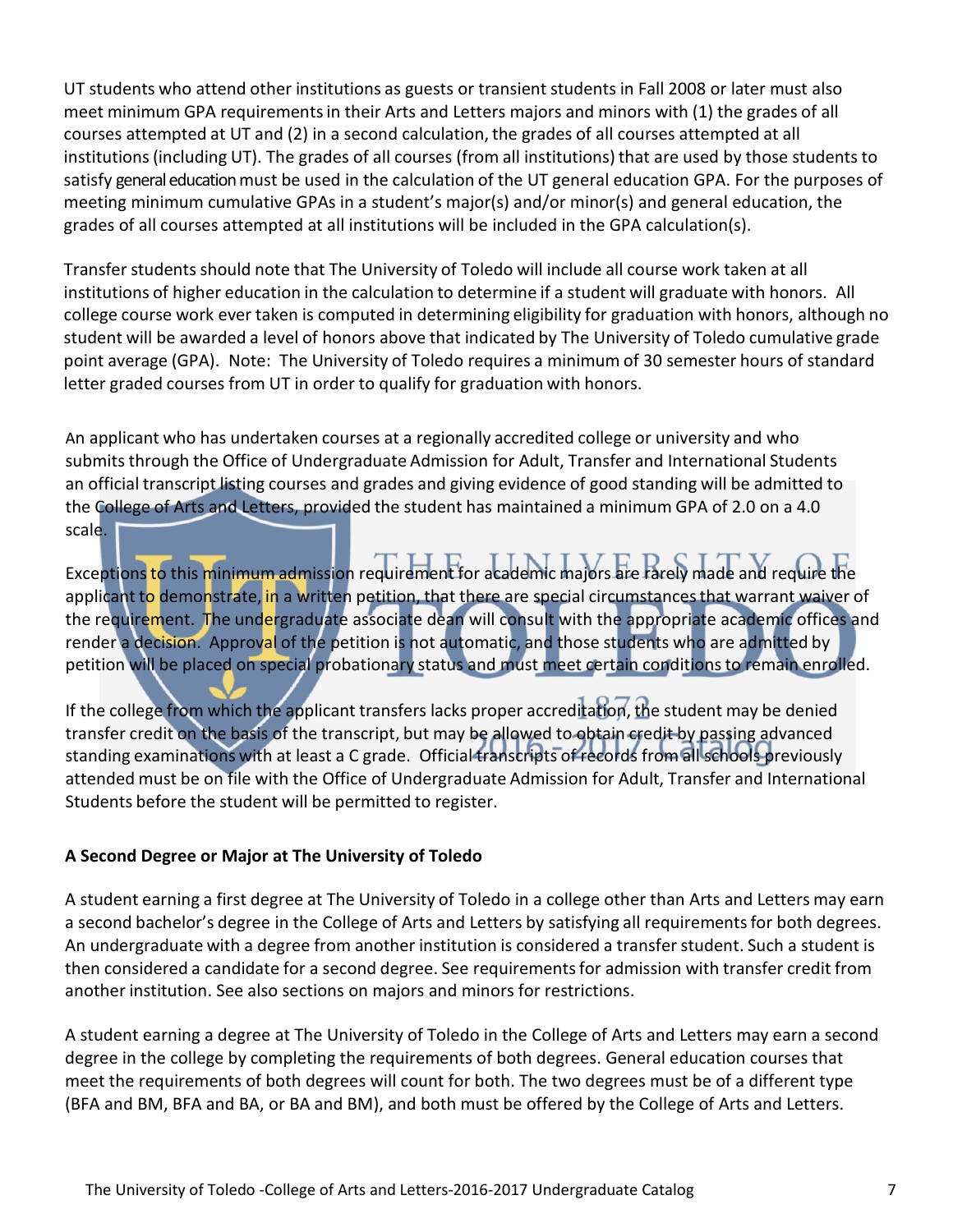A student earning a Bachelor of Arts in the College of Arts and Letters may earn a second major in the same degree by completing the requirements of both majors. The second major may serve as a replacement for the "Related Area" requirement in the Bachelor of Arts degree. It is important to understand that completing this pathway will result in the achievement of a single degree but with dual majors, from the College of Arts and Letters.

#### **Requirements for Students with an Associate's Degree**

Students holding an Associate of Arts or Associate of Science degree from an accredited college are encouraged to enroll in the College of Arts and Letters and, in many instances, may expect to earn an appropriate baccalaureate upon completion of two years of full-time study. Students with an Associate's degree in a technical program will likely require more time to complete a bachelor's degree. The following regulations apply:

• Students must complete the equivalent of the specified University and college general education and distributive requirements for a bachelor's degree. In all baccalaureate programs, a minimum of 64 hours must be taken at the 2000 to 4000 levels; of these, a minimum of 32 hours must be taken at the 3000 to 4000 levels in baccalaureate degree - granting colleges. Course work from other institutions is accepted at the level of the UT course equivalent.

• Students may enroll in any departmental, interdepartmental or interdisciplinary program for which they meet the admission criteria. All of the usual major and related area requirements must be fulfilled as specified in the catalog for the year in which the student entered the College of Arts and Letters.

• For students with an Associate's degree in a technical program, no more than six additional hours of credit outside the college may apply toward graduation.

#### **Readmission of Former Students**

Students who have withdrawn from the Colleges of Arts and Letters (or a previously Lexisting college containing a major currently offered in the College of Arts and Letters) and The University of Toledo and have not attended any other institution in the interim may be readmitted, provided they were eligible to continue enrollment in the college at the time they discontinued attendance. Such students should readmit at the Student Services Office. Students who have been suspended from any University of Toledo college must submit a written letter of petition. Students who readmit after more than 12 consecutive months' absence must comply with existing college requirements at the time of readmission.

1872

#### **Academic Policies**

Refer to UT Policy website [\(http://www.utoledo.edu/policies/\)](http://www.utoledo.edu/policies/) for academic policies that apply to all students.

#### **Academic Advising**

Academic advising is a process intended to help students derive as many benefits as possible from their education. This occurs when Advisers help students develop and reach academic and career goals. While the ultimate responsibility for making personal and educational decisions rests with the student, Advisers assist by helping to identify and assess alternatives and the consequences of decisions. Advising can be much more than selecting courses. The more frequently students arrange to meet with their Advisers, the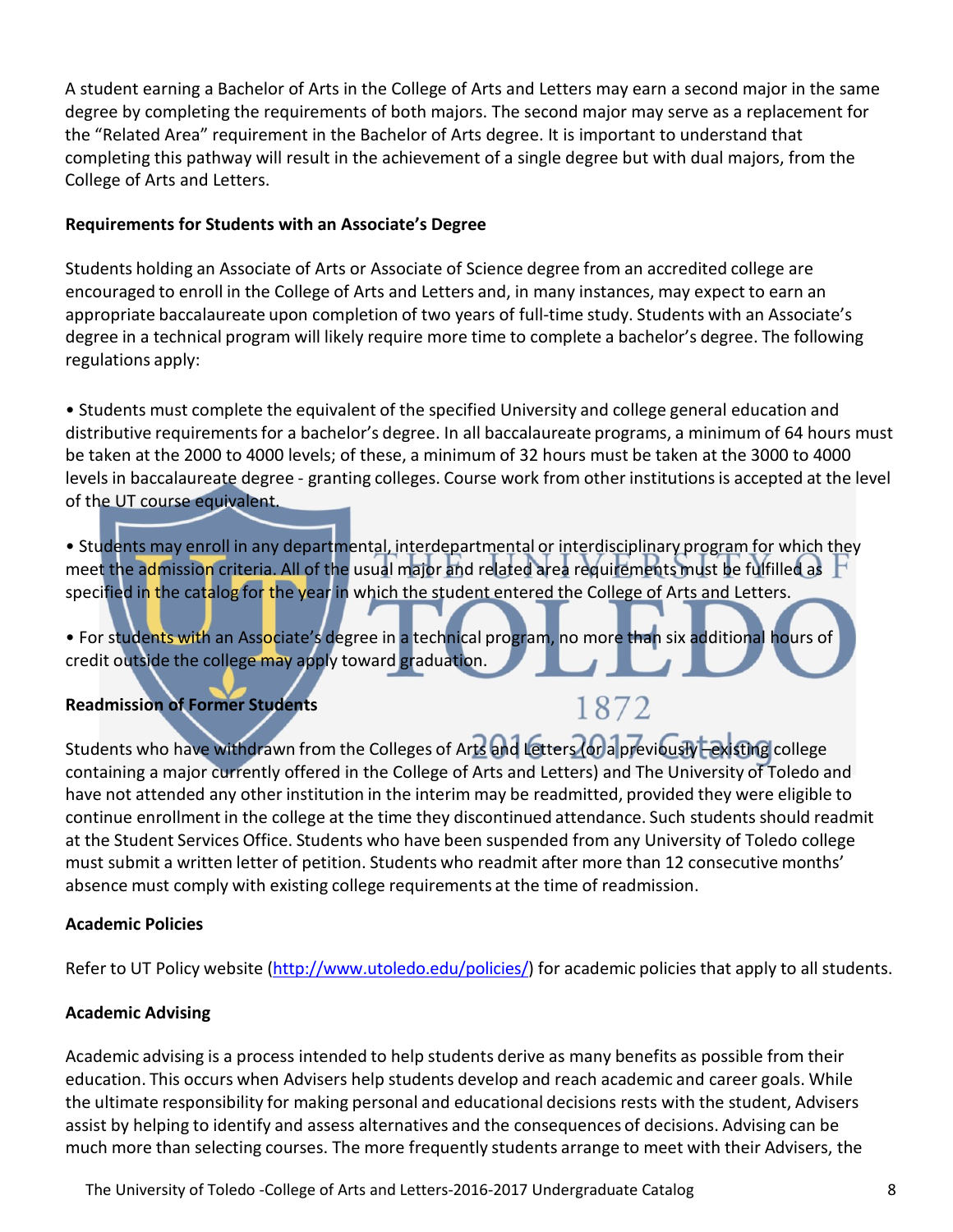better their needs can be served. New students, transfer students, students changing colleges, and continuing general studies students are advised in the Student Services Office, University Hall Room 3000, by college staff Advisers. They provide essential information; help students select courses to meet university general education and college requirements; suggest courses for the exploration of majors and minors; and help students evaluate academic progress and adjustment to university life. Students with declared majors and/or minors are advised by departmental major or program Advisers, faculty who provide general information as well as more specialized information about majors and minor programs, departmental course offerings, and career and graduate opportunities. They help students select courses for general, major, related, and other requirements. Students seeking more than one major or degree, a minor, or admission to professional school should meet periodically with one or more additional Advisers. Departmental major advisers will be assigned within the department; contact the department chair for assignments.

#### **Student Responsibilities**

Students are responsible for correctly selecting courses for their programs of study each semester and for fulfilling all degree requirements. Although Advisers will assist wherever possible, the final responsibility rests with the student. Students are expected to make sure that they are fulfilling all degree requirements, as published in the issue of the catalog under which they entered. Students who have been out of the College of Arts and Letters for 12 consecutive months are responsible for the requirements in the University catalog under which they reenter. THE UNIVERSITY OF

#### **Transcripts and Degree Audit Reports**

A transcript is a complete chronological list of a student's academic course work (including all courses attempted and grades earned). It does not show how specific courses apply or do not apply to University and college requirements as stipulated in this catalog. For example, developmental, excess technical, nonrepeatable and certain other courses are not counted toward minimum credits for degrees, but appear on transcripts.

# 2016 - 2017. Catalog

The Degree Audit Report (DAR) details all requirements applicable to a student's academic program (degree, major, minor) and applies the student's courses on the transcript (including transfer credit) to those requirements. The DAR should be used to identify requirements remaining when all registered courses are completed Students may view their transcript and DAR through the myUT portal with Student Self-Service.

#### **Declaring or Changing a Major or Minor**

To declare a College of Arts and Letters major or minor or change a College of Arts and Letters major or minor previously declared, students must fill out a form that is available in the College Student Services Office, or in their major adviser's office.

#### **Sequence of Courses**

There is no single prescribed sequence of courses, except that all first-year students should take CAL 1000 Orientation, College Composition I and II, and math. Students should consult the later sections of the catalog devoted to programs of study and course offerings, and they should review their programs with their academic Advisers to ensure they complete courses in the proper sequences. In addition, students should use their Degree Audit Reports to track their progress.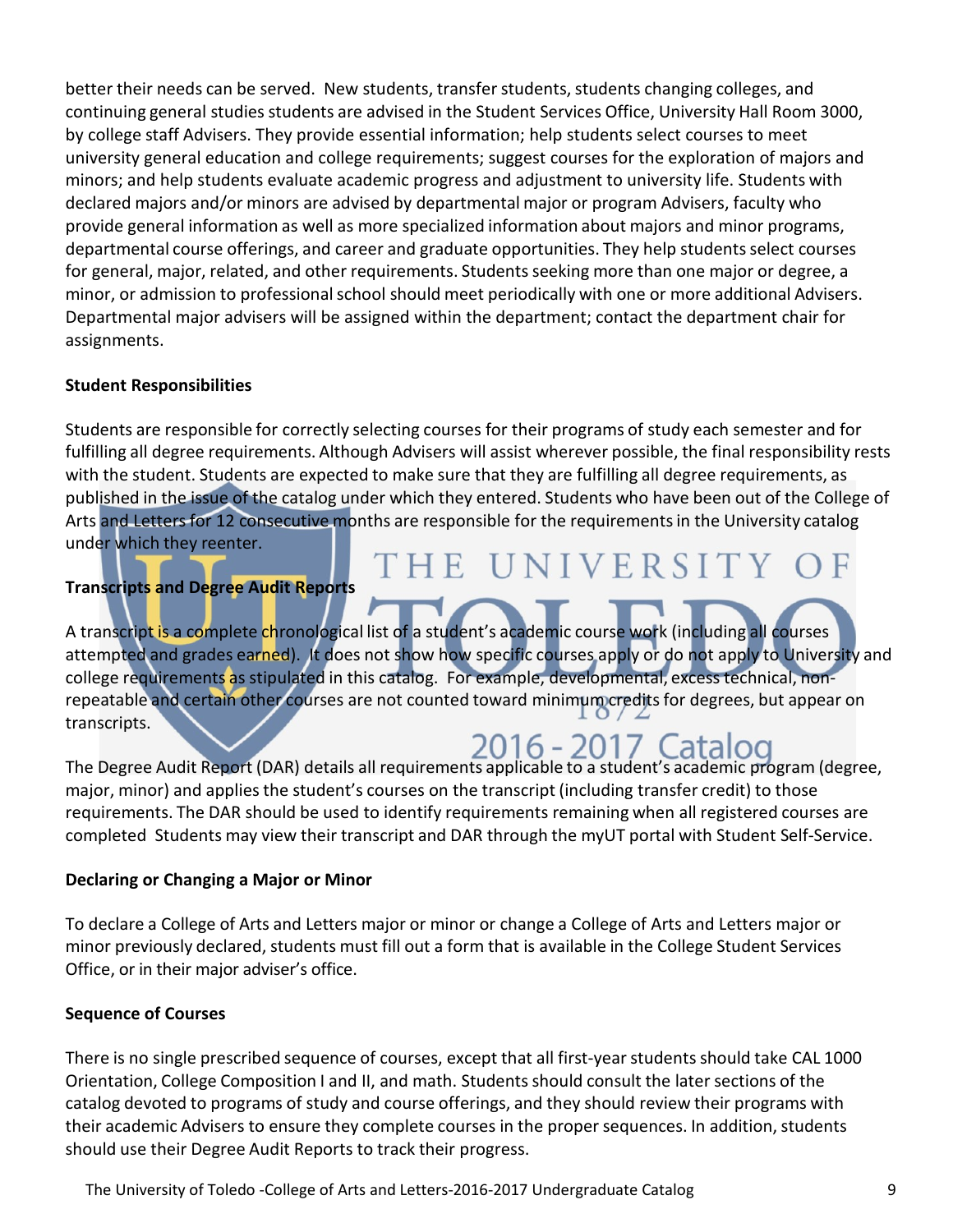Outside the major, during the first two years, they should be sure to take those courses in the general requirements that are prerequisite to courses they wish to take as juniors and seniors.

#### **Study Abroad or Study Away**

Students who plan to study abroad or away must be sure that their proposed course of study is properly accredited. Its academic acceptability should be verified by the college before departure. Students also should ascertain in advance from their Advisers whether the course work will count toward their general requirements, majors, or related areas or only be regarded as elective. Credit for foreign language study is subject to the approval and recommendation of the department of foreign languages. Information about study abroad programs is generally available from Advisers in many college programs and departments and from the Center for International Studies and Programs, Snyder Memorial, suite 1000.

#### **Transient (Guest) Enrollment at Another Institution**

College of Arts and Letters students must have advance permission both to enroll elsewhere as a guest and to take specific courses. The Transient Student form for this purpose is available in the College Student Services Office and on that office's website:

[http://www.utoledo.edu/offices/studentservices/facultystaff/faculty\\_forms.html](http://www.utoledo.edu/offices/studentservices/facultystaff/faculty_forms.html)

Students enrolling without permission will be considered transfer readmits upon their return to UT. Arts and Letters students enrolled as transients or guests at another institution must submit an official transcript to the UT Office of Admission at the conclusion of the enrolled term. Grades of all courses attempted in the major, minor, and UT general education will be used in cumulative GPA calculations.

#### **GPA Recalculation for Repeated Courses**

The College of Arts and Letters permits a maximum of 12 semester hours or the equivalent of 18 quarter hours of course work to be deleted from the GPA calculation. Students who have had their GPAs recomputed under the Academic Forgiveness Policy are not eligible for grade deletions. Criteria governing GPA recalculation are given in the undergraduate policy 3364 71 07: GPA recalculation: <http://www.utoledo.edu/policies/academic/undergraduate/index.htm>

Students should check with the College Student Services Office for more specific information on this policy. Students may not use repeat courses taken at other institutionsto qualify for a GPA recalculation.

#### **Withdrawal Policy** (W, IW, DR Grades)

The number of credit hours of W, IW and DR is limited to 22 hours for all undergraduate students in degree programs in the College of Arts and Letters. Once a student has accumulated 22 hours of W, IW or DR, further withdrawals will be counted as F's in computation of the student's GPA for purposes of probation or suspension. In addition, students who receive financial aid risk the loss of financial aid if they accumulate excessive hours of W, IW and DR.

Students who transfer into the College of Arts and Lettersfrom another college at The University of Toledo will bring with them the number of W's, IW's and DR's accumulated in their previous work.

**Note**: Assignment of the IW and DR grades has been discontinued. A student wanting to be withdrawn from a course must file a petition in the Registrar's Office by the deadline in the term of enrollment.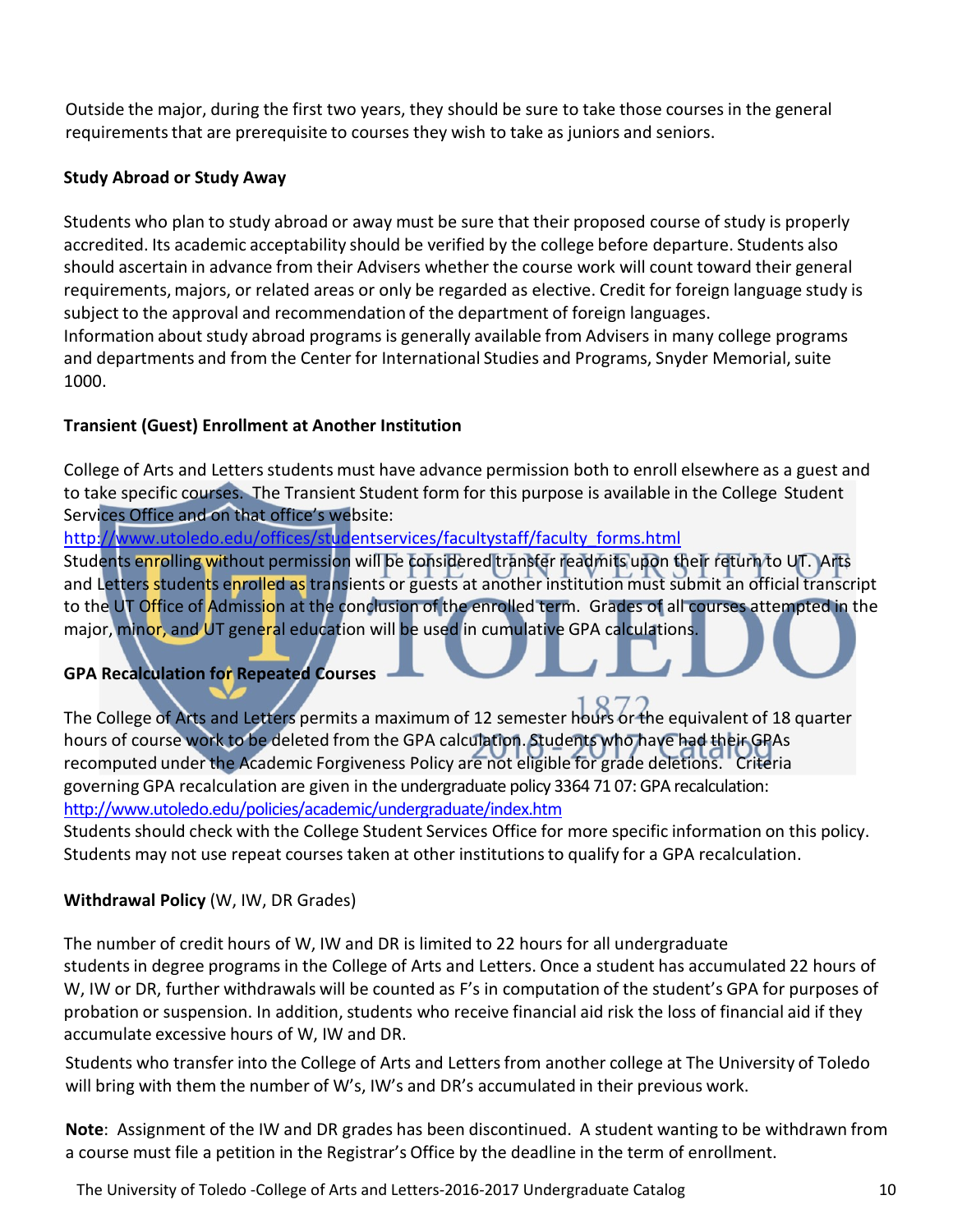#### **Academic Probation**

A student whose cumulative GPA is less than 2.0 is automatically placed on probation until a 2.0 cumulative GPA is achieved (See Withdrawal Policy above). It is recommended that a student on probation not enroll for more than 12 to 14 credits.

#### **Academic Suspension**

Academic suspension means that a student is prohibited from registering at The University of Toledo for a period of at least one semester. Students are subject to academic suspension if their GPA falls below the minimum GPA listed below or if they fail to make sufficient progress toward attainment of the degree. (See Withdrawal Policy). Students may remove Incompletes while under suspension.

A student is subject to academic suspension if the cumulative GPA is less than:

- 1.0 for 10 to 19 hours attempted
- 1.5 for 20 to 29 hours attempted
- 1.7 for 30 to 39 hours attempted
- 1.8 for 40 to 49 hours attempted
- 1.9 for 50 to 59 hours attempted
- 2.0 for 60 or more hours attempted
- After accumulating 60 credit hours without suspension, a student may be suspended if the cumulative GPA falls below 2.0 for two consecutive semesters. VERSITY

#### **Trial Readmission Policy**

After the required suspension period, a student may petition for readmission to the College of Arts and Letters through the Student Services Office. Full details including procedures, deadlines, and how to file a petition for reinstatement can be found on the Student Services website.

(https://www.utoledo.edu/offices/studentservices/reinstatementpolicy1.html). If the petition is accepted, the college committee will determine the terms of the conditional registration agreement, under which the student will be permitted to re-enroll. Suspended students who are granted readmission must maintain the designated GPA for each semester thereafter and meet the conditions of their readmission agreement. Students failing to meet these conditions are subject to a one-year suspension.

#### **Dismissal Policy**

Students who fail to meet the conditionsfor readmission after their second suspension are subject to dismissal and are not eligible for readmission to the College of Arts and Letters for at least three years. Criteria governing this policy are detailed in the undergraduate policy 336571 06: Academic Forgiveness. [http://www.utoledo.edu/policies/academic/undergraduate/index.html.](http://www.utoledo.edu/policies/academic/undergraduate/index.html)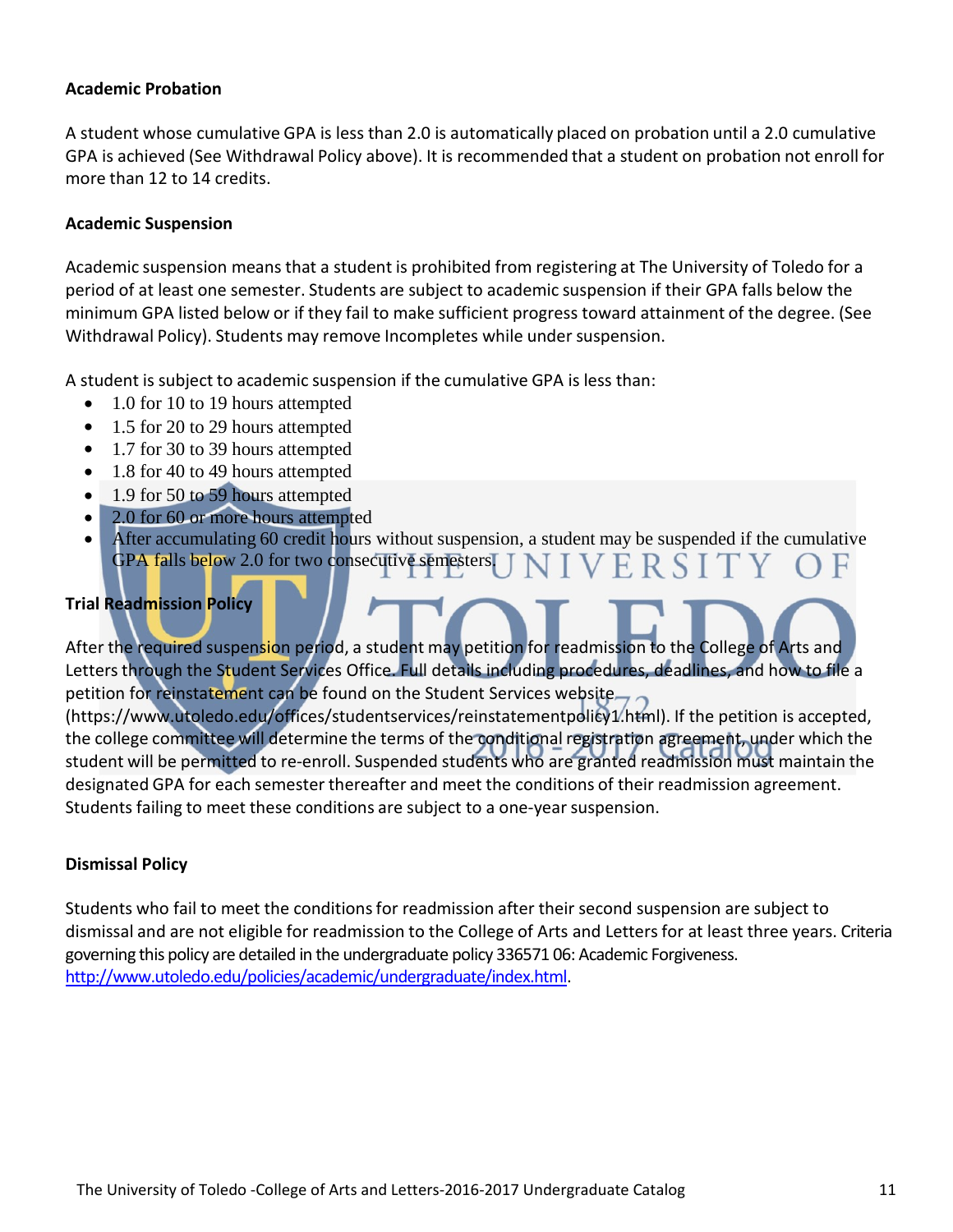#### **Academic Grievance**

A student has the responsibility and right to call to the attention of an instructor any grade that the student believes to be in error or unfair. A student may appeal the decision of the instructor, in order, to the department Chair, then to the college appeals committee, and then the Dean if the problem is not resolved. If the problem is not resolved at the college level, the student may appeal to the student grievance council (*See also The University of Toledo Student Handbook at<http://www.utoledo.edu/studentaffairs/index.html>*). A student must begin the appeals process no later than the end of the semester following the one in which the grievance arose.

#### **Statement on Academic Dishonesty**

A student found to be academically dishonest by a faculty member may appeal, in order, to the department Chair, the college appeals committee, the Dean and the University student grievance council. The proceduresfor making an appeal to the student grievance council may be found in The University of Toledo Student Handbook *at* <http://www.utoledo.edu/studentaffairs/index.html> Criteria governing this policy are detailed in the undergraduate policy 33647104: Academic Dishonesty: <http://www.utoledo.edu/policies/academic/undergraduate/index.html>

#### **College Level Examination Program (CLEP)**

The College of Arts and Letters will accept a maximum of 21 semester hours of CLEP through successful completion of the four general examinations. Additional credit may be earned through satisfactory scores on individual subject examinations. Required minimum scores and credits awarded are as follows:

#### **General Examinations**

Humanities: For a score of 50, a student will receive six hours credit for College of Arts and Letters distributive requirements in the humanities.<br>2016 - 2017 Catalog distributive requirements in the humanities.

**College mathematics:** For a score of 65, a student will receive three hours credit for MATH 1180.

**Natural sciences:** For a score of 50, a student will receive six hours credit for College of Arts and Letters distributive requirements in the natural sciences.

**Social sciences and history:** For a score of 50, a student will receive six hours credit for College of Languages, Literature, and Sciences distributive requirements in the social sciences.

**Subject Examinations**

**American government:** For a score of 50, a student will receive three hours credit for PSC 1200.

**Biology:** For a score of 50, a student will receive three hours credit for BIOL 1120.

**Calculus:** For a score of 65, a student will receive four hours credit for MATH 1850.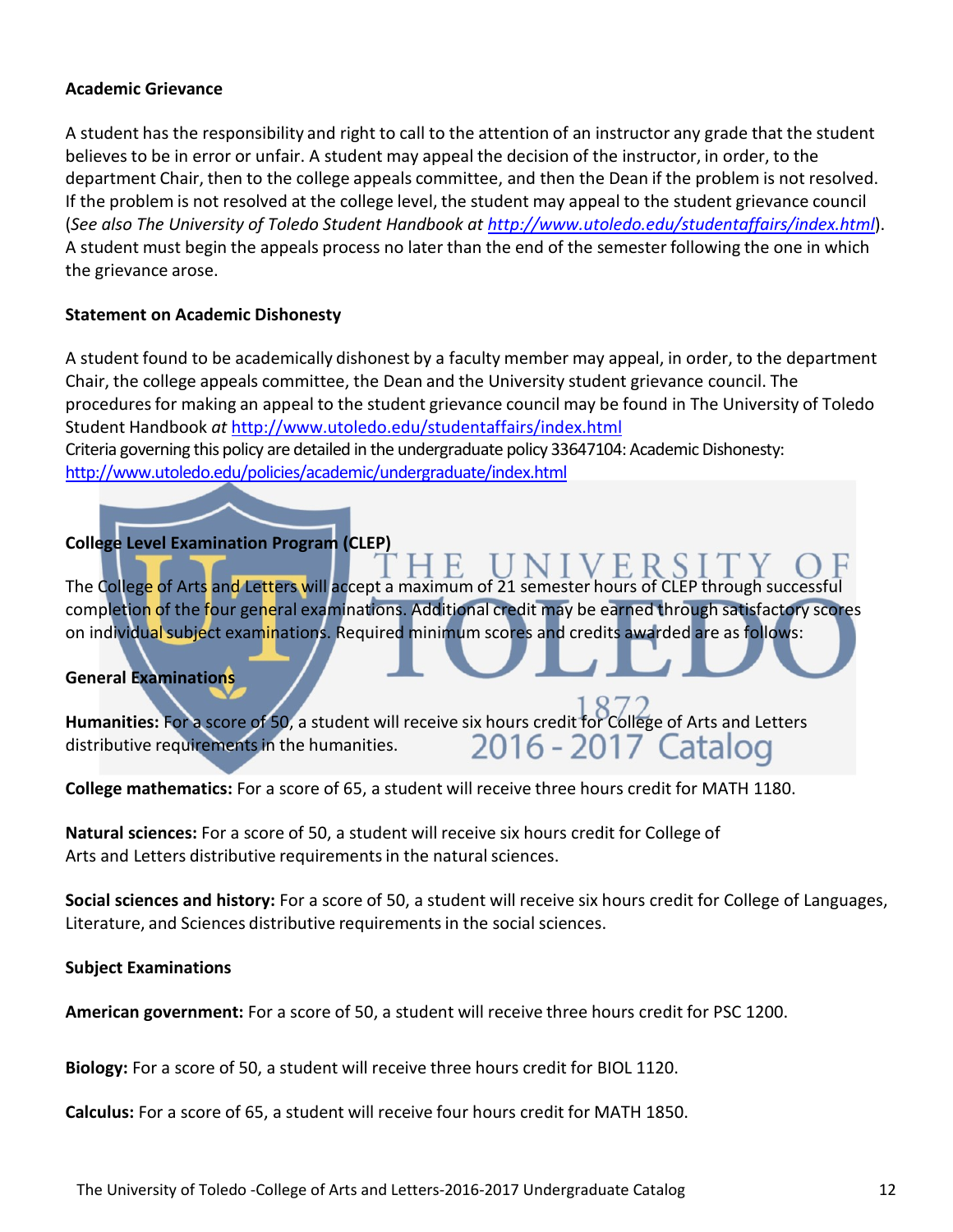**Chemistry:** For a score of 50, a student will receive eight hours credit for CHEM 1230 and CHEM 1240.

**College algebra:** For a score of 65, a student will receive three hours credit for MATH 1320.

**French language:** For a score of 50, a student will receive four hours credit for FREN 1500. For a score of 62, a student will receive seven hours credit for FREN 1500 and FREN 2140.

**German language:** For a score of 50, a student will receive four hours credit for GERM 1500. For a score of 62, a student will receive seven hours credit for GERM 1500 and GERM 2140.

**Human growth and development:** For a score of 50, a student will receive three hours of credit for PSY 2510.

**Introductory psychology**: For a score of 50, a student will receive three hours of credit for PSY 1010.

**Introductory Sociology**: For a score of 50, a student will receive three hours credit for SOC 1010.

**Pre-calculus**: For a score of 65, a student will receive four hours of credit for MATH 1340.

**Principles of macroeconomics:** For a score of 50, a student will receive three hours credit for ECON 1150.

**Principles of microeconomics:** For a score of 50, a student will receive three hours credit for ECON 1200.

**Spanish language:** For a score of 50, a student will receive four hours credit for SPAN 1500. For a score of 66, a student will receive seven hours of credit for SPAN 1500 and SPAN 2140.

#### **Advanced Placement Program**

Refer to the University of Toledo Office of the Registrar webpage at http://www.utoledo.edu/offices/registrar/student\_records/advan\_credits.htmlfor specific information on minimum scores and credits awarded for Advanced Placement examinations administered by the College Board Advanced Placement Program.

### 2016 - 2017 Catalog

#### **Pass/No Credit Option**

Refer to programs of study in the College of Arts and Letters section of this catalog for the limitations on pass/no credit grading in effect for different majors. Undecided students, as a general rule, should not elect pass/no credit grading in major-level courses.

#### **Graduation Evaluation Requirements**

Two or three semesters before a student intends to graduate, the student and the student's major Adviser should complete a Graduation Quick Check. This process is initiated by the student. Students with more than one major or one or more minors should be evaluated for the completion of each major and minor. Detailed instructions on planning for graduation and ensuring the completion of requirements are available on the College Student Services website: [http://www.utoledo.edu/offices/studentservices/FAQ/grad](http://www.utoledo.edu/offices/studentservices/FAQ/grad-steps.html)[steps.html](http://www.utoledo.edu/offices/studentservices/FAQ/grad-steps.html)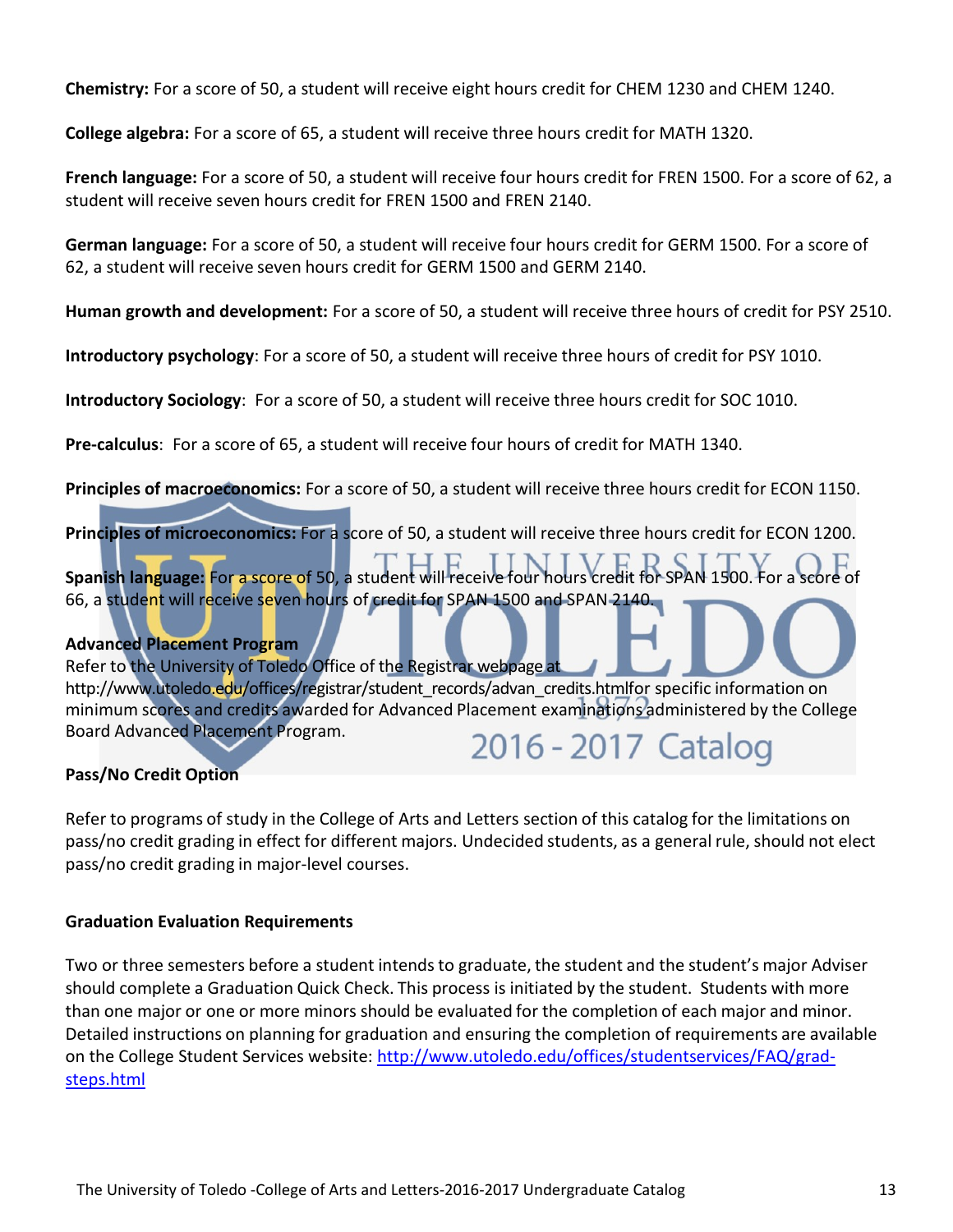#### **Field Experience/Internship**

Policies and procedures for incorporating field experiences or internships in academic programs vary from major to major. Some majors require a field experience or internship; for other majors, they are optional. Students should seek information from their major departments and obtain advance approval for all field experiences or internships.

#### **Degree Requirements**

#### **A. Grade Point Averages**

A cumulative grade point average (GPA) reflects all grades earned, including grades of F and grades in repeated courses. Candidates must earn a minimum overall cumulative GPA of C (that is, a 2.0 GPA on a 4.0 scale) for all UT course work. In addition, candidates must earn a minimum cumulative GPA of C in the major, minor (optional) and UT general education requirements with the grades of all courses attempted at all institutions included in the GPA calculation. Some programs require a higher GPA in the major. Criteria governing this policy are detailed in the unde3364 71 07: GPA recalculation: [http://www.utoledo.edu/policies/academic/undergraduate/index.](http://www.utoledo.edu/policies/academic/undergraduate/index)

#### **B. Residency Requirement**

Students transferring from other institutions must earn at least 30 hours of credit at The University of  $\Gamma$ Toledo; at least 12 of these must be in the major area, and for students pursuing a minor, at least 9 hours must be earned at The University of Toledo. Full-time students must take their last semester, and part-time students their last 12 hours, in residence, unless alternative arrangements have been made in advance with the Dean of the College of Arts and Letters.

#### **C. Credit Hours and Levels**

### 1872

1. Students must complete 120-127 hours of course work that must include the University and college general education requirements, and either an area of concentration (major) and course work related to the major, or an interdisciplinary program.

2. In all baccalaureate programs, a minimum of 64 hours must be taken at the 2000 to 4000 levels; of these a minimum of 32 hours must be taken at the 3000 to 4000 levels. (Courses transferred from community, junior or technical colleges offering Associate degrees will count at the levels of their UT equivalents.)

3. Students are cautioned to make use of their degree audit and review remaining requirements with their Adviser before every registration in order to make progress toward completion of their requirements in an orderly, timely manner.

4. Insofar as a student can complete the basic courses and the courses required for a chosen major (as outlined in sections E - K below) in fewer than the hours required for a degree, the student must choose elective courses to complete the total of hours, subject to the restrictions outlined below.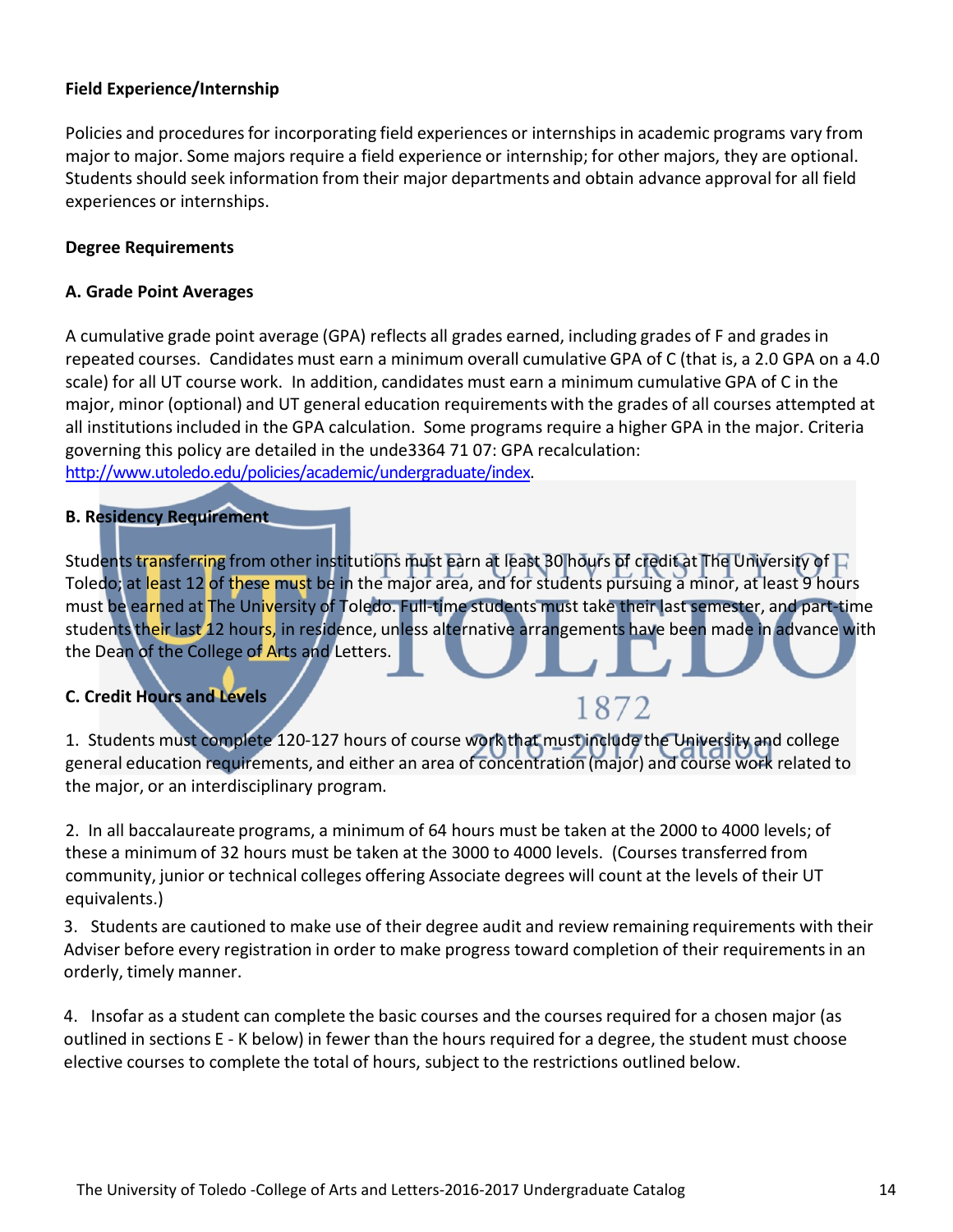#### **D. Credit Restrictions**

Total earned hours shown on a student's transcript may not all be applicable to the 120-127 credits required for a degree, as follows:

1. Students with entrance deficienciesin mathematics and other students who are required or choose to take developmental course work will not be able to count those hours toward the degree.

2. No more than four hours of credit in performing ensembles(MUS 2010/3010 to 2190/3190) will apply toward the degree.

3. No courses in typing, shorthand or keyboarding will apply toward the degree.

4. No more than two hours in Student Leadership Development I and II will apply toward the degree.

5. Restriction on technical electives does not apply to the following programs of study: Art, Art History, Communication, Film, Music, Theatre. For all other programs of study in the College, no more than 15 hours of credit earned in colleges other than the College of Arts and Letters, either at The University of Toledo or elsewhere, will apply toward the degree. Exceptionsto this restriction include courses approved for UT General Education requirements and courses which are required or approved by departments to satisfy related field requirements. In addition, College of Arts and Letters students participating in the Law School Three plus Three program will be permitted to apply Law School credits earned to their degree, and those taking a business minor will be permitted to take 21 hours of business courses. However, no additional technical electives beyond these 21 hours will apply to the degree.

6. Duplicate credit – except for courses identified as repeatable courses, students will not receive credit for repeated courses (taking the same course twice), whether taken at The University of Toledo or elsewhere. 1872

7. The college reserves the right to deny credit for other specific courses (including most SKLS and some AL courses) and for blanket technical credit not applicable to a student's specific program.

#### **E. University General Education Requirements**

Students earning baccalaureates in all colleges and programs are required to complete between 27 and 30 credit hours of courses that comprise the university general education curriculum. Those courses are distributed in the areas of English composition, humanities/fine arts, social sciences, natural sciences and mathematics, and multicultural studies. Some colleges and programs require courses in these areas above those required to fulfill University general education requirements. Students should consult their degree audit or their adviser for specific details.

#### **F. Orientation (COCA or LLSS 1000) – 1 hour**

All new first-year students are required to take COCA or LLSS 1000 Orientation. The course is optional for transfer students.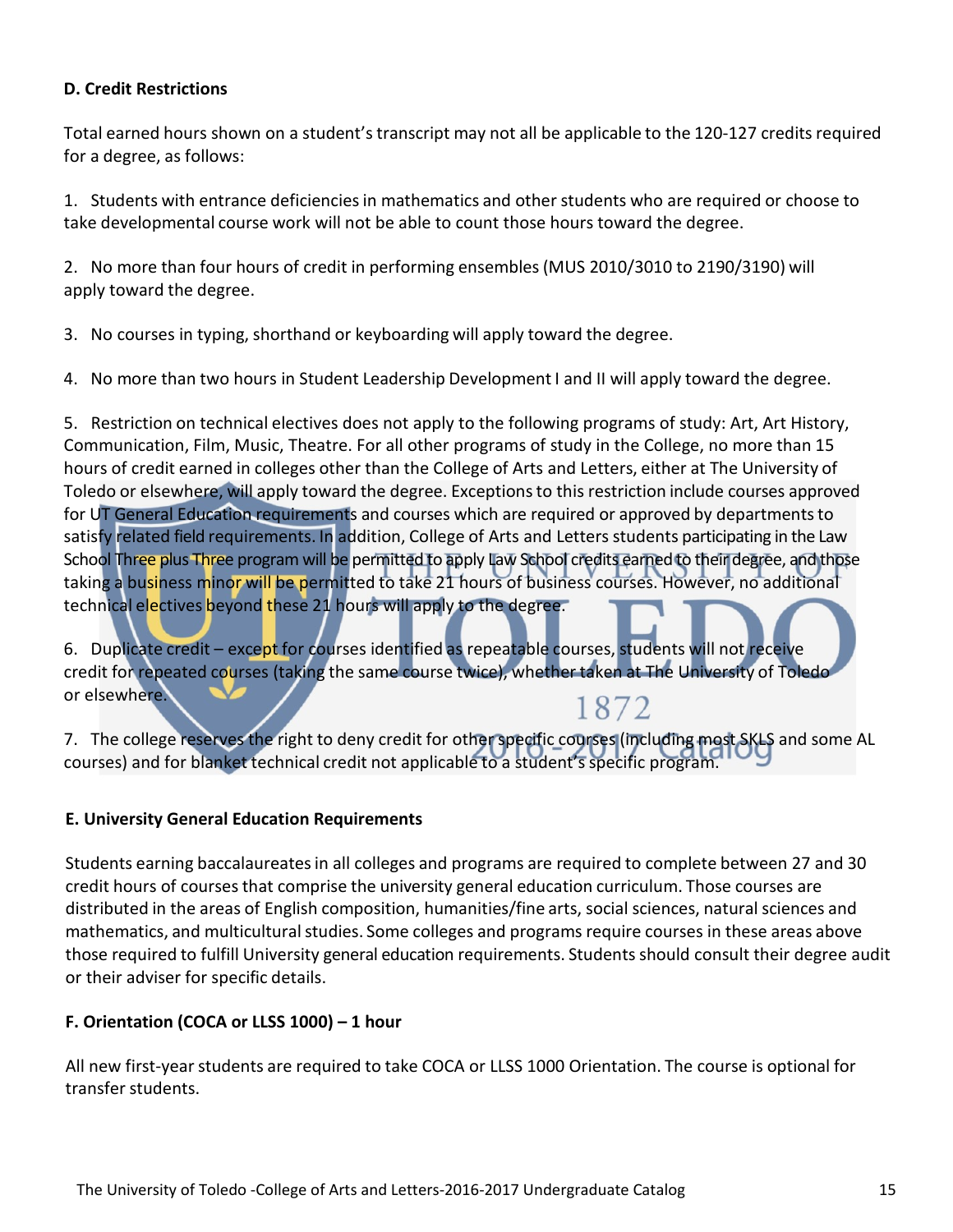#### **G. Arts and Letters Skill Areas Requirements**

1. **English Composition** (University of Toledo general education and College of Arts and Letters requirement) – 6 hours. Students must pass Composition I and Composition II with a grade of C or better.

a. Native speakers track (for students for whom English is a first language).

#### **ENGL 1110 – 3 hours**

College Composition I: Students may complete this course either in a traditional class setting or in the Writing Studio. See class description.

#### **ENGL 1130 – 3 hours**

College Composition II

b. Non-native speakers track (for students for whom English is a second language) Students will take an English placement test to determine appropriate level.

#### **ENGL 1020 – 3 hours**

Writing and Grammar for English as a Second Language

#### **ENGL 1110 – 3 hours**

Composition I Note: Non-native speakers of English should choose an ESL designated section of ENGL1110.

#### **ENGL 1130 – 3 hours**

Composition II (A maximum of three hours of ENGL 1020 and ENGL 1120 will count toward the degree.)

#### 2**. Mathematics**

Students are placed into mathematics courses by ACT scores or placement tests. **Mathematics 1180** (UT general education and College of Arts and Letters requirement) – 3 hours (may replace with any mathematics course greater than MATH 1180, except MATH 2280).

#### 3. **Foreign Languages**

Students pursuing a BA in Visual Art, Art History, Communication, Media Communication, Film, Music, or Theatre may pursue option 1 or 2. (Students pursuing the BM in Music or BFA in Studio Art are exempt from this requirement). For all other students in the College of Arts and Letters, only Option 1 fulfills the ZU 10 - ZU 17 Catalog requirement.

#### Option 1. 0-14 hours.

Students are placed into foreign language courses through placement testing. Every student is required to demonstrate proficiency in a single foreign language (Arabic, Chinese, French, German, Japanese, Latin or Spanish) through the intermediate (foreign languages 2150) level by successfully completing a foreign language course at this level or by achieving an appropriate score on a proficiency/placement test administered by the department of foreign languages that reflects the equivalent. Students in these programs may alternatively complete the sequence of SPED to fulfill this requirement.

Students beginning a foreign language should enroll in their chosen language at the elementary 1110 level and take four semesters of foreign language. Those continuing a foreign language or attempting to demonstrate competency by examination should take a proficiency/placementtest. Students with two or more years of French, German or Spanish in high school who place below an intermediate course may enroll in an intensive review course (foreign languages 1500) that covers the material in the first two semesters (foreign languages 1110 and 1120), and then complete the second-year courses (foreign languages 2140 and 2150).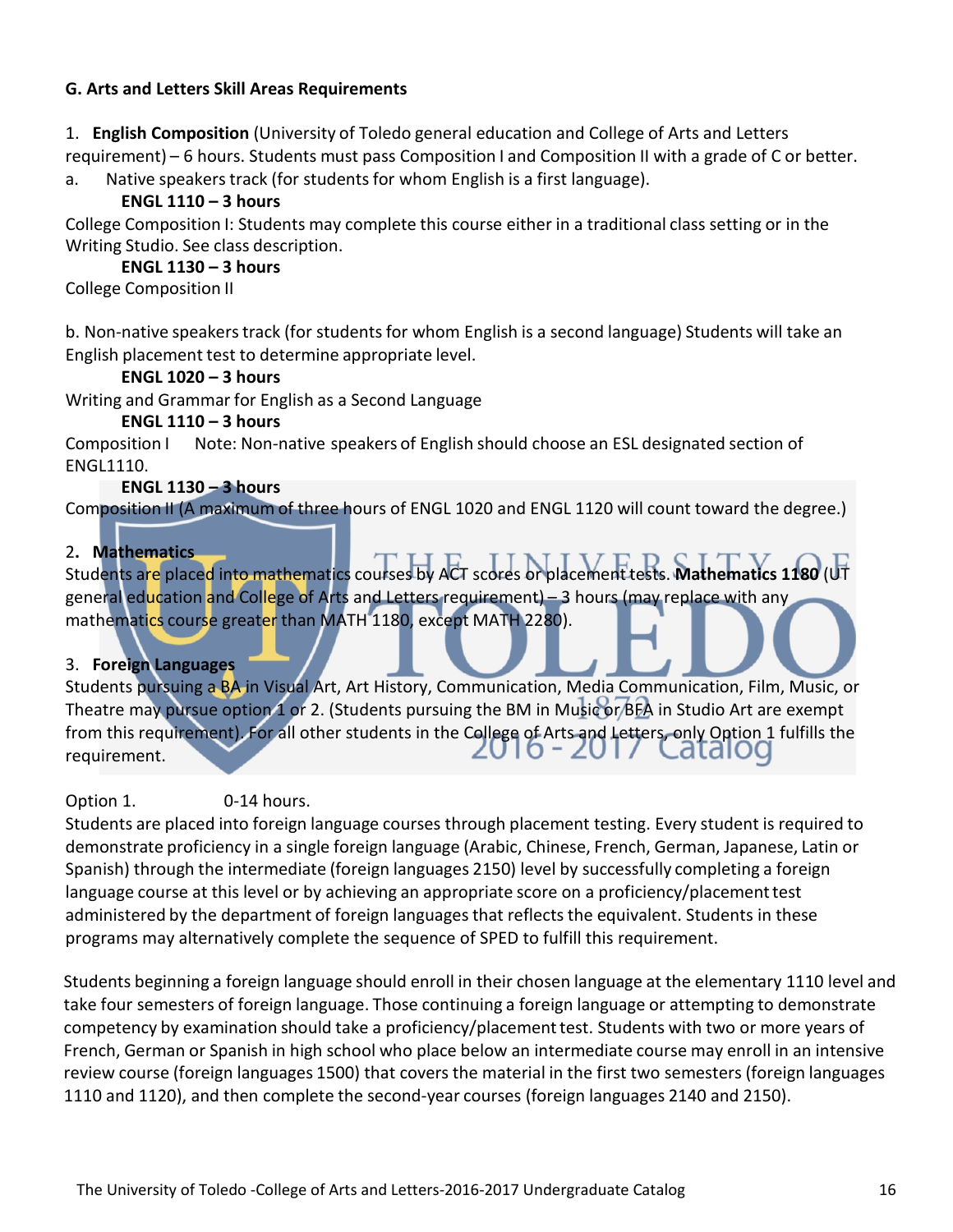#### Option 2. 6-15 hours

Complete FLAN 1120 or 1500 (see placement testing information above) (0-8) AND complete one semester in a study abroad program or designated foreign culture courses approved by the advisor from FLAN 1080, 1090, 1100, 2190, 3440 (6-9) hours.

#### **H. Arts and Letters Requirements**

.

Students should consult with their Advisers in selecting courses that will meet college requirements. With their Adviser's approval, students may select higher-level courses for which they have the prerequisites. With careful planning, students will be able to satisfy UT general education Curriculum and College of Arts and Letters requirements by taking the minimum required hours. A student may take no more than two courses (or two courses and one lab for naturalsciences) under each departmental code in satisfying the general education requirements.

#### **I. Humanities and Fine Arts** UT general education requirement is two courses for six hours;

**Required Courses** (for all majors) –Students are required to complete one history course and one literature course. Students may select humanities courses that also satisfy a UT general education humanities or multicultural requirement.



C. Communication majors must select one additional course from this list:

ART 1050 Fundamentals of Surface ART 1060 Fundamentals of Form ART 1070 Fundamentals of Digital Media ART 1080 Perceptual Drawing ART 1110 Art Journey ARTH 2100 Asian Art (also Non-western multicultural course) ARTH 2200 Ethnographic Art (also Non-western multicultural course) ARTH 2300 Introduction to Architecture ARTH 2700 Women Artists in History FILM 1310 Introduction to Film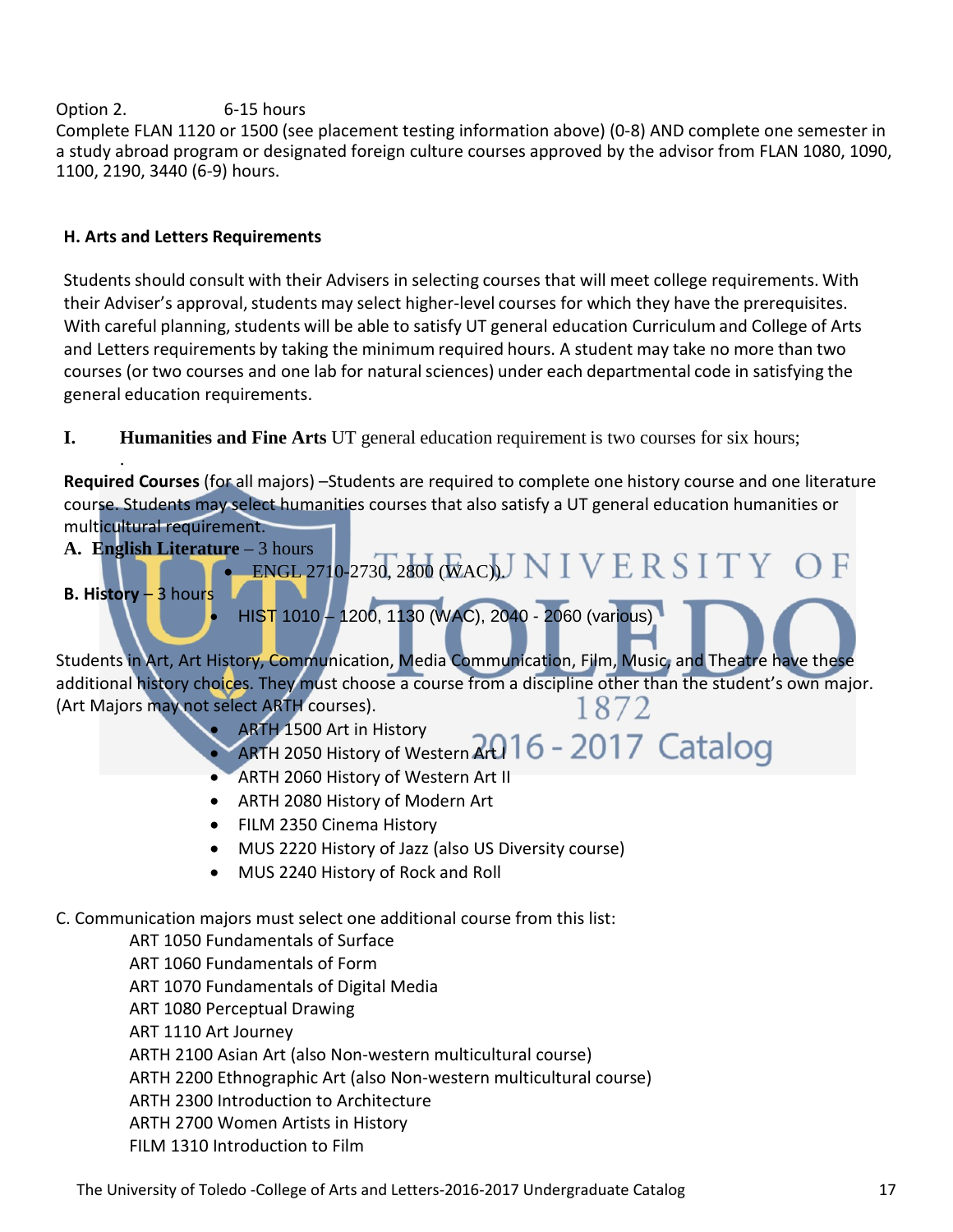FILM 2340 Critical Approaches to Cinema Studies MUS 2200 Music Theory for the Non-Major MUS 2210 Introduction to Music MUS 2250 Musical Diversity in the US (also US Diversity course) MUS 2420 Cultures & Music of Non-Western Styles (also Non-western multicultural course) THR 1010 Creative Process THR 1100 Introduction to Theatre THR 2200 Perspectives on Theatre

D. With the exception of Arts and Communication degrees, all other majors in the College of Arts and Letters requires an additional three to six hours, depending on student's major. Students not majoring in the humanities will take two courses (6 hours) in the humanities in addition to those taken to meet the English composition, foreign language, literature and history requirements. Students majoring in the humanities are required to complete one fine arts course. Students may select humanities courses that also will satisfy a UT general education humanities or multicultural requirement

**Fine Arts** – 3 hours (course must be an appreciation or theory course, not a studio or skills course)

**Electives** (for students not majoring in humanities or fine arts) – one course for 3 hours

Students may select courses from art, art history, communication, English, film, foreign languages (courses higher than 2150 or culture courses 1080 and 1090, or a second foreign language), history, humanities, music, philosophy, religious studies and theatre.

Among the courses with minimal or no prerequisites are the following: ARTH 1500; CLC 1010; COMM 1010, 2000; ENGL 2710, 2720, 2730, 2740 and 2760; FILM 1310; FREN 1080 and 1090; GERM 1080 and 1090; HIST 1000 through 1200; HUM 1010, 1200, 2220, 2010 and 2020; JAPN 1080 and 1090; MUS 2200, 2210, 2220, 2240, 2250 and 2420; PHIL 1010, 1020, 2200 and 2400; REL 1220 and 2000; SPAN 1080, 1090 and 1100; and THR 1010 and 1100. However, higher-level humanities courses will satisfy these requirements and may be taken if student has met the prerequisites. 2016 - 2017 Catalog

2. **Natural Sciences** UT general education distributive requirement and the College of Arts and Letters requirement is two courses for a minimum of 6 hours and must include one laboratory course). Students must take two courses from two different departments.

Students may select courses from astronomy, biology, chemistry, geology, mathematics and physics. Among the courses with minimal or no prerequisites are as follows: ASTR 1010, 2010, 2020 and 2050; BIOL 1120, 1140, 1150, 1340, 2010 and 2020; CHEM 1100 and 1150; EEES 1010, 1020, 1030, 1050, 1130, 1140, 1150, 1160 and 1170; and PHYS 1050, 1300, 1310, 1320, 1330 and 1750. However, higher-level naturalsciences courses will satisfy this requirement and may be taken if the student has met the prerequisites.

**Social Sciences** UT general education requirement is two courses for six hours; Students not majoring in a social science will take nine hours of courses in social sciences. Students may select social science courses that also will meet a UT general education competency distributive social science requirement and one multicultural requirement. Students may select courses from anthropology, economics, geography, political science, psychology, and sociology. Among the courses with minimal or no prerequisites are as follows: ANTH 1020, 2020, 2800, and 2900; ECON 1010, 1150 and 1200; GEPL 1010 and 1100; PSC 1200, 1300, 1400 and 1710; PSY 1010; and SOC 1010 and SOC 1750.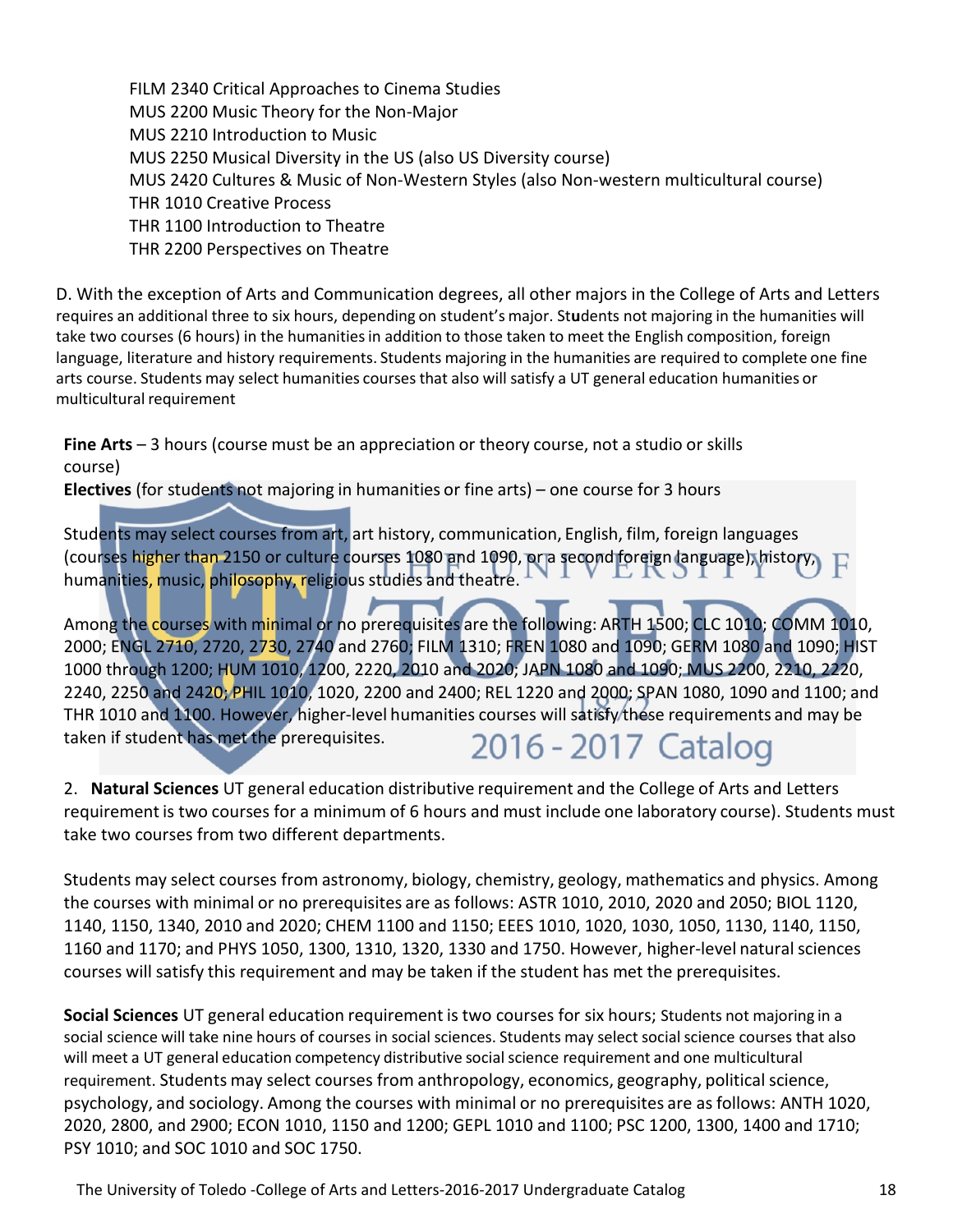Visual Art, Art History, Film, Music and Theatre majors must select one of their three courses from this list:

COMM 1010 Communication Principles and Practices COMM 2000 Mass Communication and Society COMM 2050 Media and Society COMM 2210 Audio Production I COMM 2160 Television Production I COMM 2300 Photojournalism COMM 2400 Information Analysis COMM 2600 Public Presentations COMM 2810 – 2890 (various)

#### **I. Writing Across the Curriculum**

Students must pass both Composition I and II with a C or better. The College of Arts and Letters recommends that these requirements be met before completing 45 hours of course work. Students in the Honors Program will complete HON 1010 and 1020 to meet the Composition I and II requirement.

After completing Composition I and II (or HON 1010 and HON 1020 for Honors Program students) with a C or better, students must pass two writing intensive courses approved by their Adviser. The College of Arts and Letters recommends that the first of these writing courses be completed within the first 65 hours of course work, and the second within the first 90 hours. One of these courses must be taken within the student's major. Students with dual majors must take a writing intensive course in each major. Students with interdisciplinary majors will meet this requirement by selecting courses in consultation with their Advisers, who will monitor students' progress to help them complete these requirements in a timely fashion.

Transfer students from institutions that have required writing intensive courses should have their former institution certify that they have completed writing intensive courses comparable to those required in the College of Arts and Letters. Transfer students who have not taken writing intensive courses must meet the College of Arts and Letters Writing Across the Curriculum requirements 17 Catalog

#### **J. Major Area**

Every student must complete either a departmental major or an interdepartmental or interdisciplinary major. Courses given in other colleges of the University may be credited to the major only with the approval of the Dean of the College of Arts and Letters upon recommendation of the Department Chair. Waiver of a required course or the substitution of a course from another department does not necessarily reduce the minimum credits required in the major.

#### **1. Departmental Major**

**See the complete list of departmental majors under "Degrees Offered" in the College of Arts and Letters section of this catalog.**

The minimum number of semester hours a student must complete for a departmental major is prescribed by the department. The maximum number of hours a student may elect for the major within the total 124 hours for a Bachelor of Arts degree varies by degree program .. For the Bachelor of Music degree, see the listing under the department of Music. For the Bachelor of Fine Arts degree, see the department of Art. A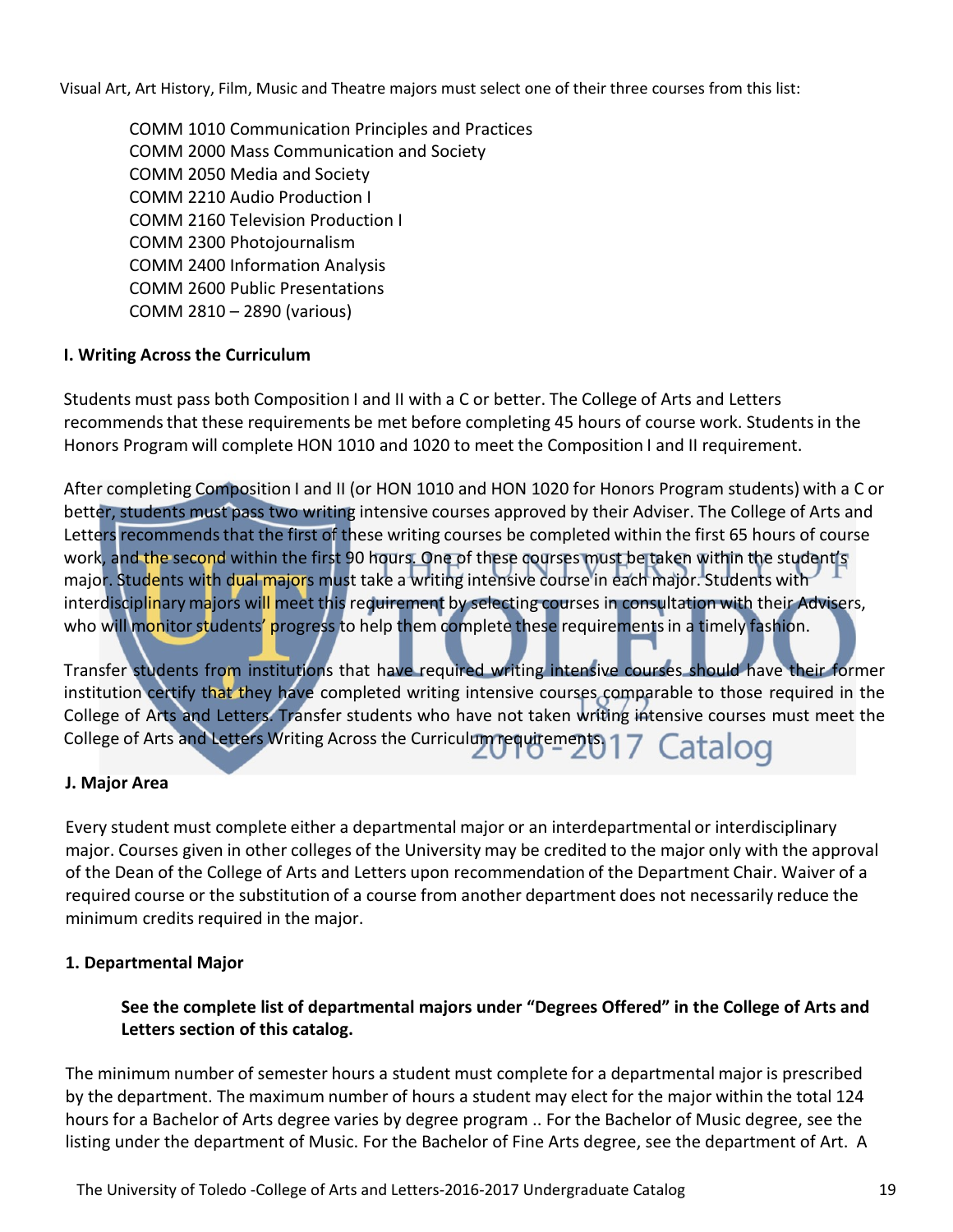student may have two majors from two different departments within the College of Arts and Letters, provided the requirements of both programs are satisfied. Work in the second major may be accepted as fulfilling the related course requirement upon the approval of the Advisers in both departments. A student cannot use courses from the first major to satisfy the second and vice-versa. See section on "Earning a Second Degree" for statement on requirements when two or more desired major programs are offered as different degrees.

#### **2. Interdisciplinary Majors**

A student may complete one of the interdisciplinarymajors if accepted into that particular program. A student completing a departmental major and a second major in an interdisciplinary or interdepartmental major cannot use courses from the first major to satisfy the second or vice- versa. See the complete list of interdisciplinary majors under "Degrees Offered" in the College of Arts and Letters section of this catalog.

#### **3. Interdepartmental Major**

A student who chooses an interdepartmentalmajor must complete at least 60 hours divided approximately equally among three related departments. These 60 hours are in lieu of the prescribed hours in a departmental major and the 18 hours in related courses (see K below).

The student must have at least a C average in all courses attempted in each of the three departments of the interdepartmental major. In planning a program, the student must consult with the interdepartmental Adviser of the college to select courses in each area that have the approval of the appropriate department Chair.

The three departments selected from the list of departmental majors (found under "Degrees Offered" in the College of Arts and Letters section of this catalog) are subject to the approval of the Dean and the department Chairs concerned. A student completing a departmental major and second major in an interdisciplinary or interdepartmental major cannot use courses from the first major to satisfy the second or vice-versa.

# 2016 - 2017 Catalog

#### **K. Related Courses**

Every student who chooses a departmental major and studentsin some interdisciplinarymajors also must complete a minimum of 18 hours in courses related to the major. These 18 hours must be in addition to courses taken to fulfill the basic requirementslisted above. Each department defines the areas from which courses may be chosen by its majors, and these listings are given in the later sections of this catalog under Programs of Study or in the student's online degree audit. Related courses must be chosen from courses acceptable for credit in a College of Arts and Letters major. Generally, these are upper-level courses.

Courses offered by other colleges of the University may be credited to the major or to related courses only with the approval of the department Chair.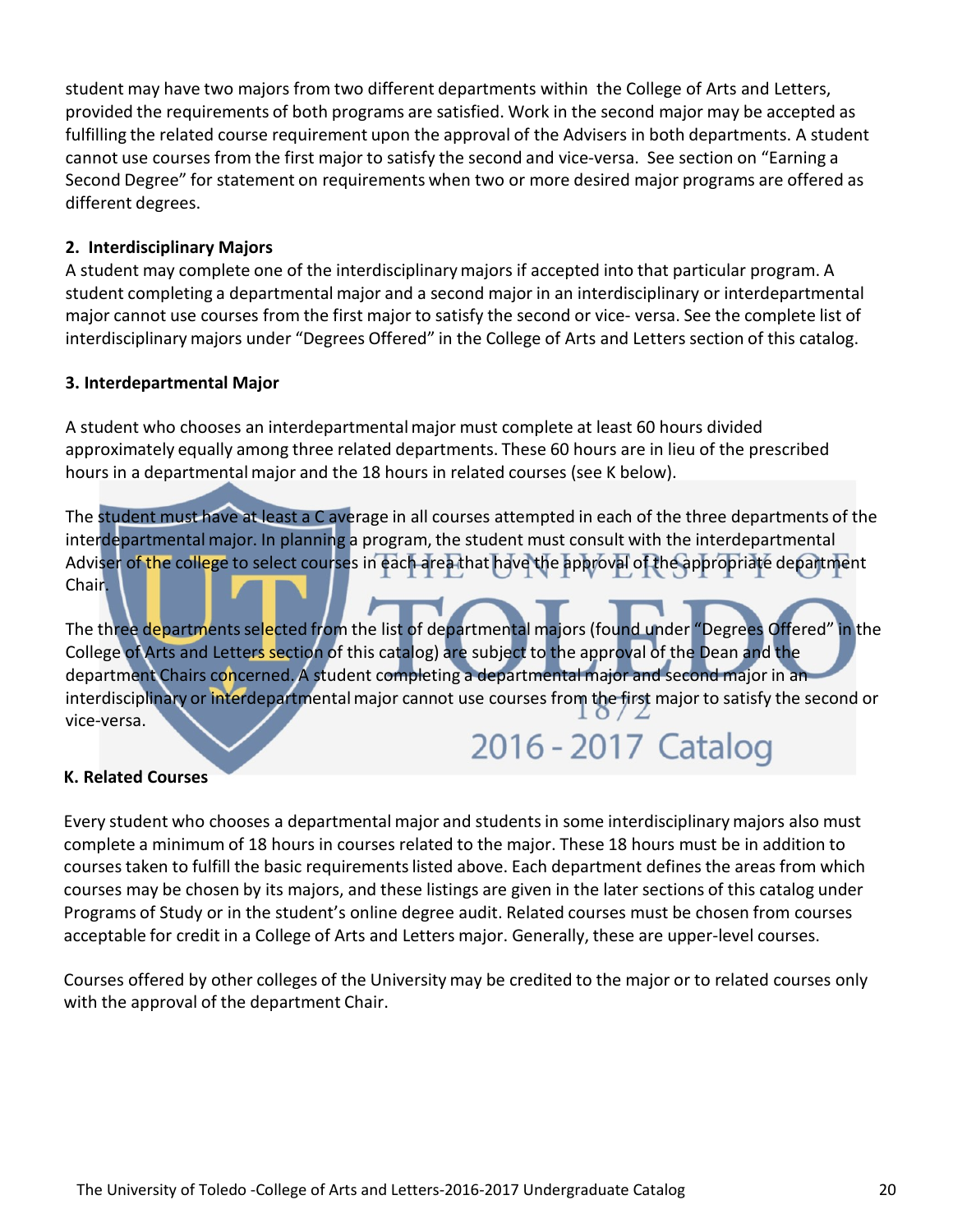#### **L. Minors**

Many College of Arts and Letters departments andinterdisciplinary programs offer minors. In addition, there are non-program minors offered in the college as well. Departmentalrequirementsfor particular minors are given in later sections of the catalog under Programs of Study. Students wishing to pursue minors should consult with their primary program Advisers and then with an Adviser in the Arts and Letters college office. Not all minors can be added to all degree programs. Courses selected for the minor must be chosen from courses acceptable for credit toward a major in the college. In meeting requirements for some majors, work in the minor may be accepted as fulfilling the 18 hours of related courses, but only with the approval of the student's major Adviser. Students completing a minor cannot use courses from their minor to satisfy requirementsin the major. No more than six hours of courses taken for minor credit may be applied to the total College of Arts and Letters general education requirements. A minimum GPA of 2.0 is required in the minor. Credit hours required for a minor vary from 18 to 22 hours, depending on the minor. At least nine of those hours must be completed at The University of Toledo.

#### **Pre-medical, Pre-dental and Pre-veterinary Program**

Sharon L. Schnarre, Adviser

Students interested in professional medical, dental or veterinary careers may choose to apply for the premedical, pre-dental and pre-veterinary programs. **Students choosing this option must also complete the requirements for a major in a specific discipline or in an interdisciplinary baccalaureate program.**

Because admission to a professional school is very competitive, students need to maintain high GPAs, both cumulative and in the sciences. The premedical/predental Adviser will continually monitor a student's academic performance and make recommendations as to whether this program should be continued. If at any time a student's GPA drops below a 3.0, the student will be dropped from the program, unless extenuating circumstances exist, in which case the student will be placed on a probationary status until the grades improve.

2016 - 2017 Catalog The premedical/predental Adviser will assist the student in determining the entrance requirements of the professional school being considered, since these requirements vary among schools. In general, these professional schools specify for entrance a core set of science courses that include one year (two semesters) each of biology, general chemistry, organic chemistry, physics and mathematics. Most schools recommend that candidates plan a broad course of study leading to either a B.A. or a B.S. degree in any discipline.

#### **Honors**

Honors work in the College of Arts and Letters is available to academically talented and highly motivated students. Students may pursue Departmental Honors only, offered by individual departments within the college, or they may pursue College Honors, which is offered in conjunction with the Jesup Scott Honors College and requires students to complete the full JSHC requirements.

#### **College of Arts and Letters Student Selection and Admission**

Students majoring within the College of Arts and Letters may apply to the Jesup Scott Honors College in order to receive College Honors. Admission to the Honors Program of the College of Arts and Letters is competitive and limited to academically talented students. Students entering directly from high school are admitted based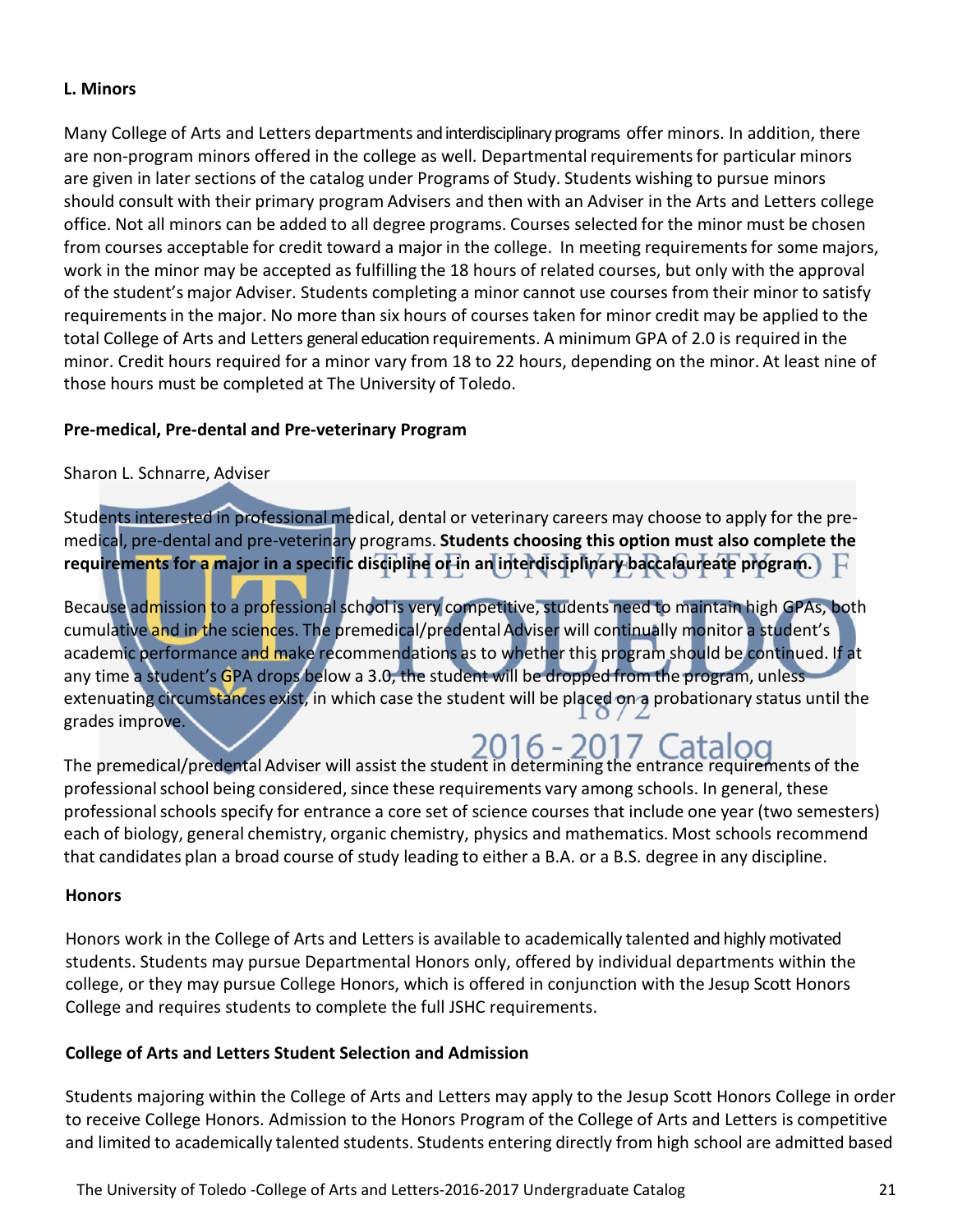on a review of application materials, which include a high school transcript, references, an essay, an extracurricular resume, and ACT or SAT scores. Students with an ACT composite score of 28 or higher (SAT composite of 1240 or higher) and a high school GPA of 3.75 or higher are encouraged to apply. Highly motivated students with an ACT composite of at least 25 (SAT composite of at least 1140) and a minimum high school GPA of 3.5 also are considered for admission to the program.

Currently enrolled University of Toledo students and transferstudents may apply for admission to the College Honors Program if they have completed at least 15, but not more than 60, graded semester hours of college work, and earned a minimum GPA of 3.3 (4.0 scale).

Students are admitted to the College Honors program on a space-available basis.

For further details on the Jesup Scott Honors College, please see:<http://www.utoledo.edu/honors/>

#### **Requirements for Arts and Letters students in the Jesup Scott Honors College**

In order to graduate with College of Arts and Letters Honors, a student must:

- Complete all requirementsfor an approved degree program within the college.
- Complete a minimum of 33 semester hours of honors courses, which must include:

a. Six semester hours of HON 1010 and HON 1020 (Ideas, Innovation, and Society I and II).

b. A minimum of three semester hours selected from HON 2020 (Multicultural Literatures: The North American Experience) or HON 2030 (Multicultural Literatures: The Non-European World).

c. A minimum of six semester hours earned by successful completion of two upper-division interdisciplinary seminars offered through the Honors program (HON 4950 and 4960).

d. All of the requirements for departmental honors in the student's major. This includes the completion of an honors thesis or project supervised by a faculty member in the major department. Note: For a student pursuing more than one major or an interdepartmental major, the departmental honors requirement may be fulfilled through meeting requirements for one of the student's majors or in an interdisciplinary manner through a program of selected upper-division course work

• Earn a minimum overall GPA of 3.3.

Note: Students with two majors may earn Departmental Honors in one or both areas of study. They also may pursue an interdisciplinary honors Thesis; permission of the department or program honors Advisers is required.

#### **Retention Standards**

To remain in good standing in the college Honors Program, a student must:

• Earn a minimum overall GPA of 3.0 by the end of the first year (typically at least 30 semester hours); 3.1 by the end of the second year (typically at least 60 semester hours); and 3.2 by the end of the third year (typically at least 90 semester hours).

• Make satisfactory progress toward fulfillment of the requirements for a degree with honors in the college.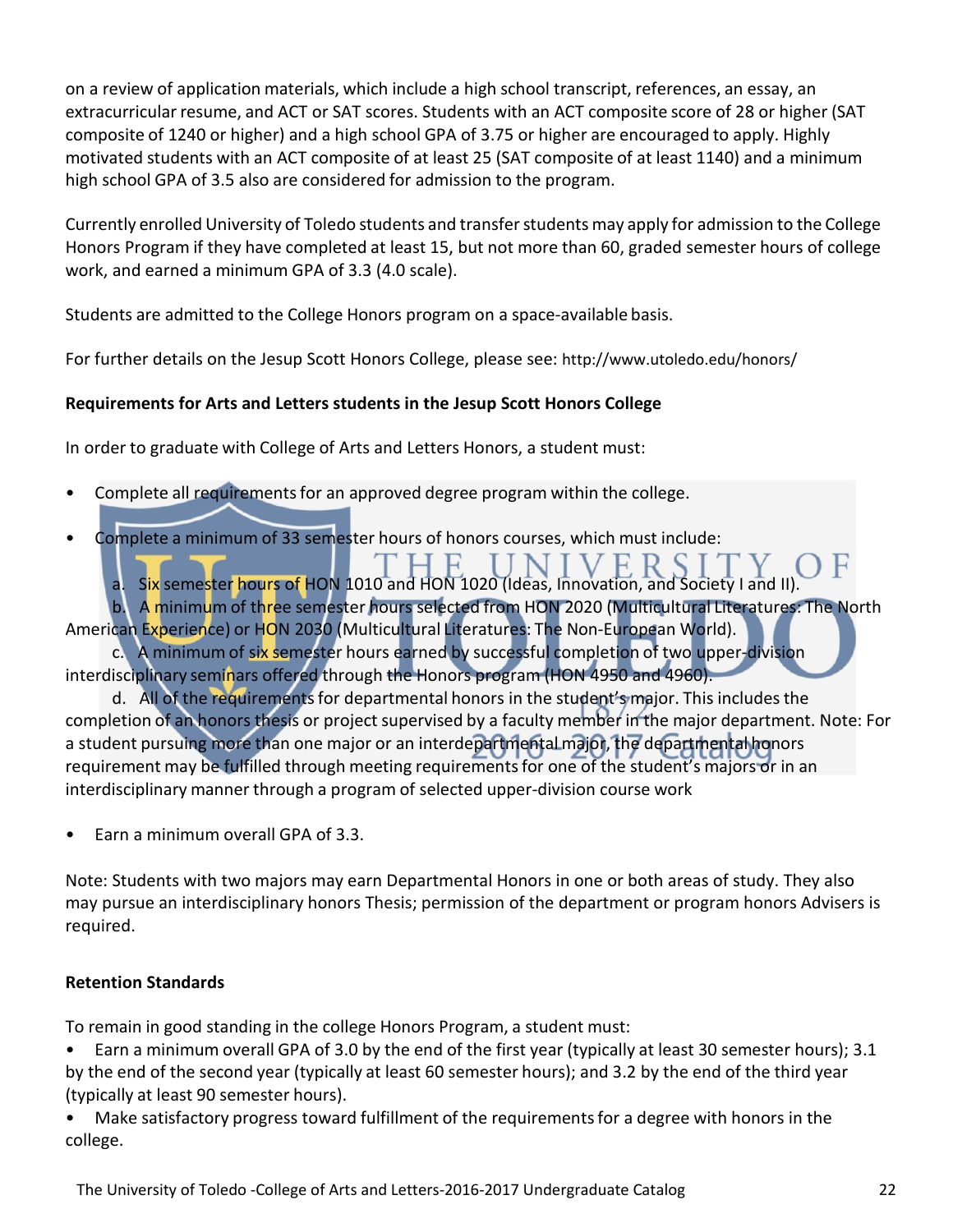#### **Honors Courses (HON)**

Honors courses are of two kinds – those offered by the Jesup Scott Honors College and those offered by various departments and colleges. Consult the appropriate portion of this catalog for a listing.

#### **Departmental Honors**

Requirements for departmental honors designations are set by the various College of Arts and Letters departments and are described under the departmental entries in this catalog. All departments, however, require successful completion of an honors thesis or project supervised by a faculty member in that department.

It is possible for a student to fulfill all departmental requirements and earn the departmental honors citation upon graduation without participating in the college Honors Program as part of the University Honors Program. The reverse is not possible, however, as the requirements for departmental honors are an integral part of the college Honors Program. Students with two majors may earn departmental honors in one or both areas of study. They also may pursue an interdisciplinary honors Thesis; permission of department or program honors Advisers is required.

THE UNIVERSITY

1872

#### **Africana Studies Program**

#### **Interdisciplinary Major**

Angela M. Siner, Director and Adviser

**Degrees Offered**: Africana Studies offers a program for a bachelor of arts.

#### **Requirements for the Undergraduate Major**

A major in Africana Studies consists of a minimum of 33 hours of coursework, 15 required hours of Africana Studies and an additional 18 elective hours, at least 15 of which must be at the 3000/4000 level. Students can choose from the following subjects to fulfill the 15 required hours of the Africana Studies major:

AFST 1100 Introduction to Africana Studies-3 hours

- AFST 1200 Introduction to the African Experience-3 hours *or*
- AFST 2100 Foundations of Black Intellectual History-3 hours
- AFST 2300 Black Community Research Methods-3 hours
- AFST 3500 Environmental Inequalities & Opportunities-3 hours *or*
- AFST 3600 Entrepreneurship in the Black Community-3 hours
- AFST 4900 Senior Seminar-3 hours

Course work in related disciplines: 18 hours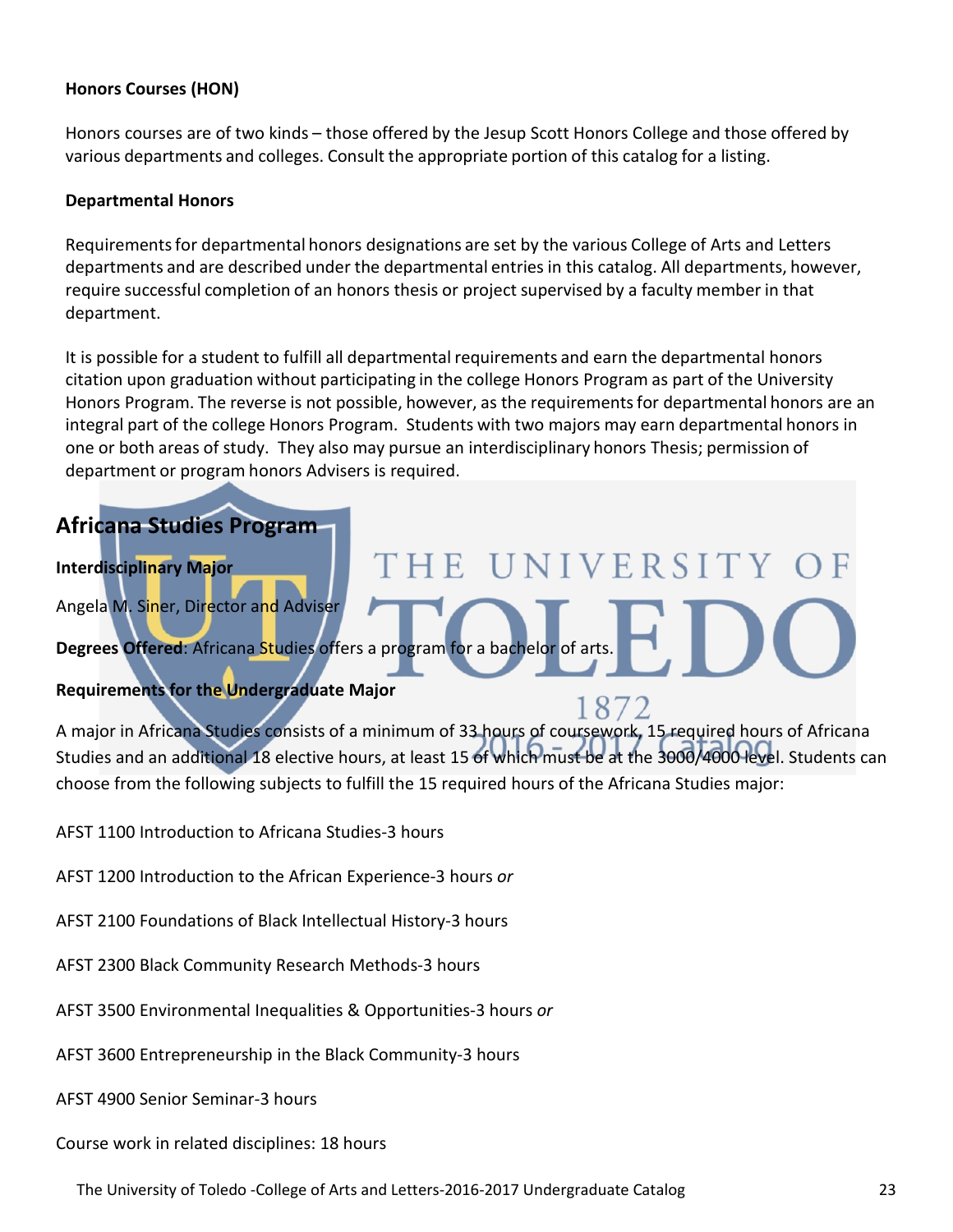#### **Requirements for the Minor**

To earn a minor in African studies, students must complete a total of 21 hours of course work in Africana studies: 9 hours of required courses in Africana Studies, and an additional 12 hours of advanced courses at the 3000/4000 level in Africana Studies.

Required Courses: 9 hours from the following compose the core courses for the minor in Africana Studies.

AFST 1100 Introduction to Africana Studies

AFST 1200 Introduction to the African Experience

*Or*

AFST 2100 Foundations of Black Intellectual History

AFST 2300 Black Community Research Methods

Advance Courses: With the approval of the program adviser, select a minimum of 12 hours of coursework at the 3000/4000 level in Africana Studies

### **Honors in Africana Studies** THE UNIVERSITY Majors in Africana Studies are strongly encouraged to pursue program honors. In order to earn program honors, the student must: 1. Have a minimum AFST GPA of 3.3 and a minimum cumulative GPA of 3.0. 2. Submit two papers from different, advanced AFST courses to Program Director. These courses will also satisfy the AFST elective or upper division seminar requirements. -  $2017$  Cataloo

3. Write a thesis or complete a service-learning project under the direction of an AFST-affiliated faculty member. Students must enroll in Honors Thesis in AFST. Participation in the University Honors College is not required for those seeking program honors.

4. Honors Thesis AFST (3 hours) will count as an elective course in the required courses for the major.

#### **American Studies Program**

#### **Interdisciplinary Major**

Elliot Adams, Director and Adviser

**Degrees Offered**: American studies offers a program for a bachelor of arts.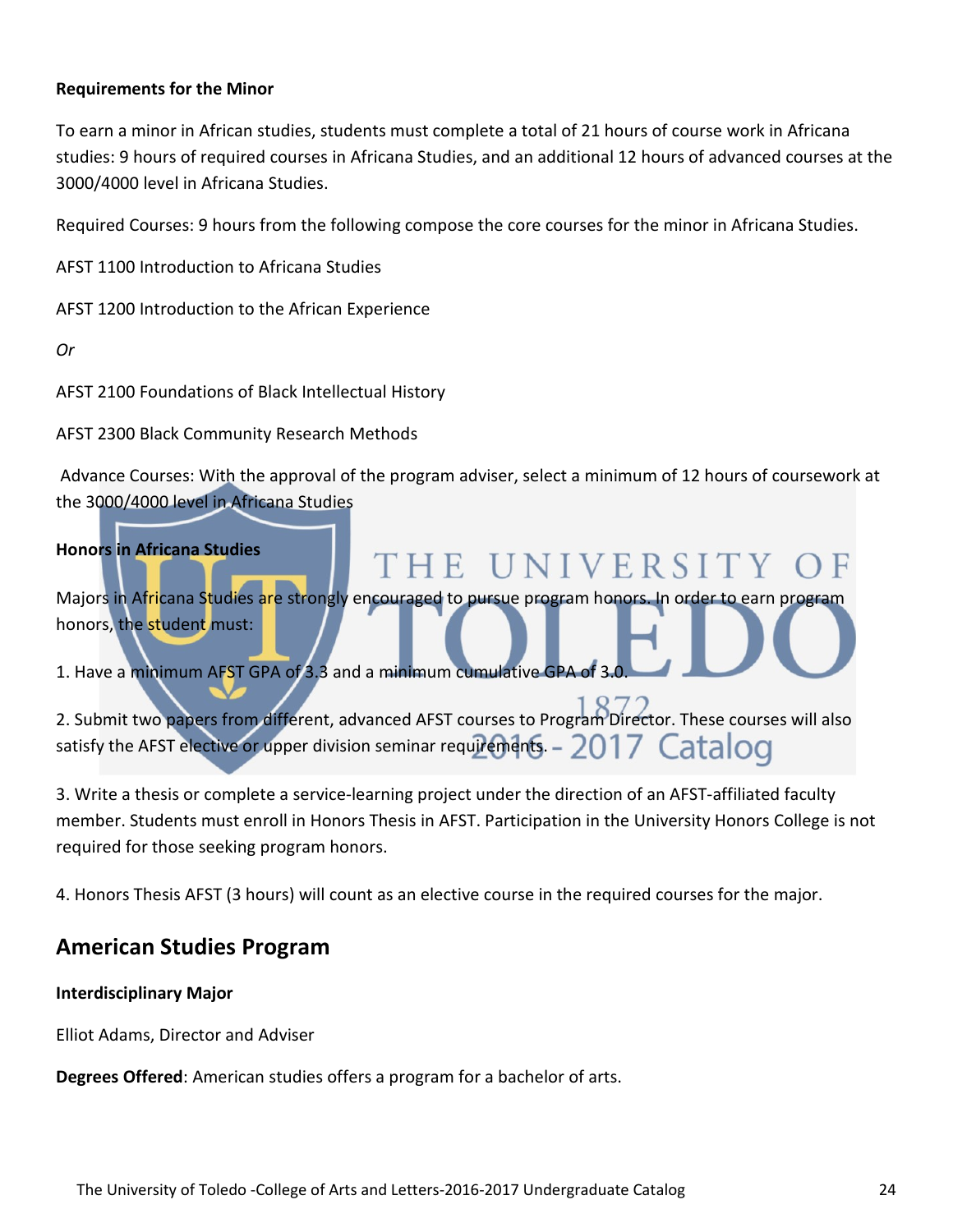#### **Requirements for the Undergraduate Major**

A major in American Studies consists of a minimum of 33-36 hours of coursework selected from two or three Arts and Letters departments in consultation with the American Studies director: 15-18 required hours of American Studies, which includes 10 credits for designing and writing an extended research paper on some aspect of American culture, and an additional 18 elective hours, at least 15 of which must be at the 3000/4000 level.

The Program in American Studies provides students with a broad understanding and appreciation of American life and culture(s). It is an interdisciplinary major in which work is done independently with a faculty adviser shaping a curriculum to suit a student's individual interests and goals. Majors are exposed to various methodologies they learn how historians, geographers, philosophers, literary critics, writers, film makers, social scientists, and artists practice their disciplines. They also have the opportunity to work closely with a faculty adviser in researching and writing a senior thesis. The major is for students who want a multifaceted college experience rather than the traditional single focus of one academic department. Some typical areas of emphasis for American Studies are:

**Culture and Community**-This emphasis is for students whose interests lie in the study of subcultures within American society. Options include occupational, regional, religious, gender, or age groups and the disciplinary orientations might include geography, folklore, women's studies, and/or cultural anthropology.

**Society and Social Institutions** -Students choosing this emphasis draw their methodology and content from sociology, political science, history, and philosophy and look at the larger social and political forces at work at the macro level of American society.

**Artists' Expressive Culture** -This emphasis focuses on American art, music, dance, literature, and film as  $18/$ revelatory of national and regional culture and/or subcultures.

#### **Honors in American Studies**

# 2016 - 2017 Catalog

Qualified students are invited to pursue Honors in American Studies and thereby earn the degree designation of "Program Honors" upon graduation. Formal application for Program Honors must be made to the Director of the Program; normally, a petition for honors admission should be made near the end of the sophomore year. Students do not have to be enrolled in the College Honors program to pursue departmental Honors. In order to earn Program Honors, the student must have:

- 1. A minimum American Studies GPA of 3.4 and a minimum cumulative GPA of 3.0.
- 2. Junior or Senior standing.
- 3. Received honors recognition in two American Studies courses. Honors recognition courses are regularly scheduled 3000 to 4000 level courses in which special recognition is achieved by reading, research, and writing in addition to the normal requirements of the course. These additional requirements will be outlined in a contract between the student and the faculty member teaching the course.
- 4. An interview with the Adviser.
- 5. Received an A on the senior thesis.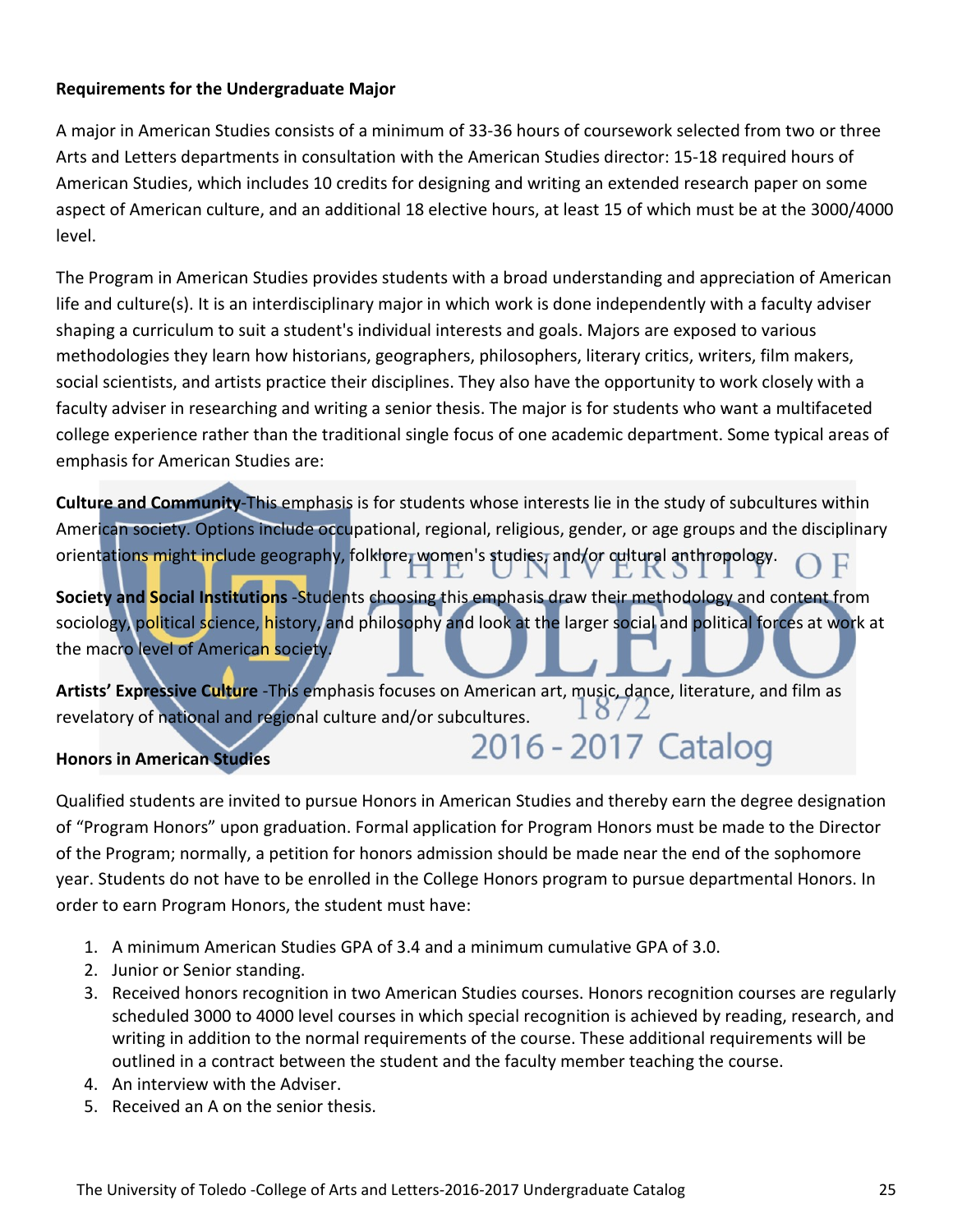### **Anthropology**

(Administered by the **Department of Sociology and Anthropology**)

Patricia Case, Chair

Shahna Arps, Adviser

**Degrees Offered**: Anthropology offers a program for a bachelor of arts.

#### **Requirements for the Undergraduate Major**

A major in anthropology consists of a minimum of 33 hours of coursework: 21 hours of core courses in anthropology and an additional 12 hours of elective courses at the 3000/4000 level in anthropology. Also required are 18 hours of related course work in other fields.

The undergraduate major of 33 hours must include the following:



ANTH 2000 Proseminar I, 1 hour

ANTH 4000 Proseminar II, 2 hours

#### 1 WAC in discipline

12 additional elective hours of anthropology courses. Courses in the subfields of anthropology not listed in the catalog can sometimes be arranged through independent study (ANTH 4910, 4920 or 4990) with departmental faculty. Other options may be:

ANTH 3300 Food, Health, and Society

ANTH 3000 Culture and Sustainability

ANTH 4760 Medical Anthropology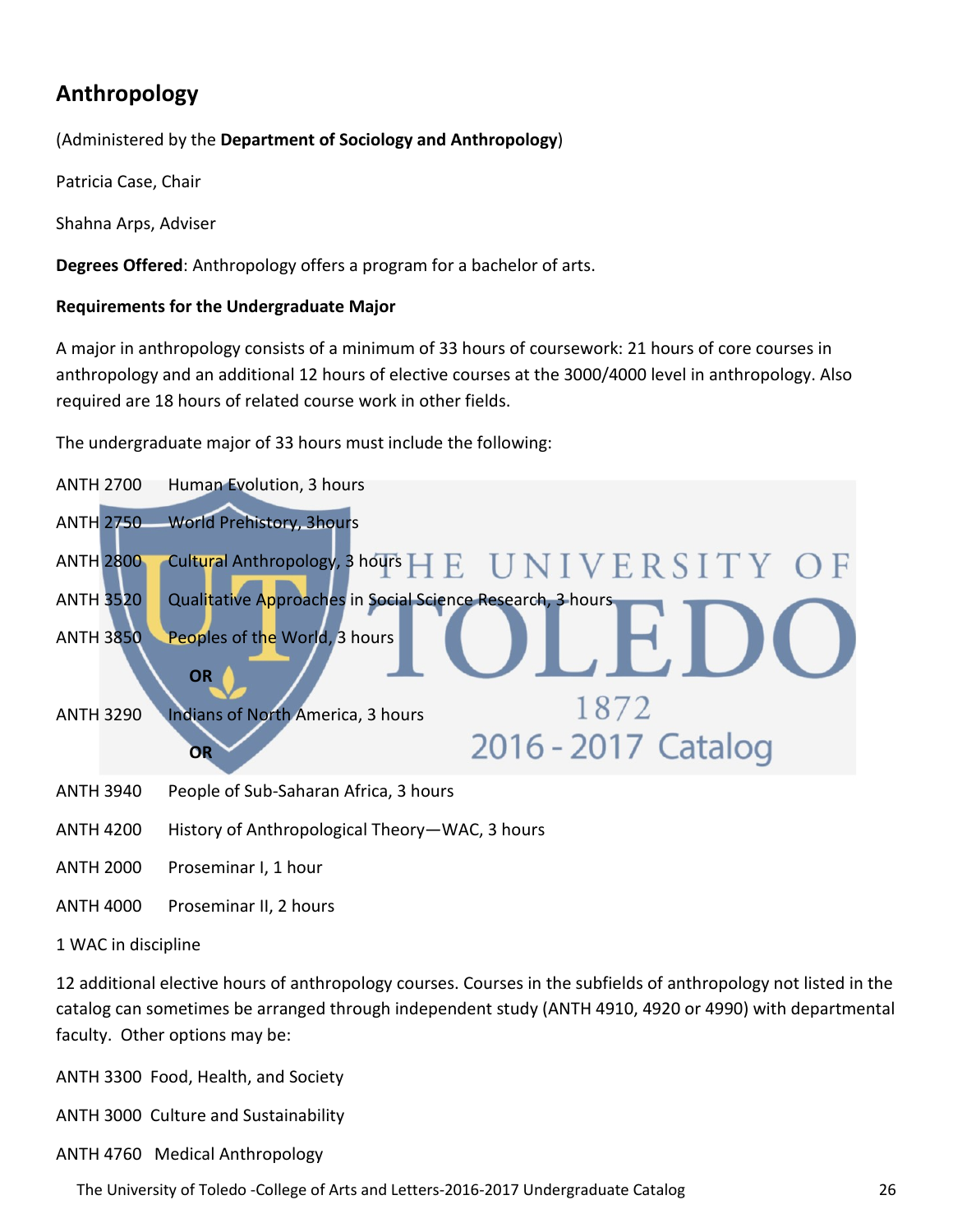Students should discuss their personal and professional interests with the undergraduate adviser before selecting elective courses to complete the major.

#### **Related Hours**

The requirement of 18 related hours is to be met with ARTH 2200 (Ethnographic Art) or ARTH 3270 (Topics in Ethnographic Art), LING 3150 (Linguistic Principles), and 12 hours of electives. In special circumstances, the undergraduate adviser may approve alternatives to those courses listed above. Students may not take P/NC in major or related courses.

#### **Requirements for the Undergraduate Minor in Anthropology**

To complete a minor in Anthropology, students must complete a minimum of 24 hours of course work-15 hours of core courses in Anthropology and an additional nine hours of advanced course work at the 3000 to 4000 levels in Anthropology.



**Advanced course**- with the approval of the departmental advisor, select nine hours of course work at the 3000 to 4000 levels in anthropology.

#### **Honors in Anthropology**

Qualified juniors and seniors may apply to work for honors in anthropology. The following are requirements for entrance into the Honors Program in anthropology.

A. Admission

- 3.3 minimum GPA in anthropology courses
- 3.0 minimum cumulative GPA
- 12 hours completed work in anthropology
- Qualification as an anthropology major
	- The University of Toledo ‐College of Arts and Letters‐2016‐2017 Undergraduate Catalog 27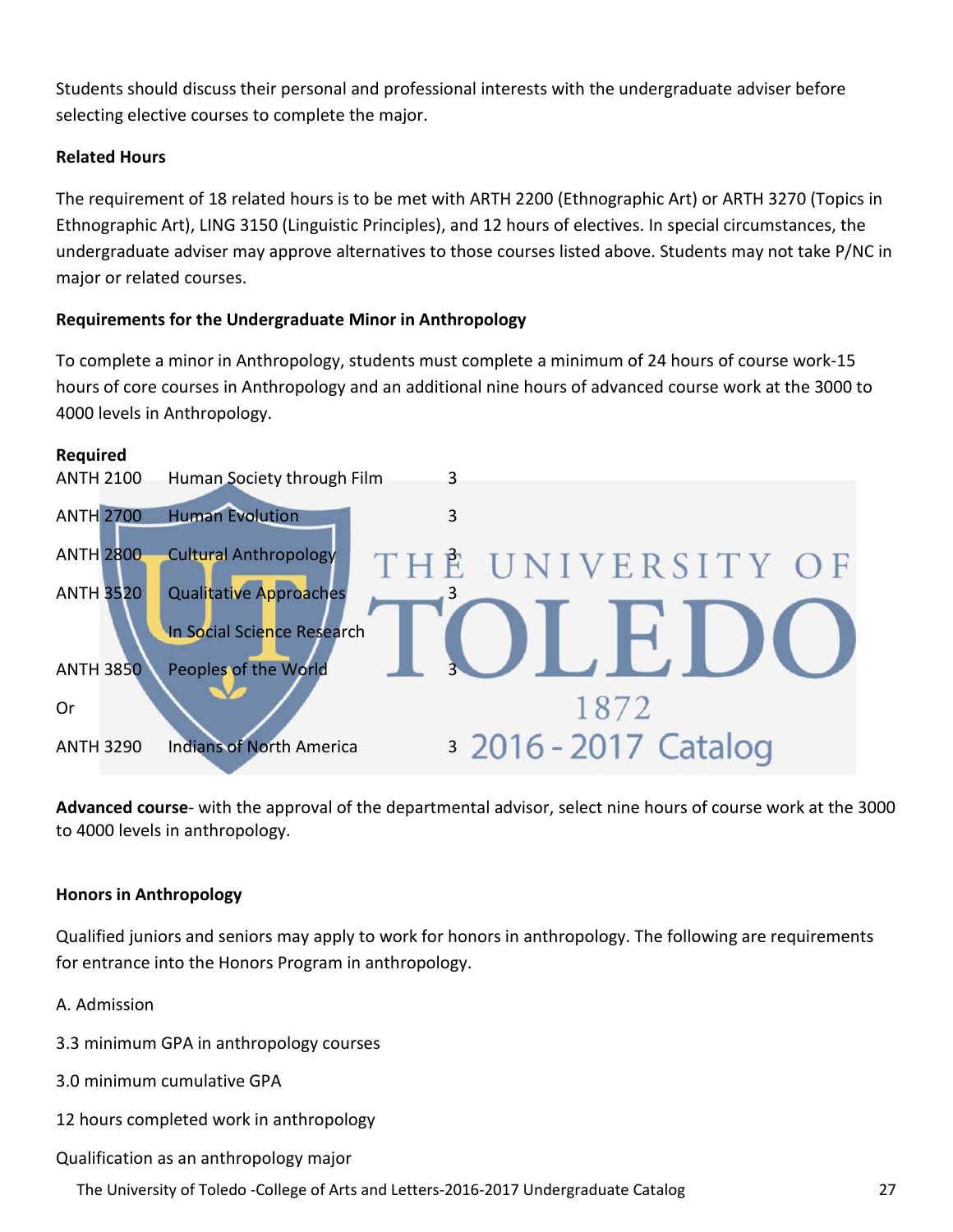#### B. Requirements

A student must complete 9 hours of independent work in anthropology. During the final quarter before graduation, the student must pass a comprehensive examination or submit a completed honors thesis. Students should discuss their special interests with faculty members or with the honors adviser, who will help identify an appropriate faculty member to guide the honors work.

#### **Department of Art**

Barbara WF Miner, Chair

#### **Degrees Offered**

The Department of Art, located on the Toledo Museum of Art campus, offers courses of study leading to four undergraduate degrees and one graduate degree – the B. A. in Visual Art, the B.F.A. in Studio Art (with concentrations in 2D Studies, 3D Studies, Digital and Photographic Art, and New Media Design Practices); the B.A. in Art History (with an optional concentration in Art Museum Practices); the B.Ed. in Art Education; and the M.Ed. in Art Education. The Department of Art, housed in the Center for the Visual Arts, and the Center for Sculptural Studies on the museum campus, features new instructional facilities with state-of-the-art studios and classrooms. With the exception of some introductory courses in art and art history, all instruction takes place at the museum campus, where day and evening courses are regularly scheduled. The museum campus is connected with the Main Campus by regularly scheduled student shuttle buses. Parking at the museum campus is available to students and faculty who have valid UT I.D.s.

1872

#### **Advanced Placement**

Please see Registrar's website for information on Advanced Placement Please see Registrar's website for information on Advanced Placement 7 Catalog<br>(http://www.utoledo.edu/offices/registrar/student records/advan\_credits.html).

#### **Art Education**

Jason Cox, Ph.D., Head, Art Education & graduate studies in art education, undergraduate and graduate Advisor.

For details on the baccalaureate program in art education, see The Judith Herb College of Education section of this catalog.

#### **Art History**

Mysoon Rizk, Ph.D., Head, Art History; Thor Mednick, Ph.D., Head, Art Museum Practices concentration Mysoon Rizk, Thor Mednick: undergraduate Advisors

#### **Bachelor of Arts Degree in Art History**

The bachelor of arts program provides a foundation in the history of art and architecture through introductory course work in the styles, subjects and social history of Western and non-Western art and architecture, and through advanced course work and optional directed study in art, architecture,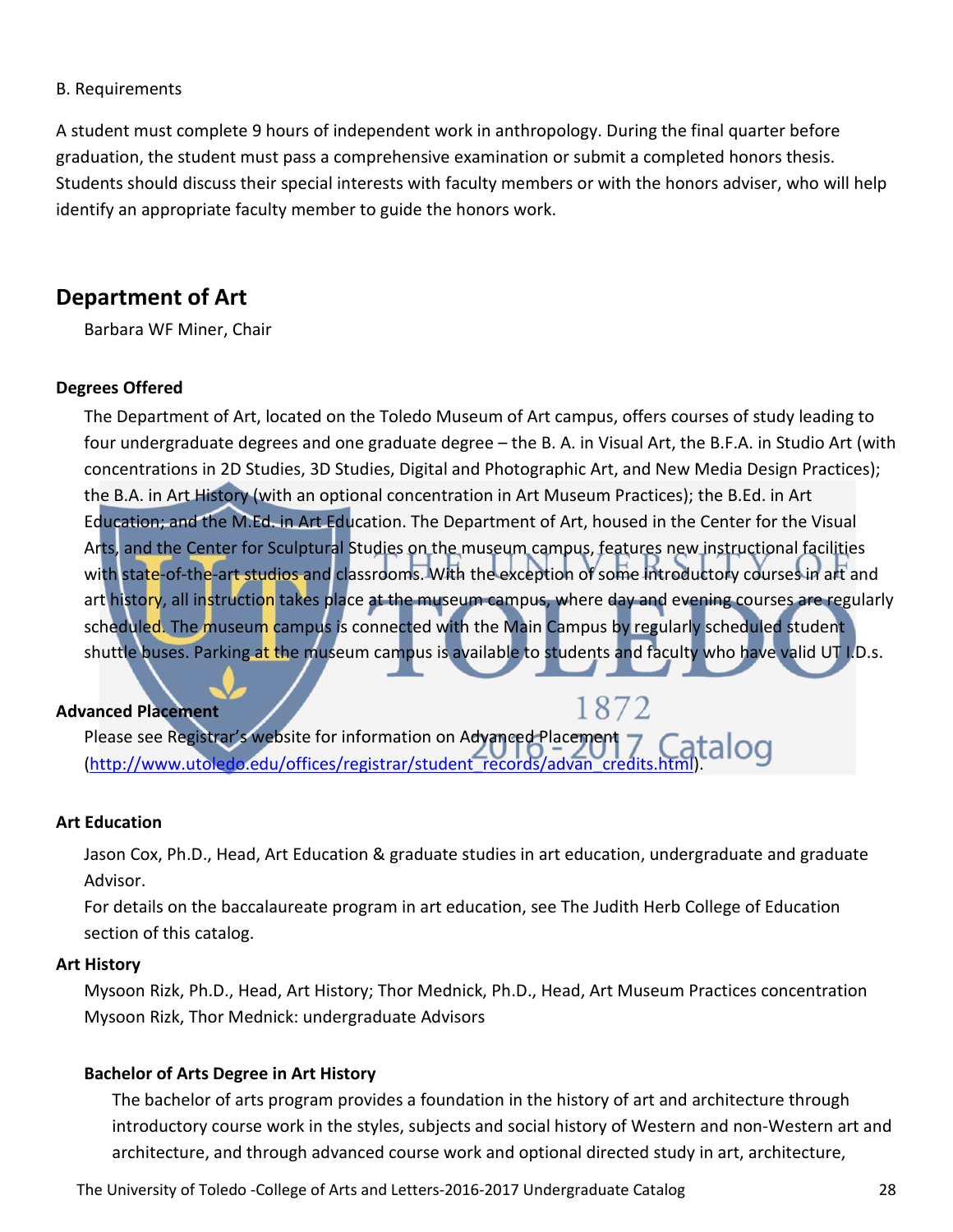theory and criticism. The program makes extensive use of the collections and research facilities of the Toledo Museum of Art. Internships for credit may be arranged with the Toledo Museum of Art and with other local arts organizations.

The Art History program also offers a BA in Art History degree with concentration in Art Museum Practices (AMP) whose focus is on professional standards, practices, and procedures used in contemporary museums of art. In this unique program, students take maximum advantage of their remarkably advantageous relationship with the Toledo Museum of Art, an institution of international stature.

#### **Curriculum in Art History**

The curriculum leading to the B.A. in Art History requires a minimum of 33 hours of art history courses and a maximum of 45 hours, which must include the following:

a. A survey of the history of Western art composed of a sequence of two three-credit hour courses: ARTH 2050 History of Western Art I, and ARTH 2060 History of Western Art II. The courses may be taken in any order. (6 hours)

b. At least one course in non-Western art (drawn from ARTH 2100 Asian Art, ARTH 2200 Ethnographic Art, ARTH 3250 Topics in Asian Art, ARTH 3270 Topics in Ethnographic Art, ARTH 3300 African Art, or ARTH 3350 Ancient Art of the Americas). (3 hours)  $R S I T$ 

- c. ARTH 2080 Modern Art. (3 hours)
- d. ARTH 2300 Introduction to Architecture. (3 hours) and
- e. ARTH 3400 Contemporary Art. (WAC; 3 hours)

Majors with a GPA in the major of at least 3.00 may apply to pursue up to six hours in Independent Study (ARTH 4990), which requires the permission of an art history faculty member who will direct the Independent Study project.

# 2016 - 2017 Catalog

The art history major also must take 18 hours of related courses, which must be chosen from courses acceptable for major credit in studio art, anthropology, classical civilization, literature courses in English or in a foreign or classical language (in addition to the college language requirement), basic courses in a second foreign language, history, music history or literature, philosophy or religion, theater or film history, or in other areas approved by the Advisor.

#### **Honors in Art History**

To earn the B.A. degree with honors in art history, the student must fulfill all requirements listed above. In addition, the student must maintain an overall GPA of 3.0 and a GPA of 3.5 in the major. In addition to the major requirement for 33 hours in art history courses, the honors student must complete two, two-credit courses, Senior Thesis I and II (ARTH 4910 and ARTH 4920). The thesis must be sponsored and supervised by a member of the art history faculty and shall be approved in final form by that faculty member.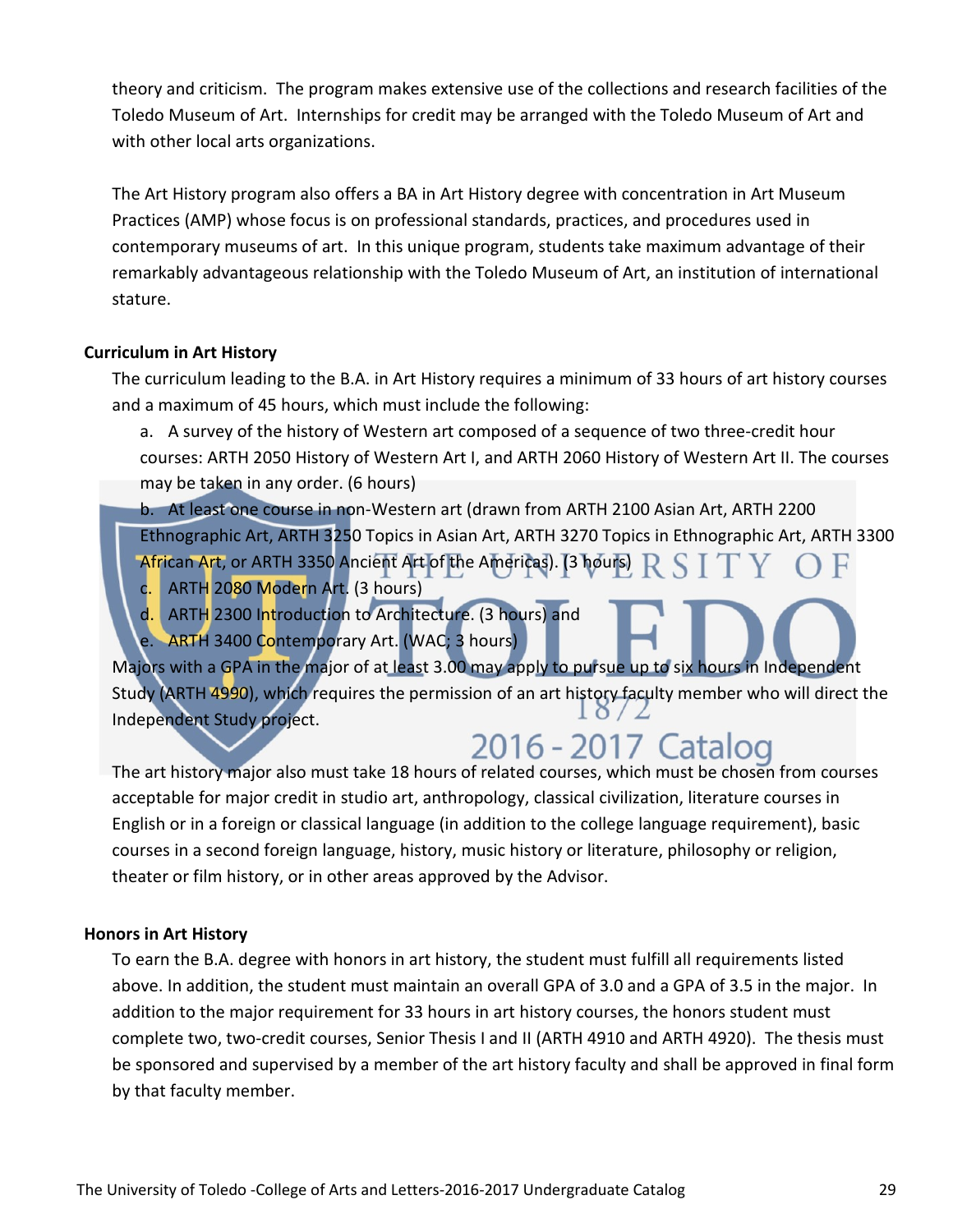#### **Concentration in Art Museum Practices (AMP)**

Students interested in learning about art museums or pursuing museum-based careers may elect to pursue the Concentration in Art Museum Practices (AMP), whose course work may be part of the minimum 33 credit hours needed for the B.A. in Art History.

(Students not majoring in Art History and who qualify may participate in AMP courses, but are not eligible for the concentration.) Completion of the Concentration in Art Museum Practices requires an overall GPA of at least 3.0 and a GPA in the Art History major of 3.20.

The Art Museum Practices Concentration consists of 12 hours in the major (in addition to the required courses for the B.A., for a minimum of 33 hours in Art History) and 3 hours in the related area: As part of the Art History major a student pursuing the AMP concentration is required to take:

- a. ARTH 3900 Art Museum Practices. (Fall, 3 hours);
- b. ARTH 3950 AMP: [Topic]. (Spring, 3 hours)
- c. ARTH 3960 TMA Exhibit: [Topic]. (Fall, 3 hours)
- d. ARTH 4940 Internship. (3 hours); and

In the **related area**, the student pursuing the concentration in Art Museum Practices is also required to take:

f. ART 3950 New Media Practices: Methods, Techniques, and Professional Practice. (3 hours)

#### **Minor in Art History**

Students may minor in art history through the declaration of the minor with the College of Arts and Letters and the completion of a minimum of 21 hours of art history courses, which must include the following:

a. At least one course in non-Western art (drawn from ARTH 2100 Asian Art, ARTH 2200 Ethnographic Art, ARTH 3250 Topics in Asian Art, ARTH 3270 Topics in Ethnographic Art, ARTH 3300 African Art, or ARTH 3350 Ancient Art of the Americas). (3 hours); and

THE UNIVERSITY OF

b. A two-course survey history of Western art composed of two, three-credit courses – ARTH 2050 History of Western Art I, ARTH 2060 History of Western Art II. The courses may be taken in any order.

The remaining hours for the minor may be selected from any courses offered by the art history program. Minors may elect to pursue up to three hours in Independent Study (ARTH 4990). Independent Study requires the permission of an art history faculty member who will direct the Independent Study project.

#### **Studio Art**

Arturo Rodriguez, Head, Studio Art

Deborah Orloff, Coordinator for undergraduate Advisors

Chris Burnett, Brian Carpenter, Daniel Hernandez, Thomas Lingeman, Barbara Miner, Karen Roderick-Lingeman, Arturo Rodriguez, Barry Whittaker, Eric Zeigler: undergraduate Advisors.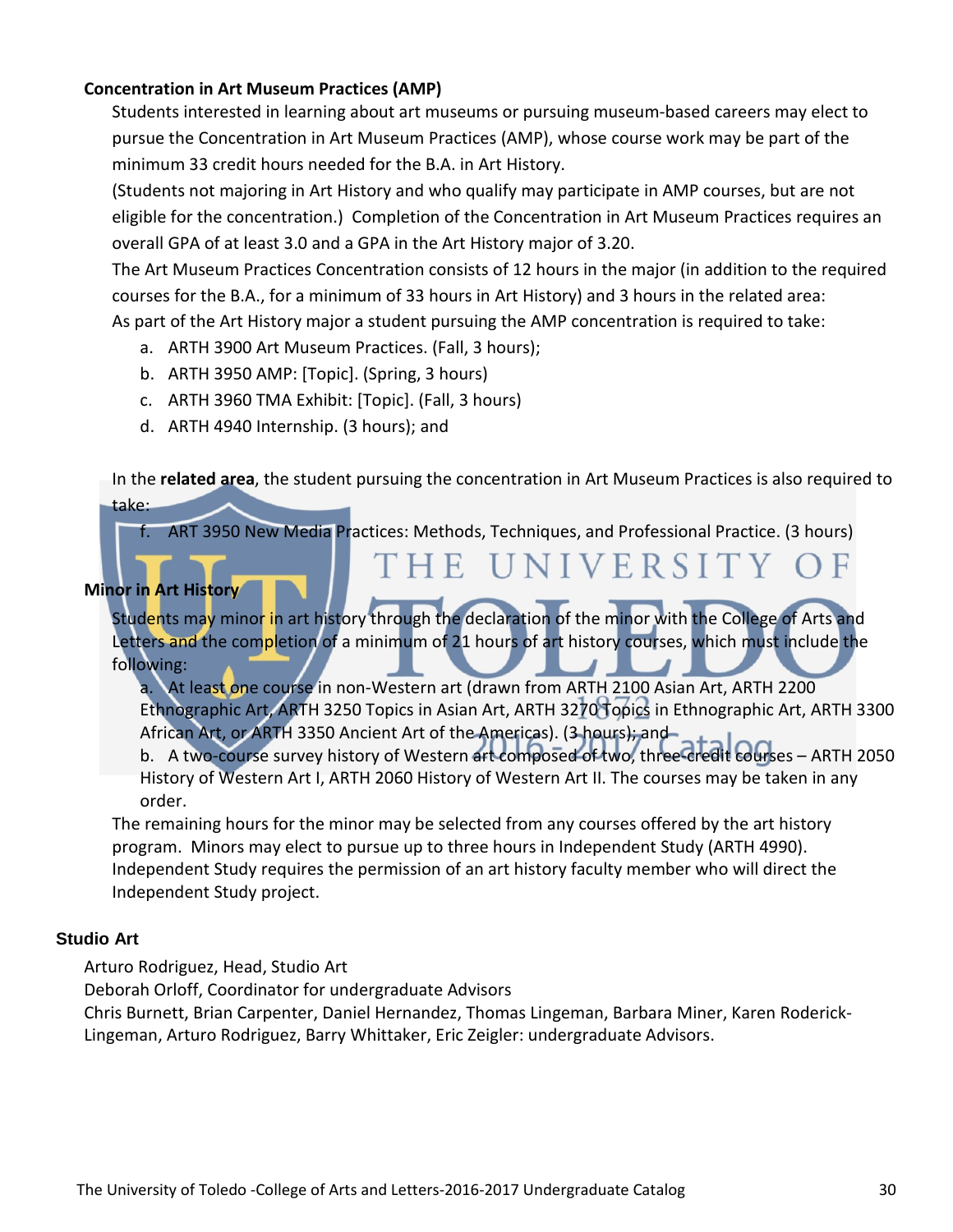#### **Bachelor of Arts Degree in Visual Art**

The Bachelor of Arts program in visual art provides the student with a solid foundation in art through introductory courses in drawing, design and the history of art, and it offers study in three areas of studio art as well as advanced work in art history. These department offerings are deeply integrated with the general education of the Colleges of Arts and Letters, and Natural Sciences and Mathematics (humanities and sciences requirements and directed electives) with the purpose of using visual art as a special instrument for cognitive growth, knowledge discovery and cultural engagement. The B.A. in Visual Art is a special kind of liberal arts degree based in studio art – students seeking a professional degree should consider the B.F.A. in Studio Art degree program. Though there is no concentration offered, students may choose from 2D studies (drawing, printmaking, painting), 3D studies (sculpture, ceramics), and /or digital and photographic art (photography, digital arts) for their advanced studio coursework.

The curriculum leading to the B.A. in Visual Art requires a minimum of 48 hours of courses in the major (50 hours maximum), which must include the following:

a. Foundational Art Studies (Basic skills area) –15 credit hours total ART 1050 Fundamentals of Surface (3 hours) ART 1060 Fundamentals of Form (3 hours) ART 1070 Fundamentals of Digital Media (3 hours) **VERSITY** ART 1080 Perceptual Drawing (3 hours) ART 1090 Explorations in Drawing (3 hours) Core Art Studies – 12 credit hours total Guided electives in 2D Core Studies (choose one) (3 hours) ART 2100 2D-Life Drawing ART 2110 2D-Printmaking 1872 ART 2300 2D-Painting Guided electives in 3D Core Studies (choose one) (3 hours)<sup>17</sup> Catalog ART 2200 3D-Sculpture ART 2210 3D-Ceramics Guided electives in New Media Core Studies (choose one) (3 hours) ART 2010 NM-Digital Print-based Media ART 2030 NM-Photography Core elective (choose one 2D, 3D, or NM course) (3 hours) c. Advanced Art Studies – 15 credit hours total ART 3000/4000 level in 2D, 3D, NM Studies (9 hours) ART 2000/4000 level in 2D, 3D, NM Studies (6 hours) Note: In certain circumstances, students are permitted to take up to 6 credit hours of 2000 level courses in order to fulfill core prerequisites to take selected AAS level courses. See the catalog listing of offerings and prerequisites. The AAS courses provide a consistent framework of categories within each area: 2D Studies is divided into 2D Methods, and 2D Concepts; 3D Studies is divided into 3D Methods and 3D Concepts; New Media Studies is divided into NM Imaging, NM Interactivity and NM Time/Motion/Space. Within each of these area categories,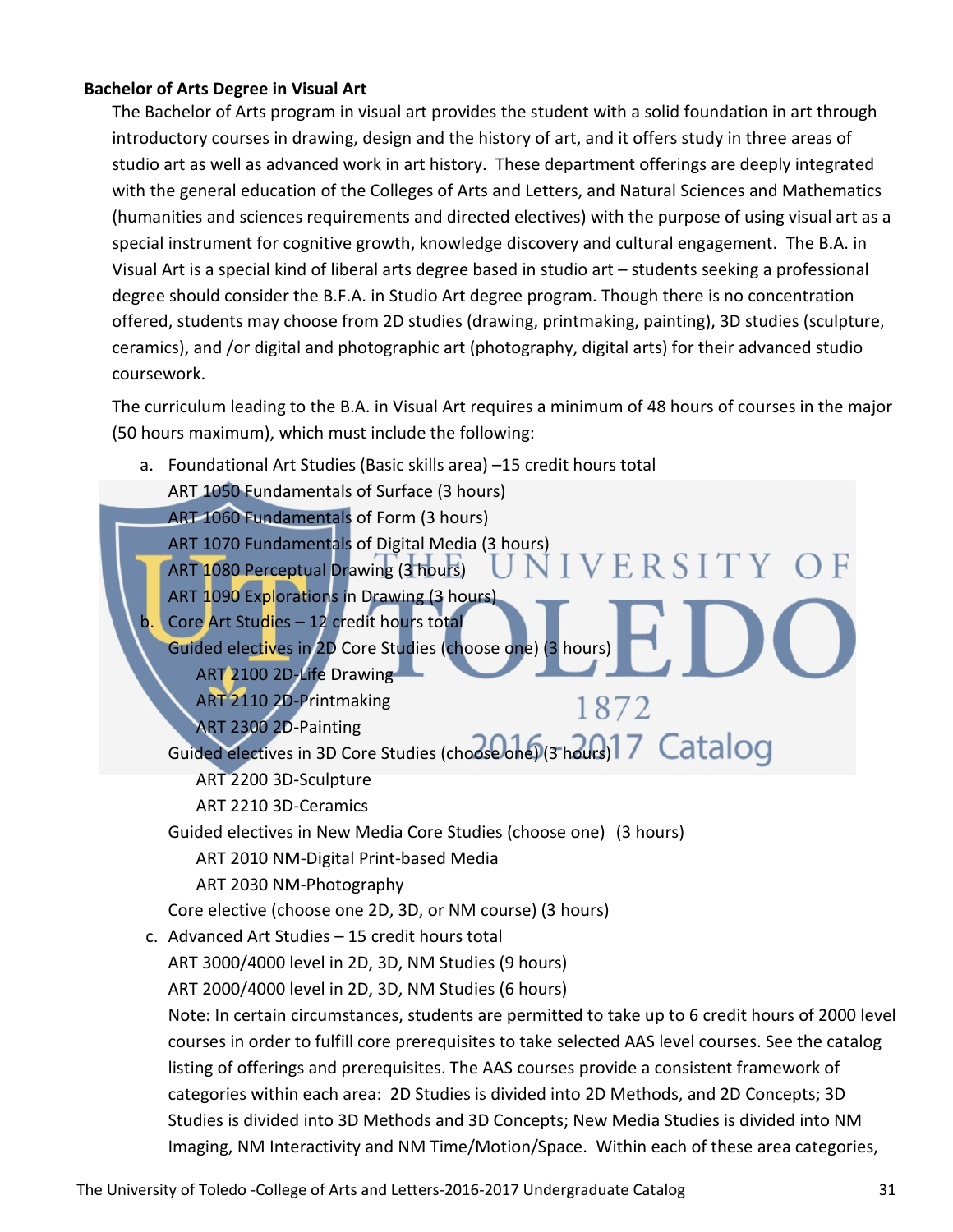specific course topics and content are offered on a rotational basis and appear in the catalog using a prefix and descriptive course subtitle. For example, in a given semester, ART 3100 2D Methods would appear as ART 3100 2D Methods: Screen-printing.

d. Support Courses – 6 credit hours total

ART 3400 Concepts in Art Studio and Theory (CAST) (3 hours)

Note: usually taken in the student's junior or senior year.

ART 4410 BA Thesis Project (3 hours)

Note: a project-based capstone course usually taken during the student's final semester.

In addition to the 48 hours of course work in art, the studio major pursuing the B.A. degree in Visual Art must take 18 hours of related course work, which must be chosen from courses acceptable for major credit and which must include at least 15 hours in art history – one non-Western Art History, and History of Western Art I & II (ARTH 2050 & 2060). The remaining hours\* may be selected from courses offered in art history or from the degree audit.

#### Total - 18 credits

ARTH 2050 History of Western Art I (3 hours)

ARTH 2060 History of Western Art II (3 hours)

ARTH (Non-Western) (3 hours)

ARTH 2080 (Modern) or ARTH 3500 History of Photography (3 hours)

ARTH 3400, 3600, or 4500 (3 hours)

\*Related course (3 hours)

Note: All Foundation Art Studies courses, 2 Core Art Studies courses, and either ARTH 2050 or ARTH 2060 Art History Survey should be taken before the 3000/4000 level. BA Visual Art students select from the same pool of course offerings as the B.F.A. students, except for the capstone thesis project. Students pursuing the B.A. degree may not elect the PS/NC option in studio art or art history courses or in related courses. In related courses.<br>Art majors should meet every semester with their Advisor.

#### **Bachelor of Fine Arts Degree in Studio Art**

The Bachelor of Fine Arts program, which may be entered through successful application to the entire studio art faculty, provides the student, who is preparing for professional commitment to the field of studio art, with a more intensive educational experience. In distinction from the B.A. program, the B.F.A. curriculum provides the student with a more in-depth experience in the major area of studio concentration, and studio electives.

Students entering the B.F.A. program may choose from the following 4 areas of studio concentration – 2D Studies (drawing, printmaking, painting), 3D Studies (sculpture, ceramics), Digital and Photographic Art (photography, digital arts) and New Media Design Practices (note: studio courses for the latter two concentrations use the NM prefix).

Students who are interested in admission to the B.F.A. program (and who have fulfilled the requirements indicated below) must apply to the Chair of the B.F.A. Committee. The student should obtain the appropriate application materials from the Chair of the B.F.A. Committee or from the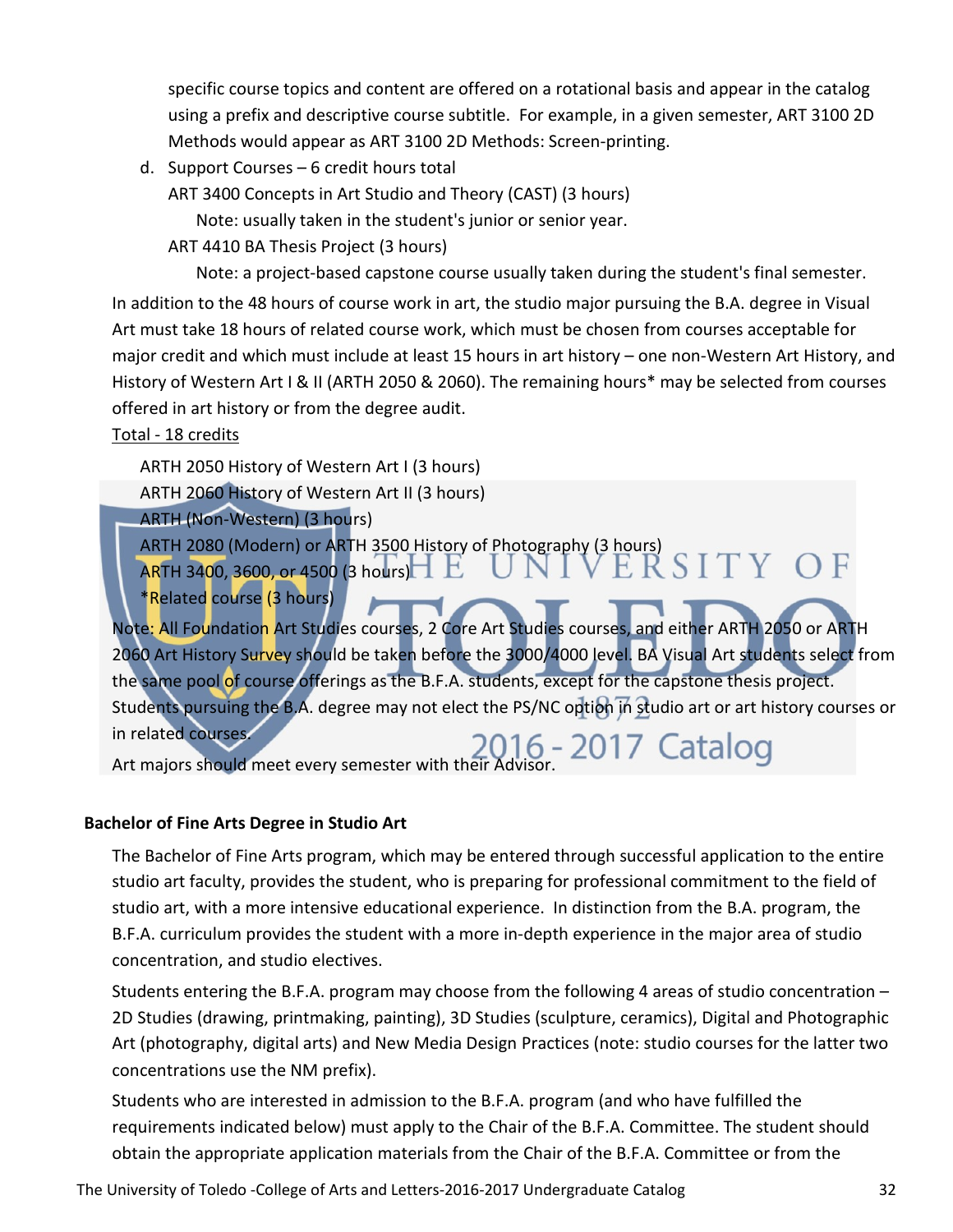departmental office. Before applying, the student must consult with their Faculty Advisor about the application process, and subsequently the application form must be signed by the Faculty Advisor. The student should also meet with the Chair of the B.F.A. committee at least 5 calendar days before the application due date to discuss their draft application materials.

Before applying to the B.F.A. program, a student must have completed or be in the process of completing 30 semester hours of undergraduate study, which must include 15 hours of Foundational Art Studies in studio art – 6 hours of drawing (ART 1080, 1090); 6 hours of design (ART 1050, ART 1060); 3 hours of digital media (ART 1070) – and at least 15 hours of general education requirements and art history (ARTH 2050 or ARTH 2060 and not ARTH 1500). At the time of application, the student must have maintained at least a 3.0 GPA in all courses in studio art and art history. The department allows adjusted GPAs to be used in reaching the 3.0 benchmark in accordance with the UT policy of recalculated GPAs

[\(http://www.utoledo.edu/offices/registrar/student\\_records/gpa\\_recalculation.html\)](http://www.utoledo.edu/offices/registrar/student_records/gpa_recalculation.html) as well as previously adjusted incoming transfer GPAs for coursework used in the major and related fields. If required courses are still in process at the time of application, acceptance is provisional until all such courses are completed and the GPA standard is maintained. Applications are reviewed every Fall and Spring semester. If the application is denied, the student may reapply the following semester, but only one reapplication is permitted.

In order to insure that students have an adequate period of study as a B.F.A. candidate, each student must spend at least 4 semesters within the B.F.A program enrolled in studio art courses (usually with 18 credit hours remaining in the major) and must pass a minimum of 4 B.F.A. candidate reviews: the initial review, 2 semester progress reviews, and the B.F.A Thesis Exhibition review (note: the prerequisites for this capstone course and review are 115 credit hours overall; ART 3400; ART 3850 or 4850; and 21 credit hours in Advanced Art Studies). In special circumstances where the student is unable to complete 4 reviews in the time needed to complete all other program requirements, the student may petition the faculty for an exception. B.F.A. students must present work for review and attend every B.F.A. review while he or she is in the program. Failure to pass the capstone review, or failure to pass 2 consecutive progress reviews, will eliminate the student from the program. Once eliminated from the program, the student may continue studies in the B.A. in Visual Art degree program but may not reapply to the B.F.A program.

The curriculum leading to the B.F.A. in studio art requires a minimum of 63 hours of courses in the major (66 hours maximum), which must include the following:

a. Foundational Art Studies (Basic skills area) – 15 credit hours total

ART 1050 Fundamentals of Surface (3 hours)

ART 1060 Fundamentals of Form (3 hours)

ART 1070 Fundamentals of Digital Media (3 hours)

ART 1080 Perceptual Drawing (3 hours)

ART 1090 Explorations in Drawing (3 hours)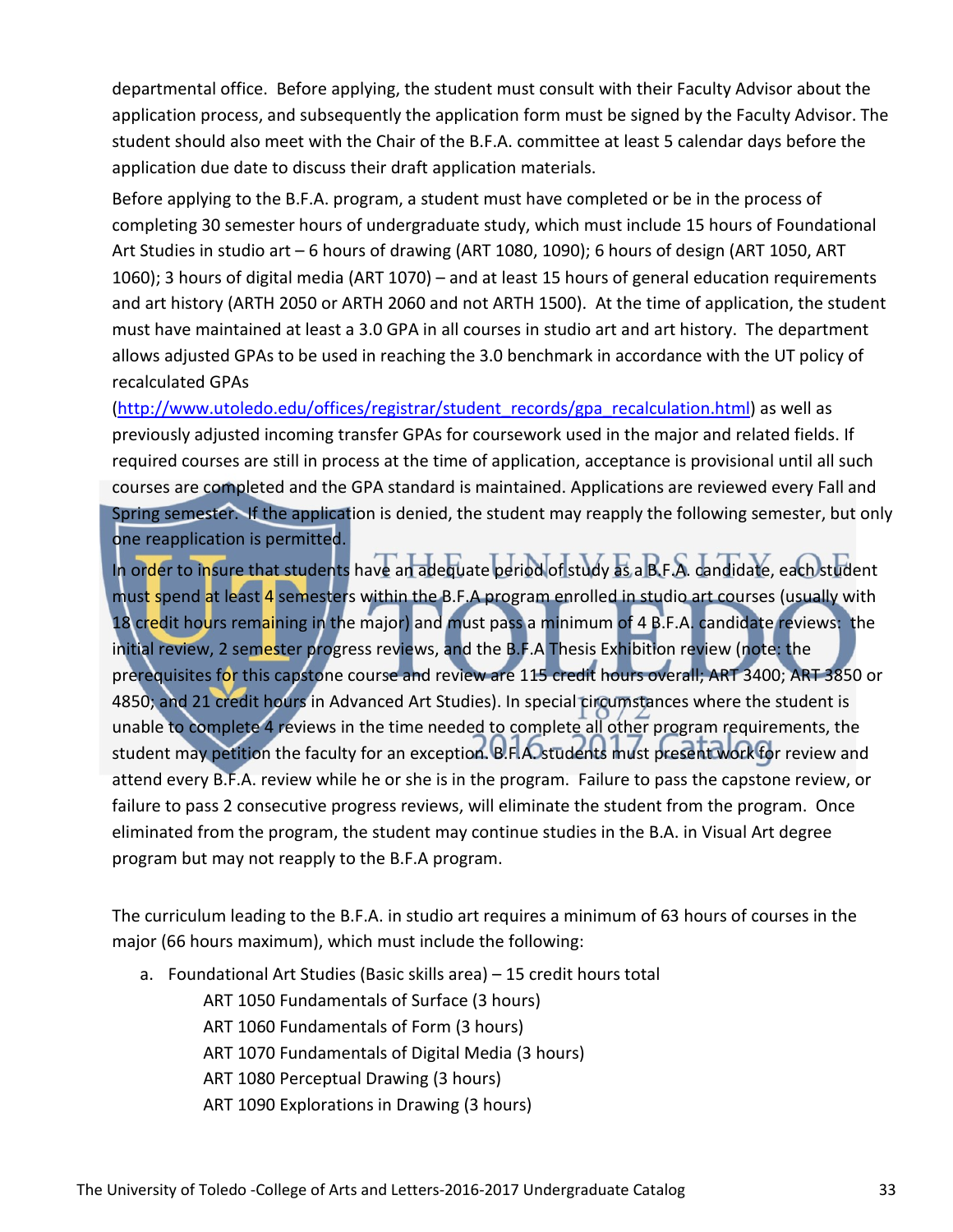b. Core Art Studies – 15 credit hours total *2D Studies concentration:* 2D Core Studies (all required) (9 hours) ART 2110 2D-Printmaking ART 2100 2D-Life Drawing ART 2300 2D-Painting 3D Core Studies (choose one) (3 hours) ART 2200 3D-Sculpture ART 2210 3D-Ceramics NM Core Studies (choose one) (3 hours) ART 2010 NM-Digital Print-based Media ART 2030 NM-Photography *3D Studies concentration:* 2D Core Studies (choose two) (6 hours) ART 2110 2D-Printmaking ART 2100 2D-Life Drawing ART 2300 2D-Painting 3D Core Studies (all required) (6 hours) NIVERSITY OF ART 2200 3D-Sculpture  $\Box$   $\Box$ ART 2210 3D-Ceramics NM Core Studies (choose one) (3 hours) ART 2010 NM-Digital Print-based Media ART 2030 NM-Photography *Digital and Photographic Art concentration (NM prefix):* 2D Core Studies (choose one) (3 hours) ART 2110 2D-Printmaking ART 2100 2D-Life Drawing ART 2300 2D-Painting 3D Core Studies (choose one) (3 hours) ART 2200 3D-Sculpture ART 2210 3D-Ceramics NM Core Studies (all required) (9 hours) ART 2010 NM-Digital Print-based Media ART 2020 NM-Digital Interactive Media ART 2030 NM-Photography *NMDP concentration:* ART 2010 Core NM-Print-based Media ART 2020 Core NM-Interactive Media ART 2030 Core NM-Photography ArtComm Tech Core (6 hours)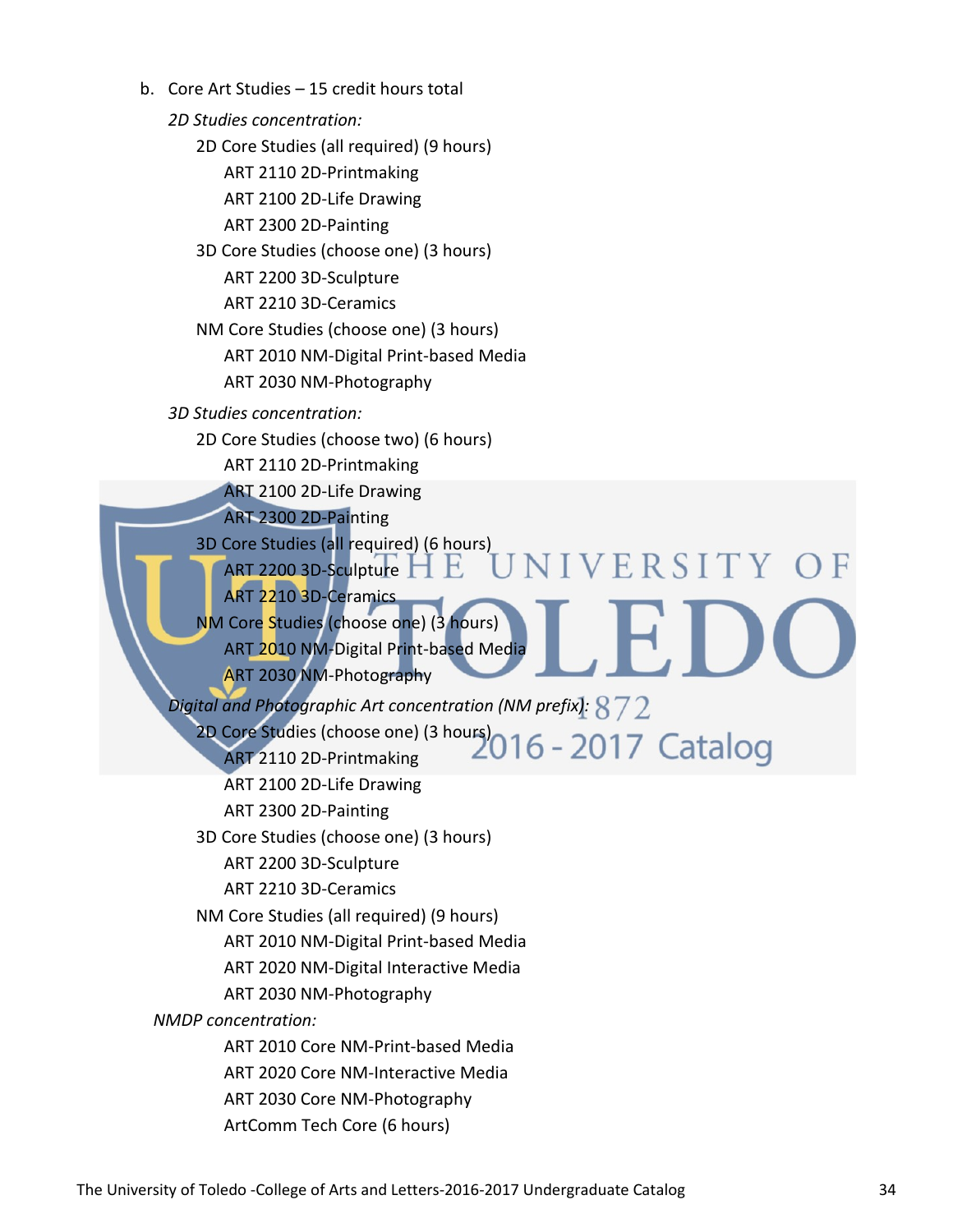*Students will work with their advisor to choose 6 hours of technical courses from departments across the College of Communication and the Arts as well as CMPT courses. Course selections include, but are not limited to:*

- ART 3010 Web-based Art
- ART 4010 New Media Interactivity
- ART 4020 Time, Motion, Space
- FILM 2320 Video I
- MUS 2270 Recording Techniques
- MUS 2260 Electronic Music
- COMM 2160 Television Production I
- COMM 2000 Mass Communication and Society (also Gen Ed)
- COMM 2150 Digital Publishing
- COMM 3340 Visual Communication I
- CMPT 1500 Flash Web Animation
- CMPT 2030 C Family Programming
- CMPT 2320 XML Concepts & Programming
- CMPT 2410 Desktop Publishing
- CMPT 2420 Advanced Desktop Publishing ERSITY OF
- CMPT 2620 Web Site Maintenance

### Advanced Art Studies – 18 or 24 credit hours total

Studies in area of concentration -18 credit hours total - all concentrations The AAS courses provide a consistent framework of categories within each area of

concentration: 2D Studies, 3D Studies, Digital and Photographic Art and New Media Design Practices (see listing below). Within each of these areas, specific course topics and content are offered on a rotational basis and appear in the catalog using a prefix and descriptive course subtitle. For example, in a given semester, ART 3100 2D Methods would appear as ART 3100 2D Methods: Screen-printing. Students can retake a given course category to fulfill their AAS credit requirements as long as it is offered with a different topic title.

2D Studies

ART 3100 & 4100 2D-Methods Art 3110 & 4110 2D-Visual Perception ART 3120 2D-Concepts

3D Studies

ART 3200 & 4200 3D-Methods ART 3210 & 4210 3D-Concepts

Digital and Photographic Art

ART 3000 & 4000 NM-Imaging

ART 3010 & 4010 NM-Interactivity

- ART 4020 NM-Time/Motion/Space
- New Media Design Practices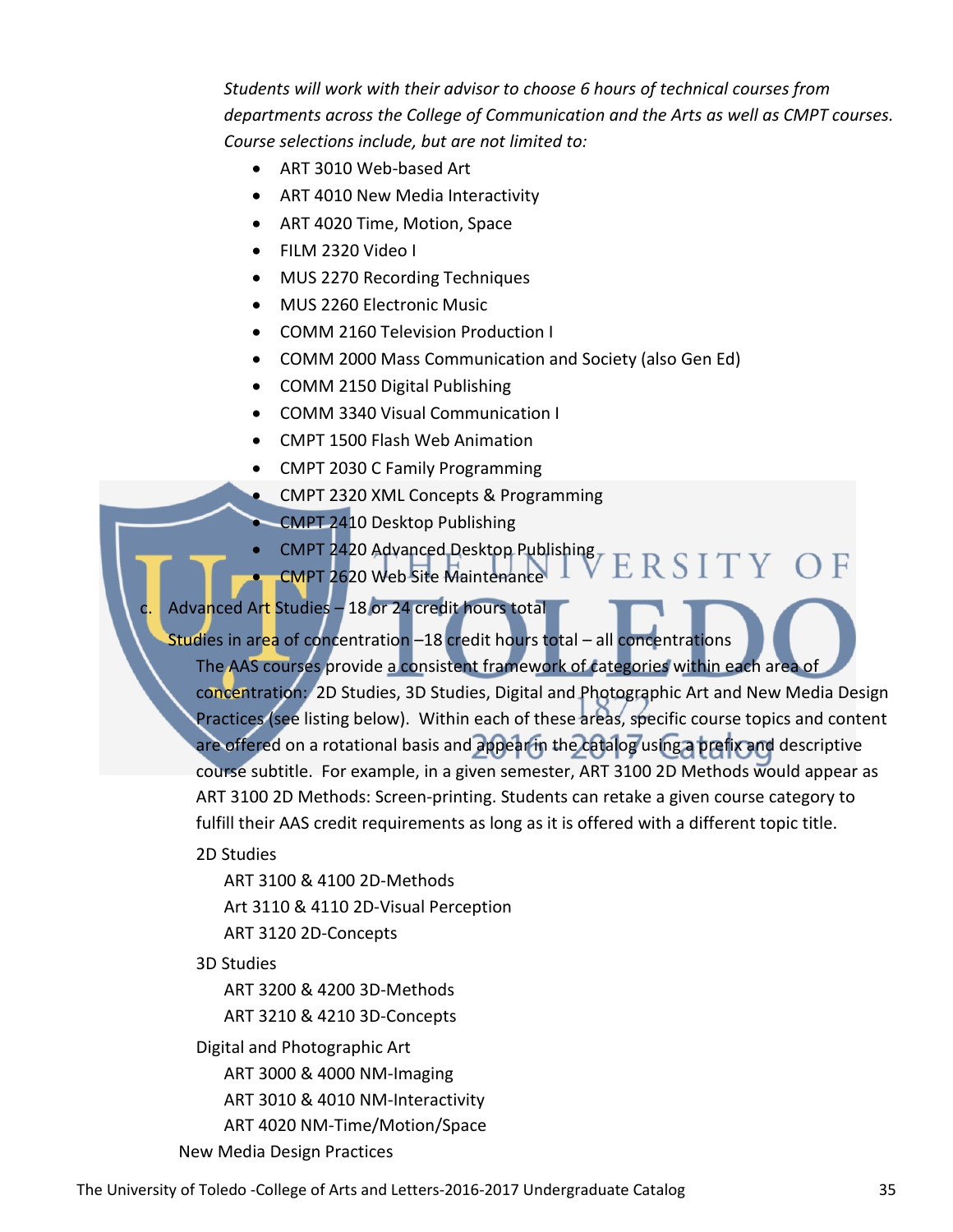ART 3000, 3010, 4000, 4010, 4020 (12 hours - any topics) ART or ArtComm electives (6 hours)

Additional studies at ART 2000/4000 level outside the concentration – 6 credit hours total for

2D, 3D, and Digital and Photographic Art only

Note: Students are permitted to take 2000 level courses in circumstances where they need to fulfill core prerequisites in order to take selected AAS level courses. See the catalog listing of offerings and prerequisites.

d. Support Courses – 9 credit hours total for 2D, 3D, and Digital and Photographic Art only ART 3400 Concepts in Art Studio and Theory (CAST) (3 hours)

Note: usually taken in the student's junior or senior year.

ART 4400 BFA Thesis Exhibition (3 hours)

Note: an exhibition-based capstone course usually taken during the student's final semester.

ART 4850 Professional Practices (3 hours)

Note: usually taken in student's junior or senior year.

e. Practicum and Professional Practices Courses – 13 credit hours total for New Media Design

Practices only

ART 38<mark>50 Gallery Practices</mark> or 4850 or 3400 CAST  $\mathrm{N}$   $\mathrm{I}$   $\mathrm{V}$   $\mathrm{E}$   $\mathrm{R}$   $\mathrm{S}$   $\mathrm{I}$   $\mathrm{T}$   $\mathrm{V}$ 

- ART 3900 New Media Design Practices Externship
- ART 3950 New Media Design Practices Methods, Techniques and Professional Practice ART 4950 New Media Design Practices Intensive

ART 4951 New Media Design Practices Seminar

In addition to the 61 or 63 hours of course work in art, the studio major pursuing the B.F.A. degree, in any area of concentration, must take 18 hours of related course work, which must be chosen from courses acceptable for major credit and which must include at least 15 hours in art history – one of which is a non-Western Art History, History of Western Art I and History of Western Art II (ARTH 2050 & 2060). The remaining hours\* may be selected from courses offered in art history or from the degree audit.

2D and 3D Studies concentrations – 18 credits total ARTH 2050 History of Western Art I (3 hours) ARTH 2060 History of Western Art II (3 hours) ARTH Non-Western (3 hours) ARTH 2080 (Modern) (3 hours) ARTH 3400, 3500, 3600, or 4500 (3 hours) \*Related course (3 hours) Digital and Photographic Art concentration – 18 credits total ARTH 2050 History of Western Art I (3 hours) ARTH 2060 History of Western Art II (3 hours)

ARTH Non-Western (3 hours)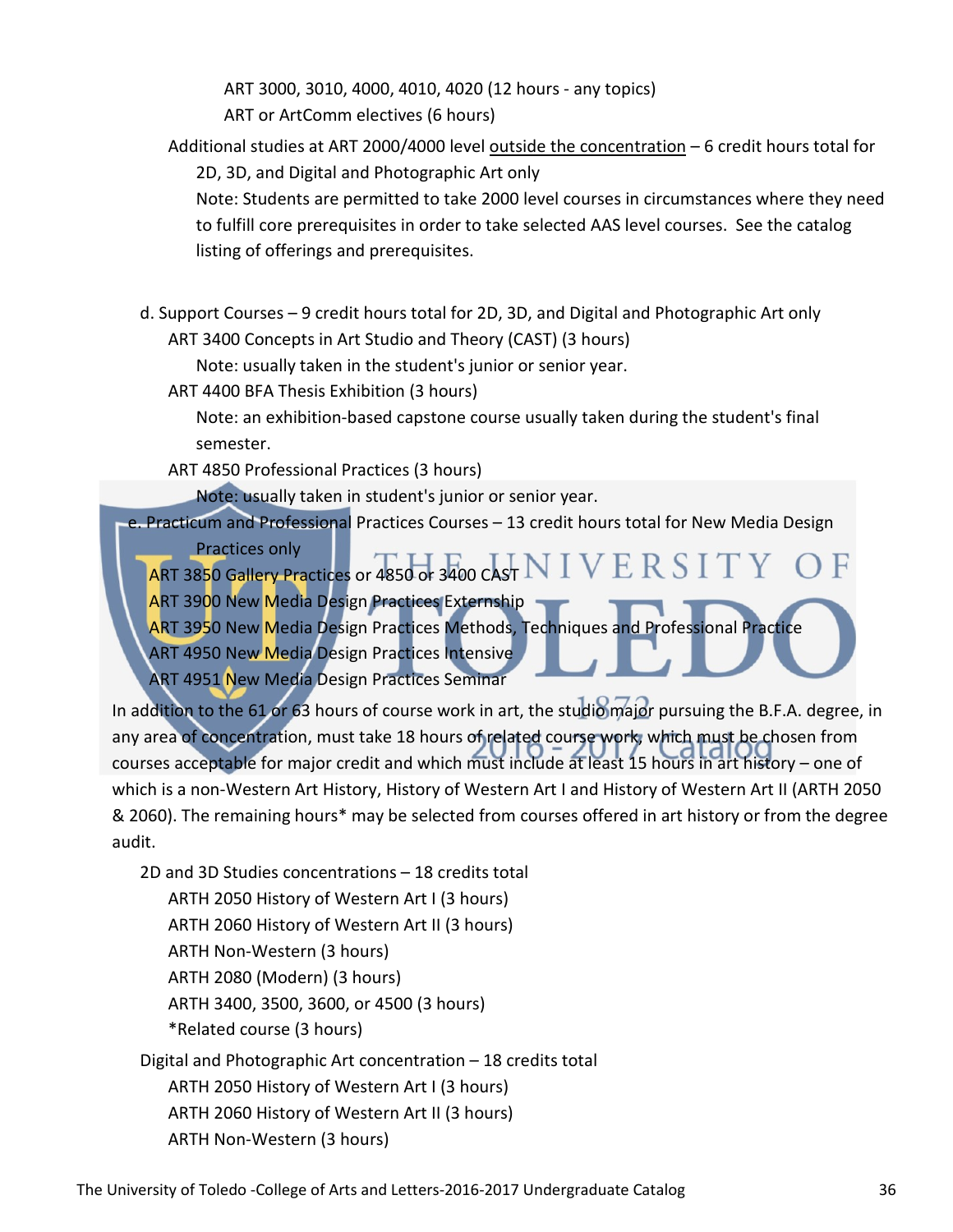ARTH 3600 History of New Media (3 hours) ARTH 3400, 3500 or 4500 (3 hours) \*Related course (3 hours) New Media Design Practices – 18 credits total ARTH 2050 History of Western Art I (3 hours) ARTH 2060 History of Western Art II (3 hours) ARTH Non-Western (3 hours) ARTH 2080 (Modern) or 2980 (History of Graphic Design) or 3500 (3 hours) ARTH 3400, 3500, 3600 or 4500 or COMM 2000 (3 hours) ARTH 3950 AMP Topic (3 hours)

Students pursuing the B.F.A. degree may not elect the PS/NC option in studio art or art history courses or in related courses. Art majors pursuing the B.F.A. degree must meet every semester with their Advisors who are assigned by the B.F.A. committee.

# **Honors in B.F.A. in Studio Art Degree**

Admission to the B.F.A. program qualifies the student for departmental honors in studio art. Honors students must maintain a minimum GPA of 3.0 in studio art and art history and are subject to annual review by an appropriate committee designated by the studio art faculty.

# **Honors in B.A. in Visual Art Degree**

Qualified juniors and seniors may apply to the Honors Program in studio art. The following are requirements for entrance into the Honors Program in studio art:

F.

# A. Admission

1. 3.5 minimum GPA in studio art

- 2. 3.3 minimum cumulative GPA
- 3. 6 hours must be completed in the area of concentration, plus 9 hours of Foundational Art Studies

**SIVERSITY** 

1872

4. Instructors' permission (areas of concentration: 2D Studies, 3D Studies, New Media Studies)

# B. Requirements

A student must have completed a minimum of six hours of honors course work in studio art before beginning the thesis project. (Note: This does not include six hours of concentration needed for admission into the Honors Program.) The student must take the BA Thesis Project capstone as an honors course with additional requirements. The designation "honors" on the diploma will be given to students who receive a grade of A on the honors thesis project and maintain a minimum GPA of 3.5 in studio art.

# **Requirements for a Minor in studio art**

The minor in studio art provides a general introduction to the use of tools and materials and an understanding of traditional and experimental media for the production of fine art. The minor in studio art is further designed to enrich the student's life by increasing her/his awareness of the world by developing skills of visual perception and communication. Students electing to minor in studio art must complete 21 hours of course work, including nine hours of Foundational Art Studies (see below), which provide the basic technical and theoretical skills essential for a fundamental understanding of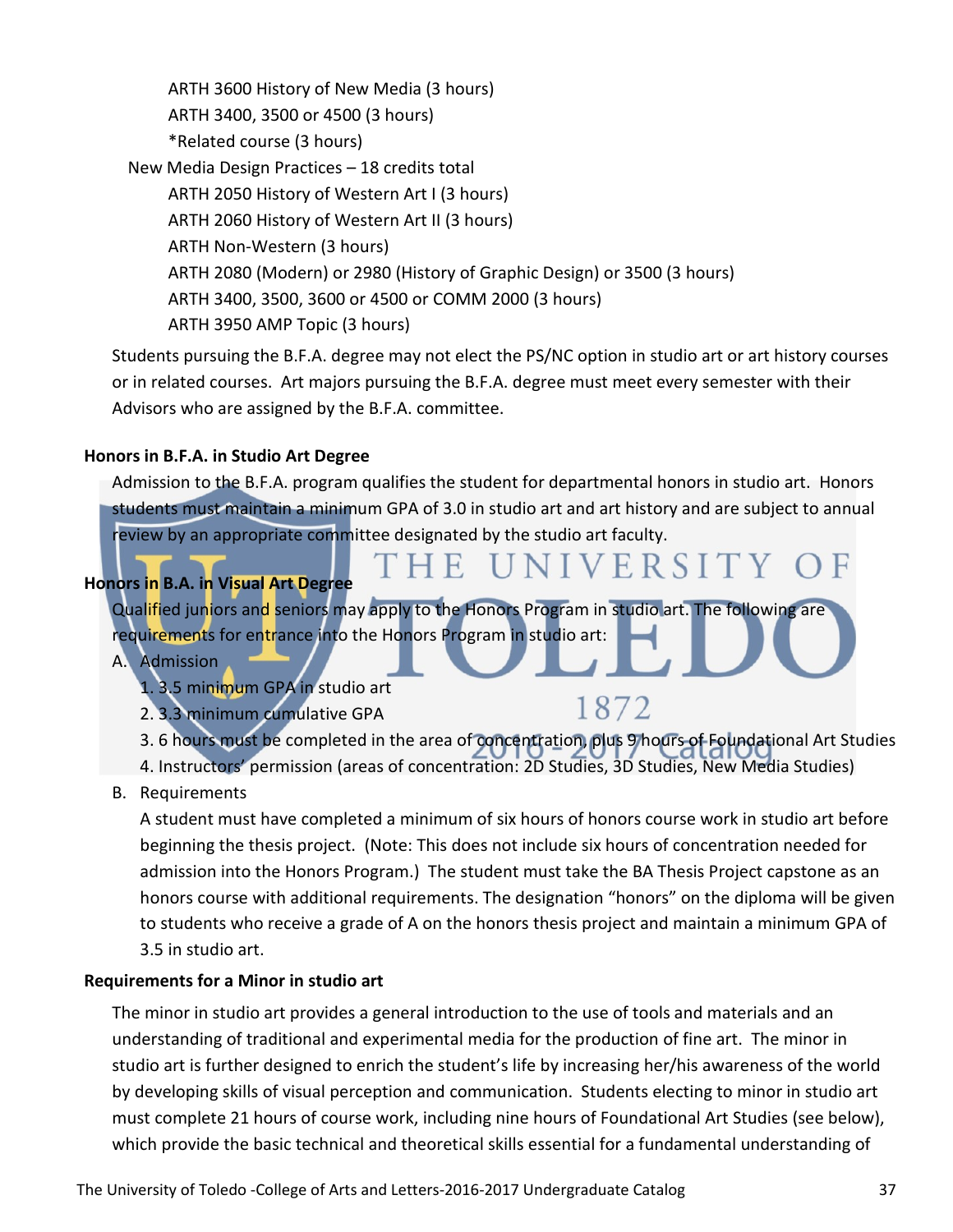the discipline as well as a rigorous preparation for the advanced/upper division courses.

Foundational Art Studies (choose **3** of 4 courses) – 9 hours

ART 1050 Fundamentals of Surface (3 hours)

ART 1060 Fundamentals of Form (3 hours)

ART 1070 Fundamentals of Digital Media (3 hours)

ART 1080 Perceptual Drawing (3 hours)

Elective courses: Upon completion of the required foundations courses, students must take 12 hours distributed in any of the following subject areas: 2D Studies (drawing, printmaking, painting), 3D Studies (sculpture, ceramics), New Media Studies (photography, digital arts), with no more than nine hours in one studio area. A minimum of six hours must be in Advanced Art Studies courses at the 3000 level and above.

Recommended courses: It is strongly recommended that the following art history survey courses be taken:

ARTH 2050 or 2060 (3 hours)

One course in the history of non-Western art (3 hours)

One additional course in the history of Western art (3 hours)

Students must maintain a minimum GPA of 2.0. for all course work in the minor (in keeping with College of Arts and Letters standards). Candidates for the minor in studio art should have their course work verified and approved by an Advisor in studio art or the Chair of the department prior to making formal application for graduation.

1872

2016 - 2017 Catalog

# **Asian Studies Program**

# **Interdisciplinary Major**

An Chung Cheng, Director and Adviser

**Degrees Offered**: Asian Studies offers a program for a bachelor of arts.

# **Requirements for the Undergraduate Major**

This program is designed to provide the student with a comprehensive and systematic training in Asian affairs for a liberal education and career preparation. Emphasis is placed on political science, economics, history, geography, etc. In addition to academic courses, activities in the Institute for Asian Studies conducted through the Center for International Studies and Programs include lectures, seminars, and study abroad programs in Asia as well as selected exchanges in the region.

In addition to the general education requirements of the University of Toledo and the College of Arts and Letters, students will take 30 hours in Asian Studies selected from (but not limited to) the list of courses below. Students must select courses from a minimum of three different departments; no more than 15 hours of course work from one department will count toward the Asian Studies major.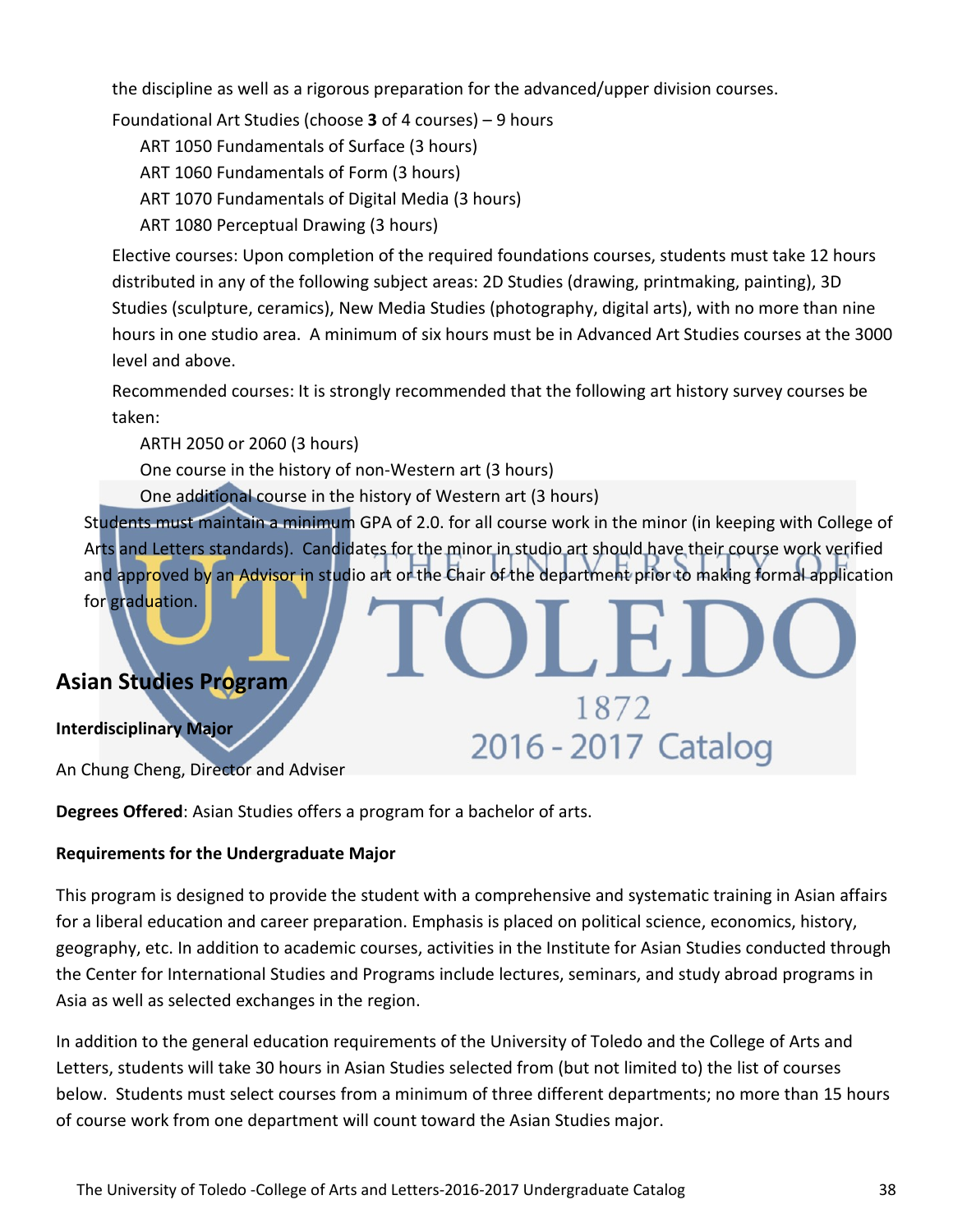**Major Courses:** ASST 2100, 3010, 4910, 4920, 4980; ARTH 2100, 3250; ECON 3500; GEPL 3120; HIST 2700, 2710, 2720, 2730, 4720, 4740 and 4750; PHIL 3500 and 4500; PSC 2680, 4690, 4780 and 4900; REL 3510; Japanese and Chinese, all courses above the 2000 level.

With the approval of the adviser, a maximum of six elective hours may be chosen from independent study courses offered by various departments (other than ASST 4910 and 4920). This general distributive pattern is designed to encourage the student to examine the various aspects of Asian Studies. Asian Studies majors are encouraged to take Japanese, (or Chinese or other Asian languages, if offered) for their foreign language requirement.

In addition to the 30 hours in the major, students are required to take 18 hours in related courses in humanities, social sciences, natural sciences, business, law and other areas chosen in consultation with the adviser. Under special circumstances, certain courses in other colleges may be used to satisfy the related requirement.

# **Department of Communication**

Jeffrey S Wilkinson, Chair Lisa Bollman, Advisor THE UNIVERSITY **Degrees Offered:**  Communication offers two programs for a bachelor of arts: one in Communication, and one in Media Communication.

The Department of Communication has offices and studio facilities in Sullivan Hall and Rocket Hall. Communication offers courses of study leading to two undergraduate degrees, the Bachelor of Arts in Communication and the Bachelor of Arts in Media Communication. Students opting for a degree in Communication will study subjects related to public relations and organizational communication. Students selecting study in Media Communication will focus on journalism and broadcast/telecast/webcast video production. The department has equipment and state-of-the-art video production facilities in Rocket Hall as well as Savage Arena and produces event coverage for the university. Classrooms and computer labs are located near faculty offices in Sullivan Hall and Rocket Hall.

# **Communication**

Undergraduate faculty advisors (including Honors) are assigned by the Department. Contact the Department Chair.

# **Bachelor of Arts Degree in Communication**

The Bachelor of Arts program provides a foundation for students to excel in organizational environments such as corporations, non-profits, and mass media. A balance of skills training and critical thinking subjects prepare students for careers in public relations, corporate communication, and related areas. Students are encouraged to be active in experiential and service learning projects through the department-sponsored student organizations Lambda Pi Eta and PRSSA (Public Relations Student Society of America).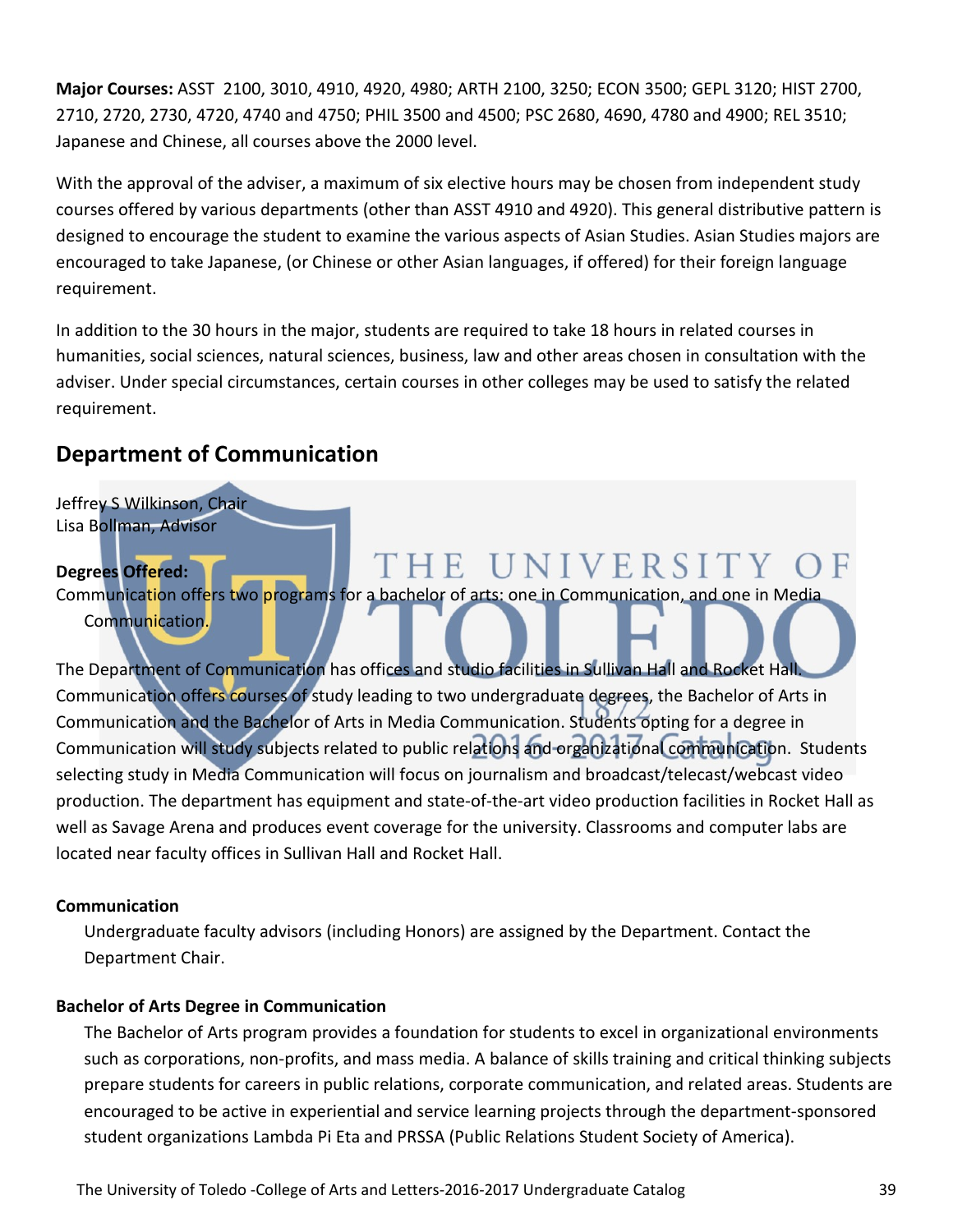#### **Curriculum in Communication**

The curriculum leading to the B.A. in Communication requires a minimum of major is 36 hours in the major and a maximum of minimum; 50 hours maximum, which must include the following:

#### **Required: (19 hours)**

All Communication majors must take the following six courses before enrolling in major courses at the 3/4000 level:

COMM 2000 Mass Communication and Society (3)

COMM 2130 Media Writing I (3)

COMM 2600 Public Presentations (3)

COMM 2820 Small Group Communication (3)

COMM 2840 Interpersonal Communication (3)

COMM 2870 Communication Theory (3)

Students must also take this course in their Senior year:

COMM 4910 Professional Portfolio (1)

# **Electives: (17 hours. At least 12 credits must be taken at the 3/4000 level.)**

While Communication Majors are completing their required 2000-level Communication courses, they may take any of the following 2000-level courses: VERSIT

Comm. 2050 Media and Society (3) Comm. 2120 Reporting (3) Comm. 2150 Digital Publishing (3) Comm. 2160 TV Production 1 (3) 1872 Comm. 2210 Audio Production 1 (3) Comm. 2220 TV Production 2 (3) 2016 - 2017 Catalog Comm. 2180 Media Producing and Performance (3) Comm. 2300 Photojournalism (3) Comm. 2500 Social Media 1 (3) Comm. 2810 Nonverbal Communication (3) Comm. 2830 Organizational Communication (3)

Comm. 2890 Crisis & Conflict in Organizations (3)

Comm. 2910 Professional Communication (3)

Comm. 2990 Independent Study (1-4)

Current hiring practices indicate a graduate in the field of communication should have a basic working knowledge of skills needed in broadcasting, journalism, public relations and organizational communication. Once Communication majors have completed the 2000-level required courses, they should consult with their advisor and take any of the following courses:

Comm. 3120 Media Writing 2 (3)

Comm. 3150 Feature Writing (3)

Comm. 3180 Mass Communication Law (3)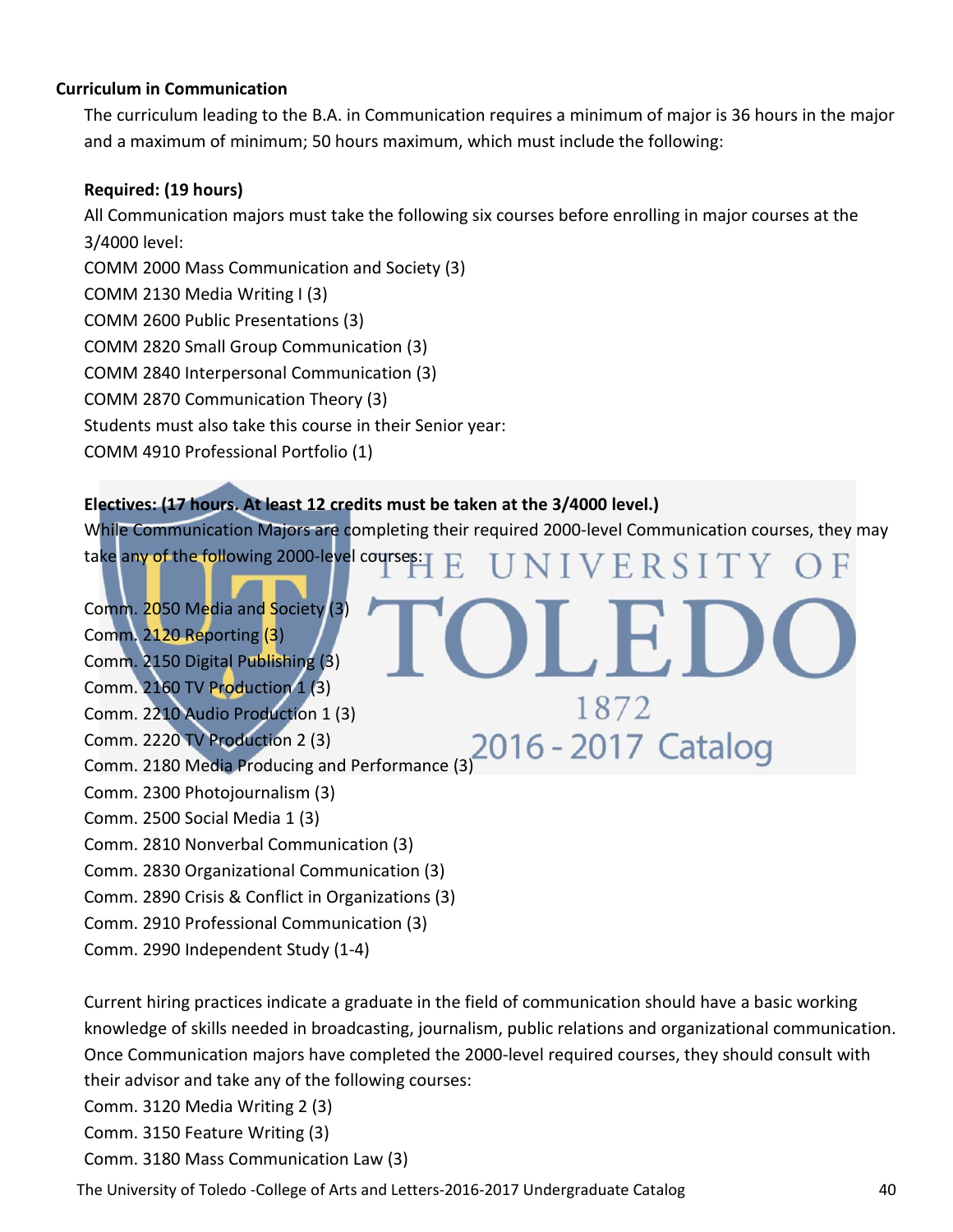Comm. 3210 Audio Production 2 (3) Comm. 3260 Event Web streaming (3) Comm. 3270 Multimedia Newswriting (3) Comm. 3290 Content Management (3) Comm. 3340 Visual Communication 1 (3) Comm. 3350 Graphic Communication 1 (3) Comm. 3500 Social Media 2 (3) Comm. 3610 Speech Writing (3) Comm. 3720 Public Relations Principles (3) Comm. 3820 Persuasion and Propaganda (3) Comm. 3830 Principles of Debate (3) Comm. 3850 Research Methods (3) Comm. 3880 Professional Business Communication (3) Comm. 4090 Mass Communication Ethics (3) Comm. 4100 Multimedia Journalism (4) Comm. 4110 High School Publications (3) Comm. 4220 TV Production 3 (4) Comm. 4250 Mass Communication History (3) NIVERSITY O Comm. 4330 Integrated Media (3) 4 E. Comm. 4340 Visual communication 2 (3) Comm. 4350 Graphic Communication 2 (3) Comm. 4630 Public Relations Practices (3) Comm. 4640 Public Relations Case Studies (3) Comm. 4820 Family Communication (3) 1872 Comm. 4830 Gender, Culture and Communication (3)  $10/2$ <br>Comm. 4940 Internship (1-6)  $2016 - 2017$  Catalog Comm. 4940 Internship (1-6) Comm. 4900 Communication Seminar (1-3) Comm. 4990 Independent Study (1-4)

# **Media Communication**

Undergraduate faculty advisors (including Honors) are assigned by the Department. Contact the Department Chair.

# **Bachelor of Arts Degree in Media Communication**

The Bachelor of Arts program provides a foundation for students to excel in mass media and communications-related fields such as journalism, video production, and program broadcast/telecast/webcast. Special emphasis is provided in all aspects of sporting event video production and design. A balance of skills training and critical thinking subjects prepare students for careers in writing, production, news, sports, and the use of social media platforms. Students are encouraged to be active in experiential and service learning projects through either the department's award-winning student news program, UT-10, the department's student-sponsored organization, Zeta Phi Eta, or UT student media such as the Independent Collegian and WXUT-FM, 88.3.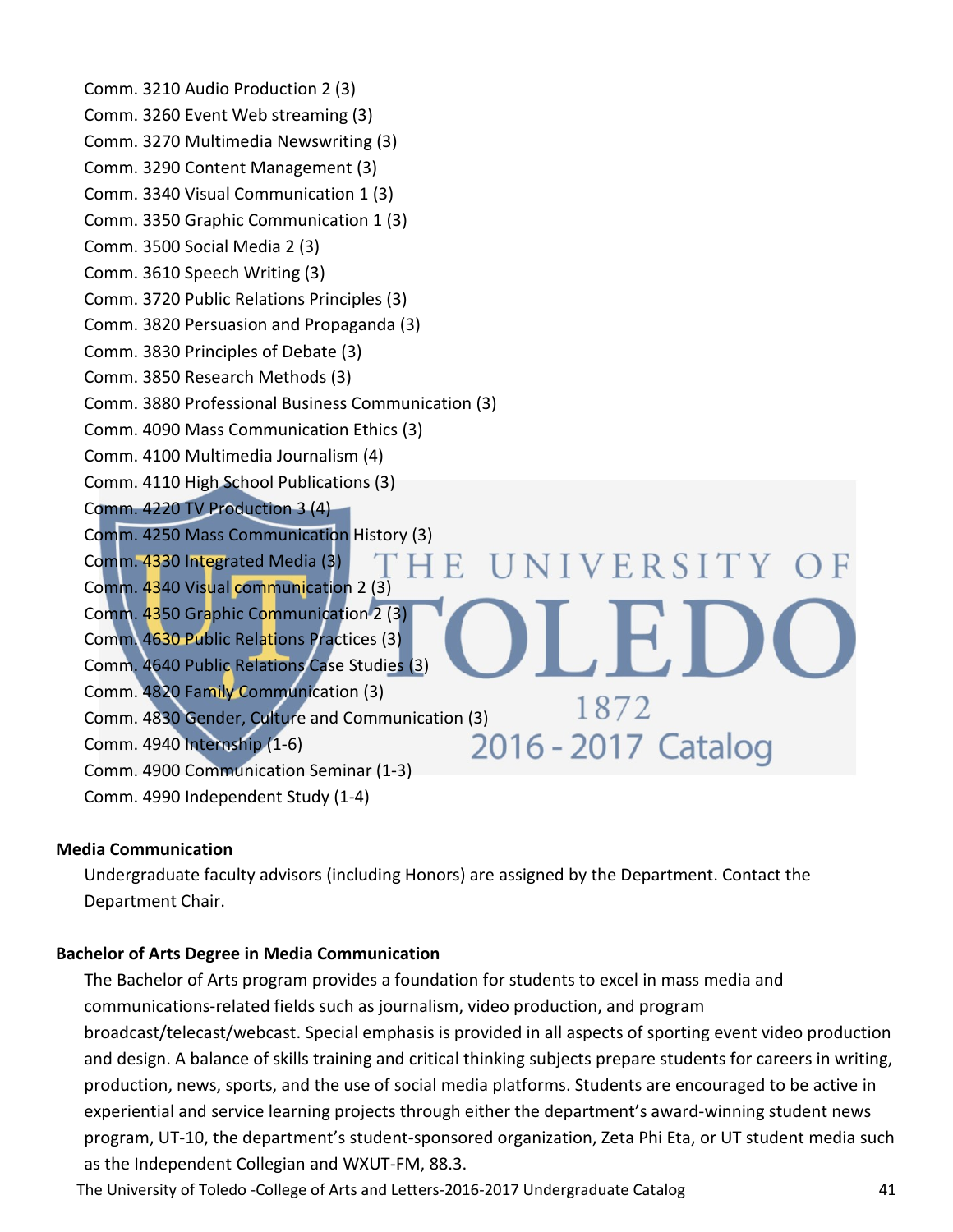#### **Curriculum in Media Communication**

The curriculum in Media Communication requires a minimum of major is 36 hours of coursework in the major and a maximum of minimum; 50 hours maximum, which must include the following:

#### **Required: (16 Hours)**

All required courses must be passed with a C- or better

Comm. 2000 Mass Communication & Society (3) Comm. 2130 Media Writing 1 (3) Comm. 2160 TV Production 1 (3) Comm. 2180 Media Producing and Performance (3) Comm. 4100 Multimedia Journalism (4) OR Comm. 4220 TV Production 3 (4)

# **Electives: (20 – 33 hours. At least 16 credits must be taken at the 3/4000 level.)**

Comm. 2210 Audio Production 1 (3) Comm. 2220 TV Production 2 (3) Comm. 2120 Reporting (3) Comm. 2150 Digital Publishing (3) HE UNIVERSITY OF Comm. 2300 Photojournalism (3) Comm. 2500 Social Media 1 (3) Comm. 2990 Independent Study (1-4) Comm. 3120 Media Writing 2 (3) Comm. 3150 Feature Writing (3) Comm. 3180 Mass Communication Law (3) 1872 Comm. 3210 Audio Production 2 (3) 2016 - 2017 Catalog Comm. 3260 Event Web streaming (3) Comm. 3270 Multimedia Newswriting (3) Comm. 3290 Content Management (3) Comm. 3350 Graphic Communication 1 (3) Comm. 3500 Social Media 2 (3) Comm. 3880 Professional Business Communication (3) Comm. 4090 Mass Communication Ethics (3) Comm. 4100 Multimedia Journalism (4) Comm. 4220 TV Production 3 (4) Comm. 4250 Mass Communication History (3) Comm. 4330 Integrated Media (3) Comm. 4350 Graphic Communication 2 (3) Comm. 4940 Internship (1-6) Comm. 4900 Communication Seminar (1-3) Comm. 4910 Senior Portfolio (1) Comm. 4990 Independent Study (1-6)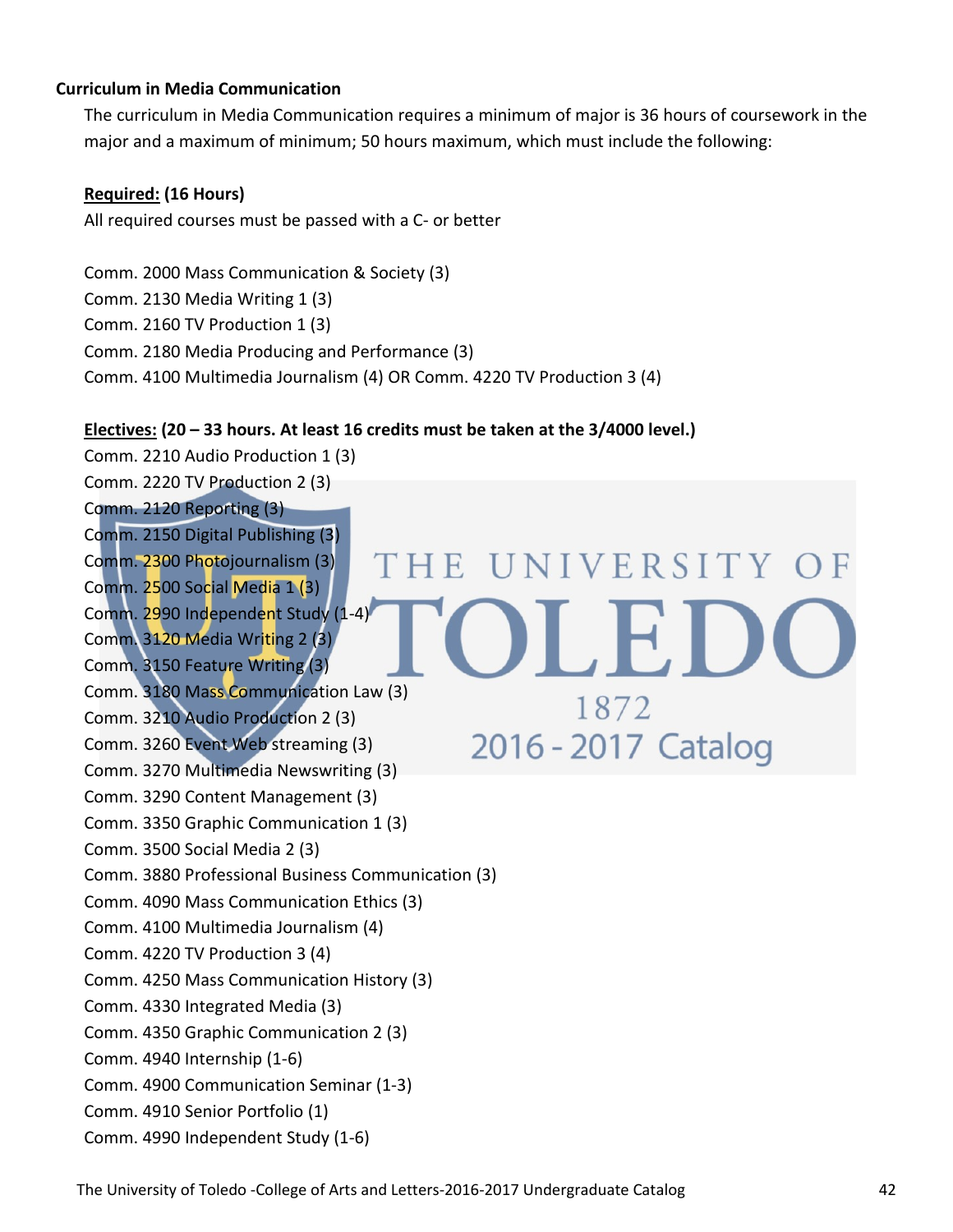#### **Honors in Communication**

Communication majors may graduate with departmental honors by meeting the following qualifications:

#### **A. Admission**

- Junior or Senior status
- 3.25 minimum GPA in Communication
- 3.0 minimum cumulative GPA
- Completion of all 2000-level Department of Communication required courses.
- An interview with an Honors Advisor

• A letter of application that explains the student's plan of work for the student's proposed Honors Thesis or Project (i.e., a brief prospectus)

• Consent of Department of Communication Honors Advisor

# **B. Requirements:**

• All general requirements for undergraduate Communication major

• Completion of Honors Thesis or Project as approved by Advisor (the Thesis or Project is intended to be creative, independent work, meeting high scholarly or professional standards, undertaken by the student under the supervision of faculty)

- Defense or public presentation of Thesis or Project
- 13 hours in courses designated as Communication Honors, including 5 credits of COMM 4990:091

Any 3000 or 4000 level Communication course may be designated as "Honors" with the Instructor's permission and his/her assignment of suitable reading and research/project in addition to normal course work. 1872

Requirements for the General Communication Minor 2016 - 2017 Catalog **Required courses:** (6 hours) COMM 2000 Mass Communication and Society (3)

COMM 2130 Media Writing 1 (3)

**Elective courses:** (15 hours) Choose 6-9 hours from each area:

Communication Studies courses: COMM 2600, 2810, 2820, 2830, 2840, 2870, 2890, 2910, 2990, 3340, 3610, 3720, 3820, 3850, 3880, 4340, 4630, 4640, 4820 and 4830.

*Independent Study hours (COMM 2990) may not count toward the minimum requirement of six hours.*

Media courses: COMM 2050, 2120, 2150, 2180, 2210, 2220, 2230, 2300, 2500, 2990, 3120, 3180, 3210, 3270, 3290, 3500, 4090, 4110, 4220, 4250, 4330, and 4640.

*Independent Study hours (COMM 2990) may not count toward the minimum requirement of six hours.*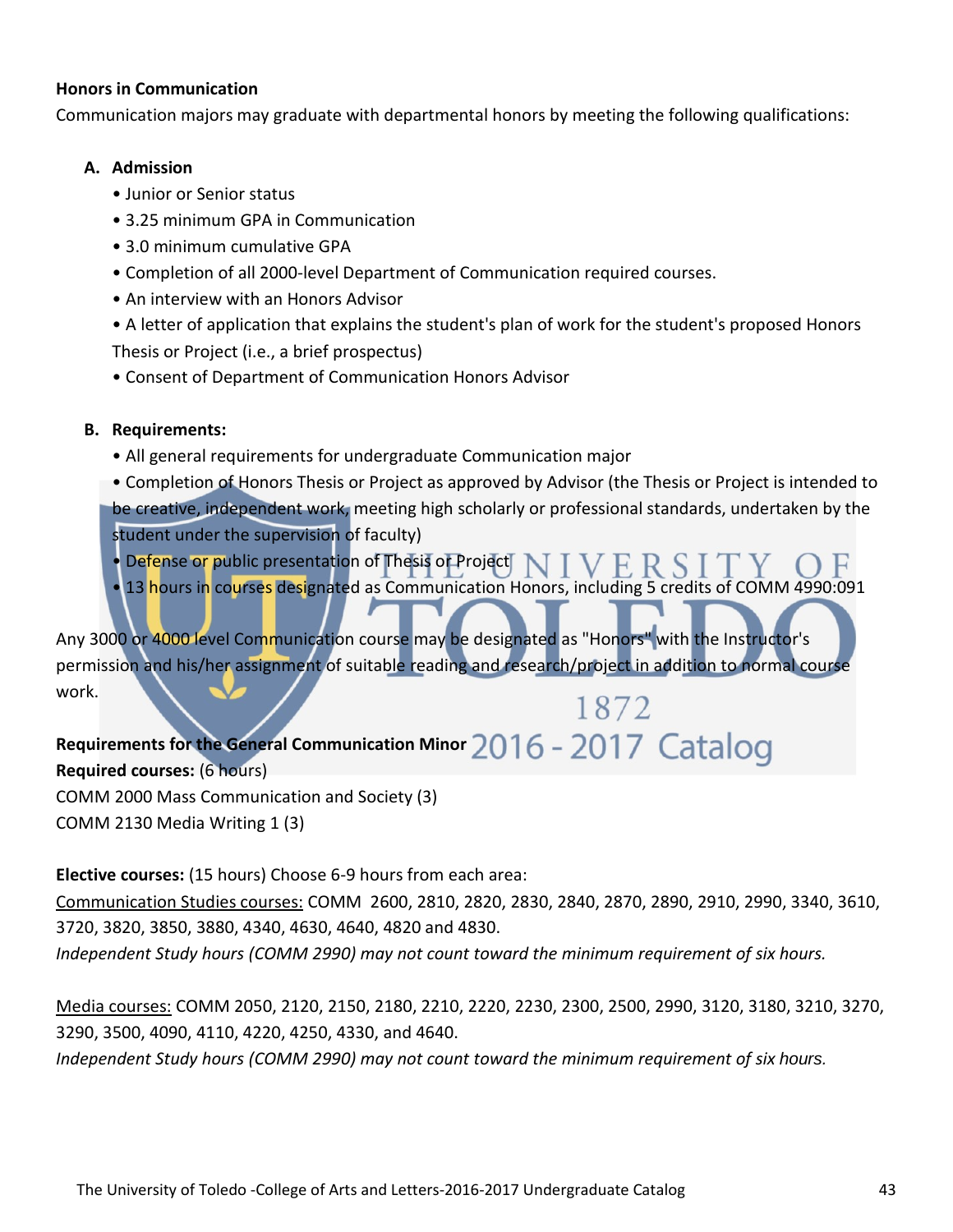# **Disability Studies Program**

#### **Interdisciplinary Program**

James Ferris, Ability Center of Greater Toledo Endowed Chair and Adviser

**Degrees Offered**: Disability Studies offers a program for a bachelor of arts.

#### **Requirements for the Undergraduate Major**

The major in Disability Studies (DST) consists of a minimum of 33 credit hours

Required courses for DST major (21 credit hours)

DST 2020 Disability in the US

DST 3030 Issues in Disability Studies or DST 3060, US Disability History or DST 3090. Disability and American Literature

# DST 4940 Internship DST 4990 Capstone in Disability Studies **IVERSITY** E **Electives** (minimum of 21 hours required) DST 2410 Introduction to Deaf Studies DST 2980 Special Topics in DST 1872 DST 3030 Issues in Disability Studies 2016 - 2017 Catalog DST 3060, US Disability History DST 3060, US Disability History DST 3250, Disability and Life Narrative DST 3980 Special Topics in DST DST 4200 Crip Art, Crip Culture DST 4400 Gender and Disability DST 4500 Asylums, Prisons, and Total Institutions DST 4640 Disability, Law, and Human Rights DST 4800 Autism and Culture DST 4850 Disability, War, and the Veteran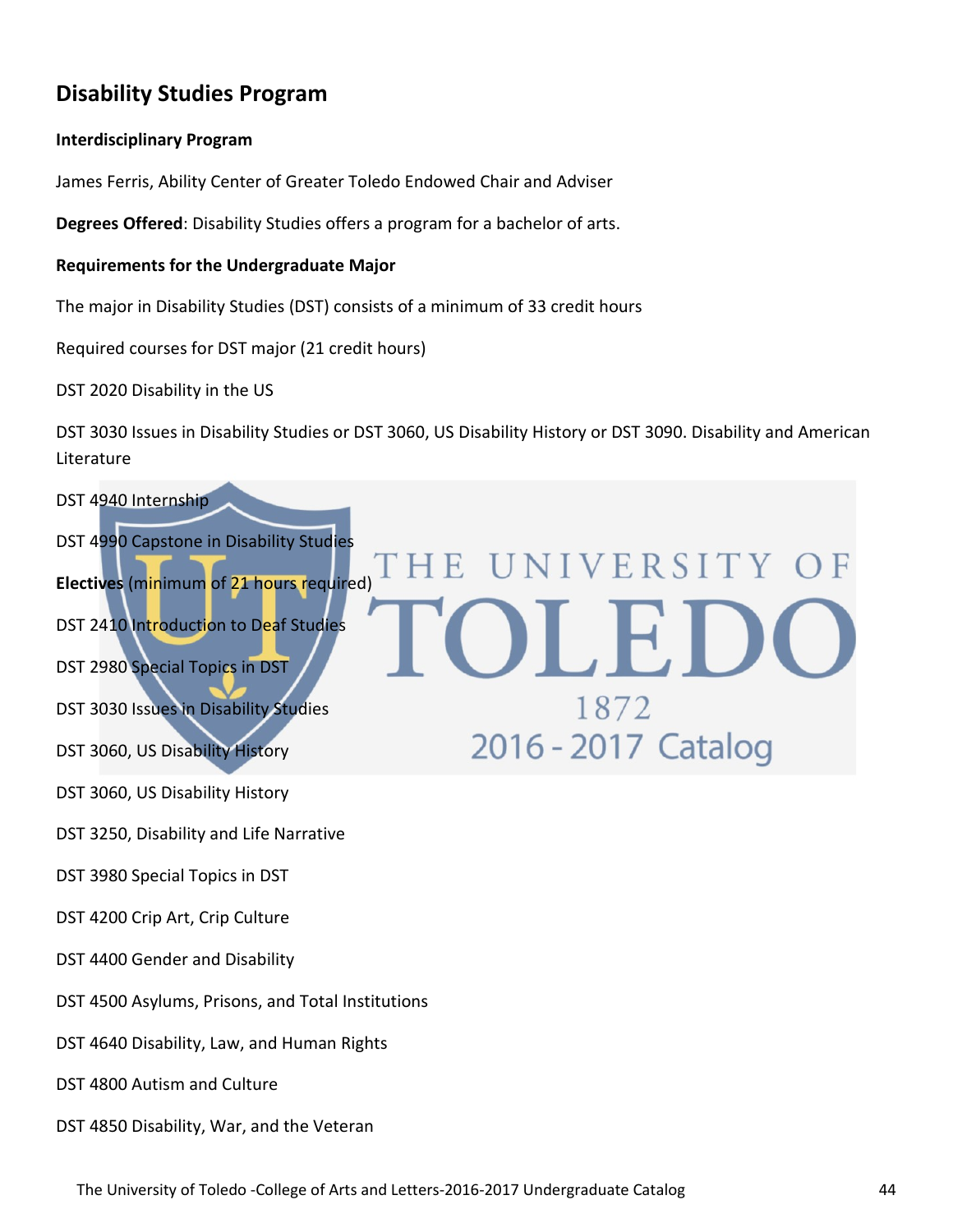DST 4980 Special Topics in DST

#### **Related course work: (minimum of 18 credit hours required)**

- AFST 4530 Civil Rights
- ANTH 4760 Medical Anthropology
- COMM 3820 Persuasion Theory
- COMM 4820 Family Communication
- COMM 4830 Gender, Culture & Communication
- ECON 4750 Health Economics
- ENGL 3050 Persuasive Writing
- ENGL 3730 Folklore
- GEPL 3750 Transportation Geography
- GEPL 3810 Political Geography
- GEPL 4530 Principles of Urban Planning
- GEPL 4550 Community Economic Planning
- GEPL 4600 Urban Design
- HIST 4830 Theory of Public History
- PHIL 3310 Science and Society
- PHIL 3370 Medical Ethics
- PSC 3520 Constitutional Law and Politics II
- PSC 3800 Sexual Politics
- PSC 4220 Interest Groups in American Politics
- PSC 4350 Health Care Delivery Systems
- PSC 4530 Civil Rights
- PSC 4860 Feminist Political Theory
- PSC 4590 Law, Policy, and the Politics of Sexuality
- PSY 3200 Personality and Individual Differences

HE UNIVERSITY

1872

2016 - 2017 Catalog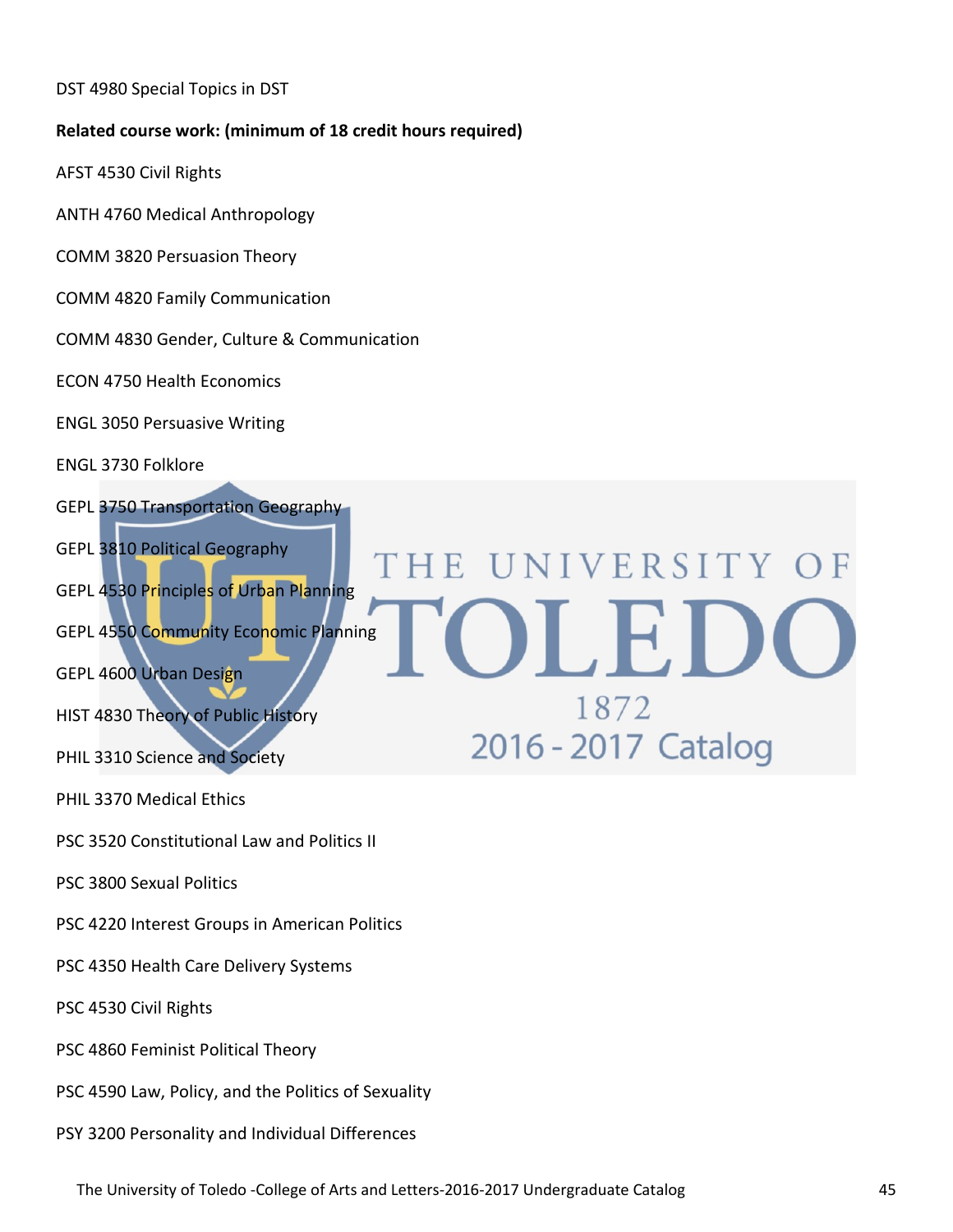PSY 3210 Clinical Psychology

PSY 3320 Psychopathology of Childhood

RCRT 3310 Inclusive Recreation

SOC 4180 Medical Sociology

SPED 3690 American Sign Language III

SPED 3700 American Sign Language IV

WGST 4170 Mental Health and Gender

WGST 4880 Queer Theory

WGST 4980 Feminism and Disability

#### **Disability Studies Minor**

The minor in the Program of Disability Studies consists of a minimum of 12 hours of required courses and at least 9 hours of upper-division electives (3000 level or above) chosen in consultation with the Disability Studies Program adviser. A list of potential electives is below. R

# **Required Disability Studies Courses**

DST 2020 Disability Studies in the U.S.

DST 3020 Definitions of Disability

DST 3030 Issues in Disability Studies or DST 3060 US Disability History, or DST 3090 Disability and American Literature 2016 - 2017 Catalog

DST 4940 Internship

#### **Electives (minimum of 8 hours required)**

DST 2410 Introduction to Deaf Studies

DST 2980 Special Topics in DST

DST 3030 Issues in Disability Studies

DST 3060 US Disability History

DST 3090 Disability and American Literature

DST 3250 Disability and Life Narratives

DST 3980 and 4980 Special Topics in Disability Studies

DST4200 Crip Arts, Crip Culture

#### DST4400 Gender and Disability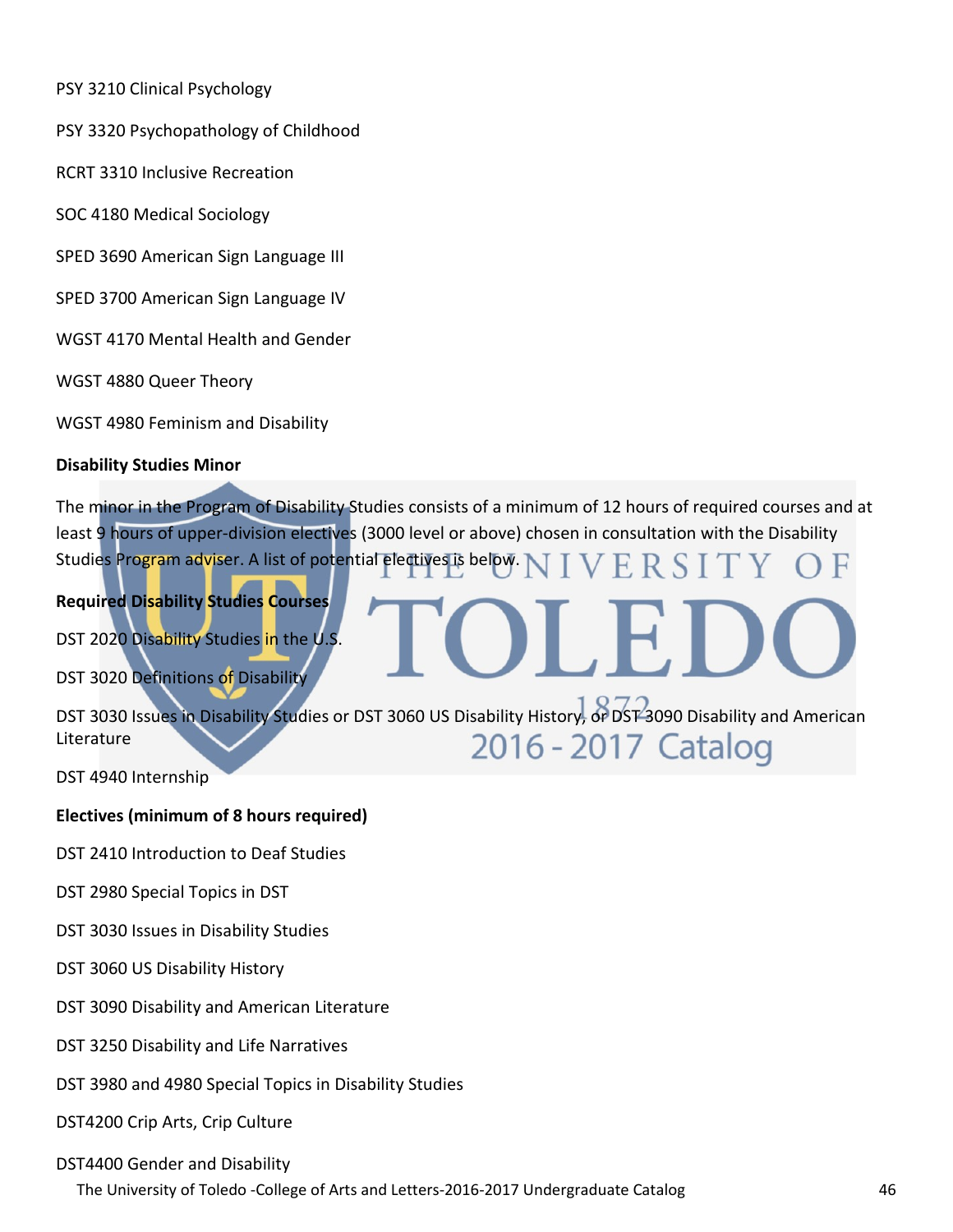DST 4500 Asylums, Prisons, and Total Institutions

DST4640 Disability Law and Human Rights

DST4800 Autism and Culture

DST 4850 Disability, War, and the Veteran

DST 4980 Special Topics in DST

#### **Honors in Disability Studies**

Qualified juniors and seniors are invited to work for the citation "honors in Disability Studies."

A. Admission: The Honors Program is open to all undergraduate Disability Studies majors whether or not they are enrolled in College Honors. Students who have shown superior ability in their freshman and sophomore years and who show promise of continuing good performance in the major should apply to the Disability Studies Program for enrollment in the DST Honors Program. Ordinarily, the student must have a minimum cumulative GPA of 3.0.

B. Requirements: To be awarded honors in Disability Studies, the student must complete a senior thesis and must take nine of the 33-hour major requirements in the honors and honors recognition courses offered by the department. Every regularly scheduled 3000- or 4000-level course can be given honors recognition by assigning readings and research in addition to the normal requirements of the course. To remain in the program, the student ordinarily must maintain a minimum GPA of 3.3 in the major.

1872

2016 - 2017 Catalog

# **Department of Economics**

Michael Dowd, Chair

Kevin Egan, Adviser

**Degrees Offered**: Economics offers a program for a bachelor of arts.

#### **Requirements for the Undergraduate Major**

The requirement of 30 hours in economics must include, from among the following, 15 hours of core courses and 15 hours of electives including at least one WAC course in Economics.

Economics majors are required to take the following courses:

ECON 1150: Principles of Macroeconomics

ECON 1200: Principles of Microeconomics

ECON 2810: Introduction to Econometrics

ECON 3150: Intermediate Macroeconomic Theory

ECON 3200: Intermediate Microeconomic Theory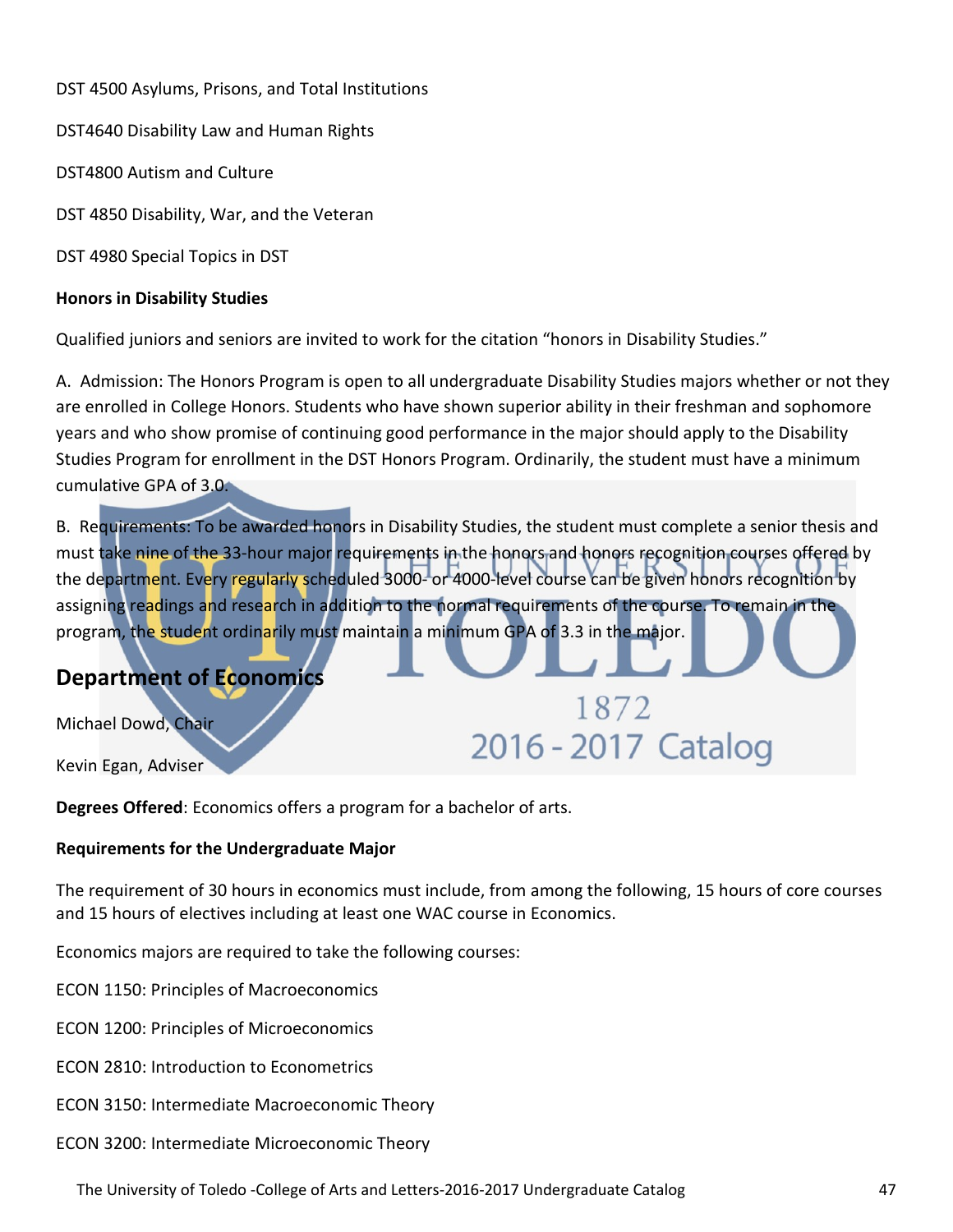**Economics electives:** 15 hours, chosen in consultation with the Economics Adviser

**Related courses** required for an economics major: Majors are encouraged to meet the mathematics and statistics requirements at an early stage of their course work.

Students must meet those requirements by choosing one calculus and one statistics course from the following:

MATH 1850: Calculus I **or** MATH 1730: Calculus with Applications to Business and Finance **or** equivalent

MATH 2600: Introduction to Statistics **or** BUAD 2060: Data Analysis for Business **or** equivalent

In the major area, 21 hours are to be taken under the regular grading system; the P/NC option is available for the remaining 9 hours and for all related courses.

# **Optional Concentration in Environmental Economics**

To earn the concentration in environmental economics, students must complete four of these elective courses as part of their major

ECON 3240: Environmental Economics OR ECON 3270: Natural Resource Economics.

ECON 3300: Cost-Benefit Analysis (WAC) THE UNIVERSITY OF

ECON 4/5240: Applied Environmental OR alternative economics course at 3000 level or above chosen in consultation with the undergraduate economics adviser.

ECON 4/5660: Public Finance Economics OR alternative economics course at 3000 level or above chosen in consultation with the undergraduate economics adviser. 1872

The department will award credit after reviewing the advanced placement tests. Students with a score of 3, 4, or 5 will receive credit for ECON 1150 if the macroeconomics portion of the test was taken and ECON 1200 if the microeconomics portion of the test was taken.

# **Undergraduate Research**

The department of economics offers students the opportunity to gain research experience under faculty guidance. Research topics can be theoretical analysis, empirical analysis or both. Further options regarding the level of research are available, as the department offers junior- and senior-level courses – ECON 3900, 3910, 4910 and 4920. A student interested in conducting research needs to register for one of those four courses with the consent of a faculty member who agrees to direct the student's research. Students may enroll in these courses more than once. If they do, however, they are encouraged to work with different faculty members to obtain more diverse research experiences.

# **Requirements for a Minor in Economics**

Students electing to minor in economics must complete a minimum of 18 hours of course work. The 9 hours of required course work listed below for a minor in economics provide the theoretical and quantitative skills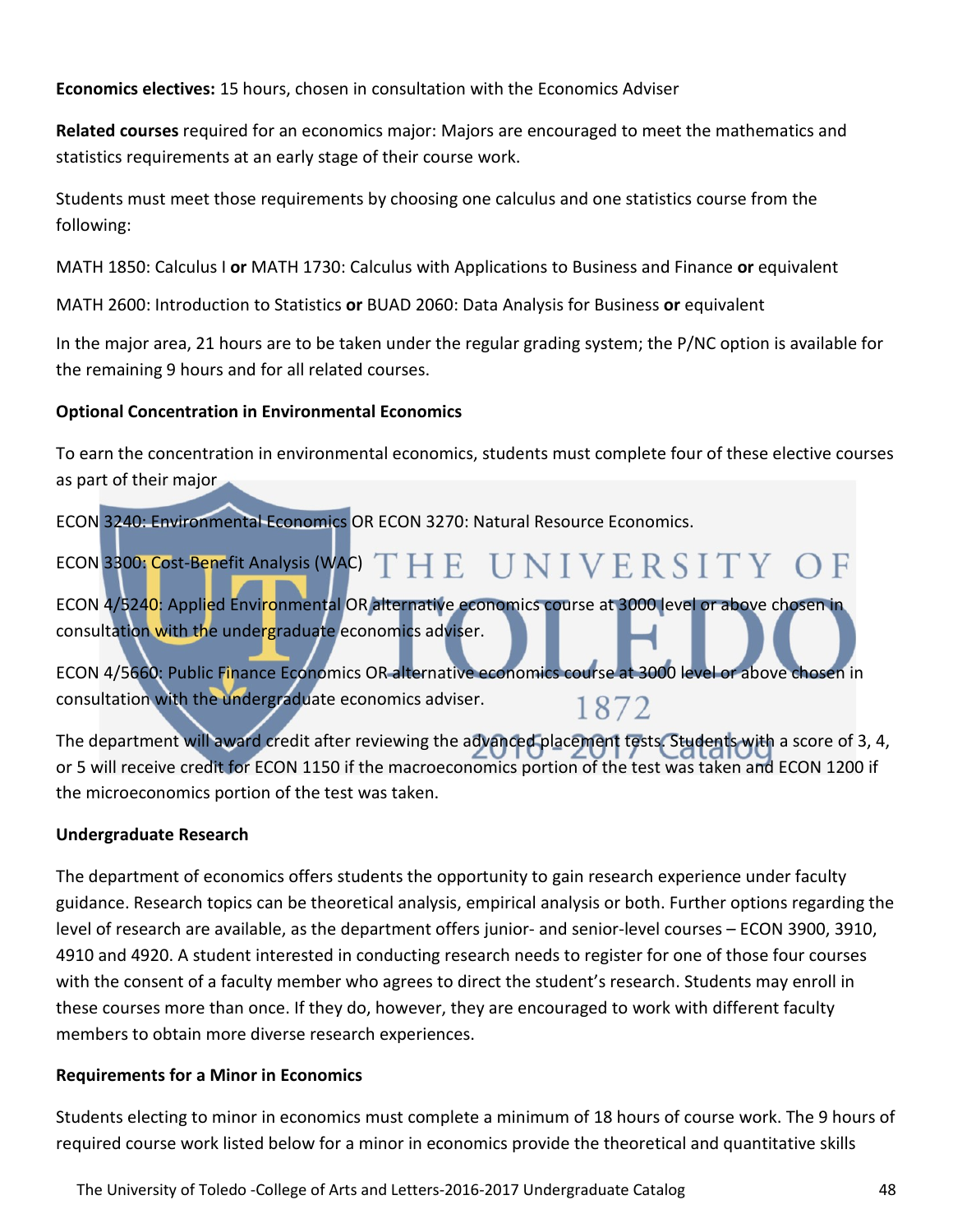essential for a fundamental understanding of the discipline of economics and a rigorous background for an indepth appreciation of upper division courses. Each program of study for a minor must receive the prior approval of the departmental Adviser. A minimum GPA of 2.0 must be achieved in courses within the minor.

#### **Courses required for a minor in economics**:

ECON 1150: Principles of Macroeconomics

ECON 1200: Principles of Microeconomics

One of ECON 3150: Intermediate Macroeconomic Theory or

ECON 3200: Intermediate Microeconomic Theory

or another macro or micro course chosen with the consent of the undergraduate Adviser

#### **Minor Electives**

Additional nine hours from course work in economics at the 3000 to 4000 levels, chosen in consultation with the undergraduate advisor. No more than three hours of ECON 4910 or 4920 may be included in the nine hours of additional course work.

THE UNIVERSITY

# **Honors in Economics**

Qualified juniors and seniors are invited to work for the citation "honors in economics."

**A. Admission:** The Honors Program is open to all undergraduate economics majors whether or not they are enrolled in College Honors. Students who have shown superior ability in their freshman and sophomore years and who show promise of continuing good performance in the major should apply to the department for enrollment in the departmental Honors Program. Ordinarily, the student must have a minimum cumulative GPA of 3.0.

**B. Requirements:** To be awarded departmental honors in economics, the student must complete a senior thesis and must take nine of the 30-hour major requirements in the honors and honors recognition courses offered by the department. Every regularly scheduled 3000 or 4000-level course can be given honors recognition by assigning readings and research in addition to the normal requirements of the course. To remain in the program, the student ordinarily must maintain a minimum GPA of 3.3 in the major.

# **Early Admission to Master's Degree Program in Economics**

A special opportunity exists for undergraduate students at the University of Toledo interested in pursuing a Master's of Arts Degree in Economics. Being evaluated by the same criteria as graduate students, undergraduate students have the opportunity to apply advanced-level work to their undergraduate degree requirements while, at the same time, securing a significant "head start" toward satisfying the requirements for a master's degree in Economics. Qualifying undergraduate students are allowed to apply particular courses (and associated credit hours) towards both their undergraduate and graduate degree requirements.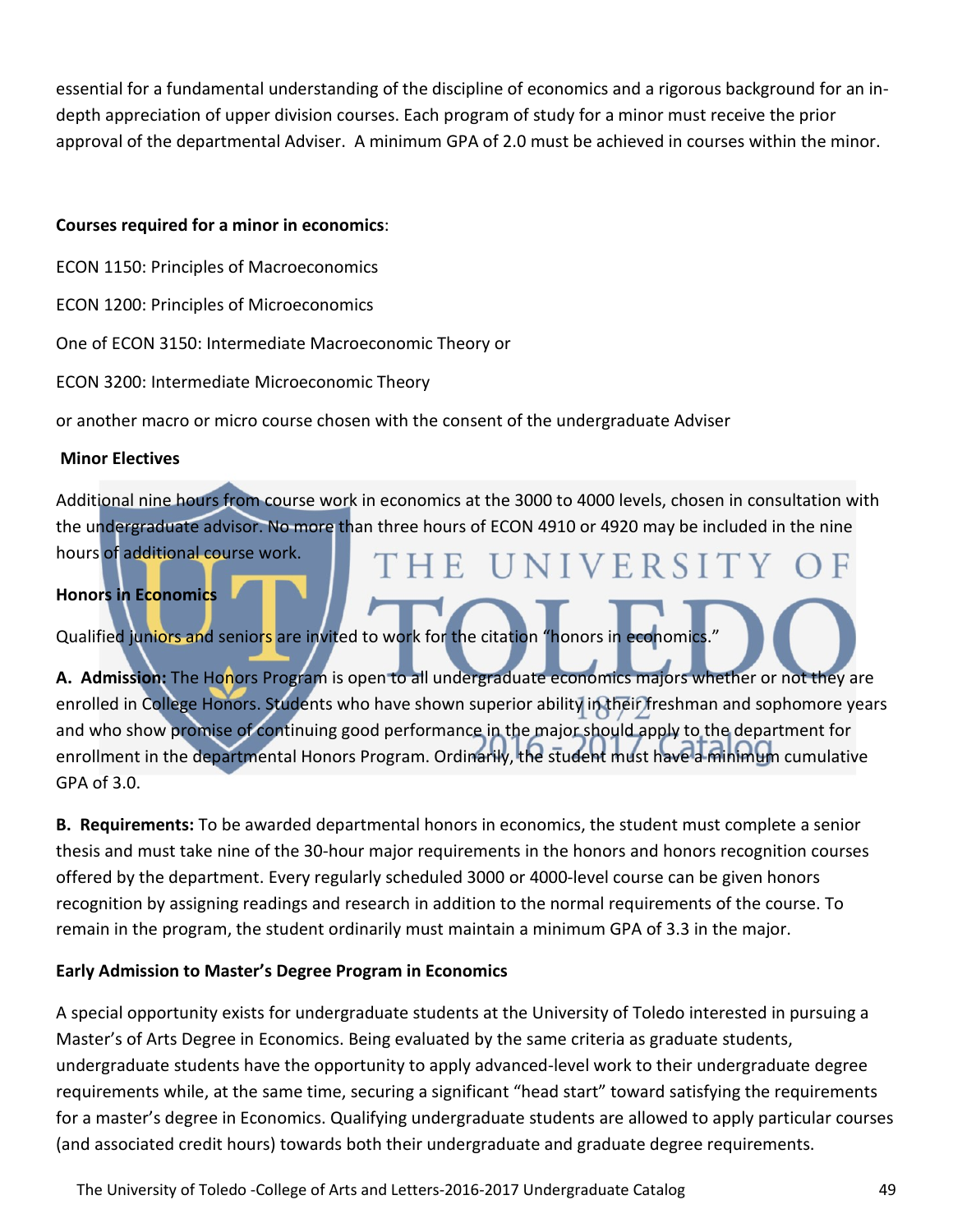If accepted into this program, undergraduate students may register for up to 3 graduate-level Economics courses (9 credit hours). Because the M.A. degree in Economics requires 30 credit hours of graduate-level work, students who complete 9 of those hours as an undergraduate student have to complete only 21 additional credit hours as a graduate student to receive their master's degree.

Undergraduate students with a declared major in Economics and a cumulative GPA in Economics courses of 3.3 or higher are eligible for this program. Students accepted into this program must consult and receive prior approval from the Department of Economics' graduate director as to which courses at the University of Toledo may be applied for dual credit toward both undergraduate and graduate degree requirements. Students interested in this program are encouraged to speak with the Department of Economics' Chair, graduate director, or undergraduate advisor for additional information and the application form for this program.

# **Department of English Language and Literature**



[https://www.utoledo.edu/offices/registrar/student\\_records/advan\\_credits.html](https://www.utoledo.edu/offices/registrar/student_records/advan_credits.html) for specific information on minimum scores and credits awarded for Advanced Placement examinations administered by the College Board Advanced Placement Program

# **Requirements for the Undergraduate Major in English**

The English major offers two concentrations: General Literature and Creative Writing

Both concentrations require a minimum of 36 credit hours, and the major core is required of both concentrations. These courses are offered at least once a year.

ENGL 3790: Foundations of Literary Study.

ENGL 3670: Literature of Postcolonial, Diasporic, and Non-White Communities

ENGL 3810: Shakespeare.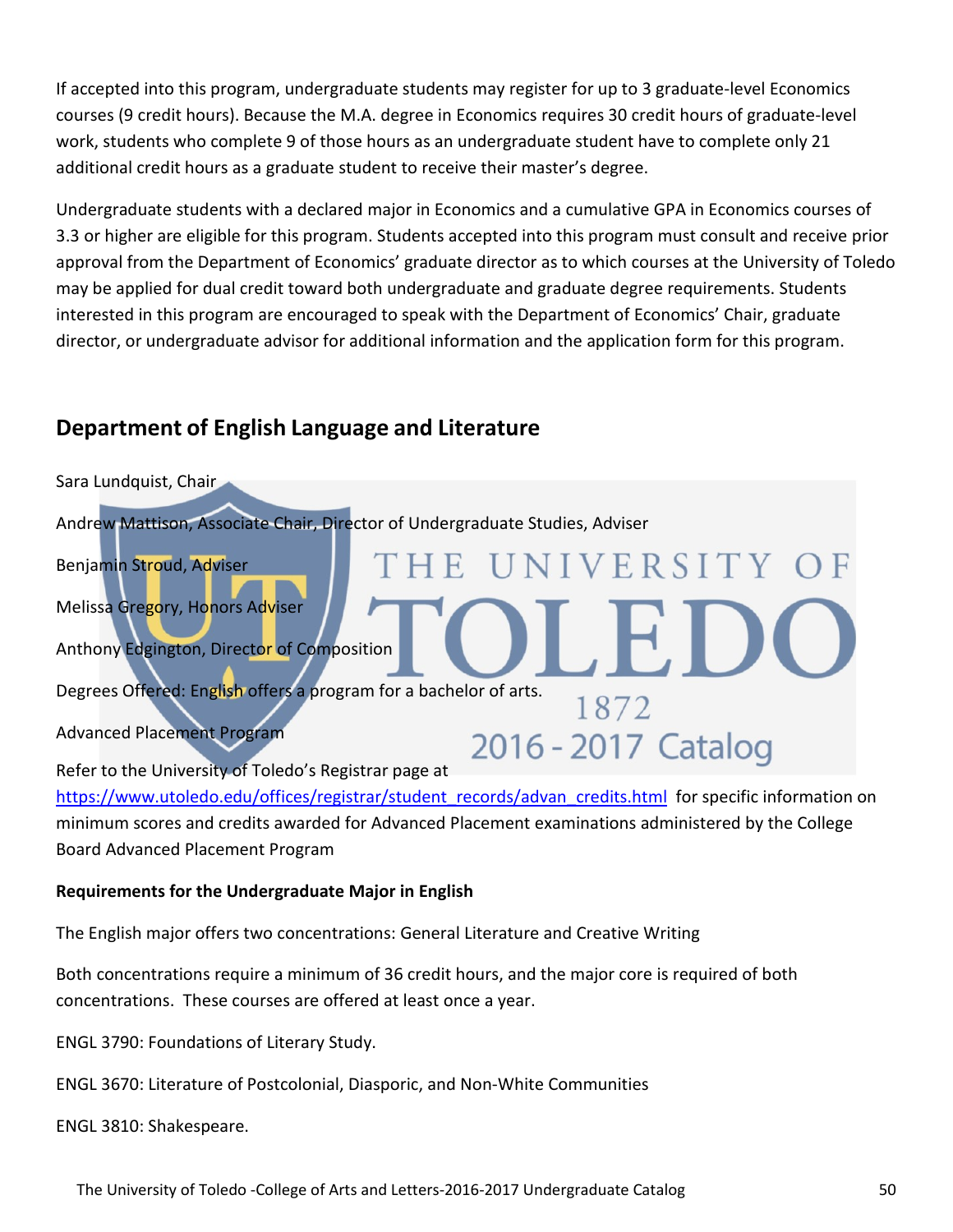Specific concentration requirements:

General Literature Concentration:

English Major Core as above (9 credits)

ENGL 3600: American Literary Traditions OR ENGL 3610 British Literary Traditions (3 credits)

One 4000-level course in British literature before 1800 (3 credits)

One 4000-level course in British literature after 1800 (3 credits)

One 4000-level course in American literature (3 credits)

One 4000-level course examining single author in depth (3 credits)

Four 3000-4000 level ENGL electives (12 credits)

#### **Creative Writing Concentration:**

| English Major Core as above (9 credits)                                                  |                     |
|------------------------------------------------------------------------------------------|---------------------|
| <b>ENGL 3010: Creative Writing (3 credits)</b>                                           | THE UNIVERSITY OF   |
| <b>ENGL 4020: Readings for Writers (3 credits)</b>                                       |                     |
| Three 4000-level ENGL courses including British, American, and single author (9 credits) |                     |
| Three workshops in Fiction, Poetry, or Creative Non-Fiction (9 credits)                  |                     |
| One writing elective (3 credits)                                                         | 1872                |
| <b>Related fields:</b>                                                                   | 2016 - 2017 Catalog |

The major requires 18 total credit hours in related fields outside of English, half of which must be on the 3000or 4000-level. These are usually chosen from the other humanities, the social sciences, and interdisciplinary programs. The related fields requirement may also be satisfied by taking a minor.

#### **Requirements for the minor in English, minimum of 18 credits**

1. One course from the following:

ENGL 3600 American Literary Traditions

- ENGL 3601 British Literary Traditions
- ENGL 3760 Postcolonial, Diasporic and Non-White Literature

ENGL 3770 World Literature

#### ENGL 3810 Shakespeare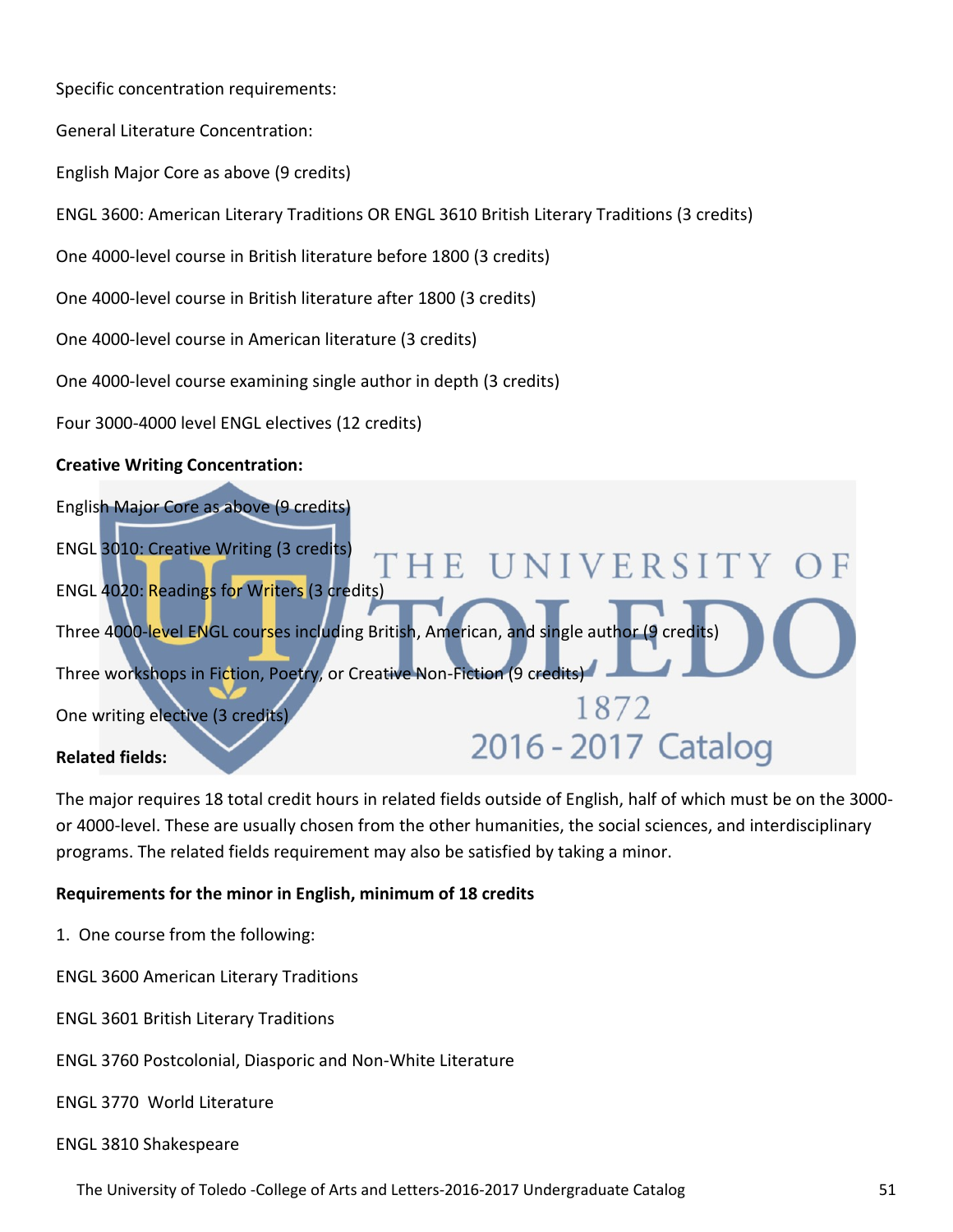2. One course from the following:

ENGL 2800 Writing About Literature

ENGL 3010 Creative Writing

ENGL 4020 Reading for Writers

ENGL 3790 Foundations of Literary Study

3. At least three English courses at the 4000-level. At least one must be a literature course (numbered between 4200 and 4890).

4. English elective at the 3000- or 4000- level.

# **Honors in English**

An English honors candidate must be a junior or senior, have completed 15 hours of 3000-4000 level English courses, and have a GPA of 3.6 or higher. He/she must discuss the possibility of departmental Honors with the English Honors adviser prior to enrolling in ENGL4900 and ENGL 4960. In order to receive the designation of honors, the student must fulfill the departmental Honors requirements in addition to the hours required for the major, and receive an A on the thesis. Students do not have to be enrolled in the College Honors program to pursue departmental Honors.

# **Department of Foreign Languages**

1872 Ruth Hottell, Chair 2016 - 2017 Catalog Friederike Emonds, Undergraduate Adviser, German Joseph Hara, Undergraduate Adviser for Minors, Japanese Oscar Lepeley, Undergraduate Adviser for Minors, Spanish Juan Martin, Undergraduate Adviser for Majors, Spanish (A-H) Linda Rouillard, Undergraduate Adviser for Majors and Minors, French Gaby Seeman, Undergraduate Adviser for Minors, Arabic Kathleen Thompson-Casado, Undergraduate Adviser, Spanish (I-Z)

**Degrees Offered:** The Department of Foreign Languages offers a program for a bachelor of arts.

The Department of Foreign Languages offers instruction in the following foreign languages: Arabic, Chinese, French, German, Japanese, Latin, and Spanish. A major can be earned in the areas of French, German, and Spanish; Departmental Honors can be pursued in these same areas. A Minor can be earned in any of the major fields as well as Arabic and Japanese.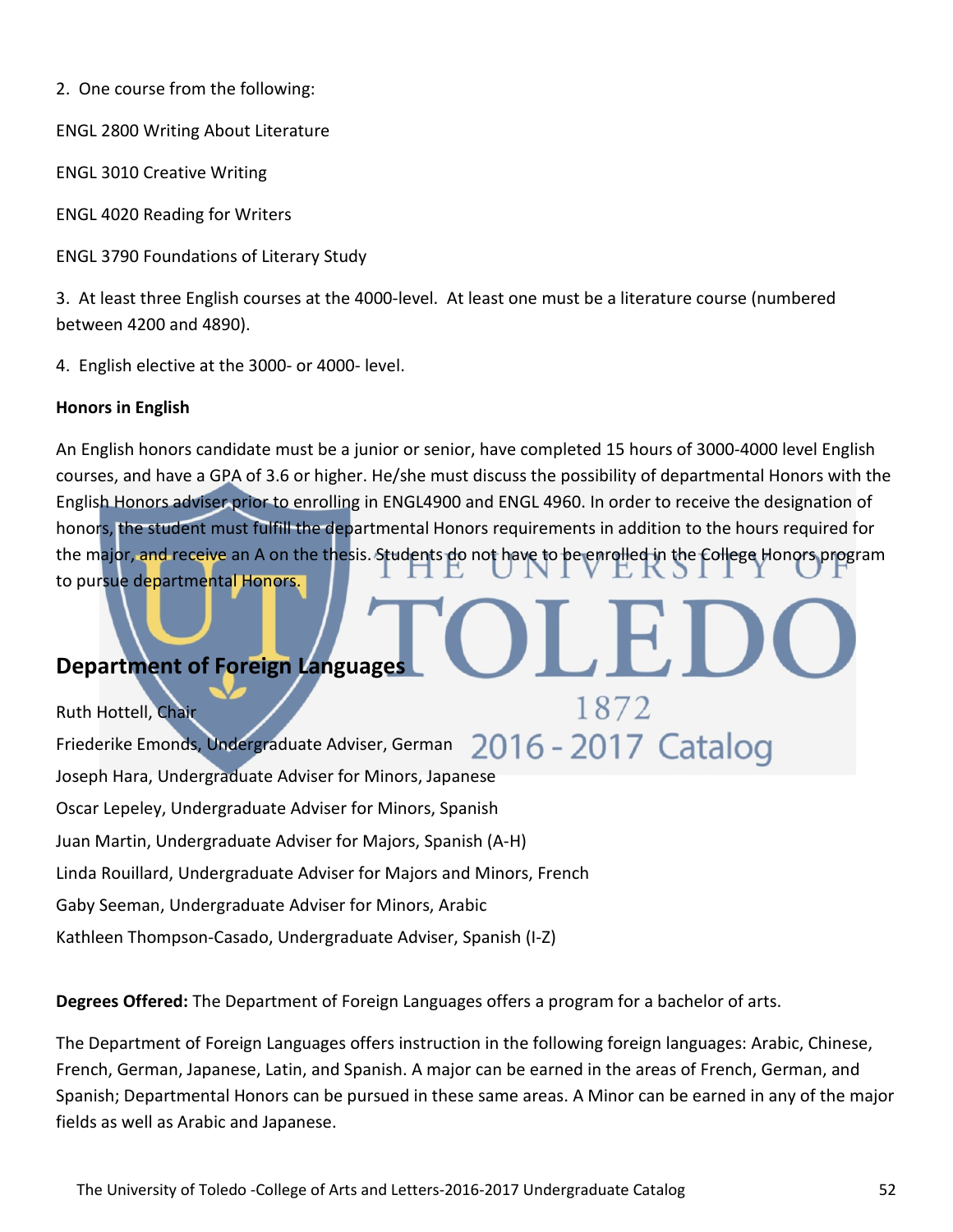#### **Advanced Placement Program**

Refer to the University of Toledo's Registrar page at

[https://www.utoledo.edu/offices/registrar/student\\_records/advan\\_credits.html](https://www.utoledo.edu/offices/registrar/student_records/advan_credits.html) for specific information on minimum scores and credits awarded for Advanced Placement examinations administered by the College Board Advanced Placement Program.

#### **Requirements for the Major in French, German, and Spanish**

A minimum of 34 hours is required for the undergraduate major German and Spanish beginning at the 3000 language level. French, German, and Spanish offer two tracks for majors, the general and the applied language or business track.

A minimum of 34 hours is required courses for the general French major, possibly beginning at FREN 2140. Required courses are: FREN 3010, 3020, 3210, 3220, 3410, 3420, 4010, 4020; and additional 3000-4000 level courses with adviser's approval.

Required courses for German are: GERM 3010, 3020, 3200, 3410 or 3420, 4010, 4020, and additional 3000-4000 level courses with adviser's approval.

Required course for Spanish are: SPAN 3000, 3010, 3020 (or 3270, 3280), 3410 (or 3420), 4010 (or 4110), and additional 3000-4000 level courses with adviser's approval. JIVERSIT)

Required courses for Applied French major are: FREN 3010, 3020, 4010, 4020; 3220 or other literature course; 2 courses from: 3410, 3420, 4200 or 4980 culture topics course; 3170 and one of the following: 4070, 4190, or 4980 applied course work topics; and additional 3000-4000 level courses.

Required courses for the Applied German major are: GERM 3010, 3020, 4010, 4020; 3200 or other literature course; 2 courses from: 3410, 3420, 4200, or 4980 culture topics course; 2 courses from: 3170, 3180, 4940, or 4980 applied course work topics 3170 or 3180 must be taken); and additional 3000-4000 level courses.

Required courses for Business Spanish major are: SPAN 3000, 3010, 3020, 4000 (or 4010), either 3220 or 3280; 3410 and 3420; 3170 and 4370; and additional 3000-4000 level courses.

# **Honors in Foreign Languages**

Qualified students are invited to pursue Honors in a French, German, or Spanish major and thereby earn the degree designation of "Departmental Honors" in their specific field upon graduation. Formal application for Departmental Honors must be made in the Department Office (Field House Room 2400). Normally, a petition for admission to the program should be made near the end of the sophomore year. Formal acceptance is based on the following: 1) Junior or senior standing; 2) A GPA of 3.3 overall in the major; and 3) Approval by the language Honors adviser and the Chairperson of the Department of Foreign Languages.

To graduate with the degree designation of "Departmental Honors," the student must: 1) Satisfy the standards requirements listed above for the major; 2) Maintain a GPA of 3.3 overall and in the major; 3) Satisfactorily complete a minimum of 12 hours of departmental honors course work at the 3000- or 4000 level; and 4) include among the 12 hours the Honors Research course (FREN, GERM, or SPAN 4910) that normally leads to the completion of an Honors thesis.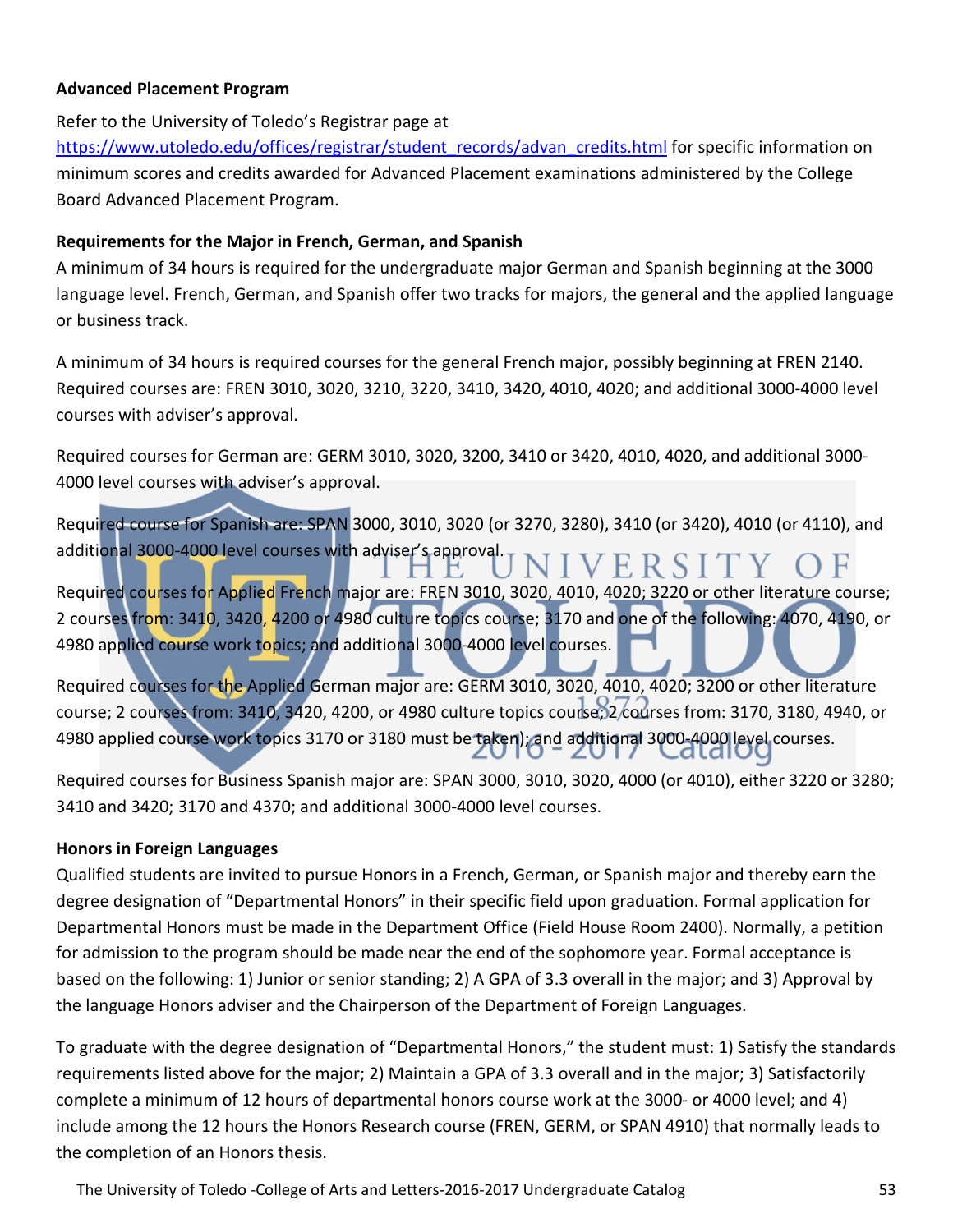#### **Minor in Foreign Languages**

A minimum of 22 hours is required for the Minor in German and Japanese. A minor in Spanish requires 21-22 hours). All course work must be in the same language and at the 3000 level or higher. A minimum of 18 hours is required for the Minor in Arabic. Required courses include the following:

#### **Arabic Minor**

| <b>ARBC 2140</b>           | 3 hours |
|----------------------------|---------|
| <b>ARBC 2150</b>           | 3 hours |
| <b>ARBC 3010</b>           | 3 hours |
| <b>ARBC 3020</b>           | 3 hours |
| Electives 3000-4000 Levels | 6 hours |

#### **General and Applied French Minor**

A minimum of 18 hours is required for the Minor in French. FREN 2140 and 2150 may be included as electives.

| Required classes are:                       | THE UNIVERSITY OF           |
|---------------------------------------------|-----------------------------|
| FREN 3010, 3020                             | 6 hours                     |
| FREN 4010, 4020                             | 7 hours                     |
| Electives                                   | 5 hours                     |
| <b>General German Minor</b>                 | 1872                        |
| GERM 3010, 3020                             | $6$ hours 16 - 2017 Catalog |
| GERM 3200, 3410, 3420, or 4200              | 3 hours                     |
| GERM 4010, 4020                             | 7 hours                     |
| Electives                                   | 6 hours                     |
| <b>Applied German Minor</b>                 |                             |
| GERM 3010, 3020                             | 6 hours                     |
| GERM 3410, 3420, 4200, 4980 (as applicable) | 3 hours                     |
| GERM 3170 or 3180                           | 3 hours                     |
| GERM 4010, 4020                             | 7 hours                     |
| Electives                                   | 3 hours                     |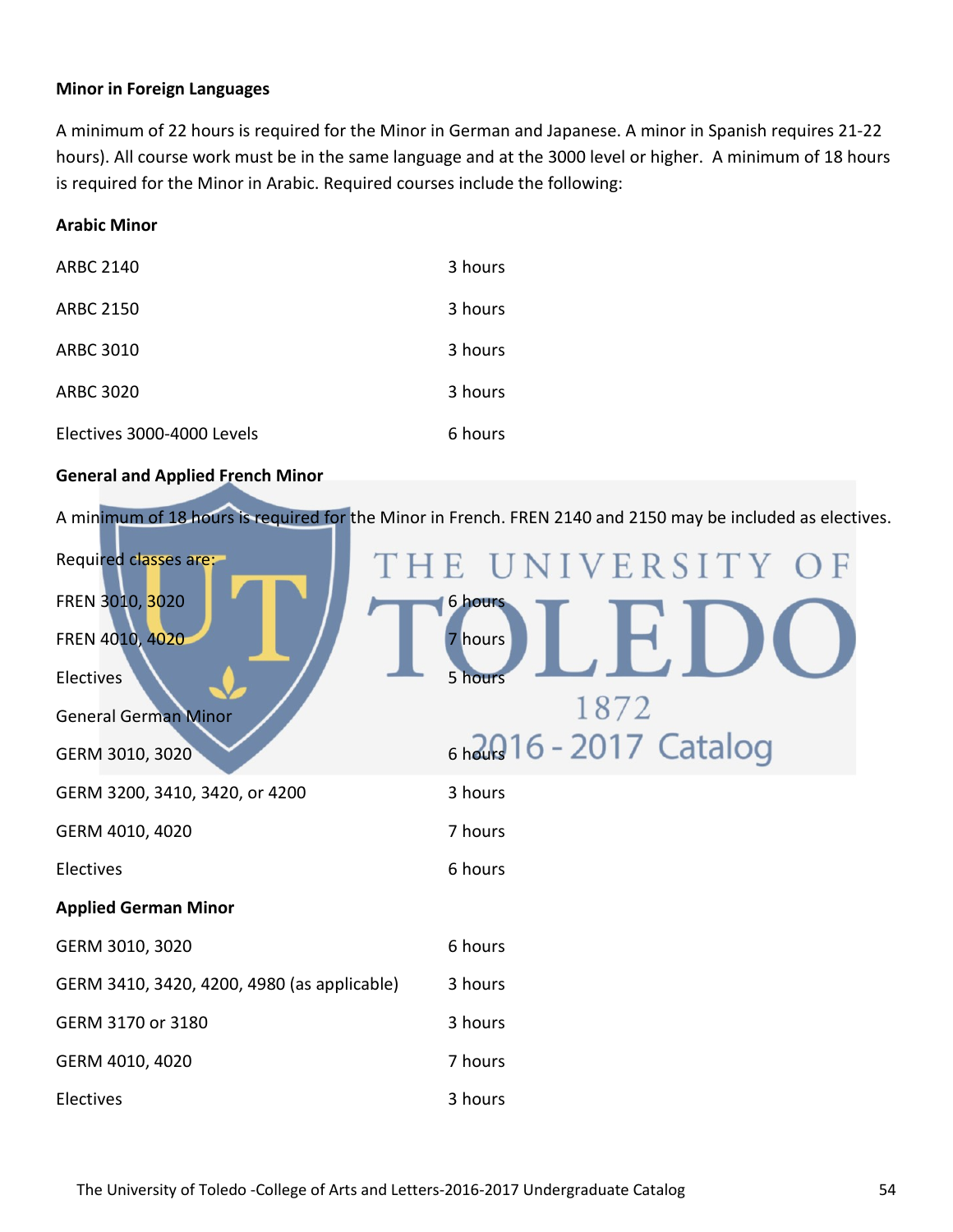#### **Japanese Minor**

| JAPN 3010, 3020                | 6 hours   |
|--------------------------------|-----------|
| JAPN 4010, 4020                | 7 hours   |
| Electives                      | 9 hours   |
| <b>Spanish Minor</b>           |           |
| <b>SPAN 3000</b>               | 3 hours   |
| SPAN 3010, 3020                | 6 hours   |
| SPAN 3210, 3220, 3270, or 3280 | 3 hours   |
| SPAN 3410 or 3420              | 3 hours   |
| SPAN 4010 or 4020              | 3-4 hours |
| Electives                      | 3-4 hours |

# **Total required for each = 22 hours (Spanish 21-22 hours)**

Students wishing to receive a minor in Foreign Languages have the responsibility, in consultation with the adviser in their major, to see that the necessary course work is included in the total number of undergraduate courses taken. Students outside the College of Arts and Letters should make sure that the minor in Foreign Languages is an approved program within their college.

Candidates for the minor in Foreign Languages must have their course work verified and approved by a Foreign Language Department adviser or that department's chairperson at the time they make formal application for graduation. A form for this verification can be obtained from the college or department office.  $6 -$ Courses required for either the major or minor may not be taken P/NC; however, up to 12 hours of P/NC course work may be included in the related area.

#### **Study Abroad**

Credit for foreign language study abroad will be given only for those accredited courses or programs approved in advance. Students should apply for approval at the Department of Foreign Languages at least one month prior to the anticipated date of departure. Credit will be granted only upon presentation of a formal certificate indicating the hours completed and examinations passed.

# **Department of Geography and Planning**

Dan Hammel, Chair

David J. Nemeth, B.A. Coordinator, Undergraduate Adviser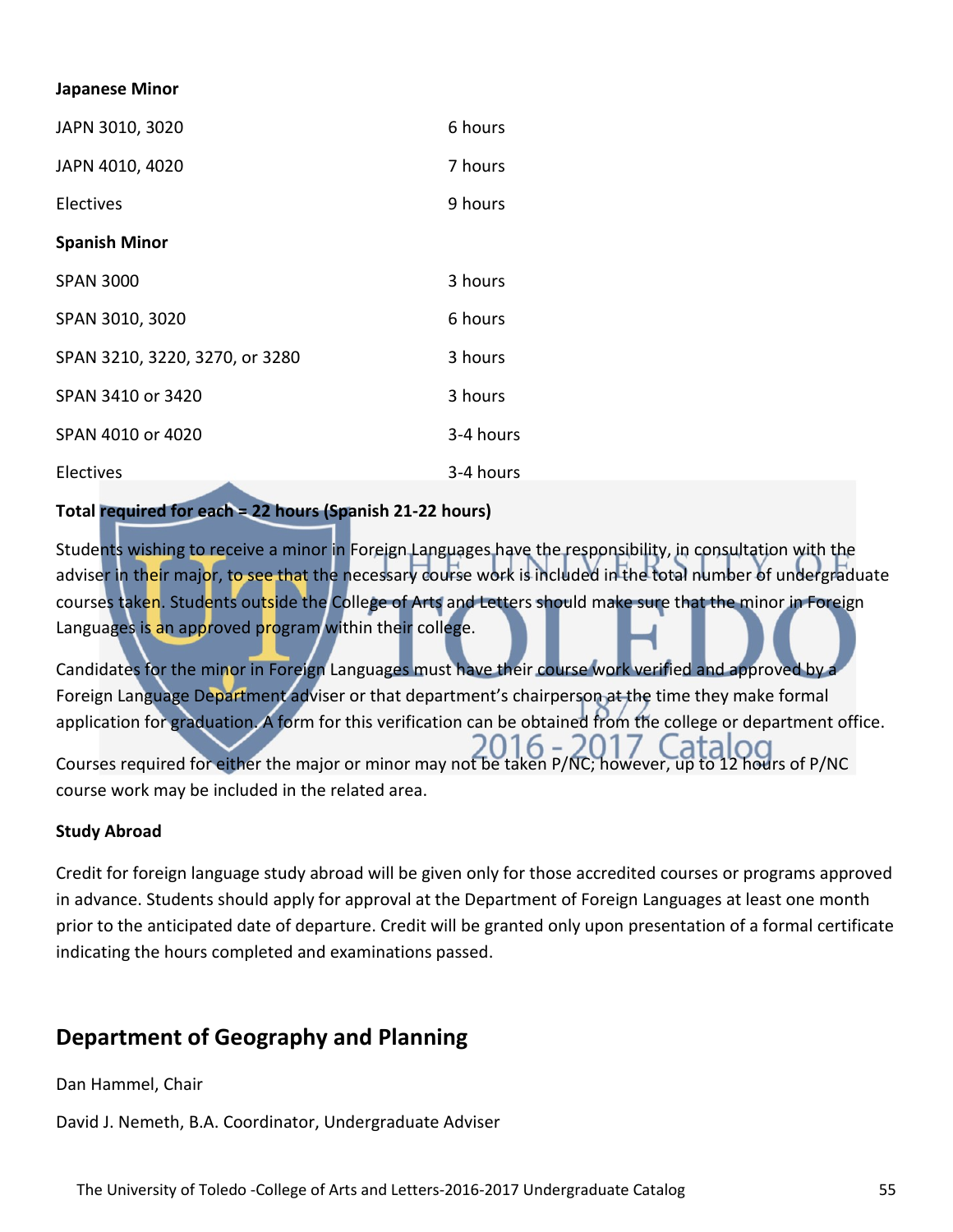# **Degrees Offered**: Geography and Planning offers a Bachelor of Arts in Geography

Advanced Placement Program

Refer to the University of Toledo's Registrar page at https://www.utoledo.edu/offices/registrar/student\_records/advan\_credits.html for specific information on minimum scores and credits awarded for Advanced Placement examinations administered by the College Board Advanced Placement Program

#### **Requirements for the Undergraduate Major**

#### **31 Hours Required**

a) Environmental Geography & Planning – one of:

GEPL 3610, Conservation and Resources

GEPL 4540, Weather and Climate

GEPL 4650, Physical Geography

b) Human-Economic Geography – one of:

GEPL 2030-4990 except GEPL 3610, GEPL 4540, GEPL 4650, GEPL 4490, GEPL 4500, GEPL 4520 Required for both: c) GEPL 4420, Quantitative Methods d) GEPL 2010, Fundamentals of Geography 1872 e) Elective Hours (remainder of hours) 2016 - 2017 Catalog

#### **Concentration in GIS**

A Bachelor of Arts in Geography with Concentration in Geographic Information Science

GEPL 2010, Fundamentals of Geography

GEPL 4420, Quantitative Methods and Mapping

- GEPL 4110, Geographic Information Systems
- GEPL 4180, Geographic Information Systems Applications
- GEPL 4490, Remote Sensing Environment
- GEPL 4500, Digital Image Analysis
- GEPL 4520, Analytical and Computer Cartography

GEPL 4580, Location Analysis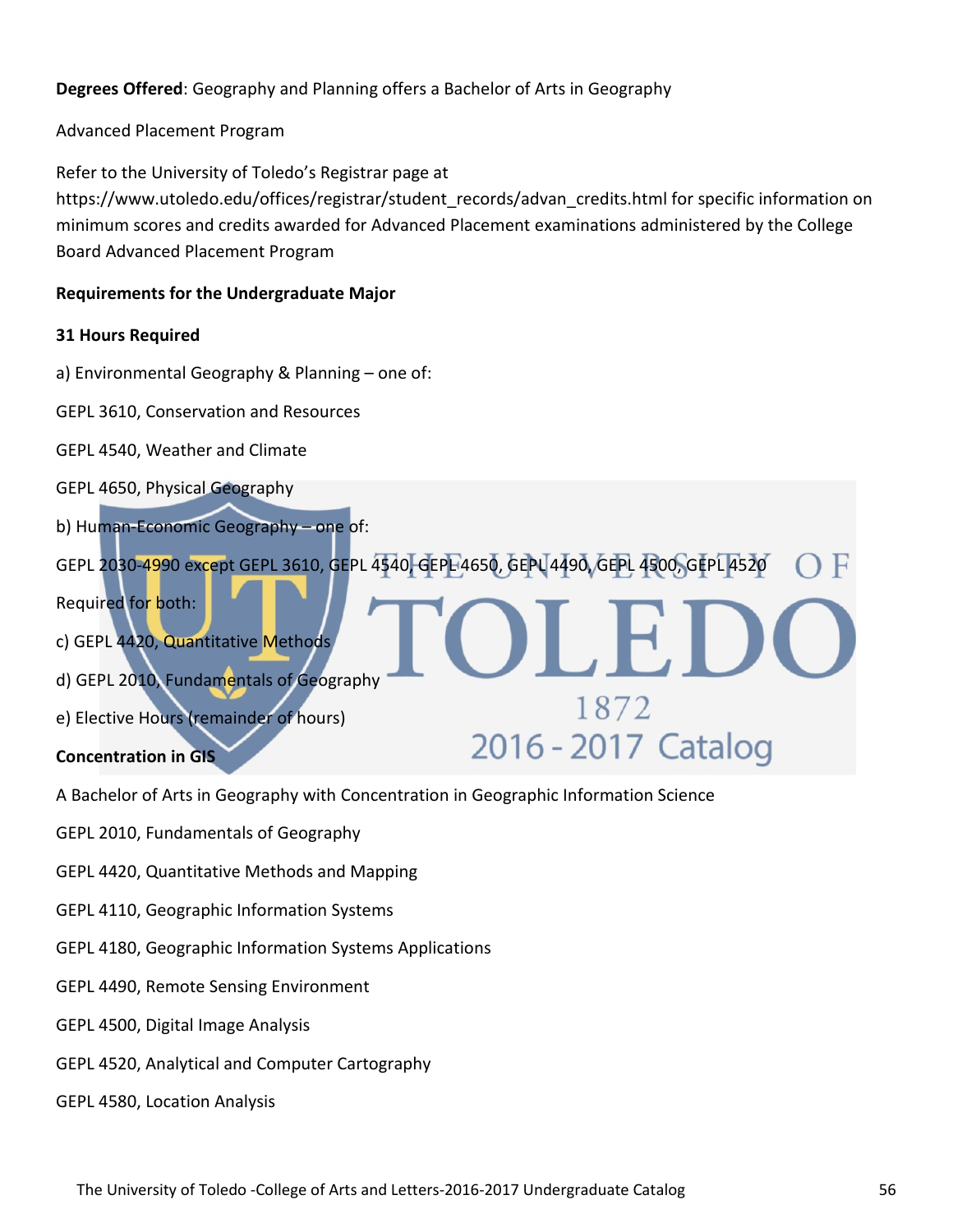#### **Concentration in Planning**

A Bachelor of Arts in Geography with Concentration in Planning

Required Core Courses (19 hours)

GEPL 2010, Fundamentals of Geography

GEPL 4420, Quantitative Methods and Mapping

GEPL 4210, Land Use Planning

GEPL 4530, Principles of Urban Planning

#### GEPL 4600, Urban Design

GEPL 4700, Community Planning Workshop

Electives (12 hours)

GEPL 3460, Geography of Housing

GEPL 3610, Conservation and Resources

GEPL 3900, Environmental Planning

GEPL 4550, Community Economic Development

GEPL 4570, Land Development and Planning

GEPL 4710, Urban Environments

Total 31 hours

#### **Minor in Geography**

Core Curriculum:

GEPL 2010, Fundamentals of Geography

GEPL 2030, Cultural Geography

GEPL 4530, Principles of Urban Planning

GEPL 4650, Physical Geography

GEPL 4710, Urban Environments

One Regional Course Selected from:

GEPL 3030, Geography of Europe

GEPL 3120, Geography of Asia

GEPL 3300, Geography of Latin America

GEPL 4060, Geography of Great Lakes

The University of Toledo -College of Arts and Letters-2016-2017 Undergraduate Catalog 57

NIVERSITY

1872

2016 - 2017 Catalog

 $\prod$ 

E.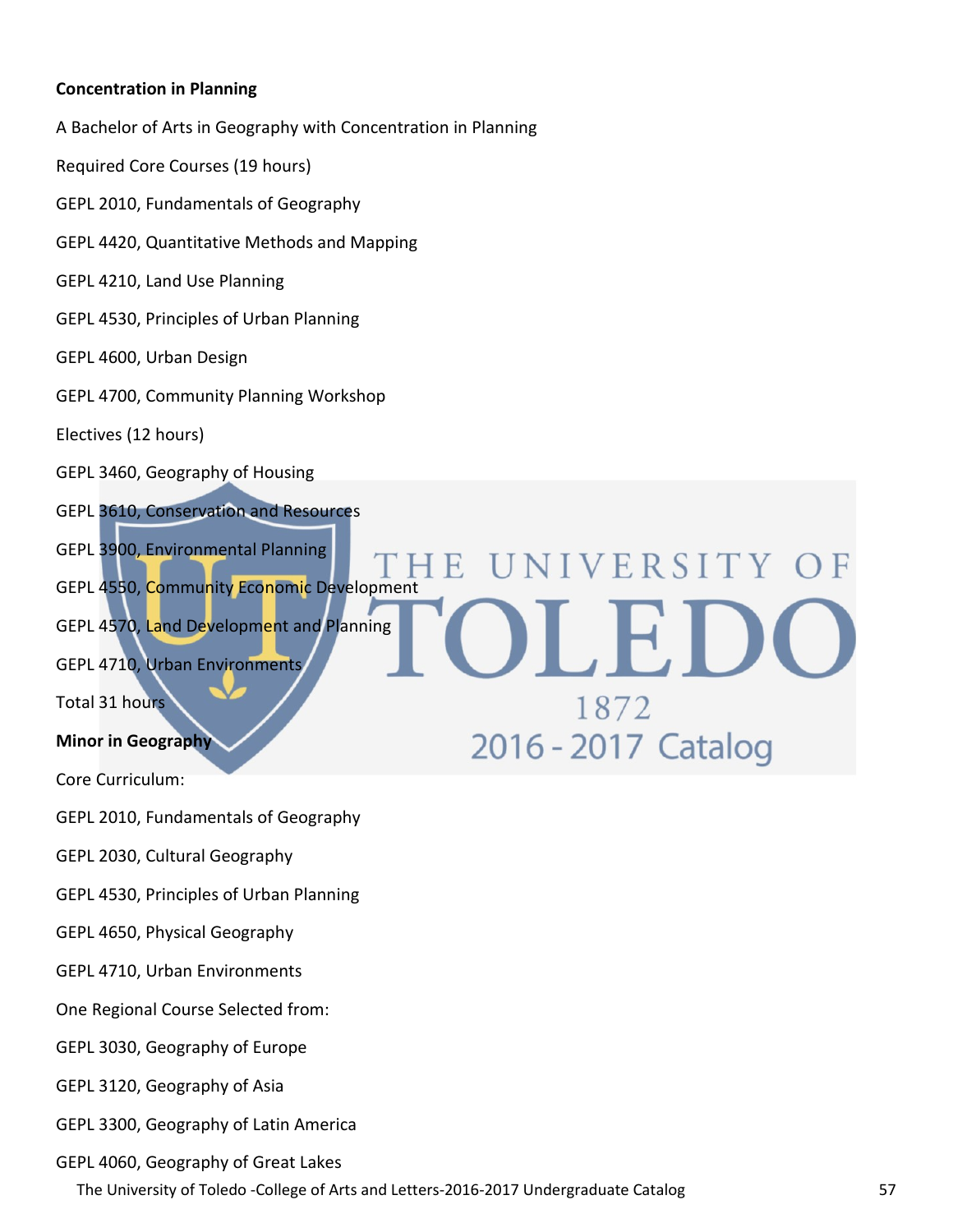One Planning Course Selected from: GEPL 4210, Land Use Planning GEPL 4530, Principles of Urban Planning GEPL 4550, Community Economic Development GEPL 4570, Land Development and Planning GEPL 4600, Urban Design GEPL 4700, Community Planning Workshop **Minor in Geographic Information Science (GIS)** Required Courses (23 hours) GEPL 2010, Fundamentals of Geography GEPL 4110, Geographic Information Systems GEPL 4180, Geographic Information Applications GEPL 4490, Remote Sensing of the Environment NIVERSITY OF GEPL 4500, Digital Image Analysis L E.I GEPL 4520, Analytical and Computer Cartography **Minor in Planning** Core Curriculum (12 hours) 1872 2016 - 2017 Catalog GEPL 4210, Land Use Planning GEPL 4530, Principles of Urban Planning GEPL 4600, Urban Design GEPL 4700, Community Planning Workshop Electives (10 hours) Selected from: GEPL 3460, Geography of Housing GEPL 3900, Environmental Planning GEPL 4550, Community Economic Development GEPL 4570, Land Development and Planning GEPL 4710, Urban Environments Total 22 hours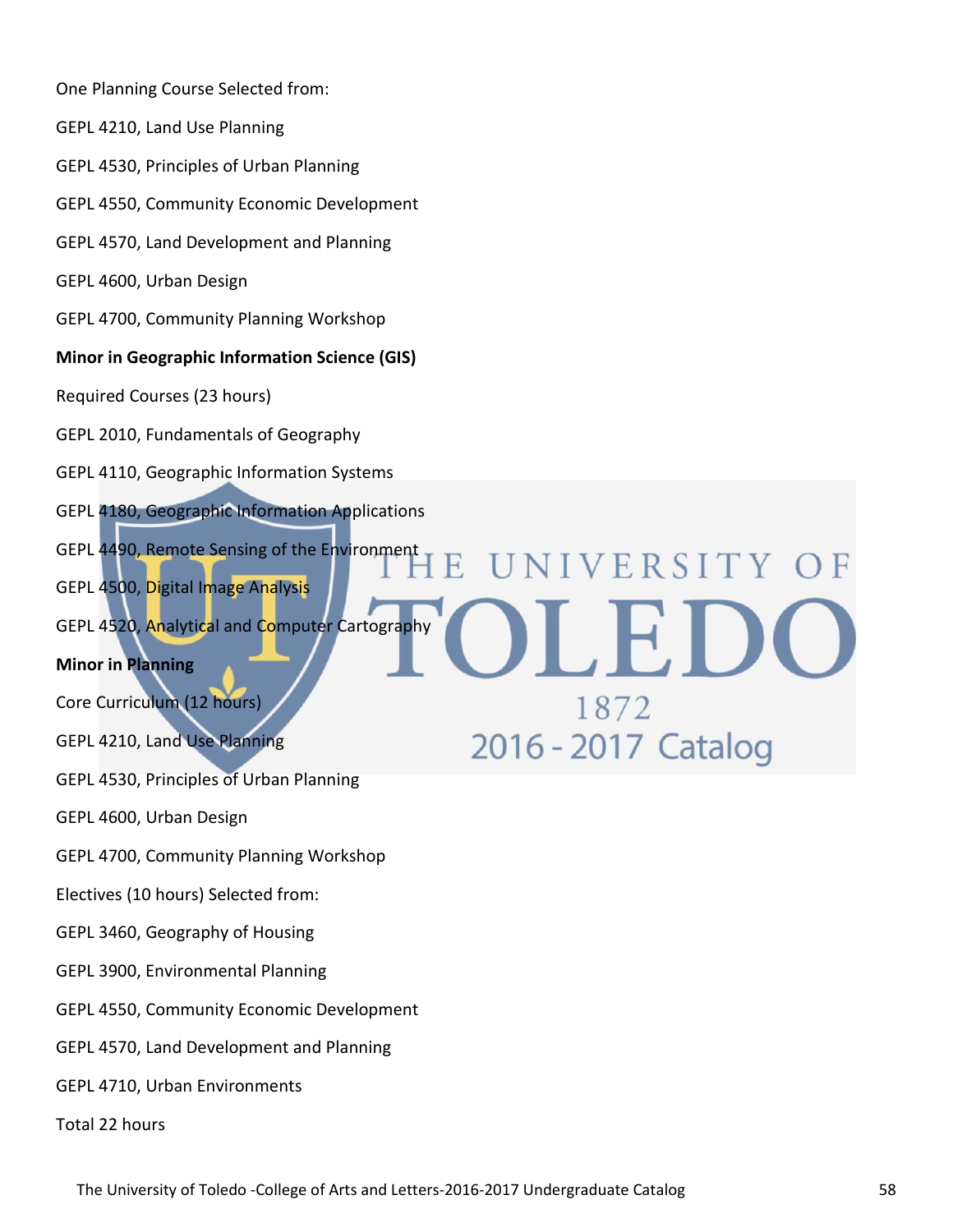#### **Honors in Geography**

The honors program in the Department of Geography and Planning is open to all qualified undergraduate majors whether or not they are enrolled in College Honors. The following are requirements for entrance into the Honors program in Geography:

Admission:

- 1. The student must maintain a 3.5 minimum GPA in Geography courses.
- 2. The student must maintain a 3.3 minimum cumulative GPA.
- 3. 12 hours completed work in Geography.
- 4. Qualification as a Geography major whether or not they are enrolled in College honors.

#### Requirements:

A student must complete 9 hours in designated honors courses in Geography and a 4-hour senior honors thesis project. During the final year before graduation, the student will meet with the department's undergraduate advisor to select a faculty research advisor, complete and submit to the department's faculty for approval a senior honors project (GEPL 4960).

#### Senior Honors Thesis

# THE UNIVERSITY OF

The title of the senior honors thesis is reported to the undergraduate advisory who will then select a faculty research advisor for the student. The title of the honor's thesis must be filed no later than one semester prior to the expected date of graduation. A copy must also be filed in the library of the Department and students are also expected, as a courtesy, to provide members of their thesis committee with copies.

# 1872 2016 - 2017 Catalog

# **Global Studies**

#### **Interdisciplinary Major**

Jetsabe Caceres, Director

**Degrees Offered**: Global Studies offers a program for a bachelor of arts.

Global Studies is a major that allows students to study a variety of international processes in a comprehensive and multidisciplinary program of study. The curriculum is planned so that it offers students a background in global affairs in the broadest sense, as well as an opportunity to focus on one geographic area of the world and one international interest area.

Global Studies requires a minimum of 33 credit hours.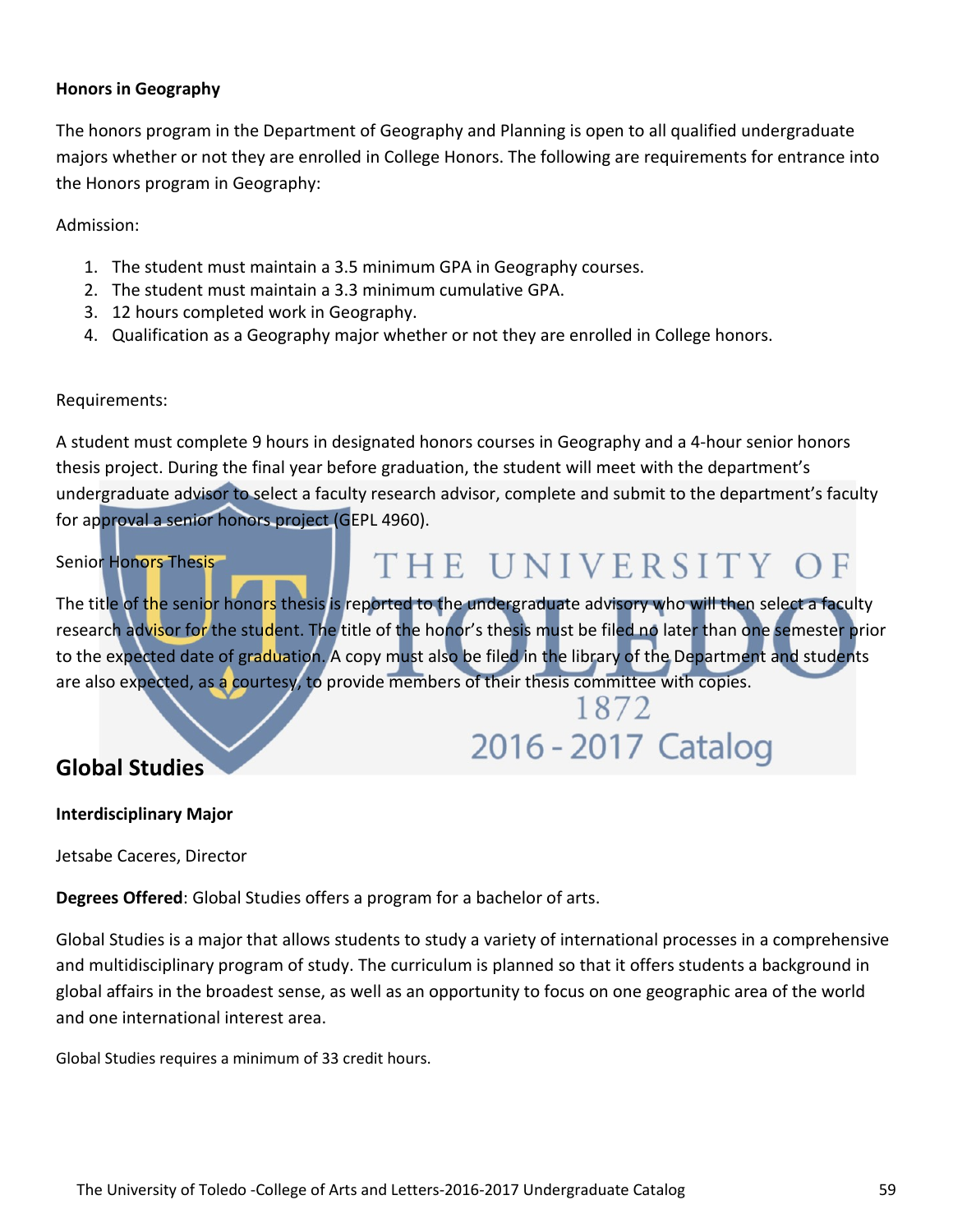#### **I. Required courses for the major: (15 hours)**

| GLST 2000 Principles of Global Studies | 3 credit hours |
|----------------------------------------|----------------|
|----------------------------------------|----------------|

PSC 2600 Principles of Comparative Politics 3 credit hours

ANT 2800 Cultural Anthropology OR ANTH 3850 Peoples of the World

3 credit hours

ENGL 3770 World Literature and Culture 3 credit hours

GLST 4900 Senior Seminar in Global Studies 3 credit hours

#### **II. Choose three of the following courses: (9 hours)**

GEPL 2040 World Regional Geography 3 credit hours

GEPL 4160 Patterns of World Development 3 credit hours

PSC 1710 Current International Problems 3 credit hours

PSC 2700 Principles of International Relations 3 credit hours

# SOC 4800 Social Change in Developing Nations 3 credit hours  $\text{J} \text{N}$   $\text{I} \text{V} \text{E} \text{R}$   $\text{S}$   $\text{I} \text{T} \text{Y}$ **III. Choose two courses with a global or regional focus (6 Hours) IV. Choose one 3000-level foreign Language course 3 credit hours**

To earn a Global Studies degree, students must complete the requirements in all sections with a minimum of a 2.0 cumulative GPA. In addition, students must complete 18 hours of related fields courses. This may be achieved with a cumulative Gra. In audition, with the Global Studies Advisor.<br>2016 - 2017 Catalog

# **Department of History**

Charles Beatty-Medina, Department Chair

Amy Pflugrad-Jackisch and Jason Jordon, Undergraduate Advisors

**Degrees Offered**: History offers a program for a bachelor of arts degree and an honors degree.

Advanced Placement Program

Refer to the University of Toledo's Registrar page at [https://www.utoledo.edu/offices/registrar/student\\_records/advan\\_credits.html](https://www.utoledo.edu/offices/registrar/student_records/advan_credits.html) for specific information on minimum scores and credits awarded for Advanced Placement examinations administered by the College Board Advanced Placement Program.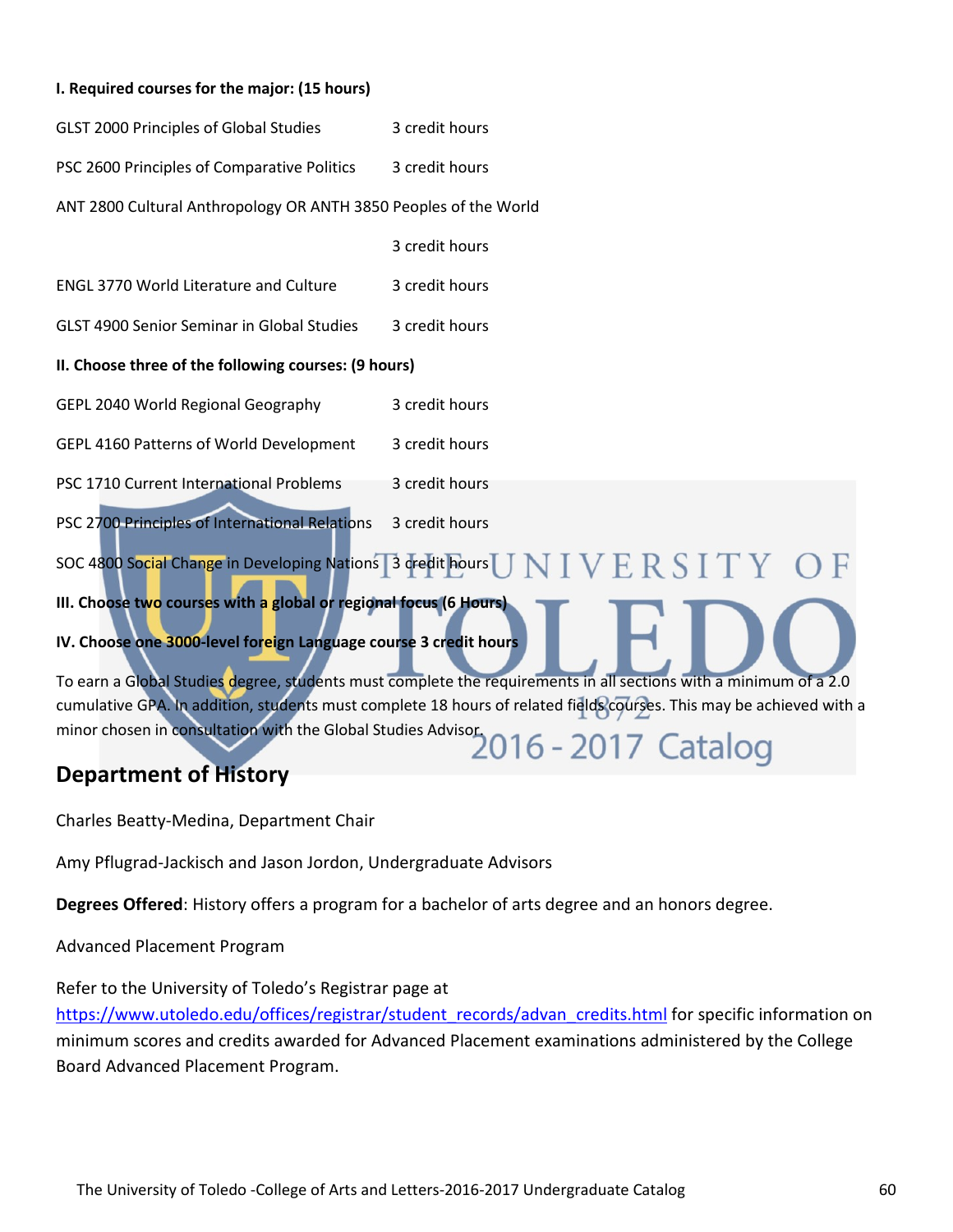# **Requirements for the Undergraduate Major**

The major of 33 hours in History must be distributed as follows:

A. HIST 2000 (4 hours)

B. Of the remaining 29 hours, 12 to 16 hours (4 courses) must be at the 4000 level.

C. At least 9 of these 29 hours (3 courses) shall be in fields of United States history, and at least 9 (3 courses) must be in fields of non-United States history.

Additionally, history majors must complete a minor, a second major, or meet the requirement of 18 hours in "related fields" courses. These classes are chosen from at least 3 of the following areas: economics, political science, English and American literature, foreign language, geography, philosophy, sociology, psychology, art history, music history or theatre history. Courses accepted to meet this requirement are listed in the student Degree Audit Report. At least 12 of the hours in related courses must be at the 3000 and 4000 levels.

The related fields course requirement may be met with completion of a minor in another discipline or a second major. However, students are required to meet with an advisor to verify and approve their selection in advance as most approved minors and second majors are in the Tri-colleges (Languages Literatures and Social Sciences, Natural Science and Math, or Communication and the Arts).

1872

2016 - 2017 Catalog

Student may not take P/NC for the minimum requirements for the major, but may opt for P/NC in related courses.

# **Requirements for the Undergraduate Minor in History**

The minor of 21 hours in History must be distributed as follows:

A. HIST 2000 (4 hours)

B. Of the remaining 17 hours, 9 hours must be at the 4000 level.

# **Honors in History**

Qualified students are invited to work for the degree citation "honors in history."

A. Admission: History majors who demonstrate unusual promise in the study of history are invited by the department to enroll in the University Honors Program; departmental honors may be pursued concurrently. Admission to departmental honors is based on the following:

- 1. Sophomore standing
- 2. Overall minimum GPA of 3.0
- 3. A minimum GPA of 3.3 in all history courses (a minimum of 10 hours)
- 4. Recommendation from two professors
- 5. An interview with the Adviser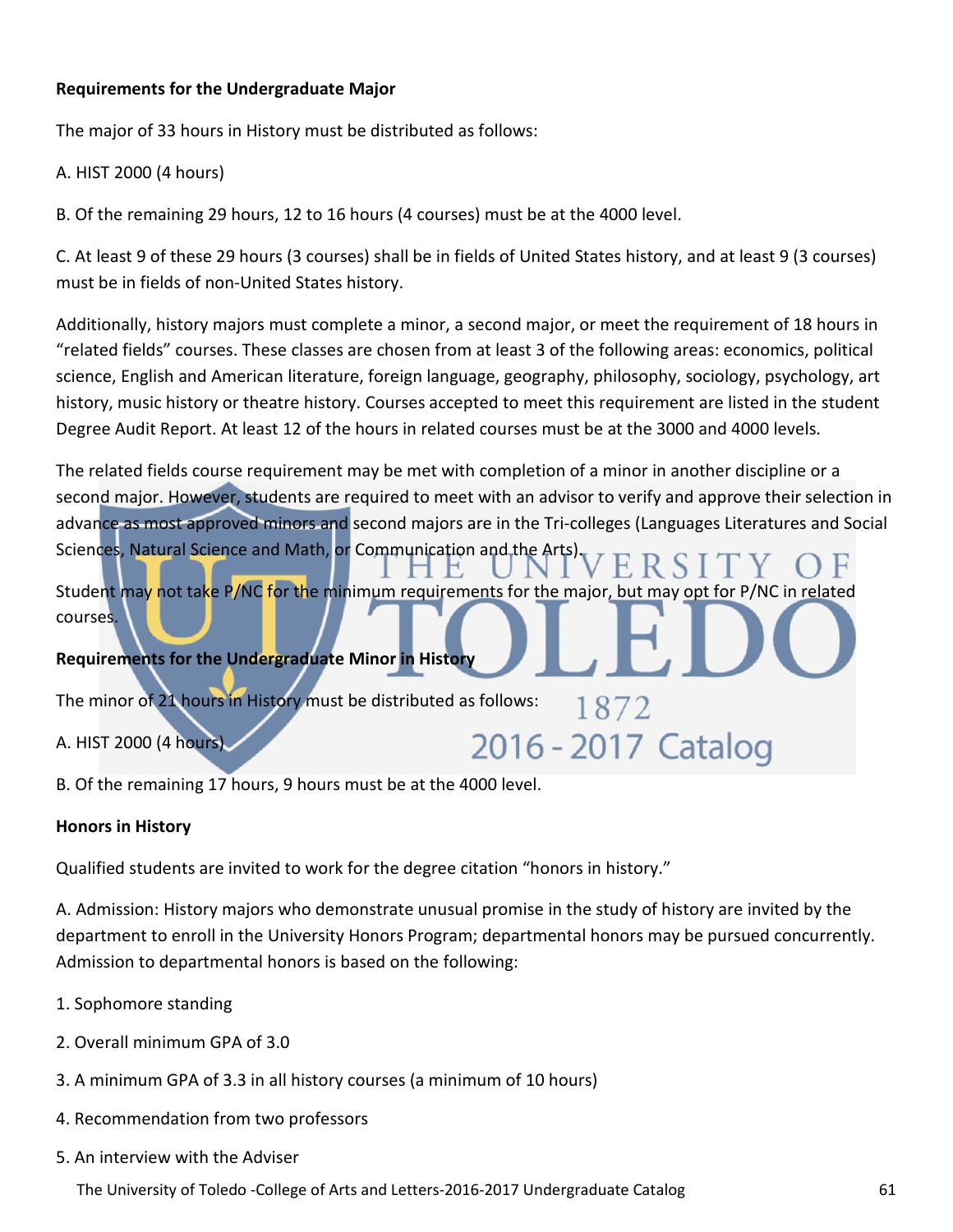B. Requirements: To earn departmental honors in history, each student will satisfactorily complete the following. The required credit hours are included among the 33 hours necessary for the major in history.

1. Honors recognition in two history courses. Honors recognition courses are regularly scheduled 3000 to 4000 level courses in which special recognition is achieved by reading and research in addition to the normal requirements of the course.

2. Three hours of independent research under Junior Honors Research (HIST 3870).

3. Six hours of thesis under Senior Honors Research (HIST 4870, 4880) leading to the completion of a senior thesis.

4. Oral examination covering the area of the senior thesis.

# **INTERDISCIPLINARY MINORS**

Because of the interdisciplinary nature of these minors, and because they are not associated with a major degree program, students must work with their advisor in selecting which courses to take. Courses required/counted in the major may not also be taken for minor credit. Whenever possible, courses should be chosen from outside a student's major.

**Digital Arts and Visual Communication** (18 hours)  $\Gamma$ **Description:** A broad range of communication design and creative problem-solving skills will prepare students to apply, and demonstrate an understanding of the visual communication design process using both traditional design skills and the latest computer software.

# **Required:**

ART 1070 Fundamentals of Digital Media (Art majors should replace this course with an additional elective 2016 - 2017 Catalog from below) (3 hours)

# **Select remaining credits to total 18 from:**

The University of Toledo -College of Arts and Letters-2016-2017 Undergraduate Catalog 62 ART 1050 Fundamentals of Surface (2D Design) (3 hours) ART 1080 Perceptual Drawing (3 hours) \*ART 2010 Digital Print-Based Media (3 hours) \*ART 2020 Digital Interactive Media (3 hours) \*ART 2030 Photography (Introduction/digital) (3 hours) COMM 2150 Digital Publishing (3 hours) COMM 2300 Photojournalism (3 hours) \*FILM 2320 Video I (3 hours) ARTH 2980 History of Graphic Design (3 hours) \*ART 3000 NM Black and White Photography (3 hours) \*ART 3000 NM Digital Photography (Intermediate) (3 hours) \*ART 3010 NM Interactivity (3 hours) COMM 3340 Visual Communication I (3 hours) COMM 3350 Graphic Communication I (3 hours)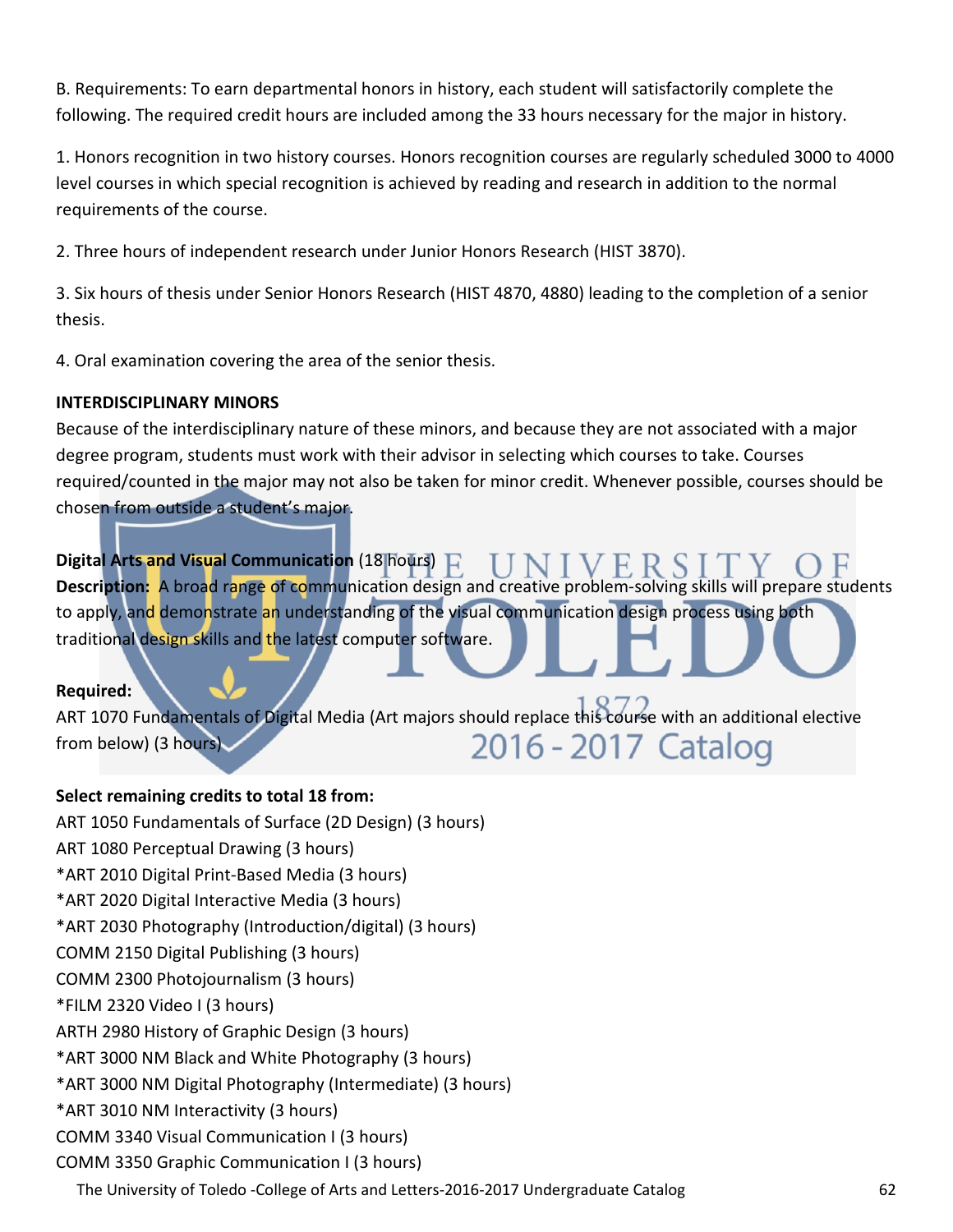\*FILM 3560 Digital Post-production (4 hours) \*ART 4020 NM Imaging: Electronic Text and Publishing (3 hours) \*COMM 4330 Integrated Media (3 hours) \*COMM 4340 Visual Communication II (3 hours) \*COMM 4350 Graphic Communication 2 (3 hours)

*\* This course has at least one pre-requisite. Contact the instructor to determine if you have acceptable alternative experience for admission into the course.*

# **Documentary Production and Practice** (18 hours)

**Description:** The CoCA interdisciplinary minor in Documentary Production and Practice aims to teach students about the history and application of documentary practice so that they may have an understanding of the specific tools and techniques used in the creation of still and moving images that convey factual, scientific and personal histories.

*The College recommends that non-Art majors also take ART 1070 before beginning this minor.*



# **Select remaining credits to total 18 from:**

*(Courses should be chosen primarily from outside your major. At least 9 credits must be at the 3/4000 level.)*

- \*ART 2030 Photography \*FILM 2310 Film I COMM 2160 TV Production I COMM 2300 Photojournalism \*COMM 3180 Mass Communication Law \*FILM 3370 Documentary Film \*FILM 3510 Lighting and Cinematography \*FILM 3820 Documentary Field Production \*ART 4000 New Media Imaging *(Documentary Photography or other appropriate topics chosen in consultation with Advisor)* \*FILM 4210 Film Censorship \*COMM 4220 TV Production III
	- \*COMM 4250 Mass Communication History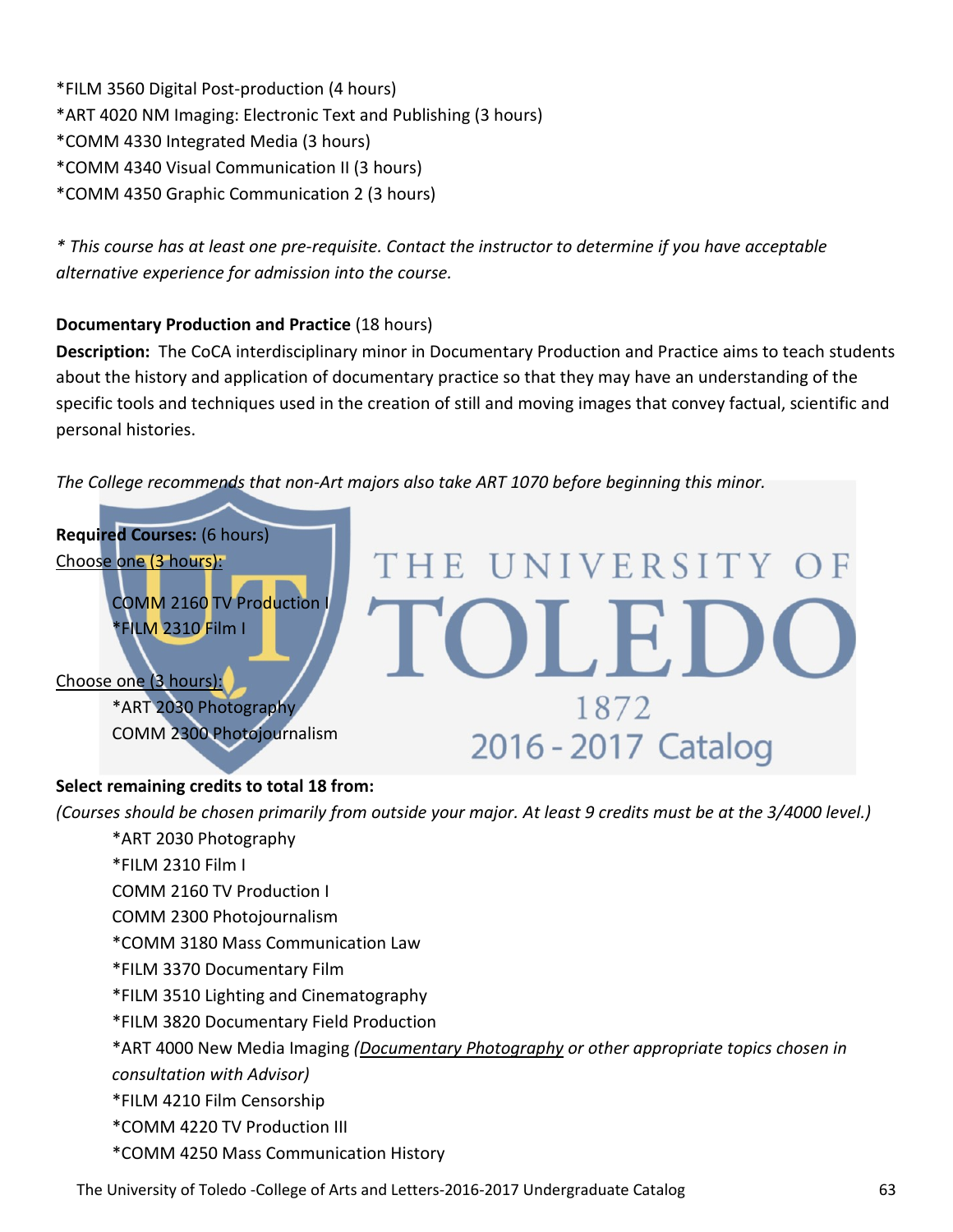*\* This course has at least one pre-requisite. Contact the instructor to determine if you have acceptable alternative experience for admission into the course.*

# **Sound Production and Design** (18 Hours)

**Description:** A minor in Sound Production and Design is a specialized secondary field of study for students who wish to concentrate on audio production in a variety of professional settings. This minor prepares students for careers as recording and sound engineering professionals in live performance, live television & radio broadcast, and audio postproduction for film and video.

# **Required Courses:**

COMM 2210 Audio Production I (3 hours) THR 4400 Theatre Design: Sound (3 hours) MUS 2260 Electronic Music (2 hours) MUS 2270 Recording Techniques (2 hours)

# **Select remaining credits to total 18 from:**

THR 1030 Lighting and Sound (3 hours) ART 1070 Fundamentals of Digital Media (3 hours) COMM 3210 Audio Production II (3 hours) UNIVERSITY OF MUS 3260 Advanced Electronic Music (3 hours) MUS 3270 Advanced Recording Techniques (2 hours) FILM 3520 Audio Production and Post-Production (3 hours)

# **Visual Effects and Animation** (18 Hours)

**Description:** A minor in Visual Effects and Animation is a specialized secondary field of study for students who wish to develop techniques for motion graphics and animation concept development and production.<br>2016 - 2017 Catalog

#### **Required Courses:**

ART 1070 Fundamentals of Digital Media *(Art majors should replace this course with an additional elective from below)* (3 hours) \*FILM 4240 Genre: Animation Studies (4 hours)

# **Select remaining credits to total 18 from:**

\*ART 2020 Digital Interactive Media (3 hours) \*FILM 2310 Film I (3 hours) \*FILM 2320 Video I (3 hours) \*ART 3010 NM Interactivity (3 hours) COMM 3350 Graphic Communication I (3 hours) \*FILM 3530 Animation and Optical Printing (3 hours) \*ART 4020 NM Time/Motion/Space (3 hours)

*\* This course has at least one pre-requisite. Contact the instructor to determine if you have acceptable alternative experience for admission into the course.*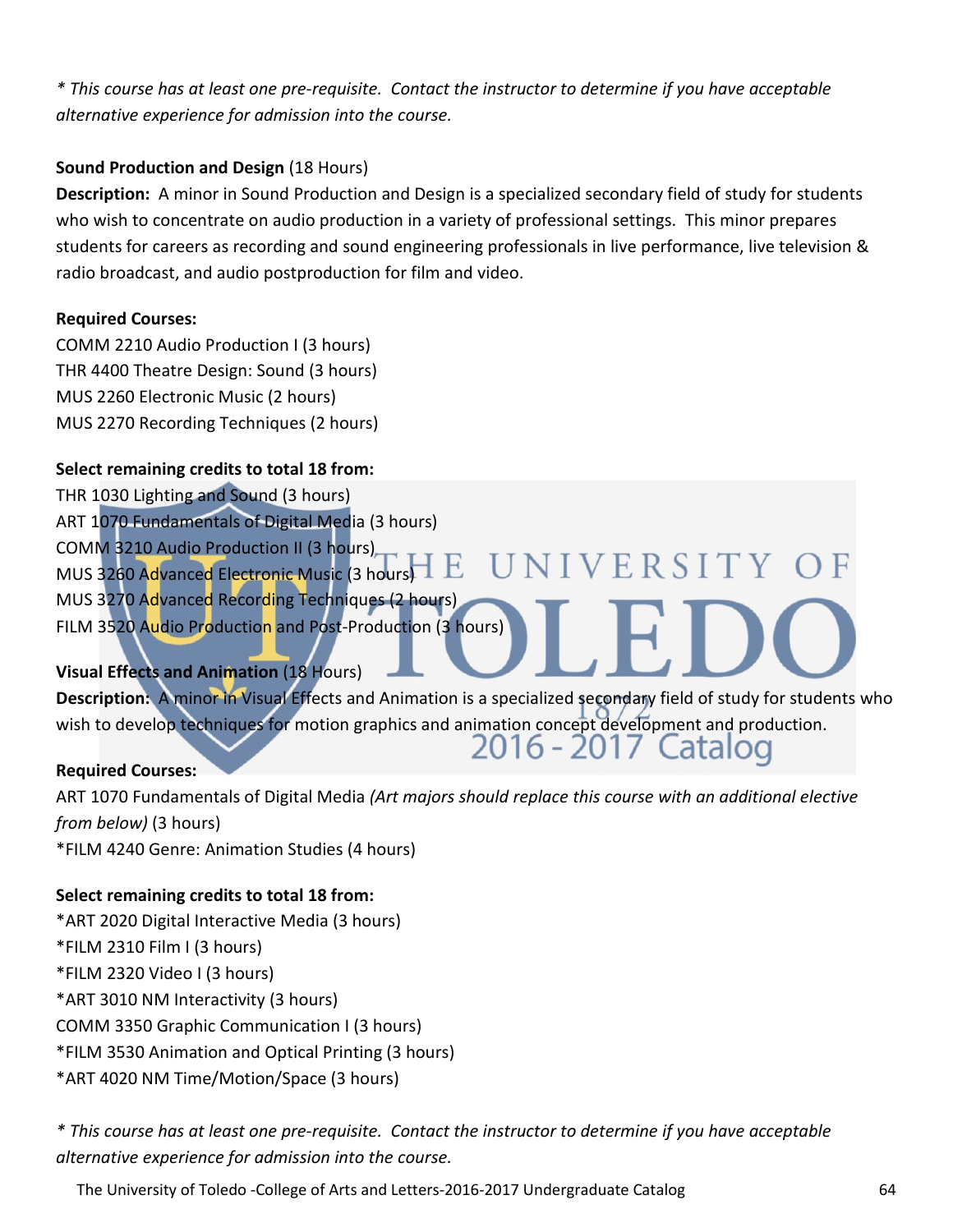# **Law and Social Thought**

#### **Interdisciplinary Major**

Renee Heberle, Co-Director, Adviser

Jerry Van Hoy, Co-Director, Adviser

Sam Nelson, Pre-Law Adviser

**Degrees Offered**: Law and Social Thought offers a program for a bachelor of arts.

LST's Curriculum is strictly interdisciplinary. It provides students with tools for the appraisal of U.S. and other legal systems and the policies, practices and philosophies that underlie them. It encourages reflection on the values that shape citizenship in contemporary democracy. It also focuses on issues of law in relation to morality, politics, language and the arts of critical and creative thinking. LST students are given the responsibility of determining their path through LST, with hands-on advising from the co-directors, and are consulted on questions of program direction and course selection. Upper Division Seminars are selected by students in collaboration with faculty.

HE.

**UNIVERSITY** 

1872

2016 - 2017 Catalog

# **Requirements for the Undergraduate Major**

LST 2010, Gateway Course, 3 hours LST 2500, 3500, Pro-seminars, 3 hours LST Elective Courses/Cross-Listed Courses, 18 hours

Path 1: Law, History, and Theory

Path 2: Law, Difference, and Social Practices

Path 3: Law, Institutions, and Public Policy

Path 4: Comparative Law

LST 4900, Upper Division Seminars, 6 hours

LST 4990, Capstone Seminar, 3 hours.

LST 4940, Field Experience, 3-6 hours

Every LST student is required to turn in a graduation portfolio.

#### **Concentrations**

Women's and Gender Studies

Disability Studies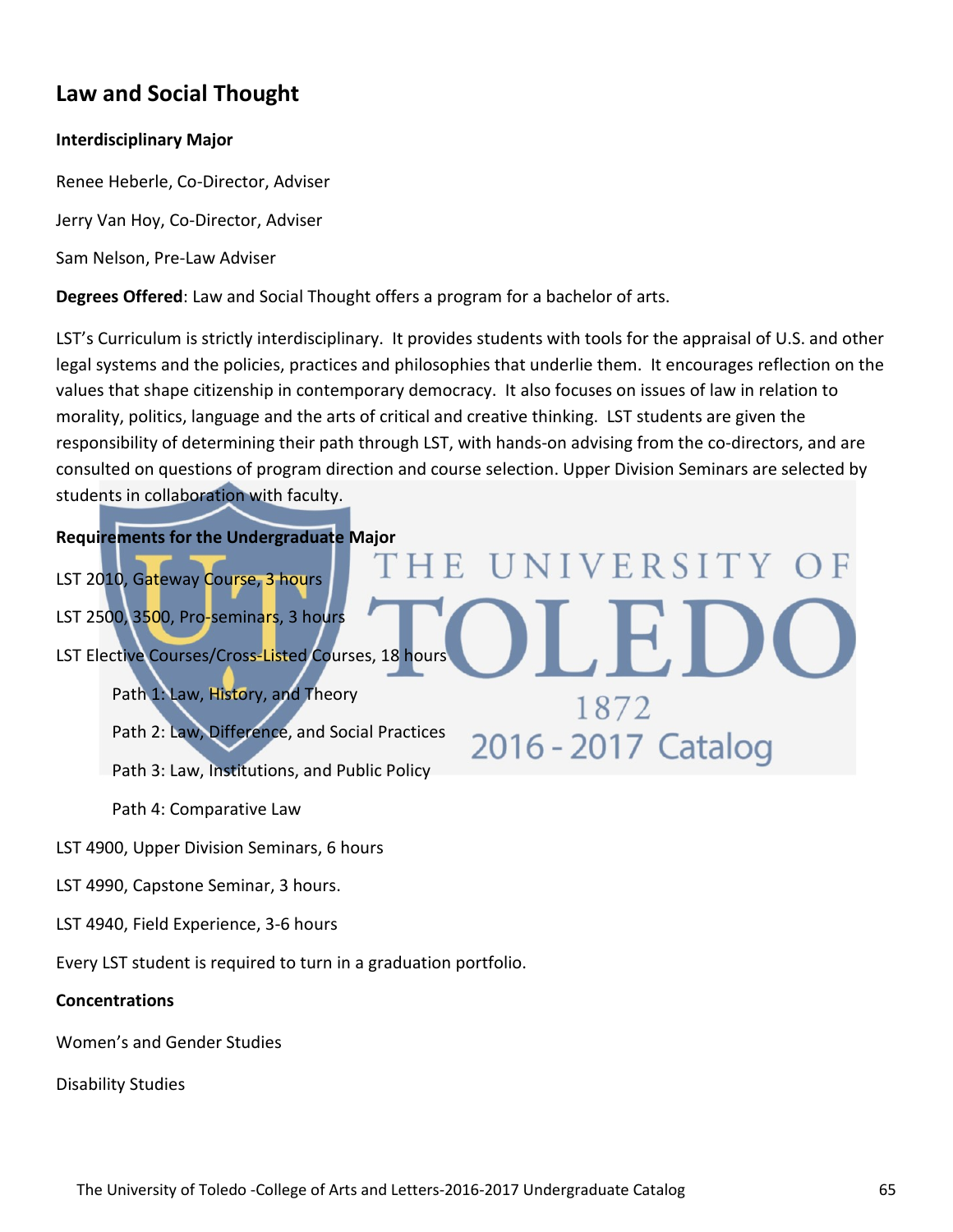#### **Honors in LST**

Majors in Law and Social Thought are strongly encouraged to pursue program honors. In order to earn program honors, the student must:

1. Have a minimum LST GPA of 3.4 and a minimum cumulative GPA of 3.3.

2. Submit two papers from different, advanced LST courses to Program Directors. These courses will also satisfy the LST elective or upper division seminar requirements.

3. Write a thesis under the direction of an LST-affiliated faculty member. Students must enroll in Honors Thesis in Law and Social Thought. Participation in the University Honors College is not required for those seeking program honors.

4. Honors Thesis in Law and Social Thought (3 hours) will count as an elective course in the required courses for the major.

#### **Minor in Law and Social Thought**

Courses taken in the minor must come from a discipline other than the student's major discipline to ensure that the minor will provide intellectual breadth complementary to a specialized curriculum in a traditional

ERSI

1872

Core Requirements (6 hours):

LST 2010, Gateway Course, 3 hours

Critical Reasoning, 3 hours

Electives (15 hours):

discipline.

Five electives cross-listed or taught for the Law and Social Thought program. Electives should be chosen from one of the four paths listed above in the degree requirements for Law and Social Thought majors.

At least one elective must be a law and social thought upper division seminar (LST 4900) compatible with the chosen path.

Independent Study

No more than one independent study will count toward completion of the minor.

Program of Study

The student's program of study must be approved by a program Adviser and verified before graduation.

Field Experience

Students working toward a minor in Law and Social Thought will be invited to participate in field experience, and elective credit will be offered depending on the student's level of involvement.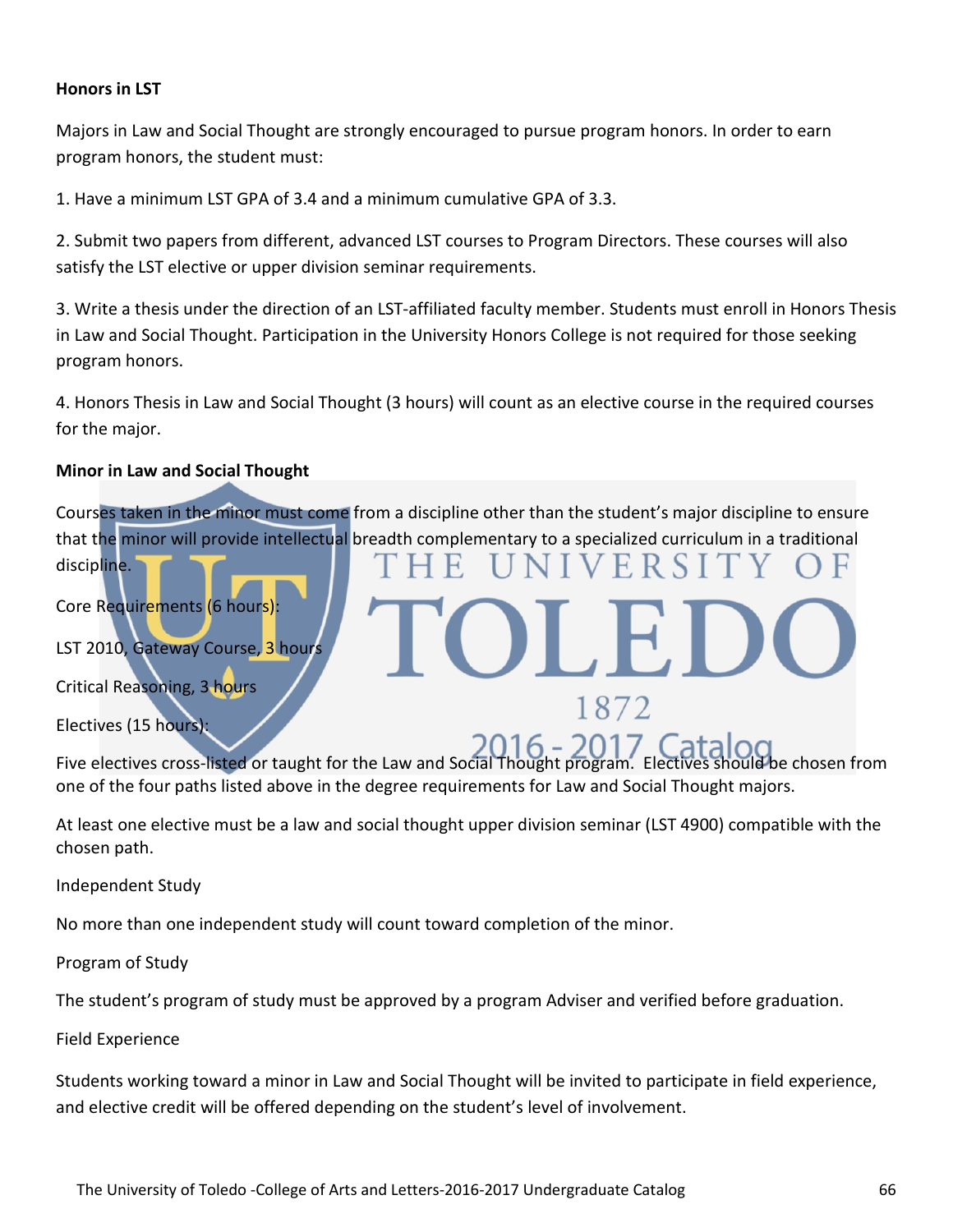# **Middle East Studies**

#### **Interdisciplinary Major**

#### Gaby Semaan, Adviser

Middle East Studies is a specialization within the Global Studies major. Its offerings are designed to provide students an appropriate exposure to the history, religions, cultures, and socioeconomic systems of the Middle East, and in turn, that region's relations with the rest of the world, as well as to create balanced perceptions of the various factors and phenomena in the Middle East in historical and contemporary contexts.

The Middle East Studies program requires a total of 48 semester hours that must be completed in consultation with the adviser. The following courses are a guideline for students who are interested in Middle East Studies:

21 Hours of Social Science Courses:

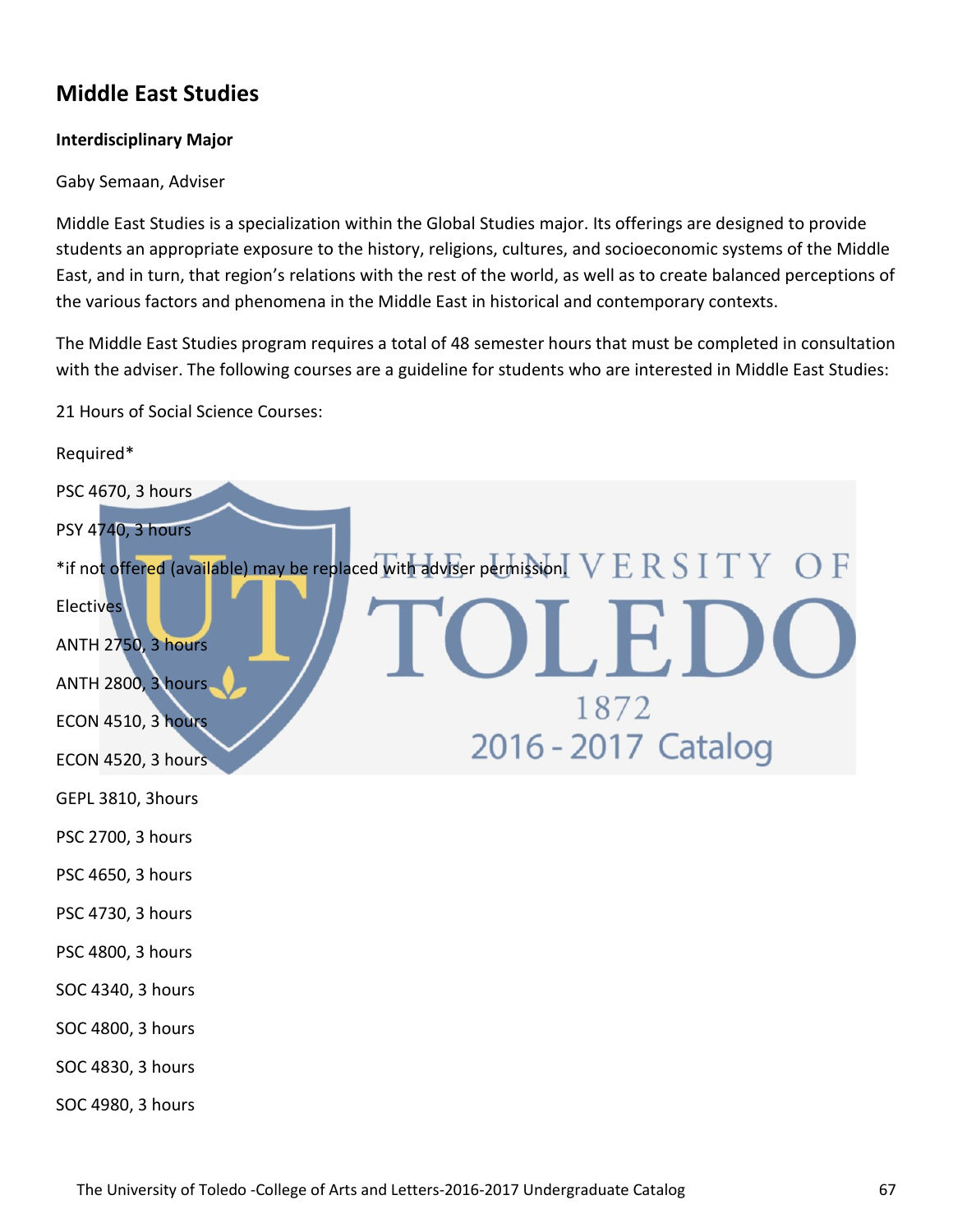21 hours of History/Humanities Courses:

Required:

HIST 2040, 3 hours

Electives:

REL 4520, 3 hours HIST 3550, 3 hours ARBC 1110, 3 hours ARBC 1120, 3 hours HIST 2070, 3 hours PHIL 3500, 3 hours PHIL 3570, 3 hours REL 3980, 3 hours REL 2310, 3 hours REL 3100, 3 hours REL 2500, 3 hours REL 3350, 3 hours ARBC 2140, 3 hours THE UNIVERSITY OF ARBC 2150, 3 hours ARBC 3010, 3 hours Additional Requirements: Approximately 6 hours of related courses chosen in consultation with the adviser. Students are encouraged to take courses in foreign languages of the Middle East. Students should take HIST 1120 toward the college's distributive Humanities requirement. - 2017 Catalog

# **[Department of Music](http://www.utoledo.edu/as/music/index.html)**

Dr. Jason Stumbo, Chair and Undergraduate Advisor, music minors

Dr. Michael Boyd, Undergraduate Advisor, B.M. Honors

Jay Weik, Undergraduate Advisor, B. A. Norm Damschroder, Undergraduate Advisor, jazz

- Dr. Timothy D. Brakel, Undergraduate Advisor, instrumental music education
- Dr. Pamela Stover, Undergraduate Advisor, choral/general music education
- Dr. David Jex, Graduate Advisor, M.M. in Performance, M.M.E.

# **Degrees Offered**

The Department of Music is a fully accredited member of the National Association of Schools of Music, and its degree requirements are in accordance with the latest published regulations of that association. Following are the undergraduate degrees offered by the Department of Music:

A. Bachelor of Music: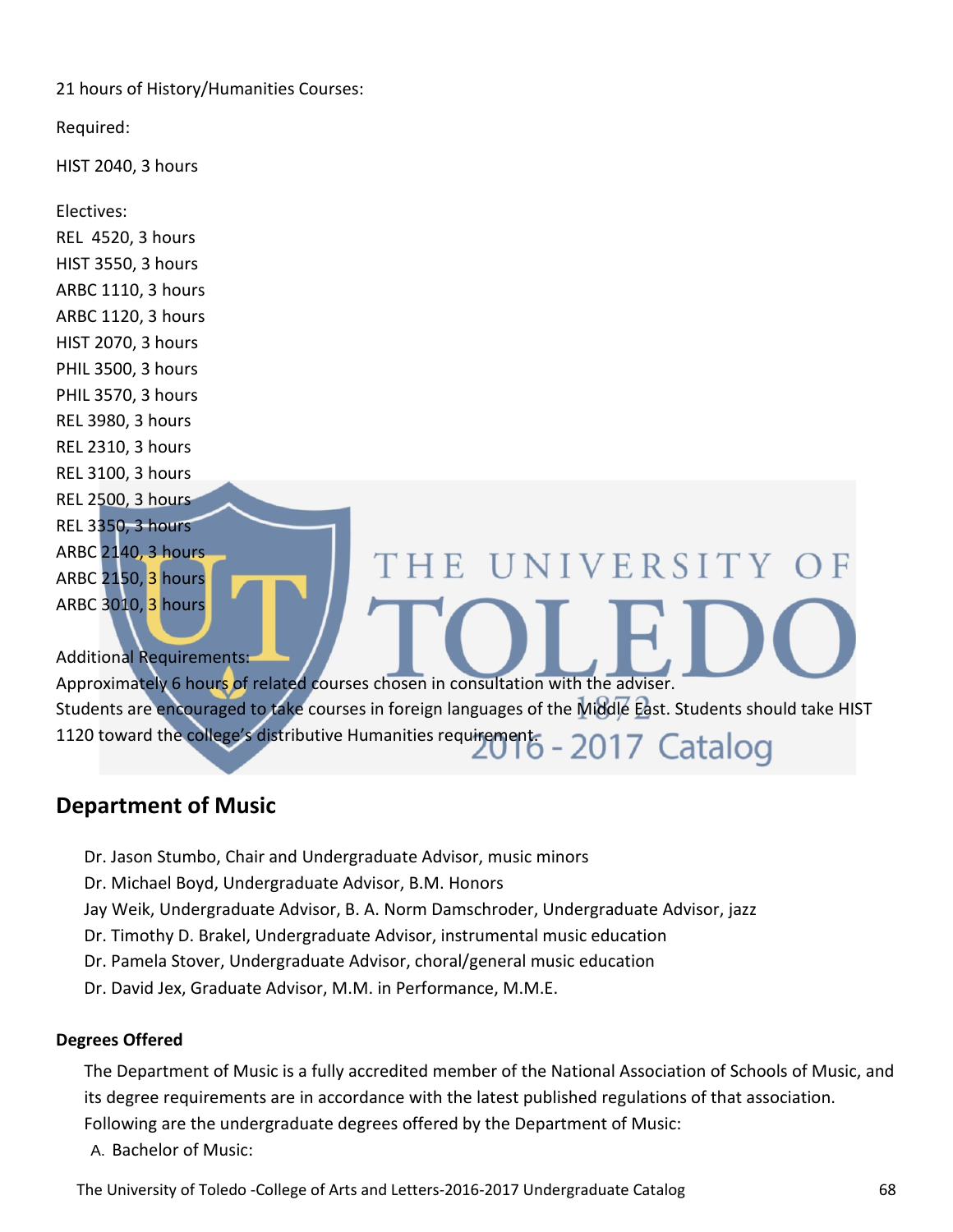Piano

Voice

Strings (violin, viola, cello, double bass, harp)

Wind and Percussion

Guitar

Instrumental Jazz

Vocal Jazz

Instrumental and Vocal Jazz with an Emphasis in Music Business and Recording Arts

- B. Bachelor of Music Education (Multi-age grades K-12, all areas of music education) The Bachelor of Music Education degree is offered through the College of Education. For information on the music education degree, please see the College of Education's catalog.
- C. Bachelor of Arts in Music

The Bachelor of Arts in Music degree allows students the opportunity to tailor their degree programs to their specifications by combining other areas of interest with general music studies

THE UNIVERSITY OF

# **Advanced Placement**

Please see Registrar's website for information on Advanced Placement (http://www.utoledo.edu/offices/registrar/student\_records/advan\_credits.html).

# **Audition**

In addition to acceptance into the university, students who wish to major in music or music education must pass an entrance audition. All applicants must meet appropriate minimum standards through this audition before being granted admission to the Department of Music. Music majors and minors are required to demonstrate proficiency in one or more of the following instruments: piano, symphonic instruments (strings, woodwinds, brass, percussion), guitar, voice, or harp. This audition is heard by a faculty jury and is closed to all except the area faculty concerned. Students are expected to be prepared to play or sing representative works of acceptable repertoire. A student may be accepted, accepted on provisional status, or denied admission to music degree work based on the entrance audition. Please visit our Web site www.utoledo.edu/comm-arts/music and click on "Audition Signup" or call the Department of Music office at 419.530.2448. For audition guidelines, visit www.utoledo.edu/comm-arts/music.

# **Requirements for the Bachelor of Arts Degree**

The major of 39 hours in music must be distributed as follows:

- a. Performance Laboratory (0 hours) MUS 1000 (8 semesters) Transfer students will be required to complete a number of semesters proportionate to credits transferred.
- b. Concert Attendance (0 hours) MUS 1010 (6 semesters)

Transfer students will be required to complete a number of semesters proportionate to credits transferred.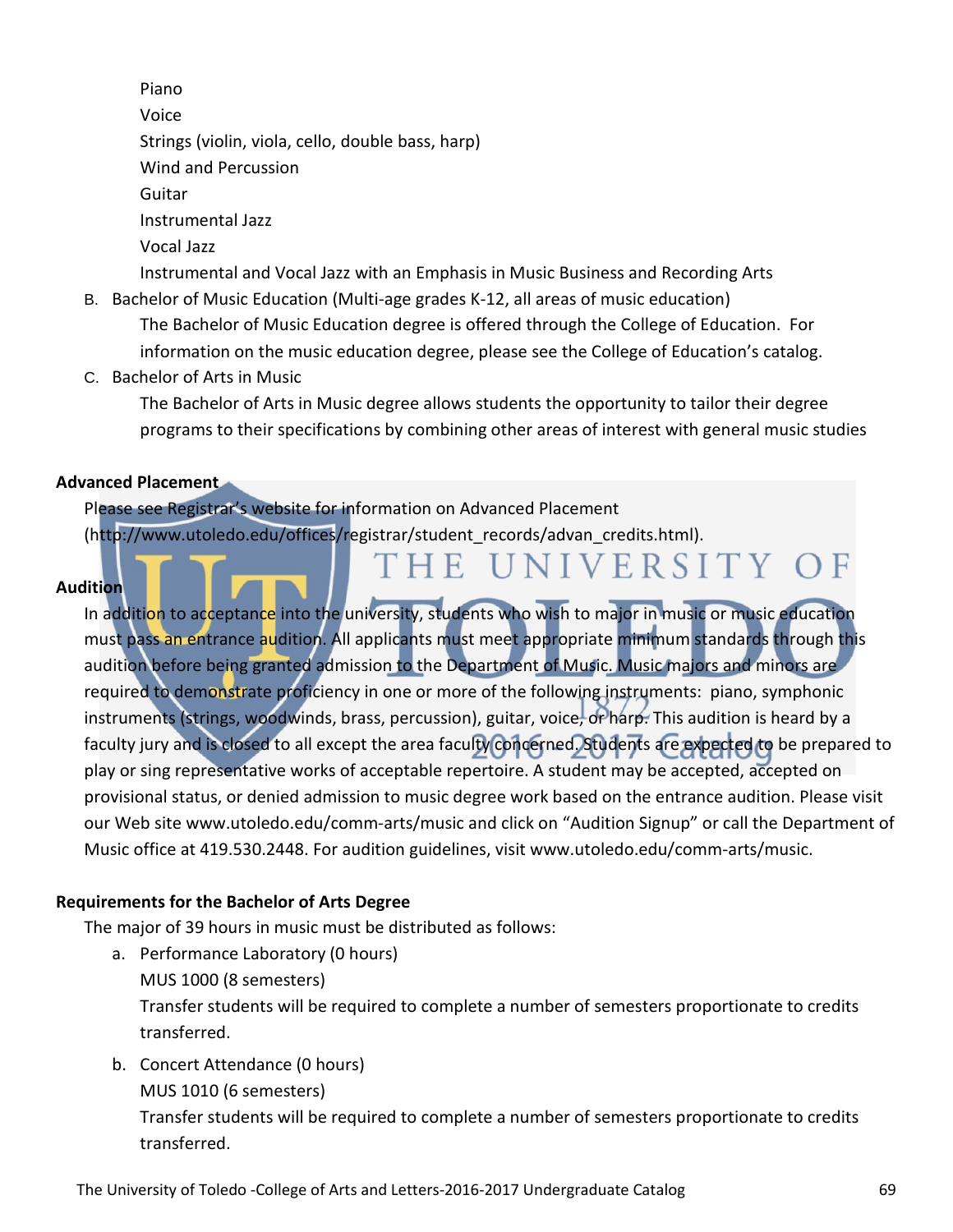- c. Music Theory (16 hours) MUS 1610 MUS 1620 MUS 2610 MUS 2620 (A grade of C or better is required in each course)
- d. Music History and Literature (9 hours) MUS 2410 MUS 3410 MUS 3420 (A grade of C or better is required in each course)
- e. Class Piano (2 hours)

MUS 1570

MUS 1580

MUS 2570, or MUS 2580

(Two hours from any of the above. A grade of C or better is required in each course. Classes assigned by diagnostic test.)

f. Applied vocal or instrumental instruction (8 hours MUS 1800 MUS 2800

 $8^{\circ}$ (Each course must be taken twice. A grade of B or better is required in each course.) 2016 - 2017 atalod.

g. Each music major must enroll in one of the following ensembles on the major instrument each semester of enrollment for 8 hours or more until graduation:

MUS 3010 MUS 3020 MUS 3040 MUS 3050 MUS 3090 MUS 3140 MUS 3150 MUS 3160 or MUS 3180

The minimum requirement is an accumulation of eight hours of ensemble credits, but only four hours may count toward the 124 hours required for the degree. BA music students whose principal instrument is the piano must enroll in MUS 3050.044 each semester unless they are directed to enroll in a different ensemble.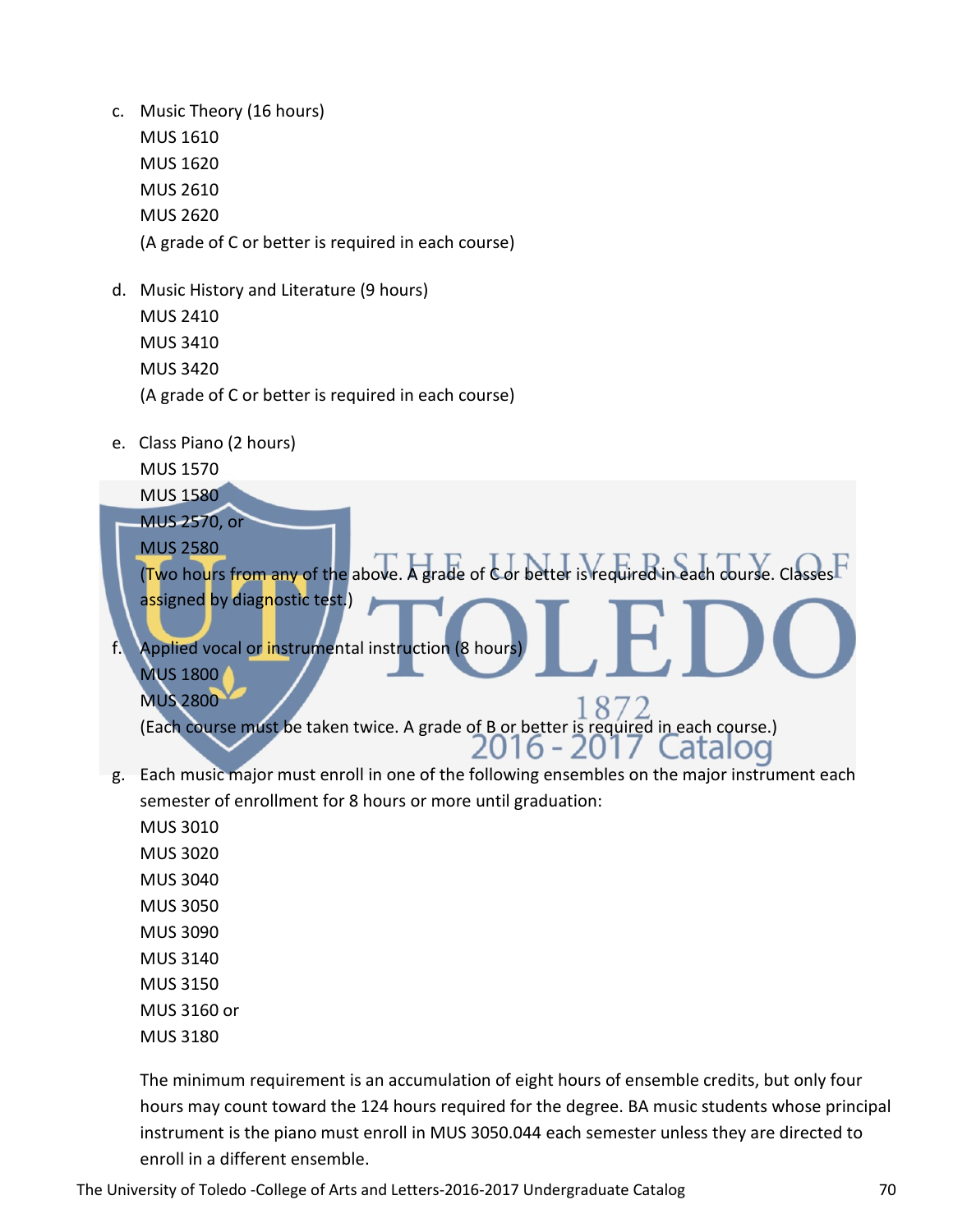Students may elect an additional 11 hours of music courses beyond the required 39 hours of basic courses for a maximum of 50 hours of music within the 124 hours for the bachelor of arts degree. It is recommended that these additional courses include additional music history and literature courses and at least three additional semesters of applied music in the student's major performing area.

The requirement of 18 hours in related courses must be chosen from major level courses in the other humanities. Students may elect to present a full or half recital in their senior year.

# **Requirements for the Bachelor of Music Degree**

The Bachelor of Music degree is designed to prepare the student for a professional career in performance. The student may pursue one of nine concentrations. Students may be admitted to this program only with the approval of the music faculty, usually determined by a special audition. The requirements for each of the nine bachelor of music degree programs include non-music courses, core music courses and concentration courses.

# **Core Music Courses for Concentrations in Voice, Piano, Guitar, Strings and Wind and Percussion (66 hours)**

a. Performance Laboratory (0 hours) MUS 1000 (eight semesters) Transfer students will be required to complete a number of semesters proportionate to credits transferred. b. Concert Attendance (0 hours) MUS 1010 (six semesters) Transfer students will be required to complete a number of semesters proportionate to credits transferred. c. Requirement for Music Education majors only:  $016 - 2017$  Catalog

Music Technology (1 hour) MUS 1100

- d. Music Theory (22 hours)
	- MUS 1610
	- MUS 1620
	- MUS 2610
	- MUS 2620
	- MUS 3610
	- MUS 4620

(A grade of C or better is required in MUS 1610, 1620, 2610 and 2620)

- e. Music History and Literature (9 hours)
	- MUS 2410 MUS 3410
	- MUS 3420

(A grade of C or better is required in each course)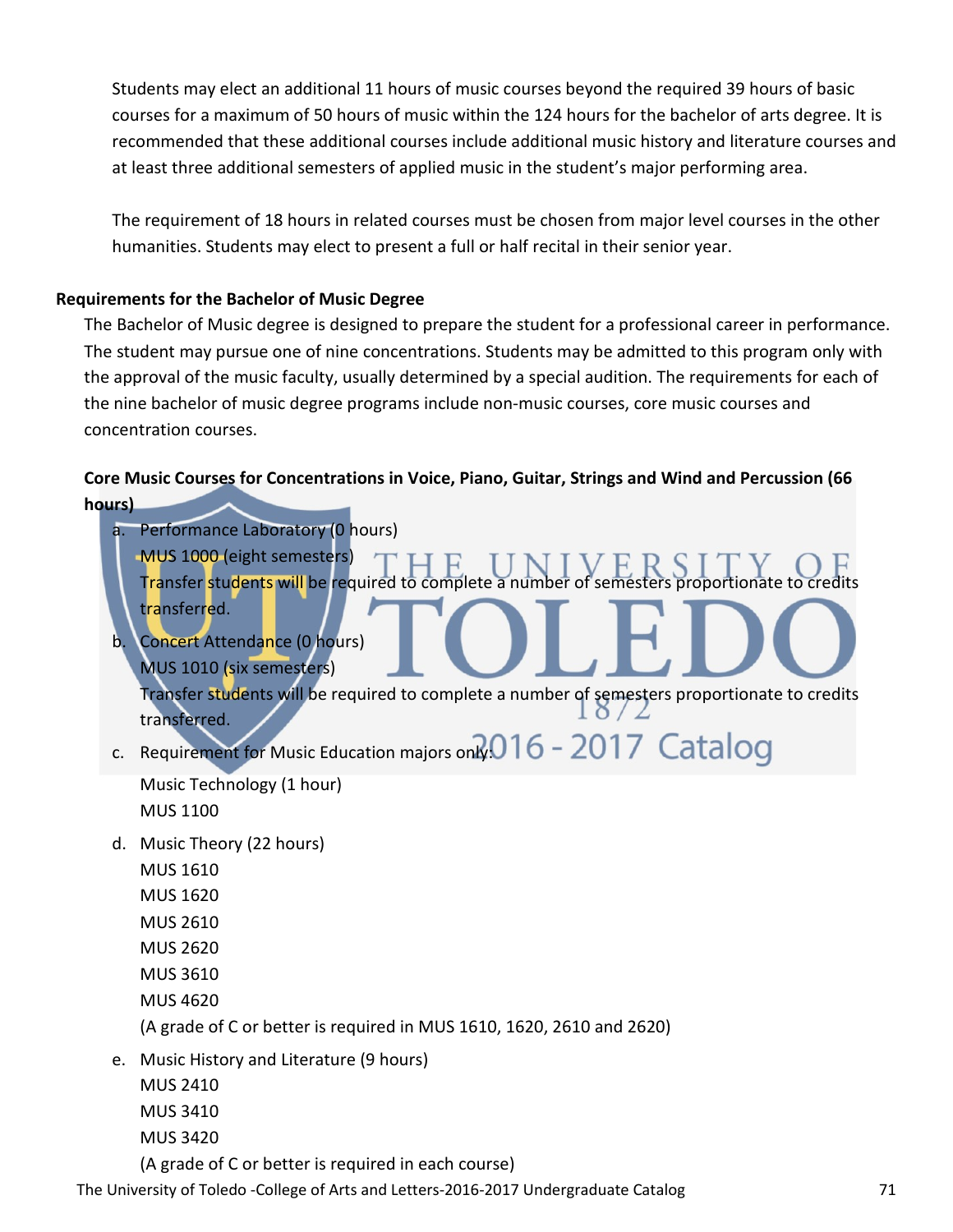- f. Conducting (2 hours) MUS 3500
- g. Applied Music on major instrument (30 hours) MUS 1800 MUS 2800 MUS 3800 MUS 4800 (Each course must be taken twice and a grade of B or better is required in each course)
- h. Junior and Senior Recitals (2 hours) MUS 3810 MUS 4810

Additional requirements for each concentration are indicated below.



- c. MUS 2530, MUS 2540, MUS 3550 and MUS 4420 (8 hours)
- d. At least one semester each of French and German (8 hours, which also count to fulfill the Humanities requirement listed above in Non-Music, section e.)
- e. Music electives chosen from upper-division academic music courses (2 hours)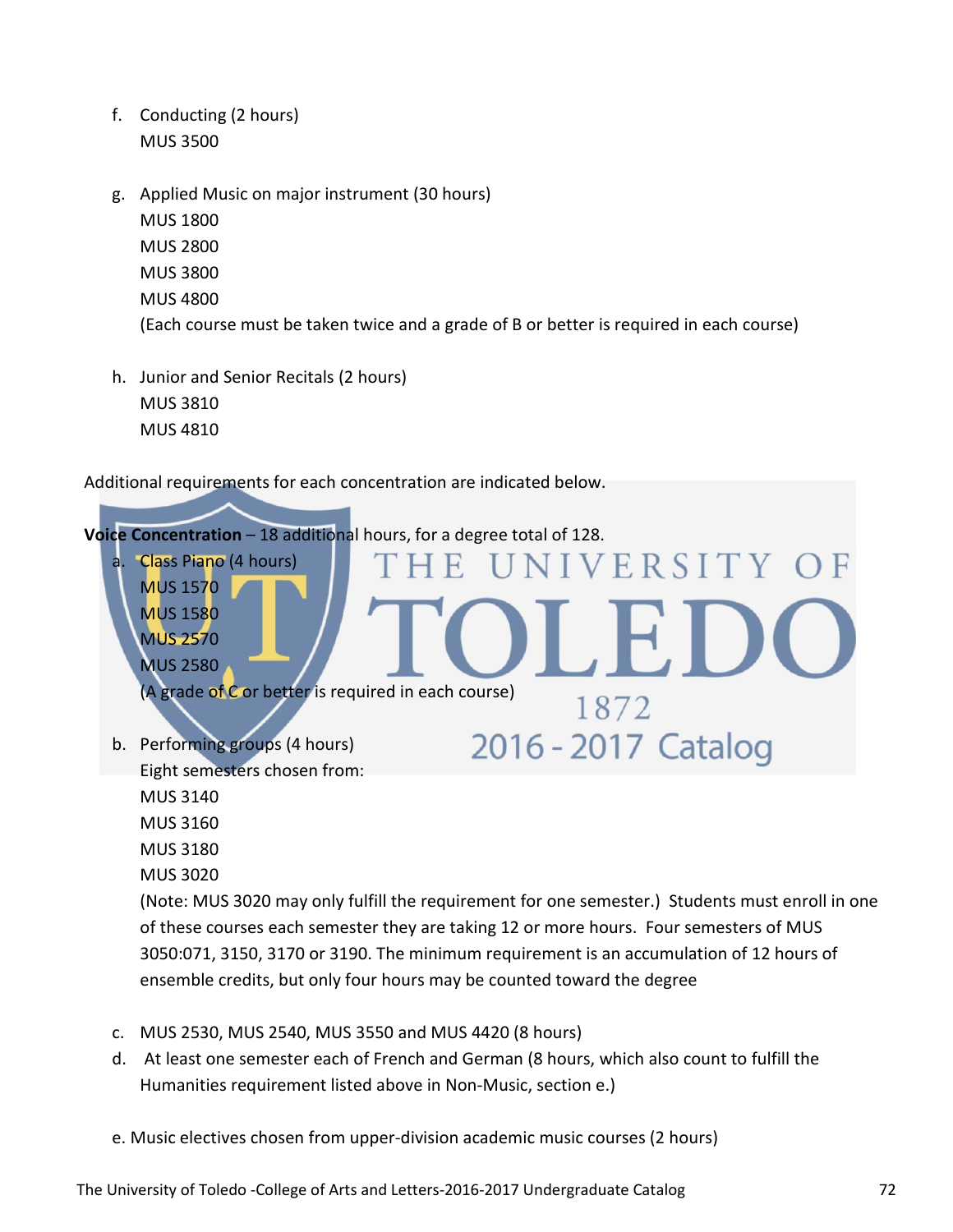**Piano Concentration** – 18 additional hours for a degree total of 128.

a. Performing groups (4 hours) Four semesters chosen from: MUS 3140 MUS 3160 MUS 3180 MUS 3020 (Note: MUS 3020 may only fulfill the requirement for one semester.) Two semesters of MUS 3050:041 or 3050:043. Eight semesters of MUS 3050:044. The distribution of MUS 3050 ensembles indicated here is flexible and may be adjusted to individual needs with the approval of the applied music teacher. The minimum requirement is an accumulation of 14 hours of ensemble credits, but only four hours may be counted toward degree.

- b. MUS 2590, 3580, 3590 and 4450 (9 hours)
- c. Music electives chosen from upper level academic music courses (5 hours)

#### **String Concentration** –17 additional hours for a degree total of 127.



- b. Performing groups: Eight semesters of MUS 3090. Students must enroll in MUS 3090 each semester they are taking 12 or more hours. Two semesters of MUS 3140, 3160 or 3180. Four semesters of any choice of small ensembles that includes the student's major instrument. The minimum requirement is an accumulation of 14 hours of ensemble credits, but only four hours may be counted toward the degree. (4 hours)
- c. MUS 1500 and 4410 (5 hours)
- d. Music electives, chosen from upper division academic music courses (5 hours)

**Guitar Concentration** – 17 additional hours for a degree total of 127.

a. Class Piano (3 hours) MUS 1570 MUS 1580 MUS 2570, or MUS 2580 Appropriate courses (determined by placement test). A grade of C or better is required in each course.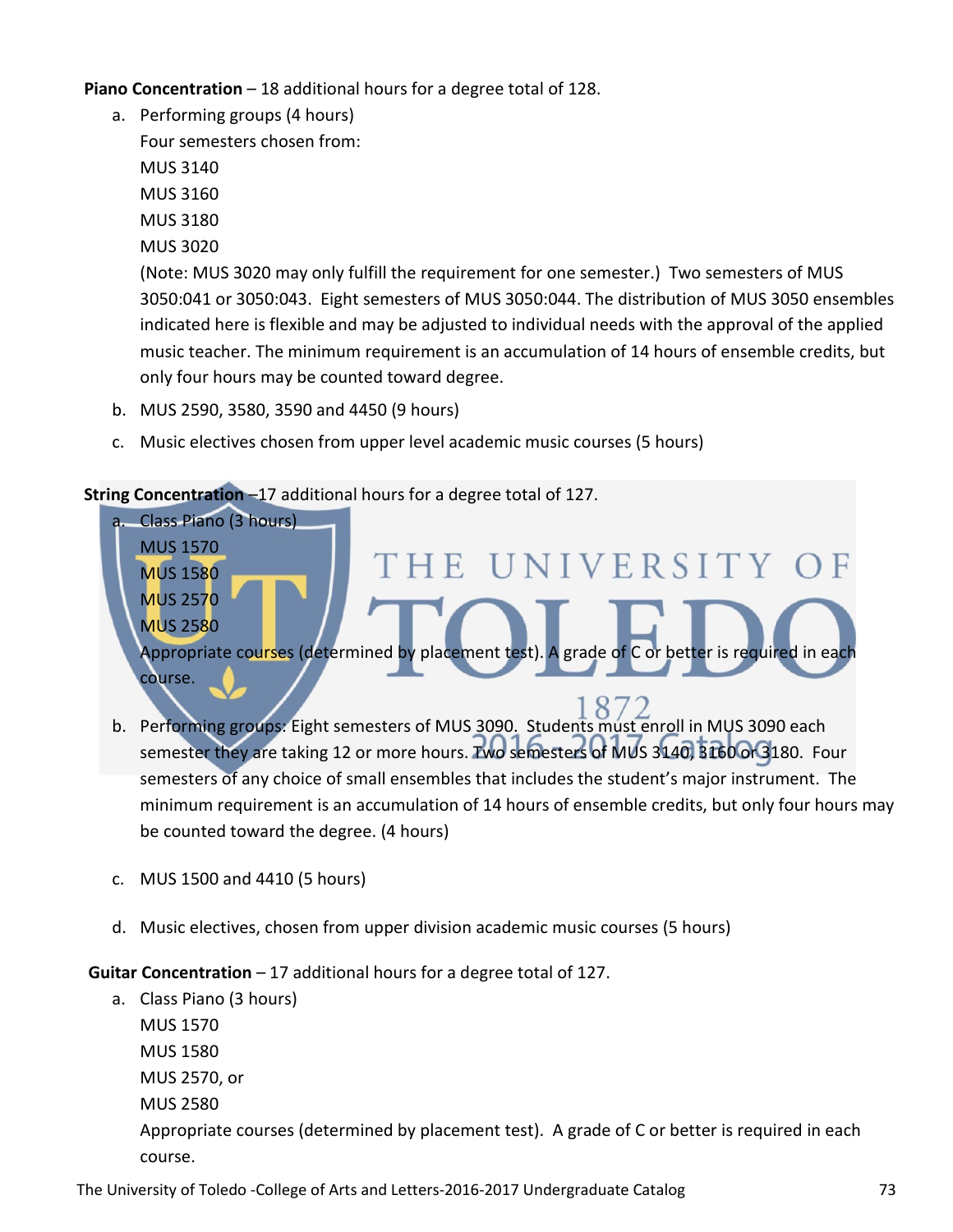b. Performing groups (4 hours)

Eight semesters of MUS 3050:036 Two semesters of MUS 3050:044, 3050:071 or 3050:137 Two semesters of MUS 3020, 3140, 3160 or 3180 (Note: MUS 3020 may only be used to fulfill the ensemble requirement for one semester.) Students must enroll in MUS 3050:036 or any large ensemble (MUS 3010, 3020, 3040 or 3090) each semester they are taking 12 or more hours. The minimum requirement is an accumulation of 12 hours of ensemble credits, but only four hours may be counted toward degree.

- c. MUS 3570 and 4460 (6 hours)
- d. Music electives, chosen from upper division academic music courses. (4 hours)

#### **Wind and Percussion Concentration** – 16 additional hours for a degree total of 126.

a. Class Piano (3 hours)

MUS 1570 MUS 1580

MUS 2570, or

MUS 2580 Appropriate courses (determined by placement test). A grade of C or better is required in each course

- b. Performing groups: Eight semesters chosen from MUS 3010, 3020, 3040 or 3090 with a minimum of 2 semesters of MUS 3010 and/or MUS 3040, and a minimum of two semesters of MUS 3090. (Note: MUS 3020 may only fulfill the requirement for one semester.) Students must enroll in one of these courses each semester they are taking 12 or more hours. Two semesters of MUS 3140, 3160 or 3180. Four semesters of any choice of small ensembles that includes the student's major instrument. The minimum requirement is an accumulation of 14 hours of ensemble credits, but only four hours may be counted toward degree. (4 hours)
- c. Instrumental Music Literature (3 hours) MUS 4410
- d. Pedagogy on major instrument (2 hours) MUS 1510 MUS 1530, or MUS 1550
- e. Music electives, chosen from upper division academic music courses (4 hours)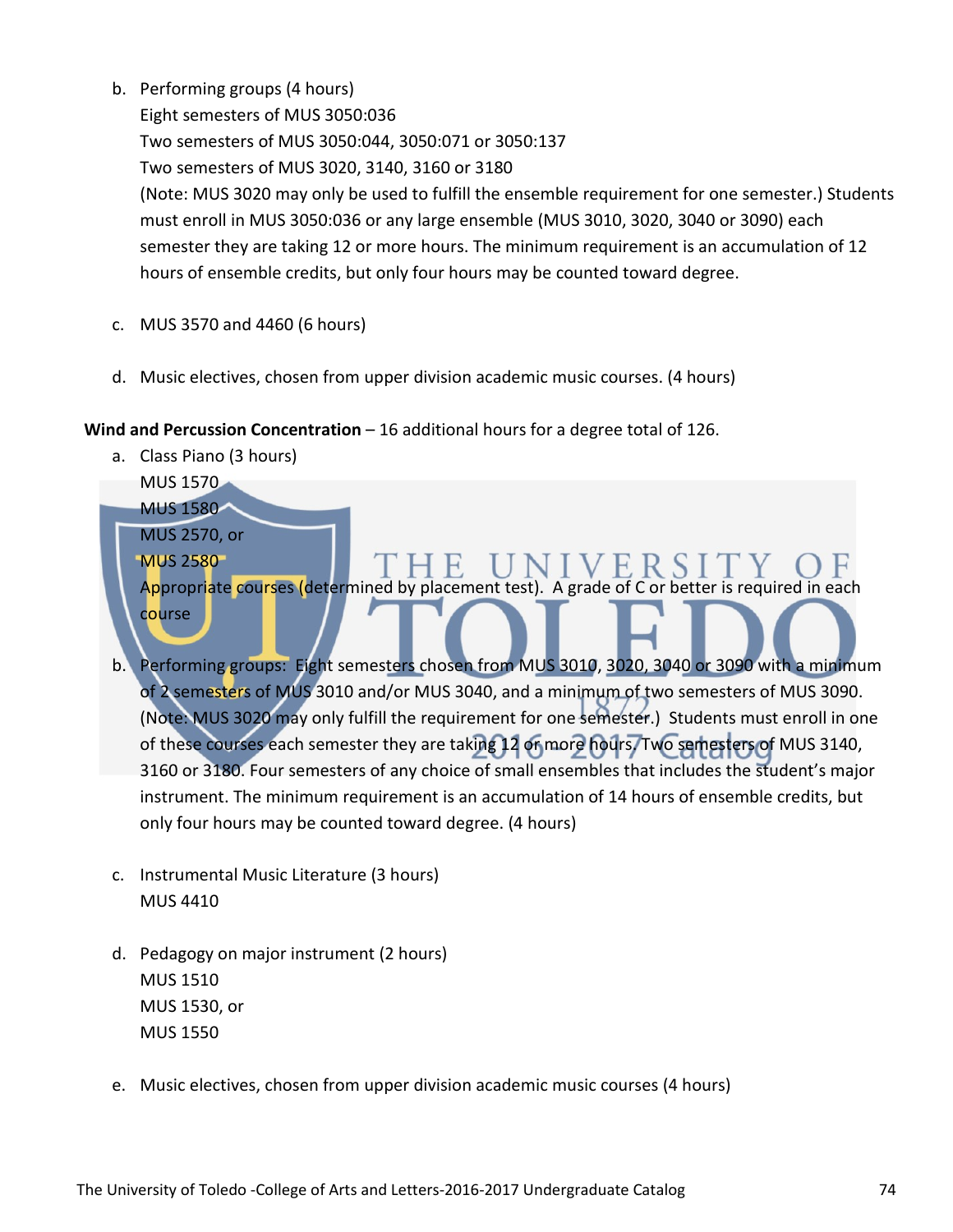#### **Core Music Courses for Instrumental Jazz and Vocal Jazz Concentrations (66 hours)**

- a. Performance Laboratory (0 hours) MUS 1000 (eight semesters) Transfer students will be required to complete a number of semesters proportionate to credits transferred.
- b. Concert Attendance (0 hours) MUS 1010 (eight semesters) Transfer students will be required to complete a number of semesters proportionate to credits transferred.



f. Applied Music (30 hours)

Eight hours of Applied Music (classical) and successful completion of two semesters with a grade of B or better in MUS 2800 (classical).

Eighteen hours of Applied Music (jazz) on the student's major instrument (or combination of instruments with the consent of the Advisor) and successful completion of two semesters with a grade of B or better in MUS 4800 (jazz).

The remaining four hours will include MUS 1570 Class Piano (1 hour), MUS 1590 Jazz Class Piano (1 hour), and 2 semesters of MUS 1800:065 Applied Jazz Piano.

A grade of C or better is required in MUS 1570 and 1590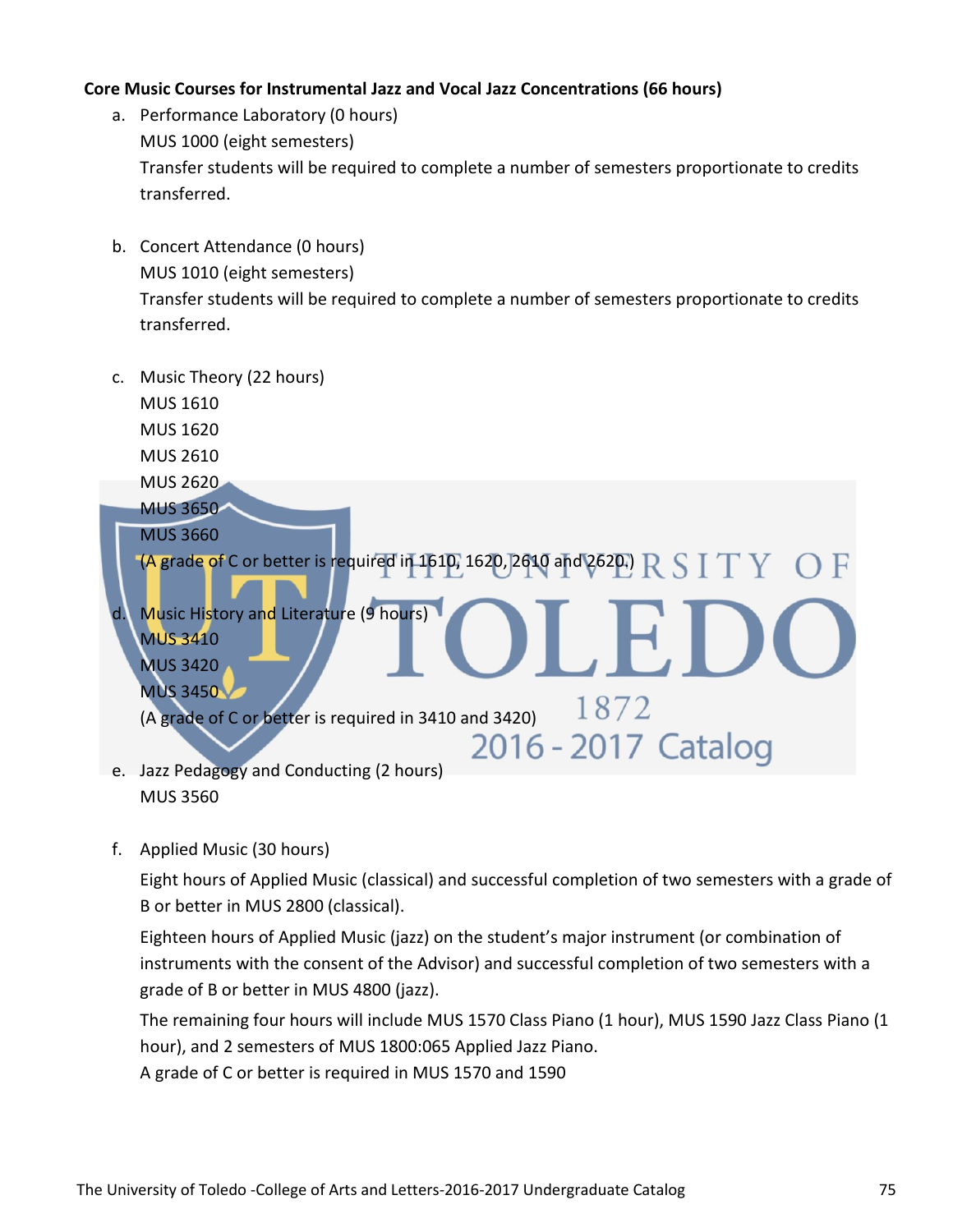g. Junior and Senior Recitals (2 hours) MUS 3810 MUS 4810

Additional requirements for each concentration are indicated below.

#### **Instrumental Jazz Concentration** – 17 additional hours, for degree total of 127.

- a. Performing groups: Eight semesters of MUS 3020 and one semester of MUS 3150, 3140, 3160 or 3180. Students must enroll in one of these courses each semester they are taking 12 or more hours. Four semesters of MUS 3050:137. The minimum requirement is an accumulation of 13 hours of ensemble credits, but only four hours may be counted toward degree. (4 hours)
- b. Jazz Improvisation (10 hours) MUS 1700 MUS 2700

MUS 2710 MUS 3700

MUS 3710

c. Recording Techniques (2 hours) $\Gamma$   $\rm{H}$   $\rm{E}$   $\rm{~U}$   $\rm{N}$   $\rm{I}$   $\rm{V}$   $\rm{E}$   $\rm{R}$   $\rm{S}$   $\rm{I}$   $\rm{T}$   $\rm{Y}$ MUS 2270

d. Music elective, chosen from upper division academic music courses (1 hour)

**Vocal Jazz Concentration - 17 additional hours, for a degree total of 127.** 

- a. Performing groups: Eight semesters of MUS 3150. Four semesters of MUS 3020 or MUS 3050:137. Students must enroll in one of these courses each semester they are taking 12 or more hours. The minimum requirement is an accumulation of 12 hours of ensemble credits, but only four hours may be counted toward degree. (4 hours)
- b. Jazz Improvisation (10 hours) MUS 1700 MUS 2700 MUS 2710 MUS 3700 MUS 3710
- c. Recording Techniques (2 hours) MUS 2270
- d. Music elective, chosen from upper division academic music courses (1 hour)

e.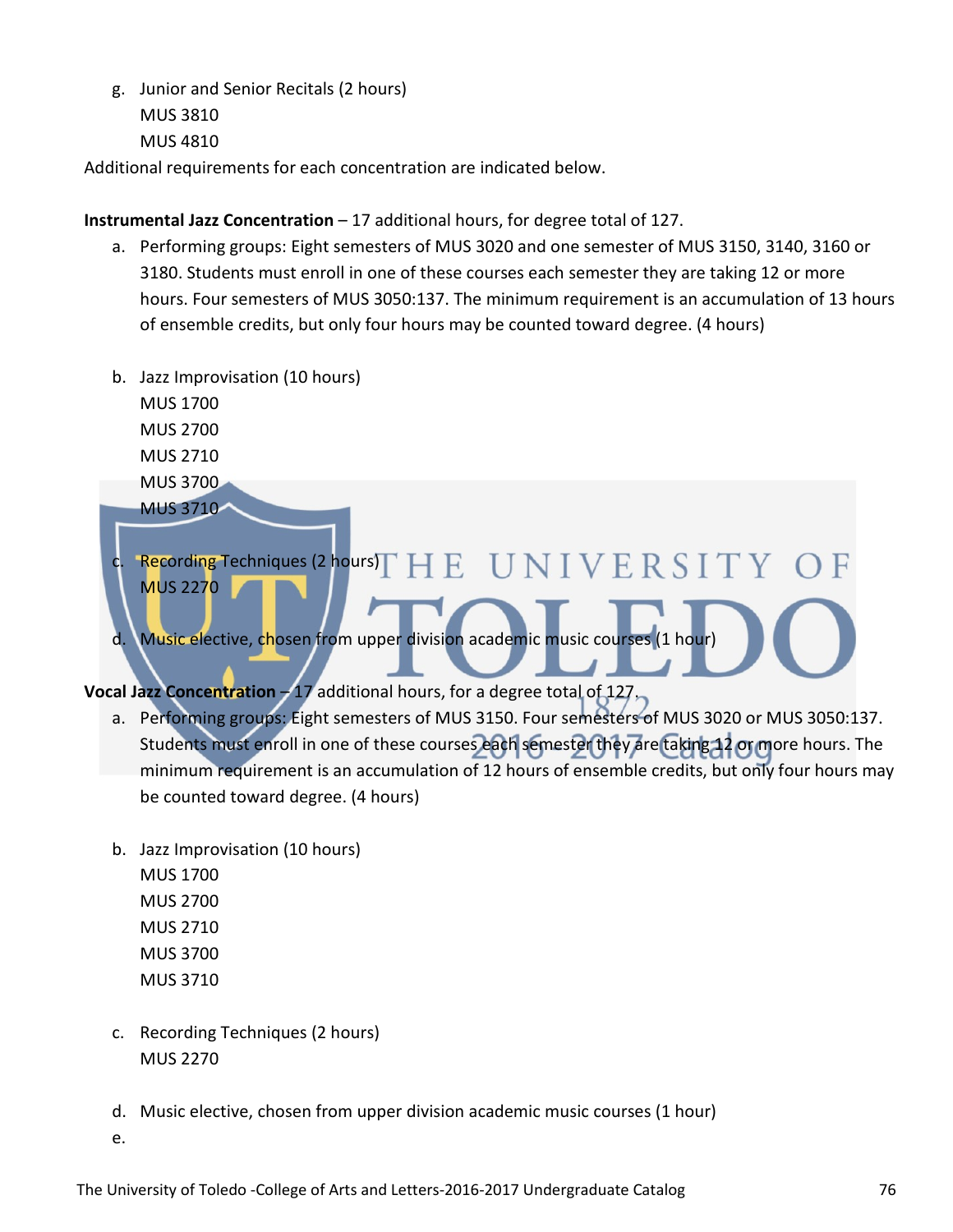#### **Core Music Courses for Instrumental and Vocal Jazz Concentration with an Emphasis in Music Business and Recording Arts (62 hours)**

- a. Performance Laboratory (0 hours) MUS 1000 (eight semesters) Transfer students will be required to complete a number of semesters proportionate to credits transferred.
- b. Concert Attendance (0 hours) MUS 1010 (eight semesters) Transfer students will be required to complete a number of semesters proportionate to credits transferred.
- c. Music Theory (14 hours)
	- MUS 1610
	- MUS 1620
	- MUS 3650
	- MUS 3660

(A grade of C or better is required in 1610 and 1620)



f. Applied Music (20 hours)

16 hours of Applied Music (jazz) on the student's major instrument (or combination of instruments with the consent of the Advisor) and successful completion of two semesters with a grade of B or better in MUS 4800 (jazz). The remaining four hours will include MUS 1570 Class Piano (1 hour), MUS 1590 Jazz Class Piano (1 hour), and two semesters of MUS 2800:065 Applied Jazz Piano. A grade of C or better is required in MUS 1570 and 1590

- g. Junior Recital (1 hour) MUS 3810
- h. Music Business (13 hours) MUS 2280 MUS 3280 MUS 3290 MUS 4290 (for six credits)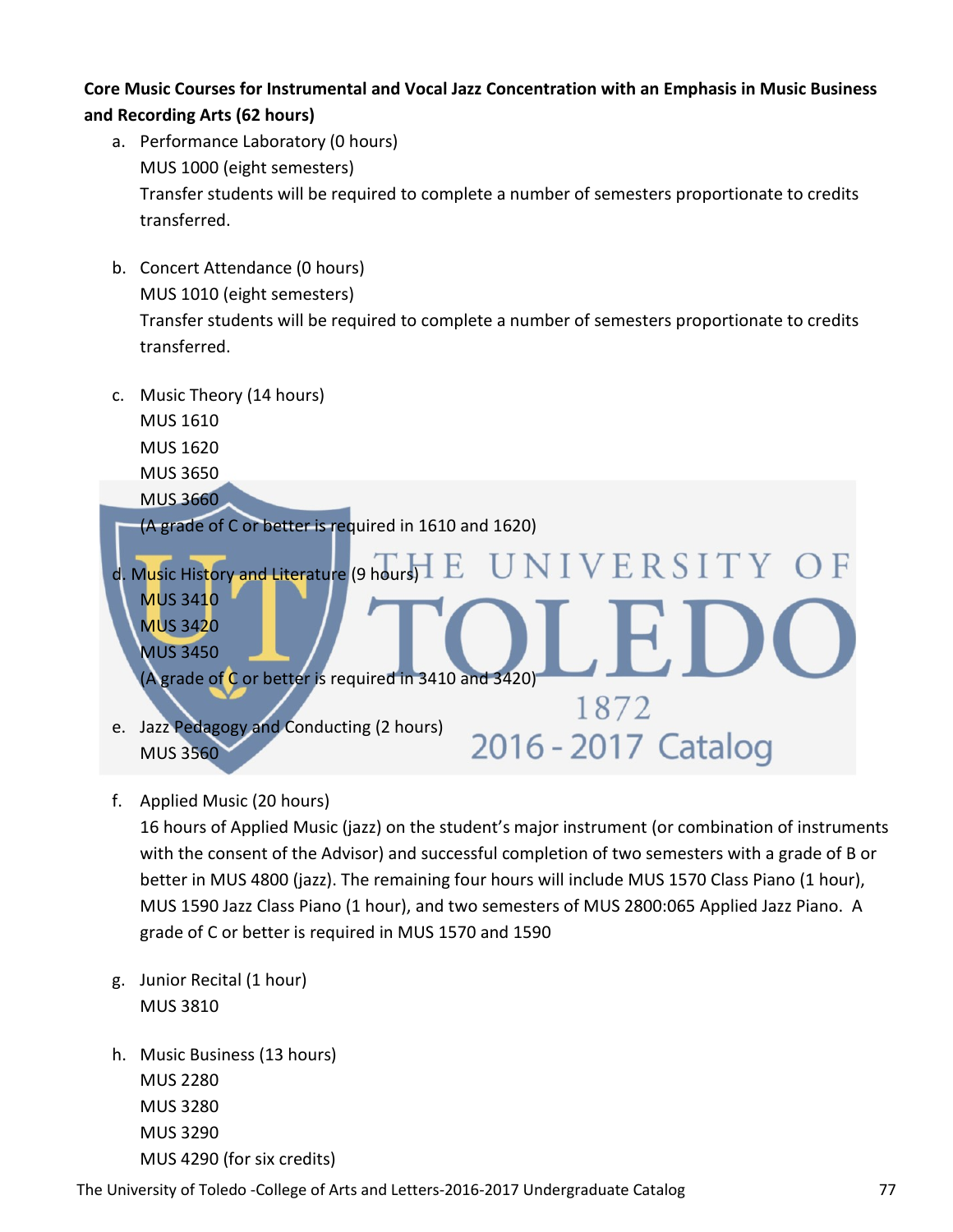i. Music electives, chosen from upper division academic music courses. (2 hours)

**Instrumental and Vocal Jazz Concentration with an Emphasis in Music Business and Recording Arts** – 18 additional hours, for a degree total of 124 hours.

- a. Performing groups: Follow the same requirements for Instrumental Jazz or Vocal Jazz Concentrations above. Only four hours of ensemble may be counted toward degree 4 hours
- b. Jazz Improvisation (10 hours) MUS 1700 MUS 2700

MUS 2710

MUS 3700

MUS 3710

c. Recording Techniques (4 hours) MUS 2270

MUS 3270

#### **Requirements for the Bachelor of Music Education Degree**

For details on the baccalaureate program in music education, see The Judith Herb College of Education<sup>1</sup> catalog.

#### **Honors in Music**

All music majors have an opportunity to qualify for a departmental honors citation in music if they maintain a minimum cumulative GPA of 3.0 through the junior year and at least a 3.5 average in 12 hours of work chosen from the following courses: MUS 3450, 3470, 3610, 3630, 3650, 3660, 4410, 4420, 4450, 4460, 4620, 4640, 4690 (this course may be taken only once toward honors credit) and 4980 (this may be an "honors only" section). Students interested in honors recognition should complete an intent (to qualify) form available in the music office at the beginning of their sophomore year. In the senior year, the faculty honors committee will invite qualified students to undertake a special three-hour project (MUS 4990) on a topic approved by the honors in music faculty. Each student will work with an assigned Advisor and present on oral defense of the completed project. Satisfactory work will be rewarded by an honors citation recorded in the student's permanent file and in the proper graduation bulletin.

#### **Minor in Music**

Admission to the minor program requires the following:

- 1. approval of the Department of Music; and
- 2. an approved placement audition level on an acceptable instrument or voice (interview for music business and recording arts minor).

Students electing to pursue a minor in music choose one of the seven minors outlined below. It is the student's responsibility, in consultation with the student's major Advisor and the music Advisor, to see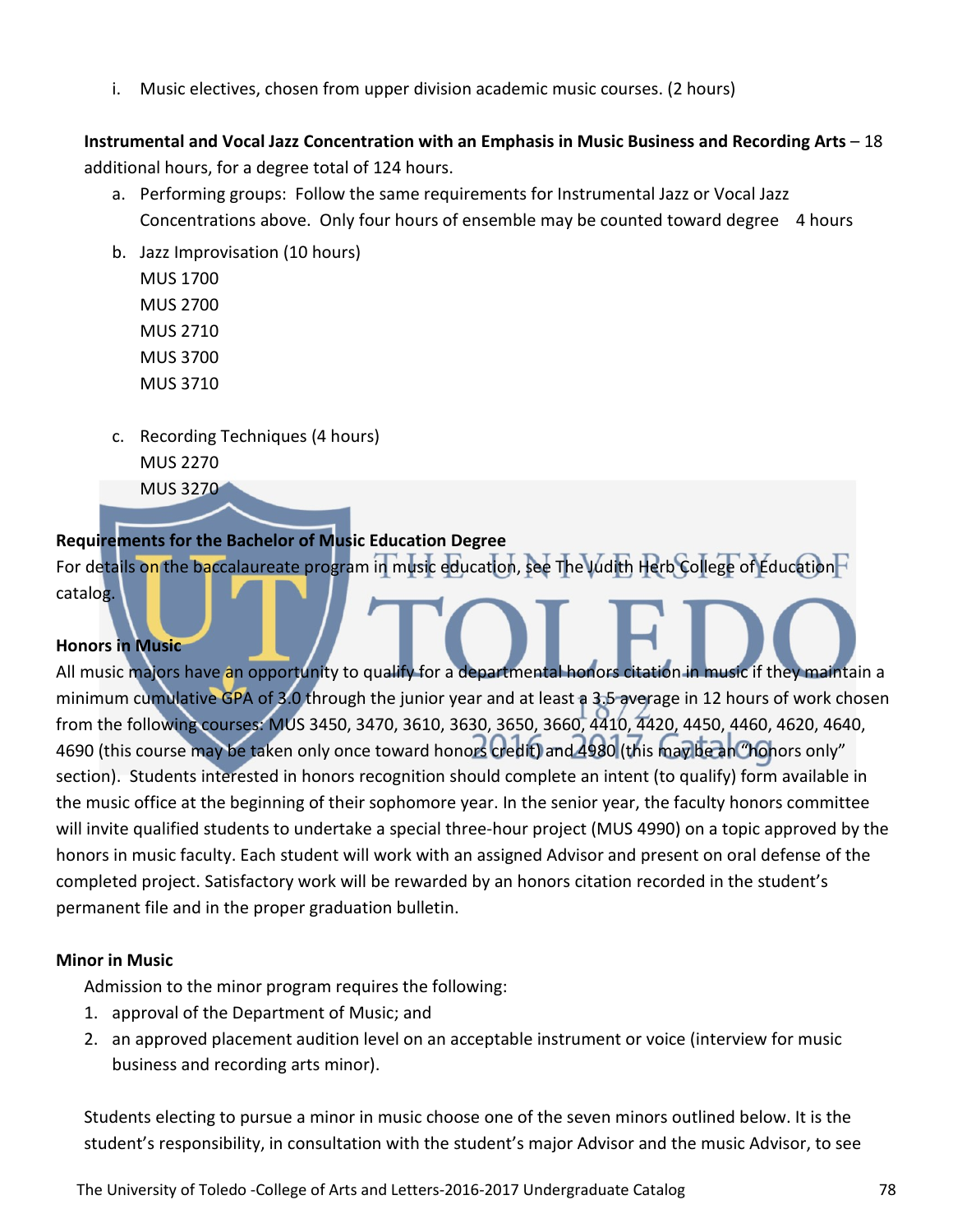that the necessary course work is included in the total number of undergraduate courses taken. Students outside the College of Arts and Letters should ensure that the minor in music is an approved program within their college. Candidates for the minor in music must have their course work verified and approved by the Advisor for the Department of Music prior to making formal application for graduation. This can be done by presenting a transcript to the music Advisor and completing the verification form for the minor in music.

Students must maintain a minimum GPA of 2.0 for all course work completed in the minor.

#### **Jazz Minor – Total of 22 hours**

- MUS 1000 Performance Laboratory (2 semesters) (0 hours)
- MUS 1010 Concert Attendance (3 semesters) (0 hours)
- MUS 1570 or 1590 or 2570 or 2580 Piano Class (Placement test required. Grade of C or better is required.) (1 hour)
- MUS 1700 Jazz Fundamentals (2 hours)
- MUS 2700 Jazz Improvisation I (2 hours)
- MUS 2710 Jazz Improvisation II (2 hours)
- MUS 1800 Applied Jazz Music\* 2800 (8 hours)

MUS 3020 Jazz Ensembles (4 semesters) 3150 3050: 136, or 3050: 137 (4 hours)

MUS 3450 Jazz History and Literature (3 hours)

### **Instrumental Minor – Total of 22 hours**

- MUS 1000 Performance Laboratory (2 semesters) (0 hours)
- MUS 1010 Concert Attendance (3 semesters) (0 hours)
- MUS 1570 or 1590 or 2570 or 2580 Piano Class (Placement test required. Grade of C or better is required.) (1 hour) 2016 - 2017 Catalog
- MUS 1610 Music Theory and Ear Training I (A grade of C or better is required.) (4 hours)
- MUS 1800 Applied Music\* 2800 (8 hours)
- MUS 3010 Ensembles (4 semesters) 3040, 3050:36, or 3090 (4 hours)
- MUS 2410 Music History and Literature I (A grade of C or better is required.) (3 hours)
- MUS electives Major level only, excluding ensembles (2 hours)

### **Vocal Minor – Total of 22 hours**

- MUS 1000 Performance Laboratory (2 semesters) (0 hours)
- MUS 1010 Concert Attendance (3 semesters) (0 hours)
- MUS 1570 or 1580 or 2570 or 2580 Piano Class (Placement test required. Grade of C or better is required.) (1 hour)
- MUS 1610 Music Theory and Ear Training I (A grade of C or better is required.) (4 hours)
- MUS 1800 Applied Music\* 2800 (8 hours)
- MUS 3140 Ensembles (4 semesters) 3160 or 3180 (4 hours)
- MUS 2410 Music History and Literature I (A grade of C or better is required.) (3 hours)
- MUS electives Major level only, excluding ensembles (2 hours)
- The University of Toledo -College of Arts and Letters-2016-2017 Undergraduate Catalog 79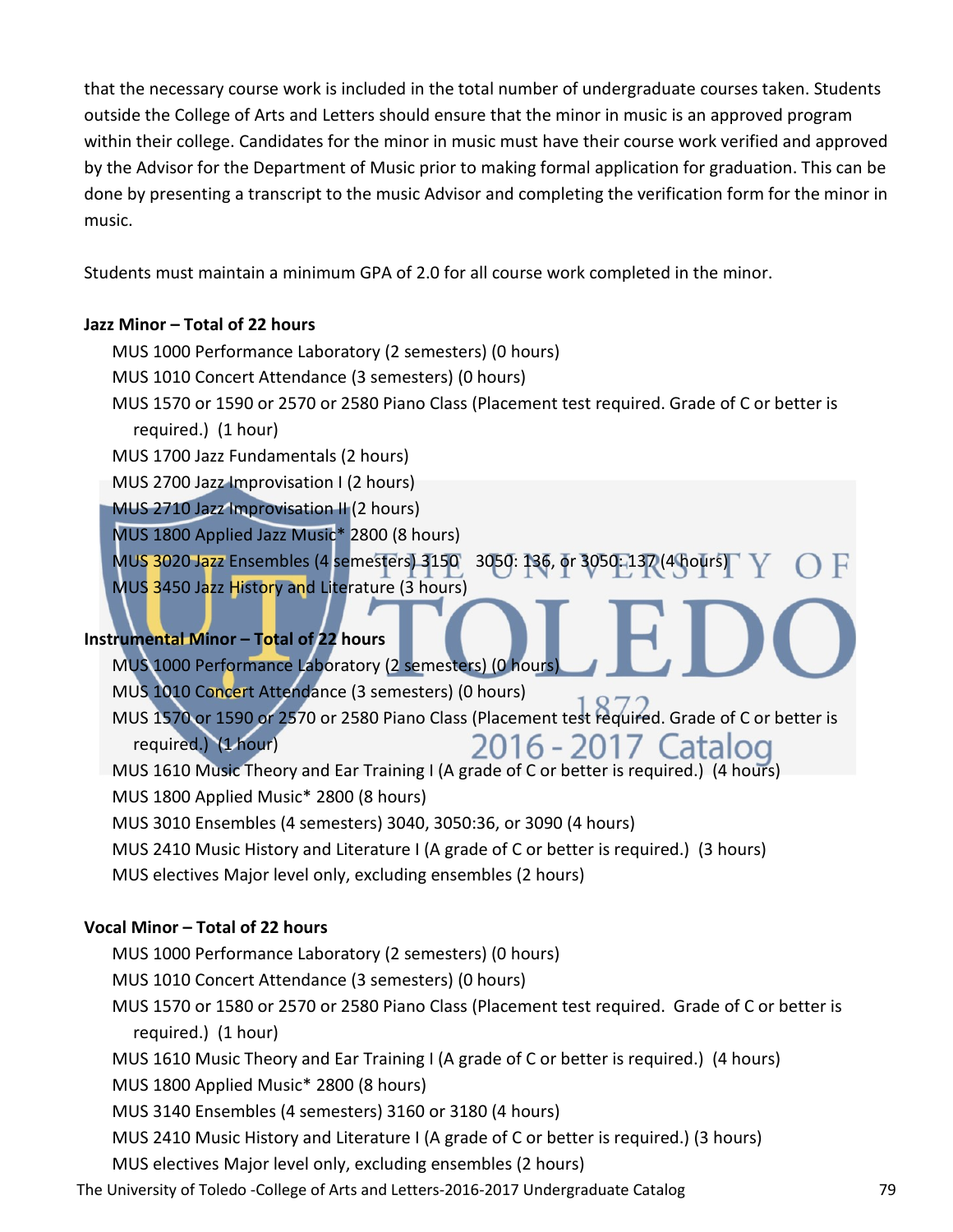#### **Keyboard Minor – Total of 22 hours**

MUS 1000 Performance Laboratory (2 semesters) (0 hours) MUS 1010 Concert Attendance (3 semesters) (0 hours) MUS 1610 Music Theory and Ear Training I (A grade of C or better is required.) (4 hours) MUS 1800, 2800 Applied Music\* (8 hours) MUS 3010, 3040, Ensembles (4 semesters) 3050:44, 3090, 3140, 3160, or 3180 (4 hours) MUS 2410 Music History and Literature I (A grade of C or better is required.) (3 hours) MUS 3580 Functional Techniques (2 hours) MUS electives Major level only, excluding ensembles (1 hour)

#### **Music Theory Minor – Total of 22 hours**

MUS 1000 Performance Laboratory (2 semesters) (0 hours)

MUS 1010 Concert Attendance (3 semesters) (0 hours)

MUS 1570 or 1580 or 2570 or 2580 Piano Class (Placement test required. Grade of C or better is required.) (3 hours)

MUS 1610, 1620, 2610 and 2620 Music Theory and Ear Training I-IV (A grade of C or better is required in each course.) (16 hours)

MUS 2410 Music History and Literature I (A grade of C or better/is required.) (3 hours)

#### **Music History and Literature Minor – Total of 22 hours**

MUS 1000 Performance Laboratory (2 semesters) (0 hours) MUS 1010 Concert Attendance (3 semesters) (0 hours)

MUS 1570, 1580, 2570 or 2580 Piano Class (Placement test required. Grade of C or better is required.) (1 hour)

MUS 1610 Music Theory and Ear Training I (A grade of C or better is required.) (4 hours)

MUS 2410, 3410 and 3420 Music History and Literature I-III (A grade of C or better is required in each course.) (9 hours)

MUS 4000 level Music History Class (3 hours)

MUS electives Major level only, excluding ensembles (5 hours)

#### **Music Business and Recording Arts Minor – Total of 25 hours**

MUS 1000 Performance Laboratory (one semester taken concurrently with MUS 3270) (0 hours)

- MUS 1010 Concert Attendance (3 semesters) (0 hours)
- MUS 1570, 1580, 1590, 2570 or 2580 Piano or Jazz Piano Class (Placement test required. Grade of C or better is required.) (1 hour)
- MUS 1610 Music Theory and Ear Training I (A grade of C or better is required.) (4 hours)

MUS 2270 Recording Techniques (2 hours)

MUS 2280 Survey of Music Business (3 hours)

MUS 3270 Advanced Recording Techniques (2 hours)

MUS 3280 Concert and Event Production (3 hours)

MUS 3290 Music Industry Practicum (1 hour)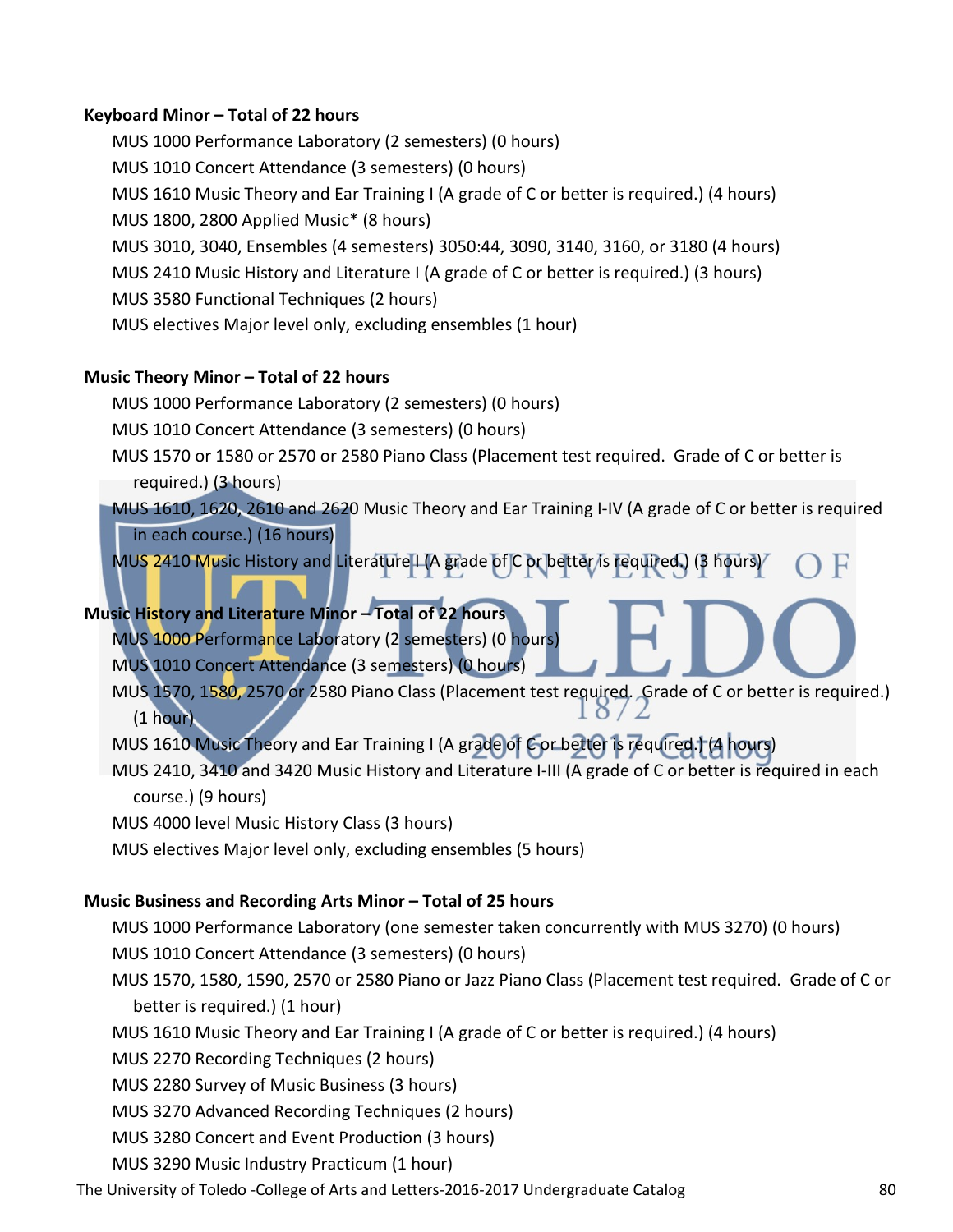- MUS 4290 Music Industry Internship (Internships are available for 2, 3, 4, or 6 hours) (6 hours) PHYS 1310 Physics of Music and Sound (3 hours)
- \* At least 6 hours must be in the same instrument or voice.

#### **Music Technology Minor – Total of 22 hours**

- MUS 1000 Performance Laboratory (0 hours to be taken concurrently with MUS 3270)
- MUS 1570 Class Piano (1 hour)
- MUS 1610 Music Theory and Ear Training (4 hours)
- MUS 2260 Electronic Music (2 hours)
- MUS 2270 Recording Techniques (2 hours)
- MUS 3260 Advanced Electronic Music (2 hours)
- MUS 3270 Advanced Recording Techniques (2 hours)
- MUS 3470 Theatre Sound (3 hours)
- MUS 4990 Recording Studio Internship (3 hours must take twice for 6 hours)
- PHYS 1310 (3 hours to be taken as one of the Natural Science requirements in the Gen Ed)

# Department of Philosophy and Religious Studies T V E R S I T Y

1872

2016 - 2017 Catalog

John Sarnecki, Department Chair

**Degrees Offered**: Philosophy offers a program for a bachelor of arts.

**Requirements for the Undergraduate Major**

#### **1. Two Courses in History of Philosophy**

PHIL 3210 Ancient and Medieval Philosophy PHIL 3230 Modern Philosophy

#### **2. At least one course in Analytical Philosophy**

PHIL 3000 Symbolic Logic

PHIL 3060 Philosophy of Language

#### **3. At least one course in Ethical and Political Theory**

PHIL 3400 Ethical Theory PHIL 3750 Social & Political Philosophy (every year)

#### **4. At least one course in Diverse Philosophical Traditions**

PHIL 3240 Existentialism PHIL 3250 Current European Philosophy PHIL 3500 Eastern Thought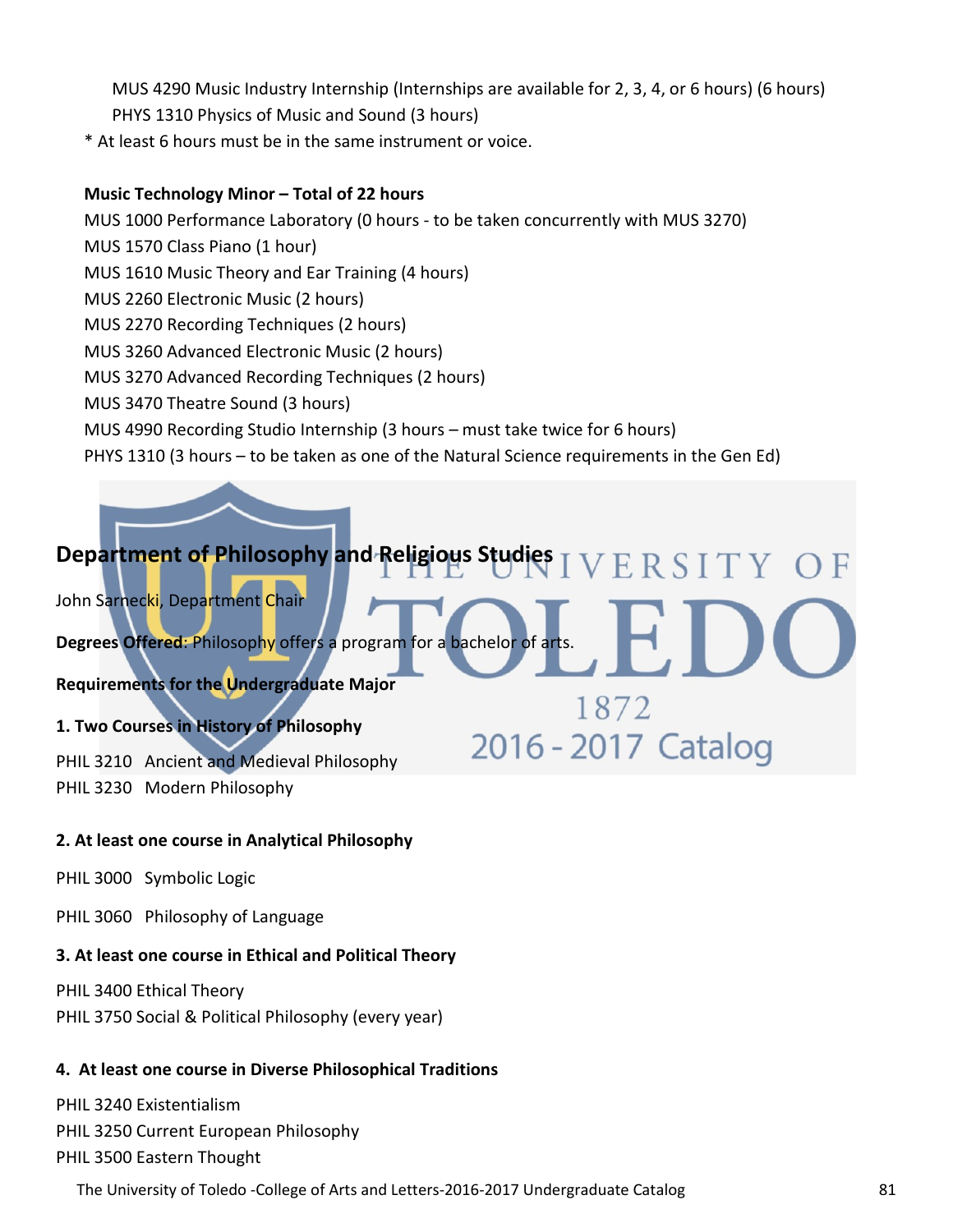PHIL 3540 Philosophy of Love, Sex & Marriage PHIL 4240 19th Century European Philosophy PHIL 4250 Phenomenology PHIL 4260 Recent European Philosophy PHIL 4270 American Philosophy PHIL 4500 Buddhist Philosophy

#### **5. At least two advanced classes**

Two 4000-level philosophy courses.

#### **Total: 30 credit hours in philosophy**

#### **6. Related Courses**

The student must also take 18 hours of related courses. These courses should be selected in consultation with the Adviser.

Majors planning to pursue graduate study in Philosophy are encouraged to take PHIL 3000, 3060, 3400 and 3750, as well as PHIL 3600 or 4000-level courses in these core areas of philosophy.

Specialized programs of study can be designed for majors preparing for professional careers in law, medicine, or business. See the undergraduate adviser for details.

#### **Honors in Philosophy**

A. Admission: Junior and senior majors with an overall minimum GPA of 3.3 may work for the citation "honors" in philosophy." 2016 - 2017 Catalog

#### B. Requirements

Upon graduation, the student shall have a 3.6 GPA in philosophy courses. The student shall complete a substantial term paper in each of two courses with two different philosophy faculty members.

- 1. One paper shall be work completed for a regular 4000-level seminar.
- 2. One paper shall be an honors thesis completed while registered for PHIL 4990 under the direction of a second faculty member.

Upon the recommendation of the two respective instructors and with the approval of a majority of the philosophy faculty, the student shall be awarded the citation "honors in philosophy."

#### **Minors in Philosophy**

A minor in Philosophy complements a variety of University major programs in the humanities, the social and natural sciences, education and business. All minors in Philosophy must meet the following requirements:

1. 21 hours in philosophy with a minimum GPA of 2.0.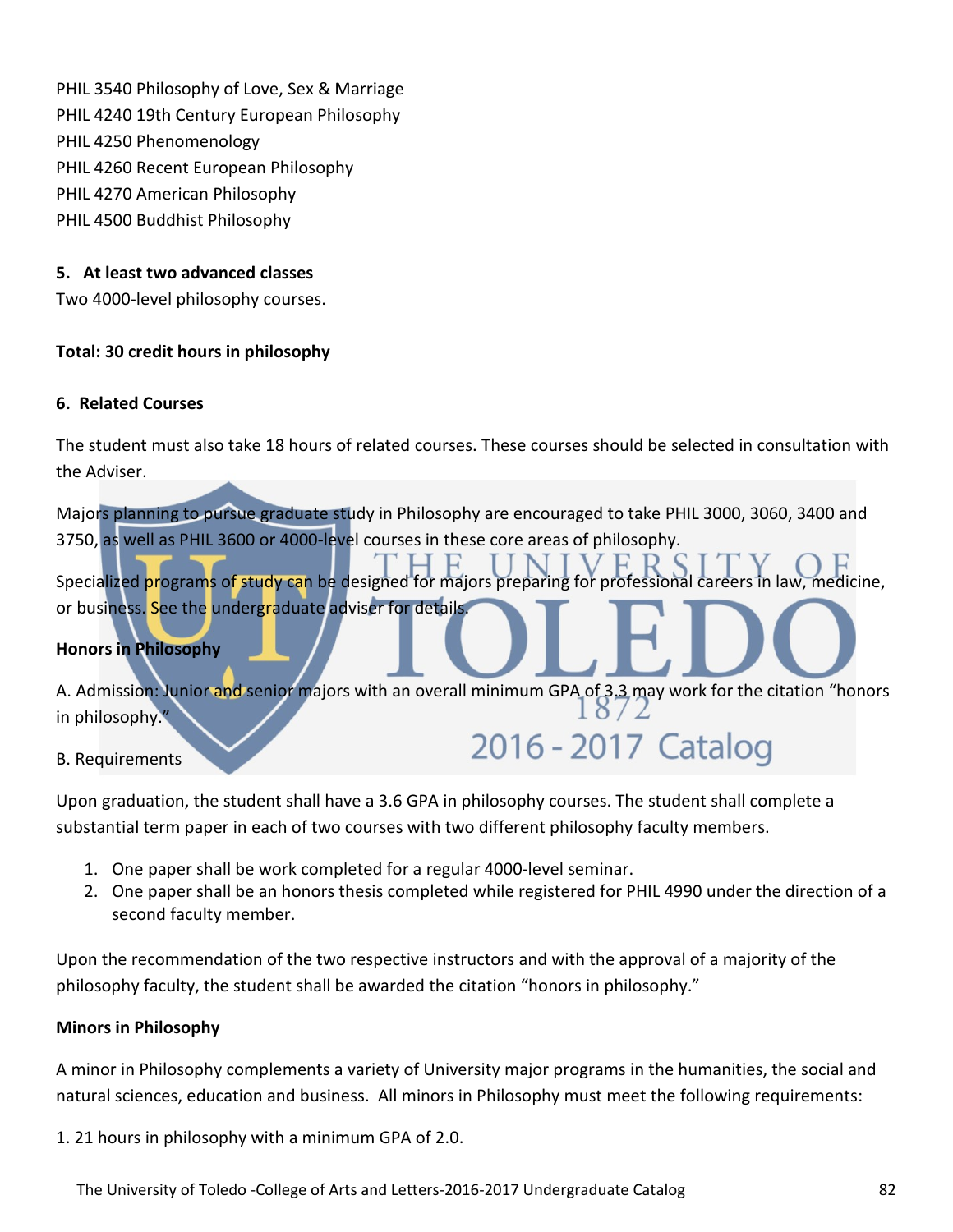2. PHIL 3210 or 3230.

3. At least one course numbered 4000 or above.

4. No more than one independent study, PHIL 4920, will count toward the completion of the minor.

'HE

5. The program of study must be approved by the department undergraduate Adviser and verified before graduation.

NIVERSITY

1872

2016 - 2017 Catalog

Specific predesigned programs of study are available in the following areas:

Prelaw

Philosophy and medicine

Philosophy and education

Philosophy of natural science

Philosophy of social science

Also available is a philosophy minor with honors. Specific requirements are:

- 1. Requirements 1 through 5 above.
- 2. At least two courses at the 4000 level
- 3. Either an honors section of a 3000-level course or a 3000-level course taken under an honors contract.
- 4. A minimum GPA of 3.3 in philosophy.

# **Department of Political Science**

#### **Political Science**

Sam Nelson, Chair

Sam Nelson, Undergraduate Adviser, Pre-law Adviser

Renee Heberle, Undergraduate Honors in Political Science

Jami Taylor, Internship Coordinator

**Degrees Offered**: Political Science offers a program for a bachelor of arts.

Advanced Placement Program

Refer to the University of Toledo's Registrar page at [https://www.utoledo.edu/offices/registrar/student\\_records/advan\\_credits.html](https://www.utoledo.edu/offices/registrar/student_records/advan_credits.html) for specific information on minimum scores and credits awarded for Advanced Placement examinations administered by the College Board Advanced Placement Program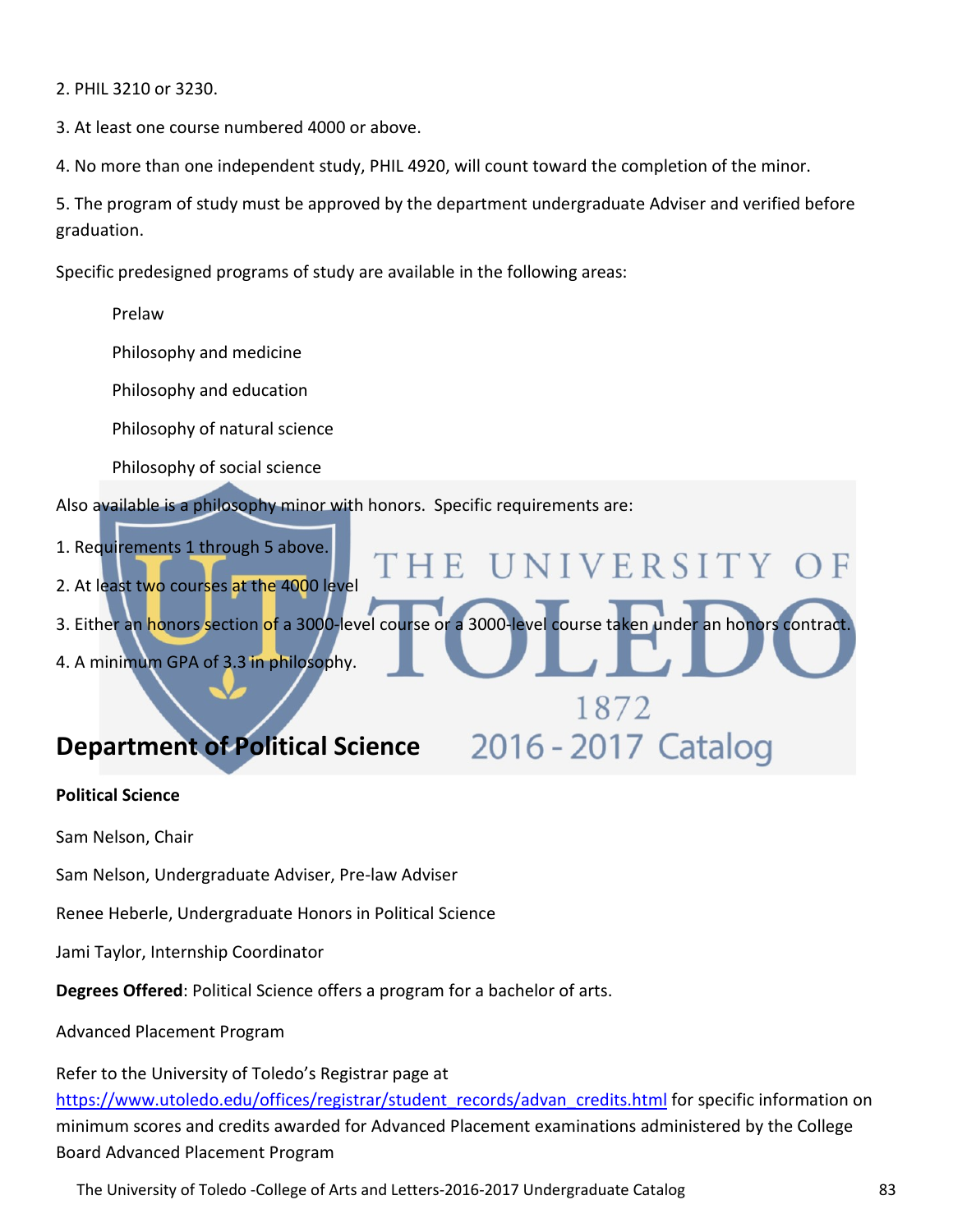#### **Requirements for the Undergraduate Major**

Either PSC 1200, American National Government (3 cr.) or PSC 1400, Current Issues in U.S. Public Policy (3 cr.) plus a minimum of 30 additional hours in political science chosen in consultation with a departmental adviser.

In addition, students must take one course from each of the following three fields:

Comparative Government

PSC 2600, Principles of Comparative Politics

International Relations

PSC 2700, International Relations, 3 hours

Political Theory

PSC 2800, Principles of Political Theory, 3 hours

Completion of additional courses in the department to satisfy the 30-hour requirement.

#### **Related course work requirements**:

The required 18 hours of related course work should be chosen according to the student's interests and objectives. Selections should be made from 2000-level and higher courses in any other social science (anthropology, economics, geography, psychology and sociology), or in history, philosophy, Law and Social Thought, or Women's and Gender Studies in consultation with an adviser. Selected courses offered by the Department of Communication or in the College of Business Administration also may be chosen with the permission of an adviser. Completion of a minor or of a second major in any department of the university also will be accepted as completion of the Department's related requirement.<br>  $6 - 2017$  Catalog

#### **Concentration in Legal Studies**

This program is designed to allow students to focus their studies on law, legal processes, and legal institutions for careers in the legal profession, for leadership in public affairs, as well as for an interesting major. This solid liberal arts specialization provides excellent preparation for law school and a subsequent career as a lawyer or judge.

The concentration requires the completion of 33 hours in political science, as well as the related course work and other requirements that are normal in the College of Arts and Letters.

The foundation for this specialization is a B.A. in Political Science, within which the student must have included the following two courses:

PSC 1200, American National Government, 3 hours

PSC 3500, Principles of Law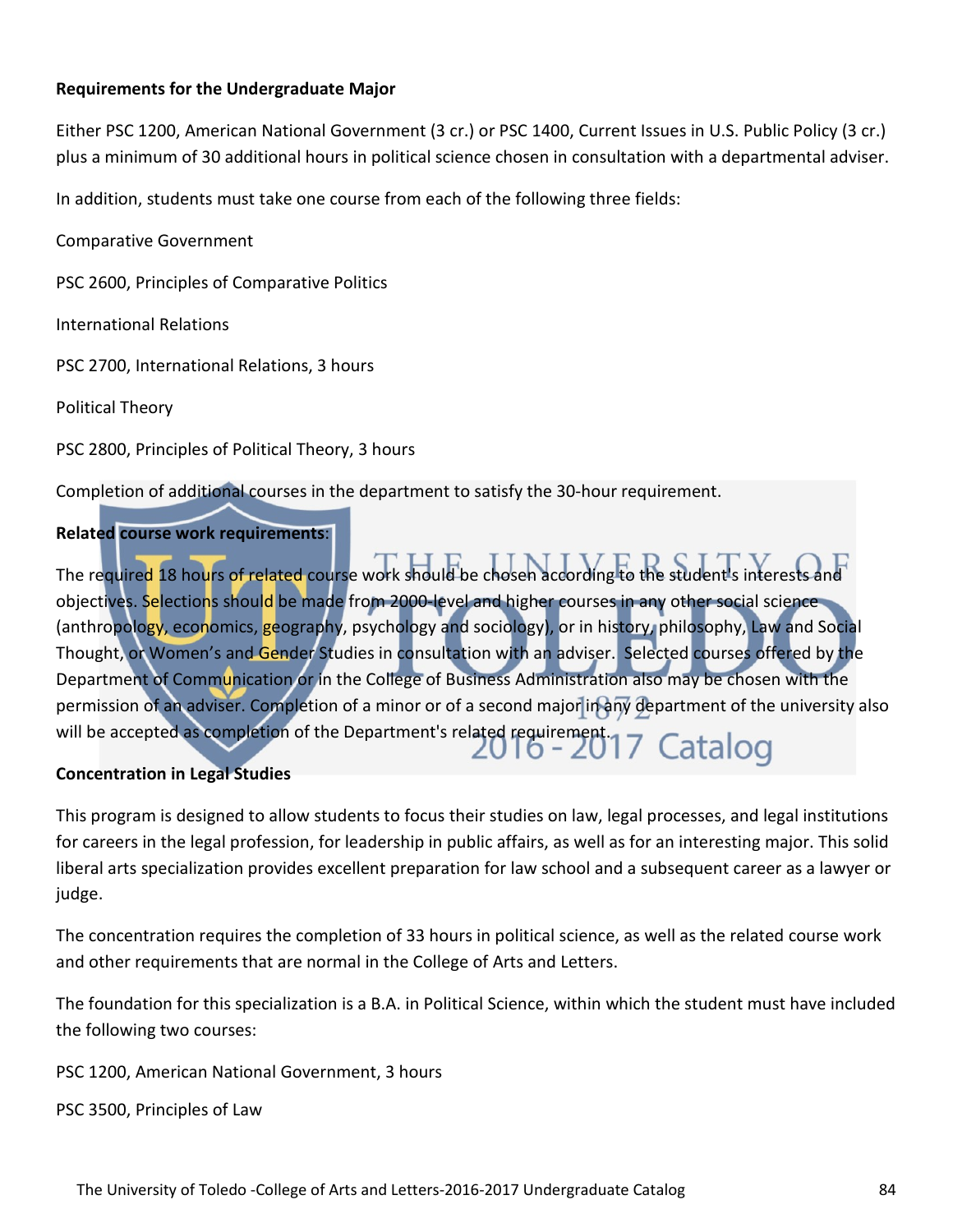In addition to this 6-credit core, students must take at least four courses from the department's specialized law and legal studies course offerings:

PSC 3510, Constitutional Law and Politics I, 3 hours

PSC 3520, Constitutional Law and Politics II, 3 hours

PSC 4530, Civil Rights, 3 hours

PSC 4550, Contemporary Issues in Law and Politics, 3 hours

PSC 4580, International Law, 3 hours

Nine of the remaining 15 hours required for a degree in political science must be earned by completing one course from within three of the four "gateway" fields of the discipline:

Comparative Government

PSC 2600, Principles of Comparative Politics



While only two additional electives within political science are required for the Legal Studies specialization, students may elect to complete additional classes in the discipline.

Students in the Legal Studies specialization must also complete the College of Arts and Letters related course requirements. This consists of 18 hours of upper level (2000 and above) courses in fields related to legal studies (for example, Law and Society, Criminology, Psychology and the Law, Philosophy of Law, Business Law, etc.) selected in consultation with an adviser.

#### **Concentration in Public Administration (not currently accepting new students.)**

The objective of this program is to prepare students for careers in public and nonprofit organizations upon graduation, as well as to provide a basis for subsequent graduate work in a wide variety of professional programs. The specialization requires the completion of 34 hours in political science and public administration, as well as the related course work and other requirements that are normal in the College of Arts and Letters. The foundation requirements for this specialization are: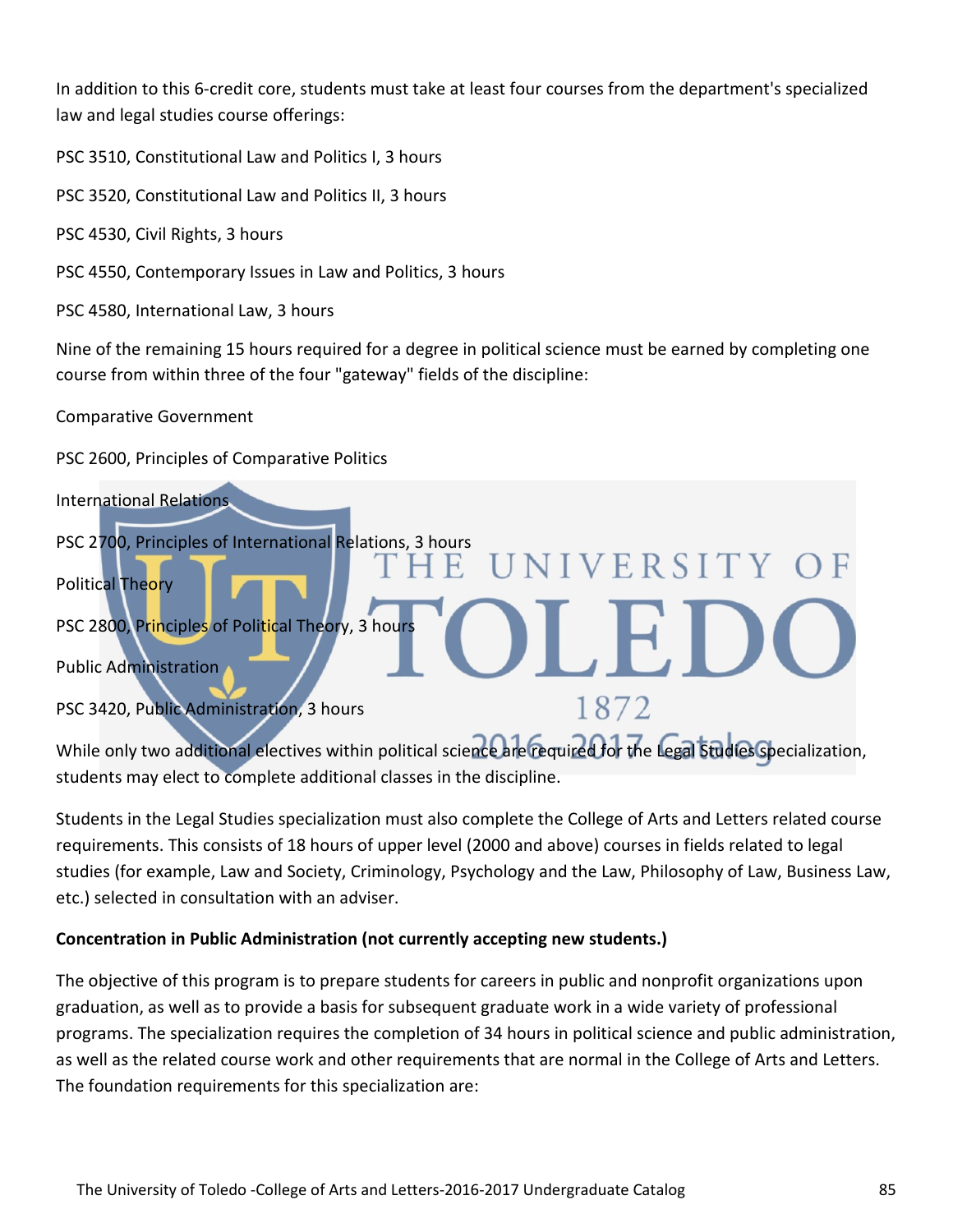PSC 1200, American National Government, 3 hours

PSC 2300, Principles of State and Local Government, 3hours

PSC 3110, Social Science Statistics, 3 hours

PSC 3420, Principles of Public Administration, 3 hours

Second, the student is to select one course from among each of the four following areas of specialization:

Organization Theory

PSC 4370, Administrative Behavior, 3 hours

PSC 4410, Management of Nonprofit Organizations, 3 hours

PSC 4470, Public Organization Theory, 3 hours

PSC 4610, Sociology of Organizations, 3hours

MGMT 3030, Managerial and Behavioral Processes in Organizations, 3 hours

Public Policy

PSC 3260, Government & the Economy, 3 hours NIVERSITY  $\mathbf{E}$ PSC 4320, Urban Policy & Administration, 3 hours PSC 4330, Health Care Policy, 3 hours PSC 4340, Environmental Policy & Administration, 3hours 1872 PSC 4460, Policy and Administration 2016 - 2017 Catalog Personnel Administration

PSC 4430, Public Personnel Administration, 3 hours

MGMT 3220, Human Resource Management, 3 hours

MGMT, 3630, Conflict Resolution & Negotiations, 3 hours

Financial Administration

PSC 4440, Budget & Finance Administration, 3 hours

ACCT 3010, Cost Accounting for Non-Accounting Majors, 3 hours

Third, since this specialization falls within the B.A. in Political Science, the student must comport with the "gateway" requirements of the degree by selecting one course from among two of the three following subfields of the discipline:

Comparative Government

PSC 2600, Principles of Comparative Government, 3 hours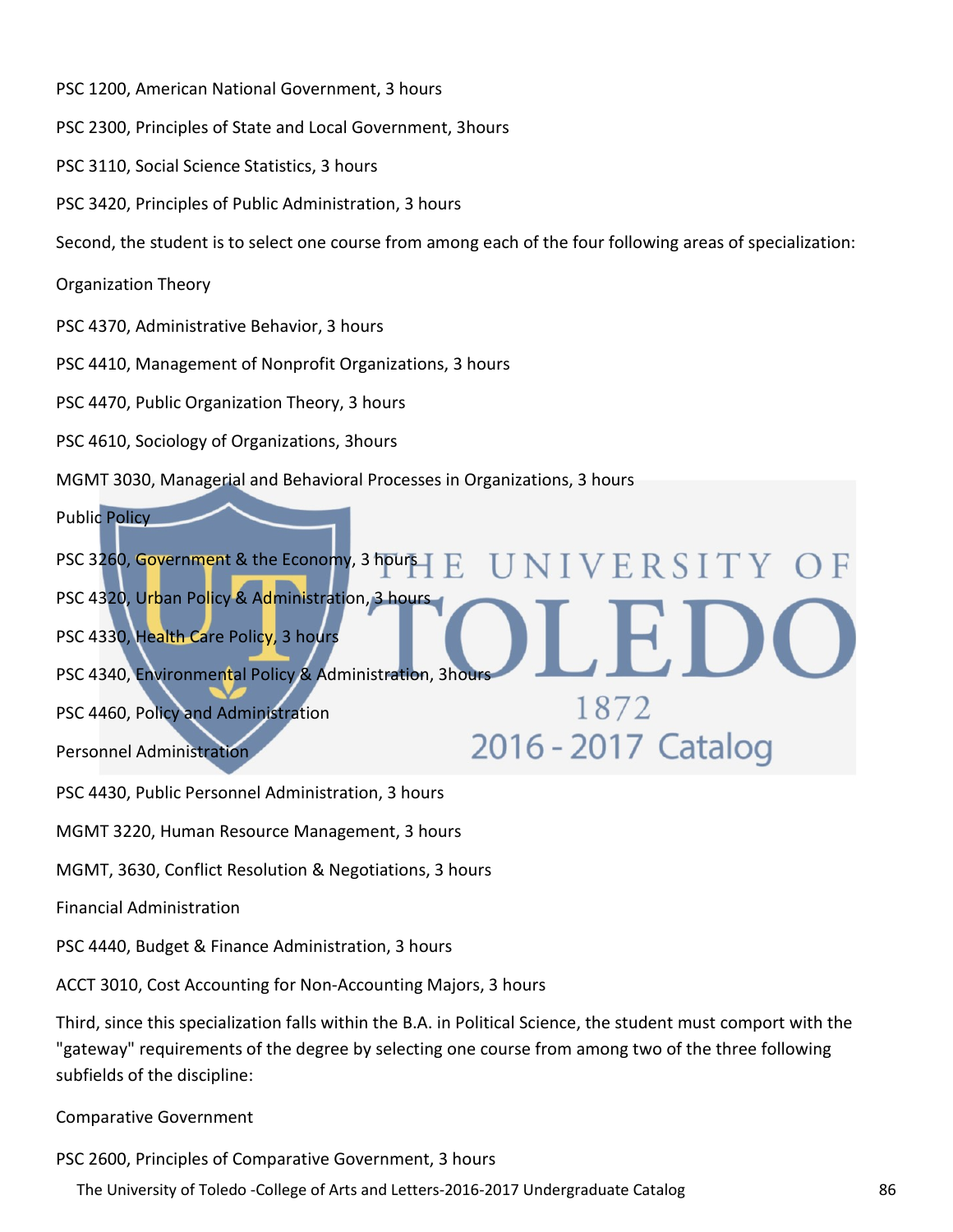#### International Relations

PSC 2700, Principles of International Relations, 3 hours

Political Theory

PSC 2800, Principles of Political Theory, 3 hours

Fourth, one additional course in political science is required to amass the required 34 hours of credit for the major.

#### **Honors in Political Science**

Departmental Honors prepares majors for post-graduate study, for law school, for advanced work in policy research, and for other professional pursuits. It emphasizes intellectual organization and concept formation through the processes of research and writing. Honors work fosters intellectual growth through independent study, involves students in research, prepares students for the intellectual rigor of graduate study, and makes students more competitive for the best employment opportunities upon graduation.

These are the skills you will need in many professional positions—whether in governmental service, non-profit organizations, or the private sector. Departmental Honors offers the opportunity to specialize in one of the sub-disciplines of Political Science and to work closely with faculty in the Student's areas of interest.

If you aspire to do the kind of work required for Departmental Honors, we encourage you to contact the Honors Adviser (Dr. Heberle). Judge for yourself whether this individualized, intensive program is right for you.

Departmental Honors work is distinct from the University Honors Program, but works closely with it. You must have an overall UT GPA of at least 3.0 and a GPA of 3.3 or higher in the major and be in your third year of study to sign up for honors work. You must also complete PSC 4960 Senior Honors Thesis.

# 2016 - 2017 Catalog

#### **Minor in Political Science**

Students seeking a minor in political science must complete at least 21 hours of course work at the 2000 level or above in the discipline, chosen in consultation with a departmental adviser. It is recommended that minors include in their undergraduate program the introductory course in American Government (PSC 1200) and three of the four gateway subfields. At least 9 of the 21-credit hour minimum must be at the 3000-4000 levels.

#### **Minor in Public Administration (not currently accepting new students)**

The minor in public administration is comprised of 21 hours of course work. The minor is not available to undergraduate political science majors; political science majors with an interest in public administration should pursue the specialization in public administration. Students minoring in public administration should take the following courses:

Required Courses (9 credits):

PSC 3420, Principles of Public Administration, 3 hours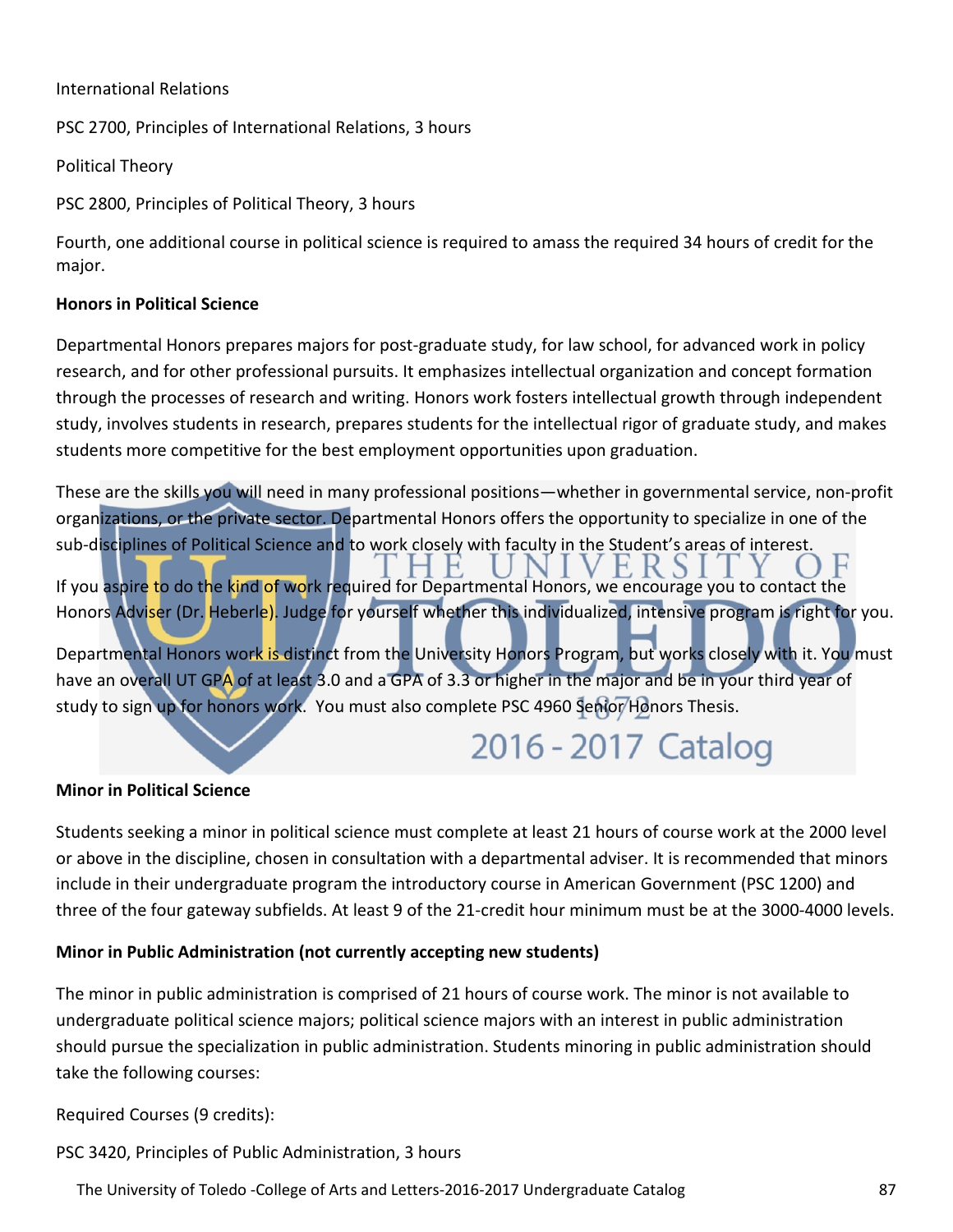PSC 3110, Social Science Statistics

**Electives (12 credits):**

#### **Part A – Two courses from the following:**

PSC 4370, Administrative Behavior, 3 hours

PSC 4430, Public Personnel Administration, 3 hours

PSC 4440, Budgeting and Financial Administration, 3 hours

PSC 4460, Policy and Administration, 3 hours

PSC 4470, Public Organization Theory, 3 hours

#### **Part B – Two courses from the following:**

PSC 3260, Government and the Economy, 3 hours

PSC 3310, Municipal Government, 3 hours

PSC 3510, Constitutional Law I, 3 hours

PSC 3730, American Foreign Policy, 3 hours PSC 4250, Intergovernmental Relations, 3 hours

PSC 4330, Health Care Policy, 3 hours

PSC 4340, Environmental Policy & Administration, 3hours

PSC 4350, Health Care Delivery Systems, 3 hours

PSC 4360, Ethics in Public Policy & Administration, 3 hours 16 - 2017 Catalog

PSC 4410, Management of Nonprofit Organizations, 3 hours

PSC 4480, Comparative Public Administration, 3 hours

PSC 4490, Current Topics in Public Administration, 3 hours

#### **Pre-Law**

Sam Nelson, Adviser

Unlike some pre-professional programs, there is no fixed pre-law curriculum. Critical reading, writing and speaking dominate legal practice and legal education; thus, the central theme of any pre-law course of study should be the development of these skills in the context of areas of substantive interest to the student. Clearly, a course of study designated "pre-law" may extend across a broad range of different disciplines and interests and contain a wide variety of courses. Each student's course of study will be different and should reflect, in consultation with advisors, the specific interests of the student and attention to the development of the critical and analytical skills necessary for success in law school and the legal profession.

**SIVERSITY** 

1872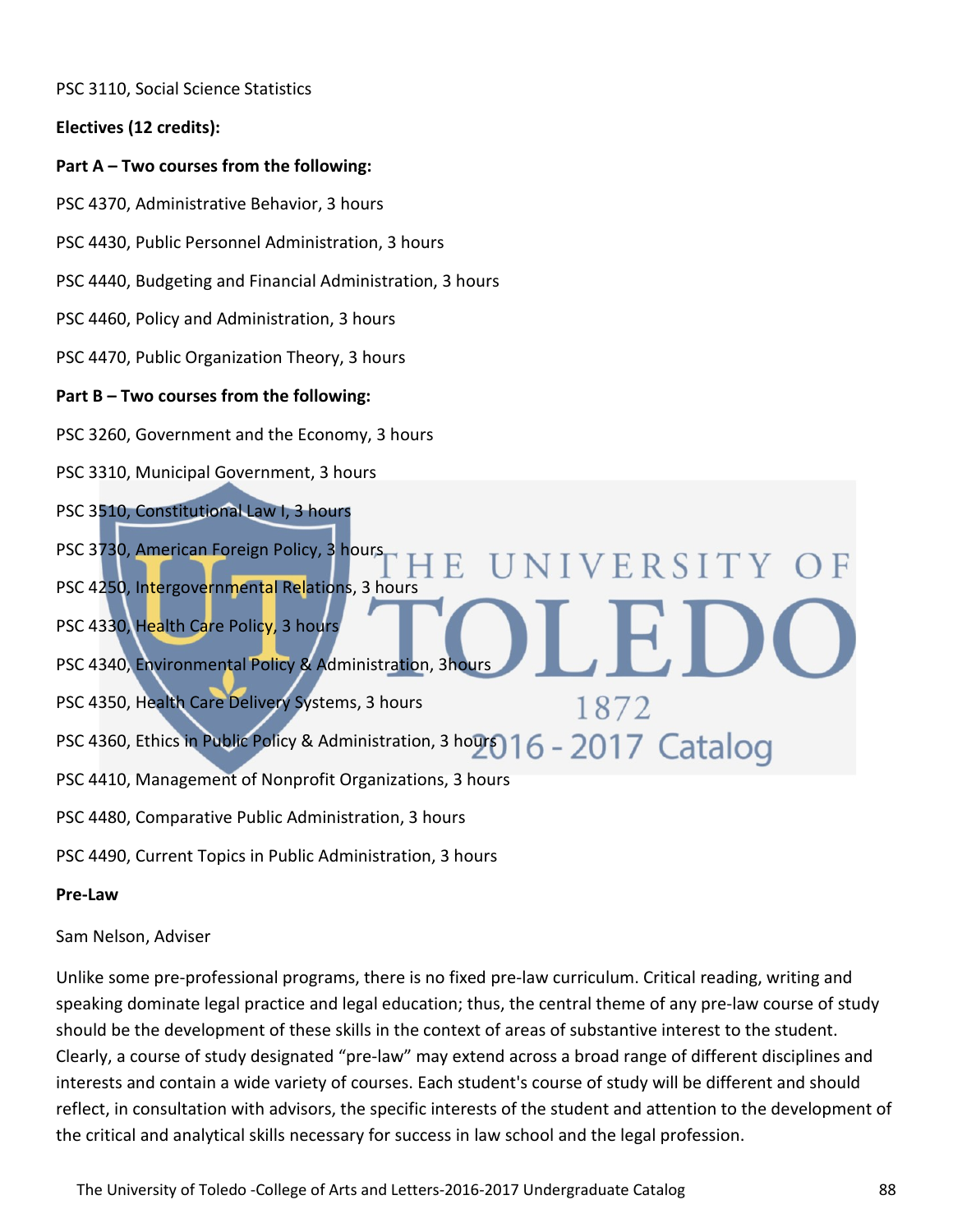# **Department of Psychology**

Kim L. Gratz, Chair

Rickye Heffner, Associate Chair and Undergraduate Coordinator

Alexandria Harris, Undergraduate Advising, UH 3020

Ms. Harris can answer basic questions about degree requirements, help you tailor your course selections to meet your goals, and fill out graduation progress evaluations. She is available on a walk-in basis. Students may also make an appointment by calling her office as 419-530-2235, or emailing her at [Alexandria.harris@utoledo.edu.](mailto:Alexandria.harris@utoledo.edu)

**Degrees Offered**: Psychology offers a program for a bachelor of arts.

Advanced Placement Program

Refer to the University of Toledo's Registrar page at

[https://www.utoledo.edu/offices/registrar/student\\_records/advan\\_credits.html](https://www.utoledo.edu/offices/registrar/student_records/advan_credits.html) for specific information on minimum scores and credits awarded for Advanced Placement examinations administered by the College Board Advanced Placement Program THE UNIVERSITY (

#### **Requirements for the Undergraduate Major**

New undergraduates and some new transfers are admitted as pre-majors in Pre-Psychology. You cannot earn a degree in Pre-Psychology. To be fully admitted to the BA Psychology degree program, a student must have earned at least 30 hours of college credit and a cumulative UT GPA of 2.5 or higher. Students who do not meet this requirement will be considered "Pre-Psychology" majors and will be advised by Psychology advisors. The major in Psychology requires a minimum of 34 semester hours of Psychology courses, with at least 22 of these hours taken at the University of Toledo, plus 18 hours of related courses. Courses for the major in Psychology cannot be taken as P/NC.

#### **The B.A. Curriculum**

The B.A. degree in psychology is designed to provide a liberal arts education and to prepare students for graduate training either in a specialized area of psychology (e.g., Experimental or Clinical graduate programs), or for graduate work in related disciplines. Students will be exposed to all of the major fields of psychology. Related courses come from a list pre-approved by faculty in the department and available on the Psychology Department website. These courses are taught by other departments, but are relevant to various areas of psychology. Fundamentals of Biology or Biodiversity (BIOL 2150 or EEES 2150) with lab (BIOL 2160 or EEES 2160) is on the list and is the only related course required of all majors. Students who wish to do so can use these BIOL or EEES hours toward their natural science requirement. Students are free to choose any other courses from the related list, but should do so in consultation with their advisors.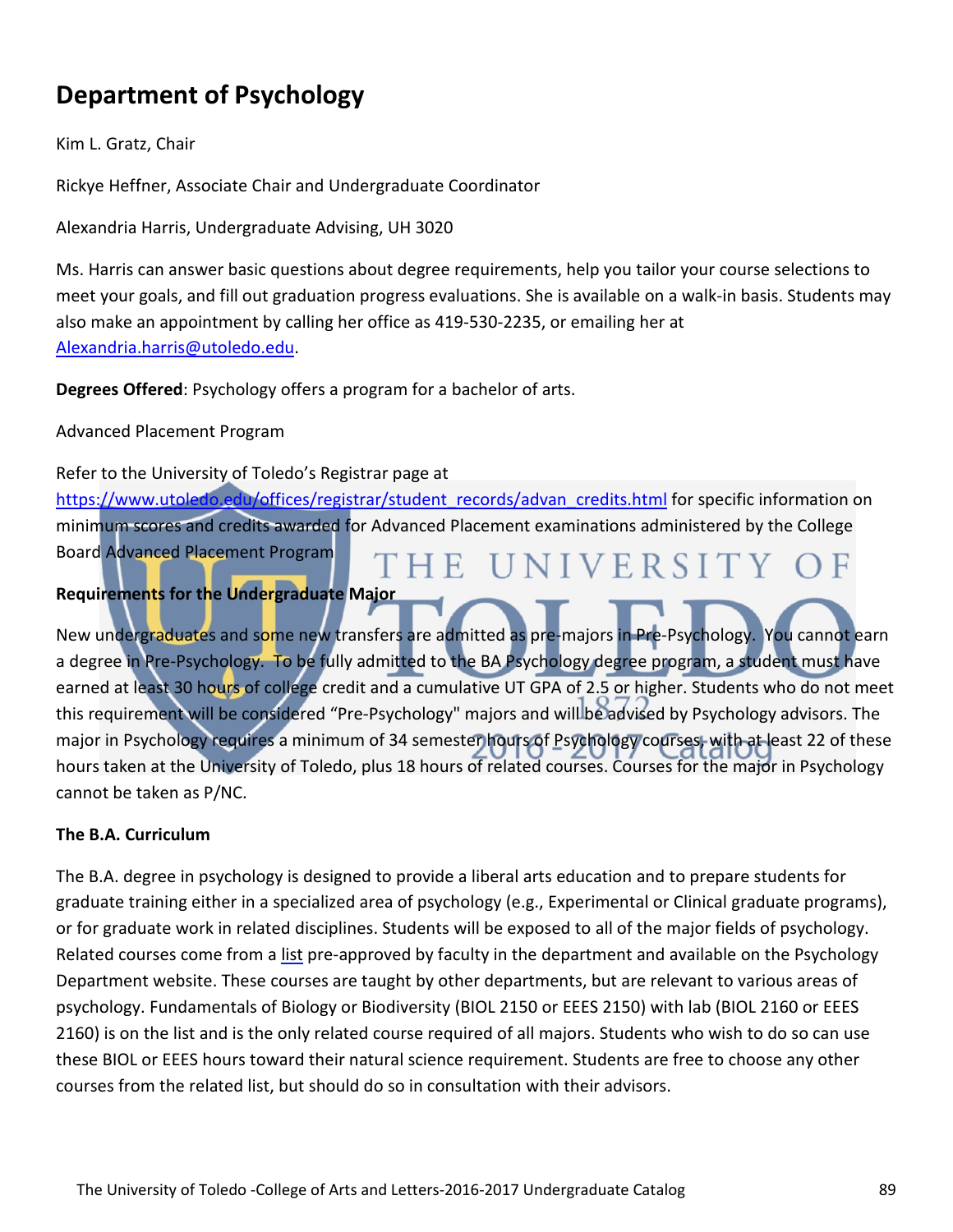The core psychology curriculum is as follows:

- A. **Required** basic psychology courses: **15** hours (Students must select 5 of 6 courses)
- PSY 2200 Abnormal Psychology
- PSY 2400 Cognitive Psychology
- PSY 2500 Developmental Psychology or PSY 2510 Lifespan Developmental
- PSY 2600 Psychobiology
- PSY 2610 Learning and Motivation
- PSY 2700 Social Psychology
- B. **Required** methodological courses: **7** hours
- PSY 2100 Statistical Methods\* (must earn a grade of C- or higher before taking PSY 3110)
- PSY 3110 Research Methods in Psychology

**An Advanced Research Course is not required of all majors but s**tudents planning to pursue graduate work in psychology are strongly advised to take an advanced research course from the following list:

1872

2016 - 2017 Catalog

- PSY 4200 Research in Clinical Psychology
- PSY 4400 Research in Cognitive Psychology
- PSY 4500 Research in Developmental Psychology
- PSY 4600 Research in Psychobiology and Learning
- PSY 4700 Research in Social Psychology
- PSY 4910 Independent Research

PSY 4100 Research Practicum

- PSY 4960 Honors Thesis
- \* Students must have a C- or higher in MATH 1320 or higher before taking PSY 2100
- C. **Elective** psychology courses: **12-18** hours

This category includes all Psychology courses at the 3000- or 4000-level that are not taken to meet requirements A and B. At least 12 hours of electives must be taken at a 3000-level or higher.

No more than a total of 8 hours of Externship in Psychology (PSY 3940), Research Practicum (PSY 4100), Independent Study (PSY 4990), Independent Research (PSY 4910), and/or Honors Thesis (PSY 4960) combined can count toward the Psychology major.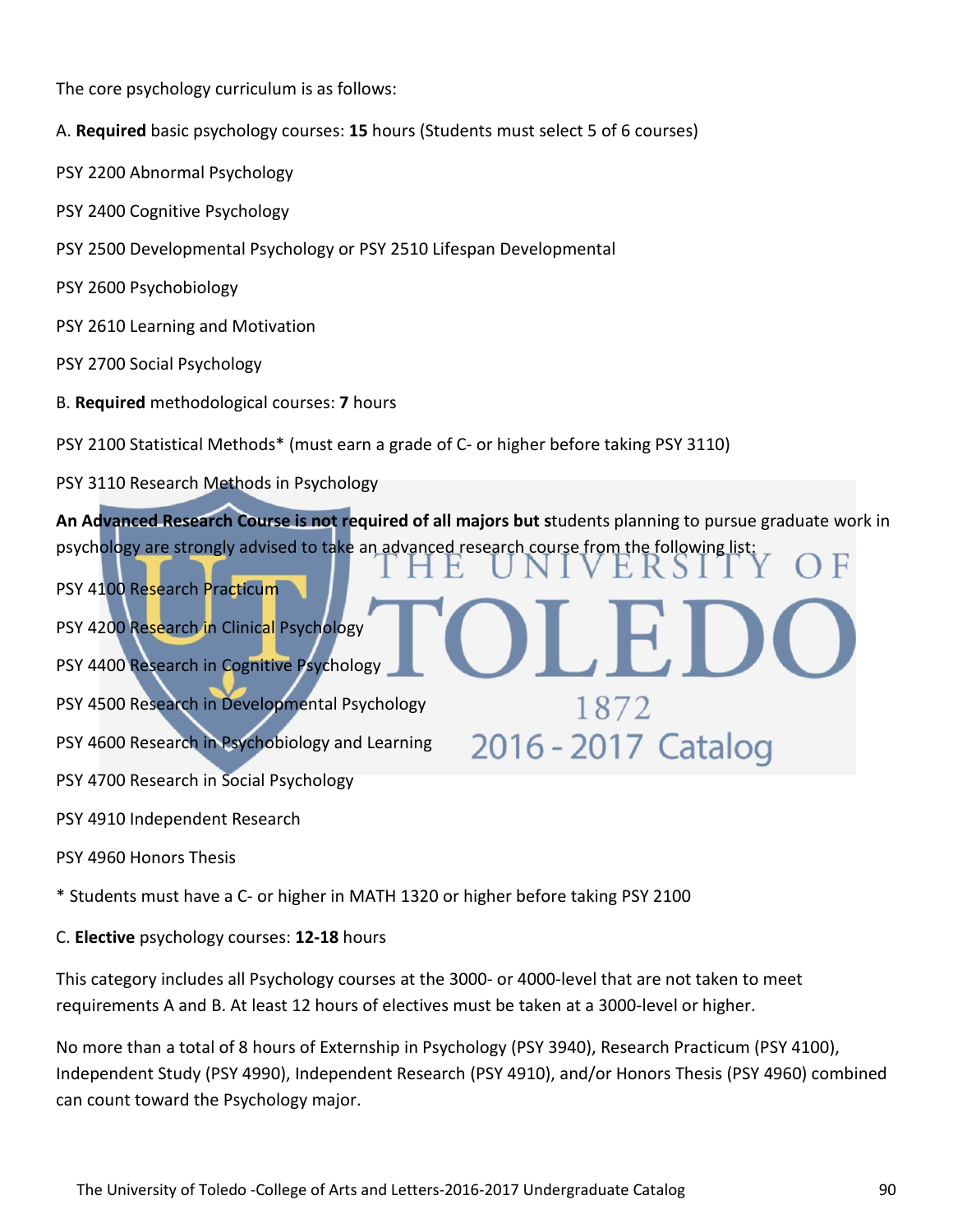#### D. **Related** courses: **18** hours

The 18 hours of related courses are taken outside the Department of Psychology, and must be on the related list and/or approved by the student's Department advisor.

At least 9 hours must be courses numbered 3000 or higher

Fundamentals of Biology (BIOL 2150) or Biodiversity (EEES 2150), with lab (BIOL 2160 or EEES 2160), must be included in the Related Courses category (or taken as part of the natural science requirement)

A minor in another department or a second major may be used to complete the remaining Related Courses requirement, with the advisor's approval.

#### **Honors in Psychology**

#### **Requirements for Admission**

Psychology majors are encouraged to earn the graduation citation "Honors in Psychology" through the Department of Psychology honors program. A student can be admitted at any time but no later than the end of the first semester of their junior year. The following criteria must be met for admission to the program: An overall GPA of 3.8 or higher -*or*- Good standing in the College Honors program ST A grade of B or higher in PSY 2100 A GPA in Psychology courses of 3.4 or higher Recommendation by two Department faculty members Check with your advisor about your suitability for honors. If interested, contact the Department Honors Advisor for application materials. 2016 - 2017 Catalog

#### **Requirements for Graduation with Honors in Psychology**

Once admitted, Honors students must meet all Requirements for the Undergraduate Major with the addition of:

Honors Proposal PSY 3800: *Review a topic under the guidance of a faculty member and design and write a proposal for an empirical research project, 3 credit hours.*

Honors Research PSY 3910: *Carry out the proposed research project, 3 credit hours.*

Honors Thesis PSY 4960: *Analyze the data from the research project, write the results for a research publication in APA style, and present it formally to department faculty, 3 hr. credit*

The final GPA in all Psychology courses must be 3.4 or higher.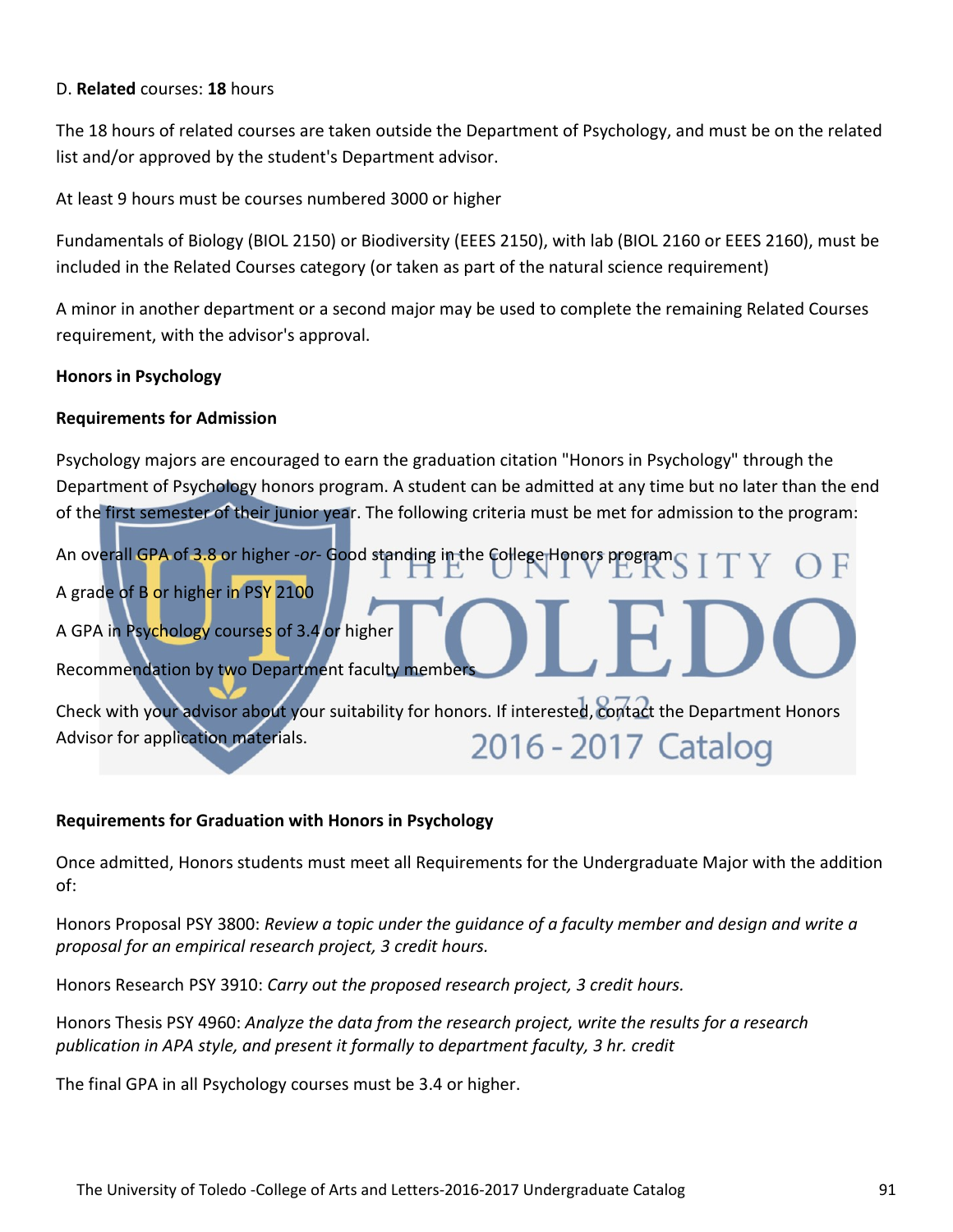#### **Minor in Psychology**

Students electing to minor in psychology at the University of Toledo must complete a minimum of 21 semester hours of course work: 12 hours of basic courses in Psychology and an additional 9 hours of advanced Psychology courses. Each program of study must be approved by a department adviser. A minimum GPA of 2.0 must be achieved in courses within the minor. Courses in the minor may NOT be taken as P/NC.

The curriculum is as follows:

A. Basic psychology courses: 12 hours

With the approval of a Department advisor, the student must select 4 out of 5 of the following:

PSY 2200 Abnormal Psychology

PSY 2400 Cognitive Psychology

PSY 2500 Developmental Psychology or PSY 2510 Life span Developmental Psychology



John Sarnecki, Program Director and Chair

Degrees Offered: Religious Studies offers a program for a bachelor of arts.

#### **Requirements for the Undergraduate Major**

All students majoring in Religious Studies must take a minimum of 30 hours in Religious Studies plus 18 hours of related courses. The course requirements for the major are as follows:

#### **A. Required courses (7 hrs.):**

REL 2000 Introduction to Religion, 3 hours

REL 3570 Philosophy of Religion, 3 hours

REL 3000 Proseminar, 1 hour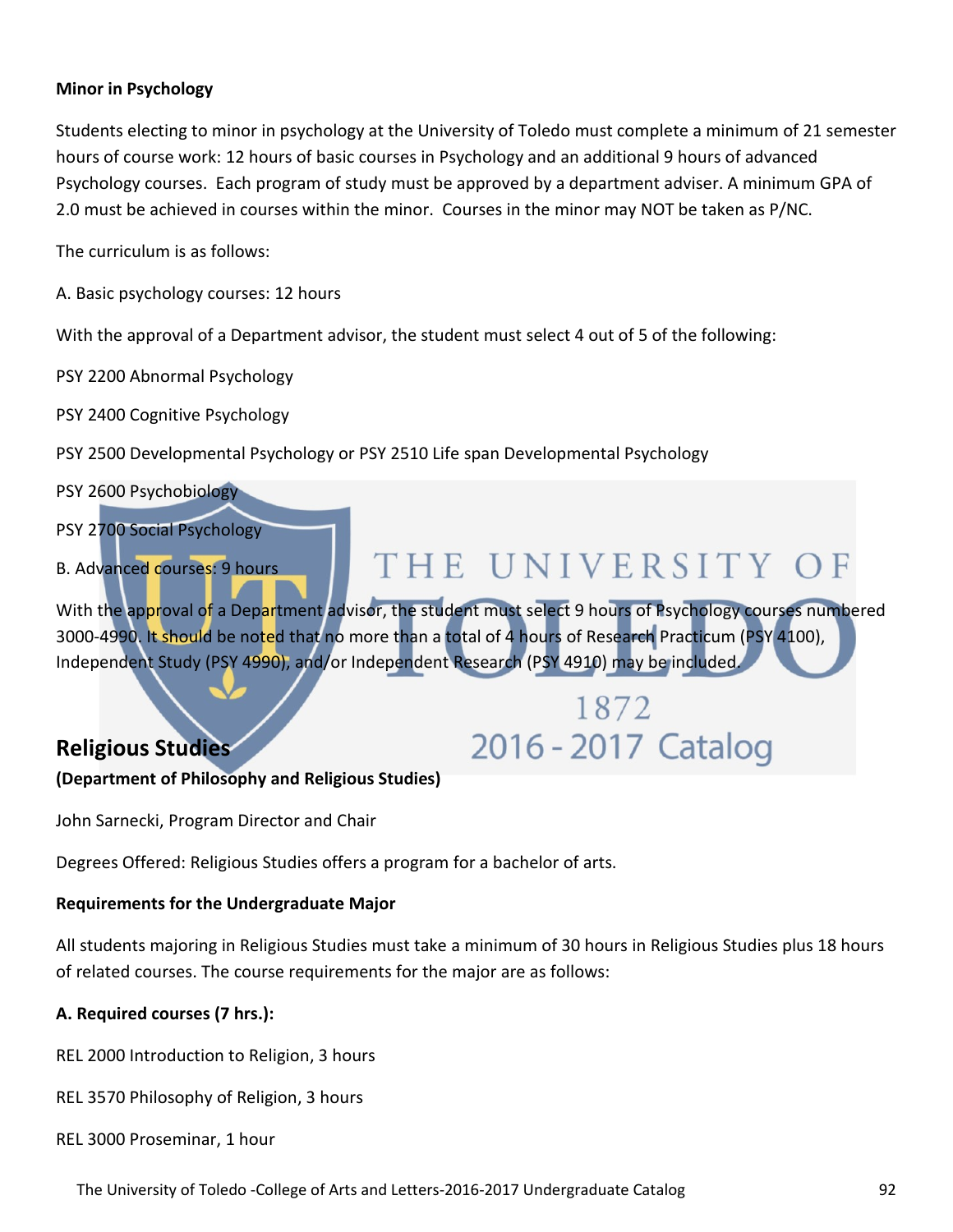#### **B. Distribution Requirements (9 hrs.)**

At least one course must be taken in each of the three areas listed below. The fourth course can be chosen from any of the three groups. At least one course must be taken at 3000-4000 level. The student may petition their advisor to have other courses substituted for the list below in fulfillment of the distribution requirement.

1. Group One:

- REL 2310, Old Testament/Tanakh, 3 hours
- REL 2330, New Testament, 3 hours
- REL 2350, Authority and the Bible, 3 hours
- REL 2410, Intro. to Christian Thought, 3 hours
- REL 3420, Christian Ethical Perspectives, 3 hours
- REL 3080, Jewish Biblical Studies, 3 hours
- REL 3670, Christian Ritual and Worship, 3 hours

2. Group Two: THE UNIVERSITY REL 2300, Understanding Monotheism, 3 hours  $\Box$ E REL 2980, Intro. to Islam, 3 hours REL 3350, Qur'an and Hadith, 3 hours 1872 REL 3580, Cont. Issues in Islam, 3 hours 2016 - 2017 Catalog 3. Group Three:

REL 3500, Eastern Thought, 3 hours

REL 3520, Zen Philosophy, 3 hours

#### **C. Electives (15 hours)**

All majors take 15 hours of electives, i.e. any 2000-4000 level REL course not counted toward the above requirements. At least 6 hours of these 15 hours must be taken at the 4000 level. Students may consider directing some of these hours toward a concentration (see D), toward a Religious Studies Internship REL 4940 ideally taken concurrently with the Proseminar, or toward a Senior Thesis for Honors REL 4960 if pursuing departmental honors (see E).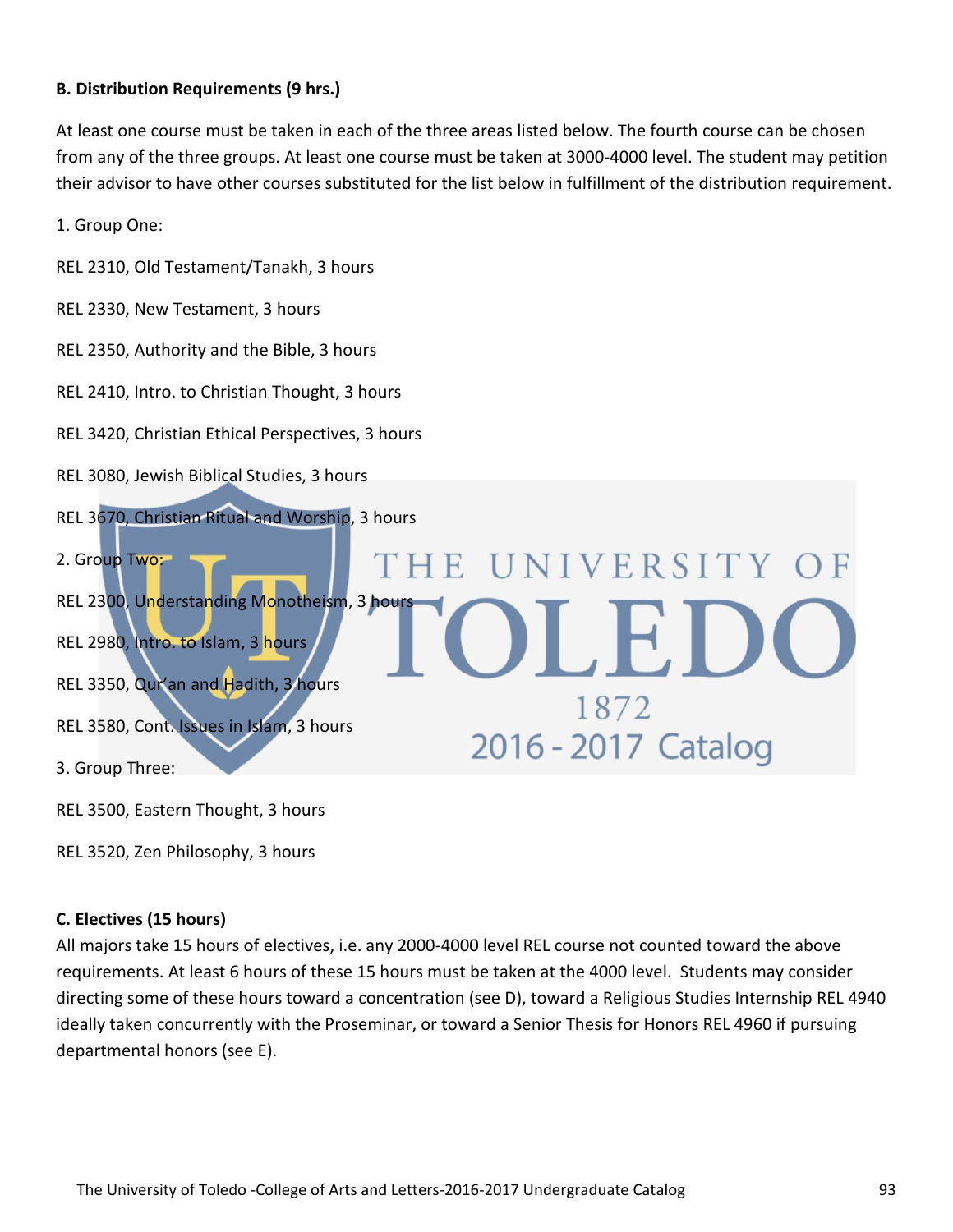#### **D. Optional: Concentration Areas (12 hours)**

Students may opt to dedicate 12 hours toward a concentration in one of the four sub-fields of religious studies below to receive a B.A. degree in religious studies with a concentration in this subfield. Students may also opt out of concentrating to receive a B.A. in religious studies *per se*. Distribution courses, elective courses, courses in related fields and independent studies that align with the concentration in question can all count toward a concentration with prior approval of the advisor.

- *Christian Studies:* 12 hours related to the study of Christianity, selected from courses including but not limited to:
	- o REL 2300, Understanding Monotheism, 3 hours
	- o REL 2310, Old Testament/Tanakh, 3 hours
	- o REL 2330, New Testament, 3 hours
	- o REL 2350, Authority and the Bible, 3 hours
	- o REL 2380, Topics in Catholic Thought, 3 hours
	- o REL 2410, Intro. to Christian Thought, 3 hours
	- o REL 3210, Ancient & Medieval Philosophy, 3 hours
	- o REL 3420, Christian Ethical Perspectives, 3 hours
	- o REL 3670, Christian Ritual and Worship, 3 hours
- *Islamic Studies*: 12 hours related to the study of Islam, selected from courses including but not limited to:

1872

- o REL 2300, Understanding Monotheism, 3 hours
- o REL 2980, Introduction to Islam, 3 hours
- REL 3210, Ancient & Medieval Philosophy, 3 hours
- REL 3100, Islam, 3 hours
- o REL 3350, Qur'an and Hadith, 3 hours
- o REL 3580, Contemporary Issues in Islam, 3 hours
- o REL 4520, History of the Middle East, 600-1500, 3 hours 017  $\operatorname{Catalog}$
- *Interreligious Studies:* 12 hours related to the study of interreligion, selected from courses including but not limited to:
	- o REL 3210, Ancient & Medieval Philosophy, 3 hours
	- o REL 3510, Comparative Religion, 3 hours
	- o REL 4900, Religion, Violence & Peace iteration, 3 hours
	- o REL 4920, Directed Reading in Religious Studies, interreligious focus
	- o REL 4940, Internship in Religious Studies, interreligious focus
	- o 3 interdisciplinary courses in interreligious studies currently being selected
- *Philosophy of Religion:* 12 hours related to the study of philosophy of religion, selected from courses including but not limited to:
	- o PHIL 1010, Introduction to Logic, 3 hours or PHIL 1020, Critical Thinking, 3 hours
	- o PHIL 2200, Introduction to Philosophy, 3 hours
	- o PHIL 3000, Symbolic Logic, 3 hours
	- o PHIL/REL 3210, Ancient & Medieval Philosophy, 3 hours
	- o PHIL 3230, Modern Philosophy, 3 hours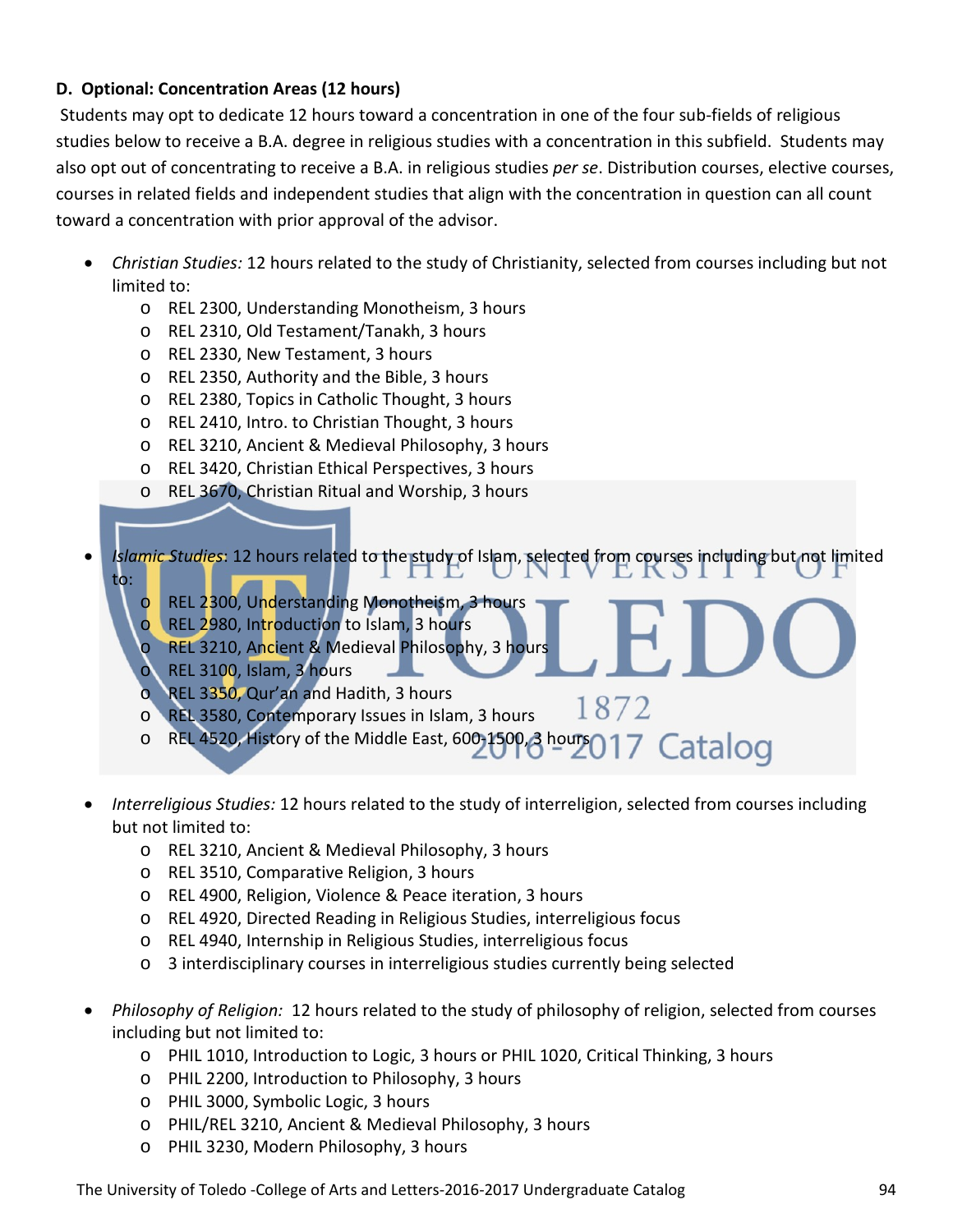- o REL 3570, Philosophy of Religion, 3 hours
- o 4000-level seminars cross-listed in PHIL/REL, 3 hours each
- o PHIL/REL 4500, Buddhist Philosophy, 3 hours
- o PHIL/REL 4920, Directed Reading (philosophy of religion focus)
- o PHIL/REL 4990, Independent Study (philosophy of religion focus)

#### **E. Honors in Religious Studies**

Meet with the departmental major adviser to discuss the qualifications and to develop a plan to meet the honors requirements. May be combined with any concentration or not. Requires:

- 1) A 3.0 cumulative GPA and junior or senior status in order to seek honors
- 2) A 3.4 minimum cumulative GPA in REL courses. Transfer courses are not included
- 3) Honors Thesis: REL 4960
- 4) Paper from 4000-level Honors seminar course.

#### **F. Related Courses (18 hours)**

As part of the general College of Arts and Letters requirements, students must take 18 hours of related courses outside the Religious Studies program that have been approved by the student's advisor. A minimum of 9 of these hours must be taken at the 3000 level of above. A Minor or major in another department may be used to satisfy the related courses requirement.

#### **Religious Studies Minor (18 credit hours)**

The University of Toledo offers a Religious Studies Minor program. All students minoring in Religious must take a minimum of 18 hours in Religious Studies according to the following program:

2016 - 2017 Catalog

#### **A. Required Courses (6 hours)**

REL 2000: Introduction to Religion

REL 3570: Philosophy of Religion

(Recommended but not required: Proseminar)

#### **B. Distribution Requirements (9 hours)**

Students must take one course each of the three of the following distributions (see major for details):

*Group One: Judaism and Christianity*

*Group Two: Islam*

*Group Three: Eastern (Asian) Religions*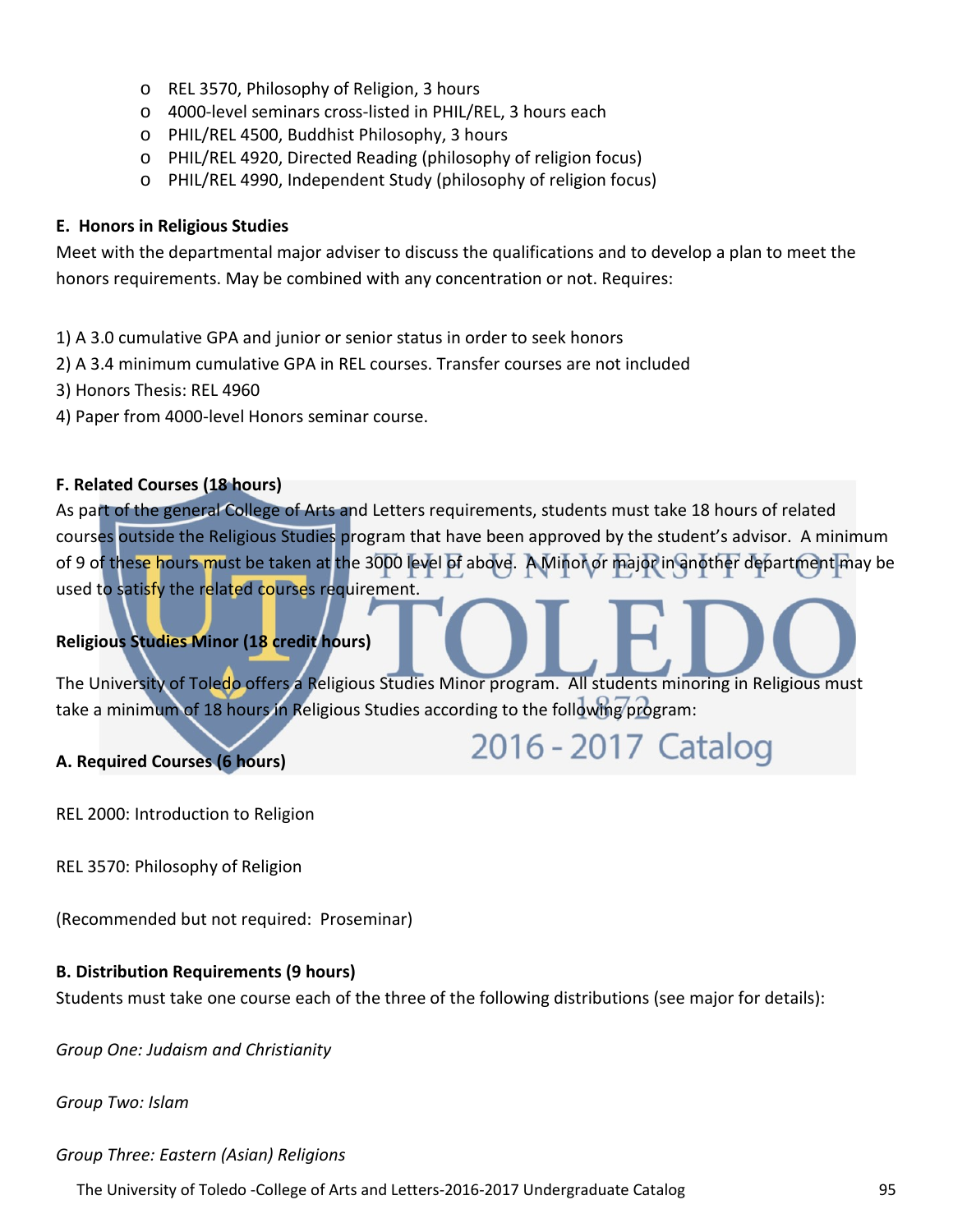#### **D. Elective Course (3 hours)**

Choose one elective course at the 4000 level (see major for details).

# **Department of Sociology**

Patricia Case, Chair

Monita Mungo, Undergraduate Adviser

**Degrees Offered**: Sociology offers a program for a bachelor of arts.

#### **Requirements for the Undergraduate Major in Sociology**

The undergraduate major of 33 hours must include the following:

SOC 2000 ProSeminar in Sociology I, 1 hour

SOC 3270 Social Research Methods, 3 hours

SOC 3290 Social Statistics, 3 hours

SOC 4000 ProSeminar in Sociology II, 2 hours HE UNIVERSITY

SOC 4040 Classical Theory, 3 hours

21 additional elective hours of sociology courses, at least 15 of which must be at the 3000 or 4000 level

Students should discuss their personal and professional interests with the undergraduate adviser before selecting elective courses to complete the major. 2016 - 2017 Catalog

#### **Related Hours**

The requirement of 18 related hours is met with electives taken from at least four of the following disciplines: Africana Studies, Anthropology, Communications, Economics, Geography, History, Political Science, Psychology and Women's and Gender Studies. Fifteen of these hours must be taken at the 3000 or 4000 level. Students may not take P/NC in major or related courses.

#### **Honors in Sociology**

Qualified juniors and seniors may apply to work for honors in sociology. The following are requirements for entrance into the Honors Program in sociology:

A. Admission

3.3 minimum GPA in sociology courses

Minimum cumulative GPA of 3.0

Completion of 12 hours of sociology courses; and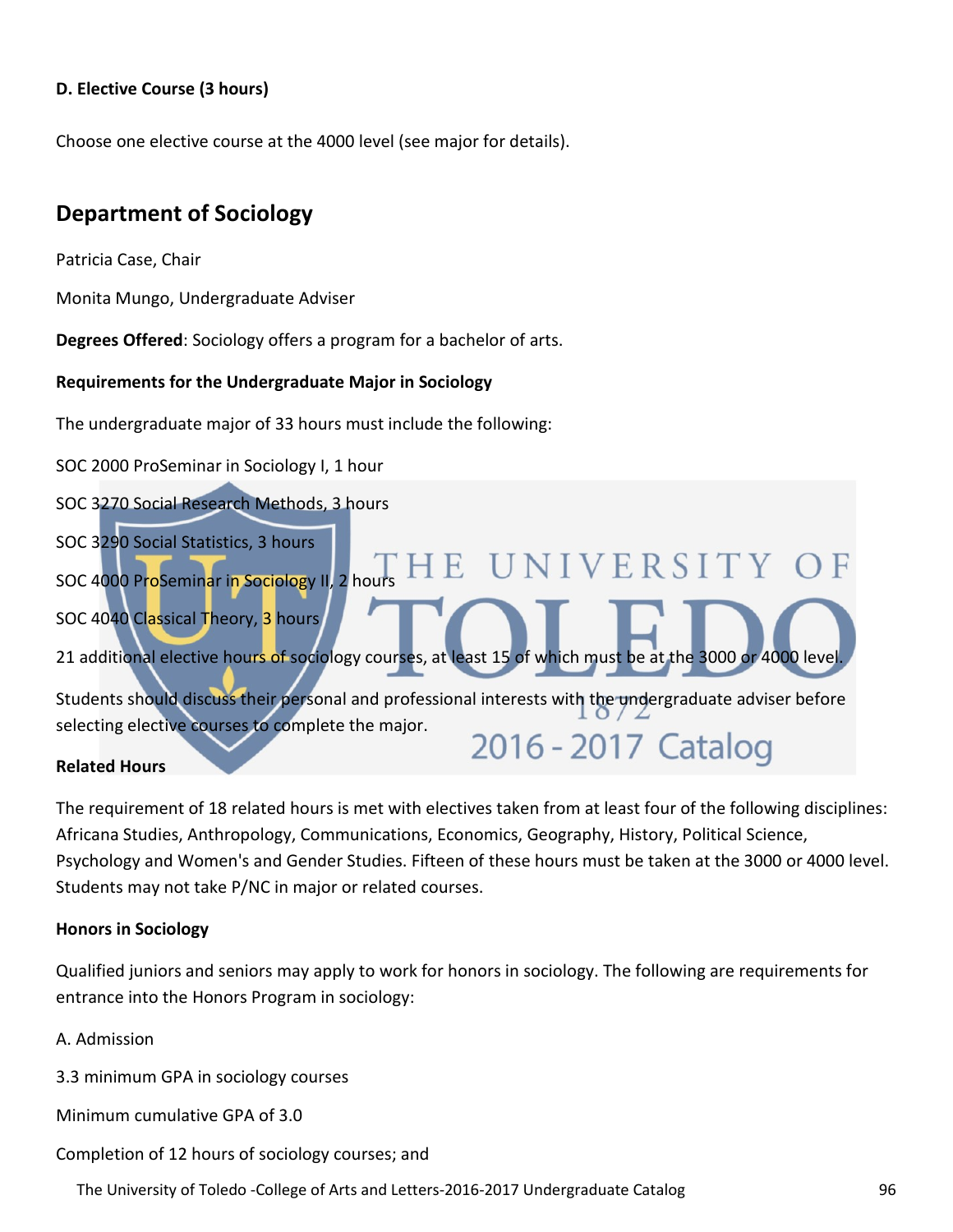#### Qualification as a sociology major

#### B. Requirements

A student must complete nine hours of independent work in sociology. During the final semester before graduation, the student must complete an honors paper. The honors topic and paper are to be developed in close conjunction with a faculty adviser. Students should discuss their special interests with faculty members or with the honors adviser, who will help identify an appropriate faculty member to guide the honors work.

#### **Undergraduate Minor in Sociology**

Requirements for the undergraduate minor must include 21 hours configured as follows:

SOC 3270 Social Research Methods, 3 hours

SOC 3290 Social Statistics, 3 hours

SOC 4040 Classical Theory, 3 hours

12 additional elective hours of sociology courses at the 3000 or 4000 level.

## [Department of Theatre and Film](http://www.utoledo.edu/as/theatrefilm/index.html)<sup>T</sup> H E UNIVERSITY Dr. Edmund Lingan, Chair, Theatre and Film Advisor Daniel Thobias, Theatre Advisor Steven Sakowski, Theatre Advisor Holly Hey, Film Advisor 1872 Tammy Kinsey, Film Advisor 2016 - 2017 Catalog Dr. Matt Yockey, Film Advisor

#### **Degrees Offered**

The department of theatre and film offers baccalaureate programs in both theatre and film/video. In addition, four minors are offered – theatre, film/video, history and criticism of drama, and cinema studies. Students interested in secondary teaching certification should consult The Judith Herb College of Education.

The Bachelor of Arts programs in theatre and film/video are designed to prepare the student for a wide range of career options and/or postgraduate study through a strong liberal arts curriculum. Students may choose a bachelor of arts major in either theatre or film. Theatre majors may pursue additional concentrations in performance, or design/technology after completing the basic requirements of 35 hours in the major.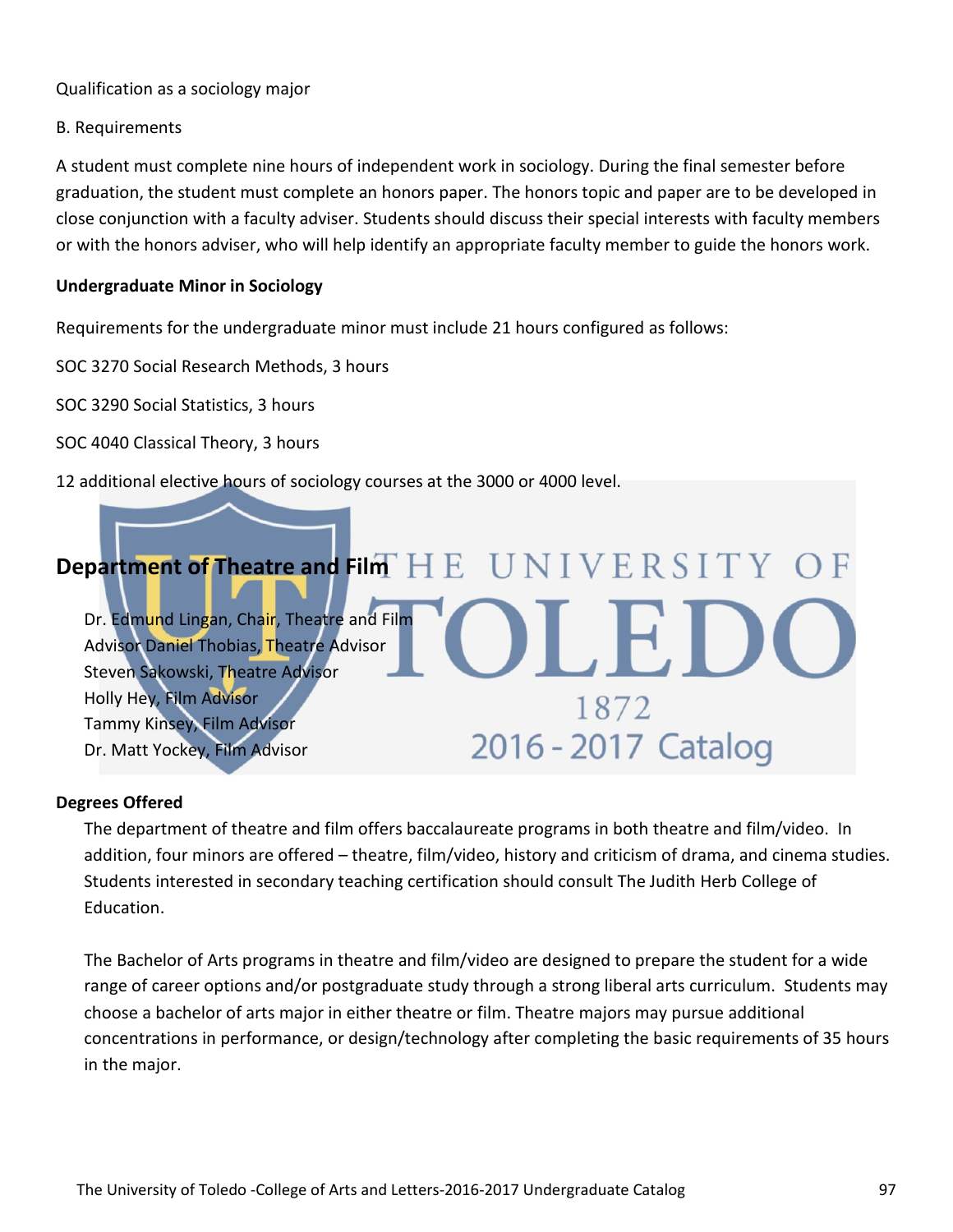#### **General Guidelines for the Bachelor of Arts**

No more than 50 hours in the major courses are allowed for the Bachelor of Arts major. Any hours over 50 will not count toward the degree.

A student majoring in theatre or film may petition to substitute a comparable course or courses for one or more of the required courses in the major. Such requests should be made in writing to the department Chair and are subject to approval by the department faculty.

The requirement of 18 hours in related courses must be met with courses chosen from a list of approved courses in the student's Degree Audit. Choose these courses in consultation with the departmental Advisor. Related courses must be chosen from courses acceptable for major credit, not courses that were approved for general or distributive requirements at university or college level. The P/NC option is available to theatre and film majors in the areas of the major.

#### **Requirements for the Bachelor of Arts Program in Film and Video**

When a FILM course is a prerequisite for another FILM course, a grade of C or better must have been earned in the prerequisite course.

VERSITY

1872

#### **Film/Video**

A minimum of 35 hours in film/video to include the following:

**Take the following (12 hours):** FILM 2310 Film I (3 hours)

FILM 2320 Video I (3 hours)

FILM 2340 Critical Approaches to Cinema Studies (3 hours) FILM 2350 Cinema History (3 hours) 2016 - 2017 Catalog

#### **Select 3 hours from:**

FILM 3410 European Cinema (3 hours) FILM 3420 Third Cinema (3 hours)

#### **Select 3 hours from:**

FILM 3370 Documentary Film (3 hours) FILM 3380 Experimental Film (3 hours) FILM 3390 History of Video Art (3 hours)

#### **Select 7 hours from:**

FILM 3310 Film II (3 hours) FILM 3320 Video II (3 hours) FILM 3350 Screenwriting (3 hours) FILM 3360\* Production Topic (3 hours) FILM 3730 Directing for Camera (3 hours) FILM 4320\* Film/Video Workshop (4 hours) FILM 4350 Screenwriting 2 (3 hours) FILM 4940 Internship (3 hours)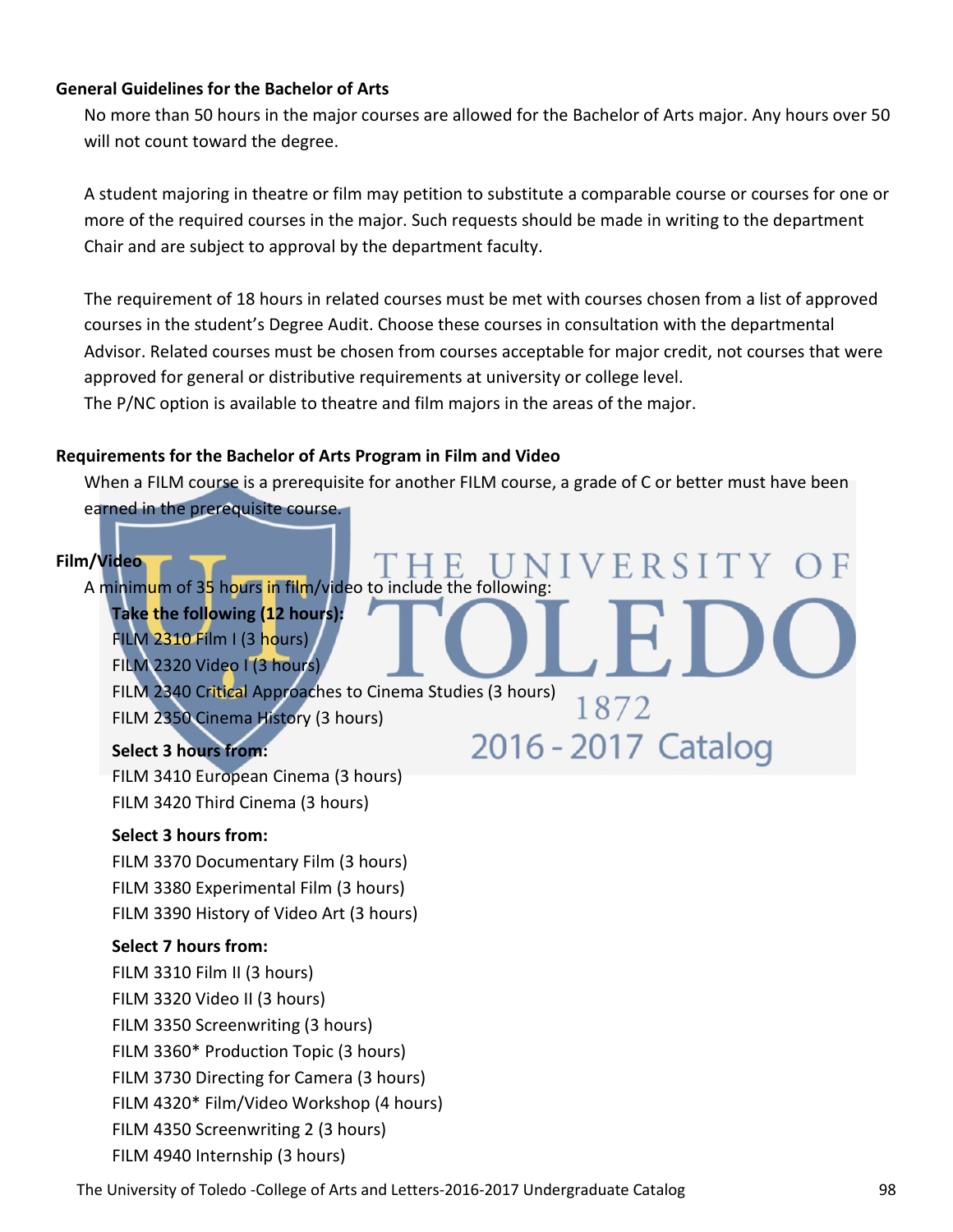#### **Take 10 hours of film electives.**

\*May be taken more than once

#### **Honors in Film/Video**

Qualified juniors and seniors may apply to work for honors in film/video. The following are requirements for entrance into the Honors Program in film/video:

#### A. **Admission:**

- 1. Minimum GPA of 3.3 in film/video courses;
- 2. Minimum cumulative GPA of 3.0; and
- 3. Completion of 12 hours in film/video
- B. **Requirements:** A student must have completed nine hours of honors course work in film/video before beginning the thesis project. The honors topic and project are to be developed in close conjunction with an honors faculty Advisor. A student may enroll for the thesis paper/project in FILM 4950 Honors Thesis for a maximum of six hours of credit. The designation "honors" on the diploma will be given to students who receive a grade of A on the honors thesis and maintain a 3.3 GPA in film/video.

F.

**SIVERSITY OF** 

1872

2016 - 2017 Catalog

#### **Requirements for the Bachelor of Arts Program in Theatre**

A minimum of 35 hours in theatre to include the following:

**Choose 3 hours from:** THR 1040 Stage Lighting and Sound (3 hours) THR 1050 Stage Costuming (3 hours)

**Take the following:** THR 1030 Stagecraft (3 hours) \*THR 2000 Theatre Practicum (1 hour) THR 2200 Perspectives on Theatre (3 hours) THR 2610 Acting I (3 hours) \*\*THR 2640 Voice and Movement (2 hours) THR 3150 Theatre History (3 hours) THR 3250 Theatre Management (3 hours) THR 3710 Directing (3 hours) THR 4150 Theatre Studies (3 hours)

THR 4500 Professional Aspects (2 hours)

\* Must be taken twice. At least one credit must be taken at UT.

\*\*May be taken more than once

#### **Take any additional theatre electives that will reach the required 35 minimum hours for the major.**

#### **Concentrations**

Students pursuing a B.A. in theatre also may complete an optional concentration in performance, or design/technology by taking an additional 12 hours as follows: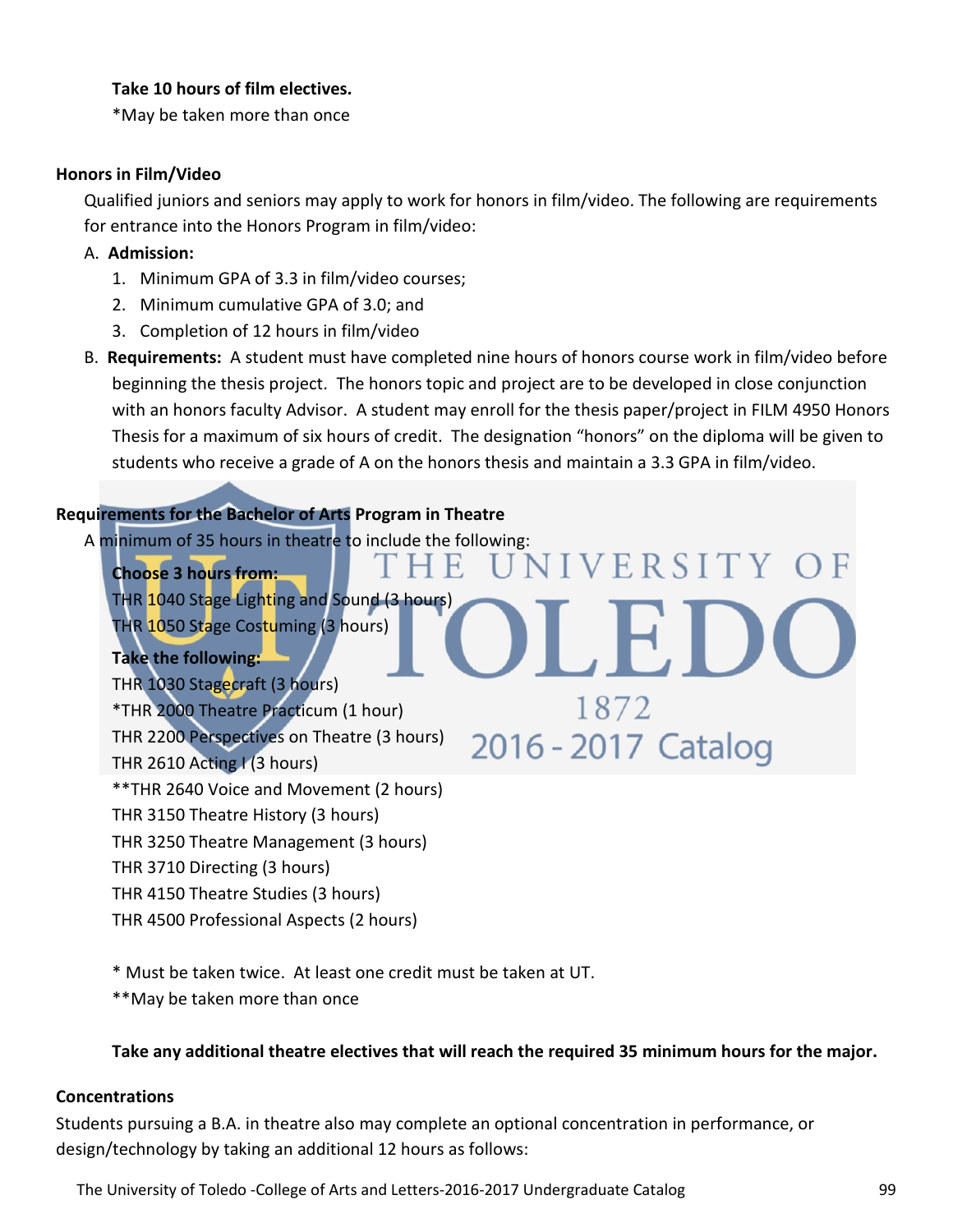**Performance:** Take 12 hours from THR 2620, 3610, 3620, 3640, 3650, 4620, 4640 and 4990. **Design/technology:** Take 12 hours from THR 3410, 3440, 3480, 4400 and 4990.

#### **Honors in Theatre**

Qualified juniors and seniors may apply to work for honors in theatre. The following are requirements for entrance into the Honors program in theatre:

- A. **Admission**
	- 1. Minimum GPA of 3.3 in theatre courses;
	- 2. Minimum cumulative GPA of 3.0; and
	- 3. Completion of 12 hours in theatre.
- B. **Requirements:** A student must have completed a minimum of nine hours of honors course work in theatre before beginning the thesis project. The honors topic and paper are to be developed in close conjunction with an honors faculty Advisor. A student may enroll for the thesis paper/project in THR 4950 Honors Thesis for a maximum of six hours of credit. The designation "honors" on the diploma will be given to students who receive a grade of A on the honors thesis and maintain a 3.3 GPA in theatre.

#### **Requirements for the Minors**

A minimum of 21 hours is required for minors in theatre and film, as follows for each minor:

#### **Minor in Film/Video**

**Take the following (12 hours):** FILM 2310 Film I (3 hours) FILM 2320 Video I (3 hours) FILM 2340 Critical Approaches to Cinema Studies (3 hours)  $1872$ FILM 2350 Cinema History (3 hours) 2016 - 2017 Catalog

#### **Choose 1 or 2 courses from studies:**

FILM 2980\*, 3370, 3380, 3390, 3410, 3420, 3980\*, 4340, 4360, 4370\*.

#### **Choose 1 or 2 courses from production:**

FILM 3310, 3320, 3350, 3360\*, 3730, 4320\*, 4350.

\*May be taken more than once.

#### **Minor in Cinema Studies**

#### **Take the following (6 hours):**

FILM 2340 Critical Approaches to Cinema Studies (3 hours) FILM 2350 Cinema History (3 hours)

#### **Choose 1 course from:**

FILM 3410 European Cinema (3 hours) FILM 3420 Third Cinema (3 hours)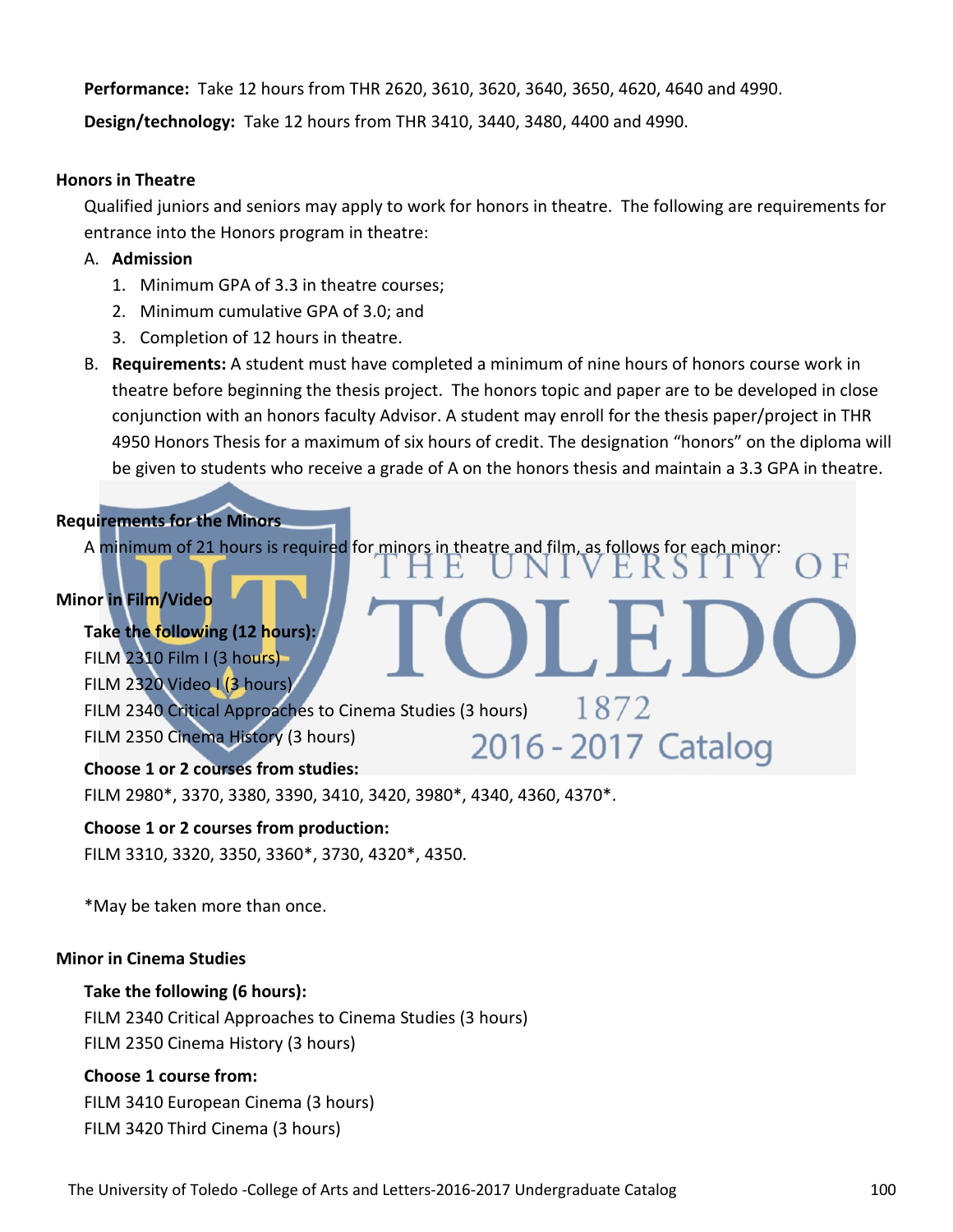#### **Choose 1 course from:**

FILM 3370 Documentary Film (3 hours) FILM 3380 Experimental Film (3 hours) FILM 3390 History of Video Art (3 hours)

#### **Choose 1 course from:**

FILM 2310 Film I (3 hours) FILM 2320 Video I (3 hours) FILM 3350 Screenwriting (3 hours)

#### **Take 6 hours of film electives.**

#### **Minor in Theatre**

#### **Choose 6 hours from:**

THR 1030 Stagecraft (3 hours) THR 1040 Stage Lighting and Sound (3 hours) THR 1050 Stage Costuming (3 hours)

#### **Choose 12 hours from:**

THR 2200 Perspectives on Theatre (3 hours) THR 2610 Acting  $\mid$  (3 hours) E.  $\Box$ THR 2640 Voice and Movement (2 hours) THR 3110 World Theatre I (3 hours) THR 3120 World Theatre II (3 hours) THR 4110 Modern American Theatre (3 hours)

#### **Take 3 hours of theatre electives.**

#### **Minor in History and Criticism of Drama**

#### **Take the following (9 hours):**

THR 3110 World Theatre I (3 hours) THR 3120 World Theatre II (3 hours)

ENGL 3810 Shakespeare (3 hours)

#### **Choose 12 hours from the following:**

THR 4110 Modern American Theatre (3 hours)

ENGL 4310 British Drama (3 hours)

ENGL 4340 Modern Drama (3 hours)

\*THR 4900 Special Topics: Theatre and Drama (3 hours)

\*THR 4900 may be taken more than once. Students also may substitute courses in drama in a foreign language – i.e., in classics, French, Spanish, German, etc. – with the approval of the minor coordinator.

NIVERSITY OF

1872

2016 - 2017 Catalog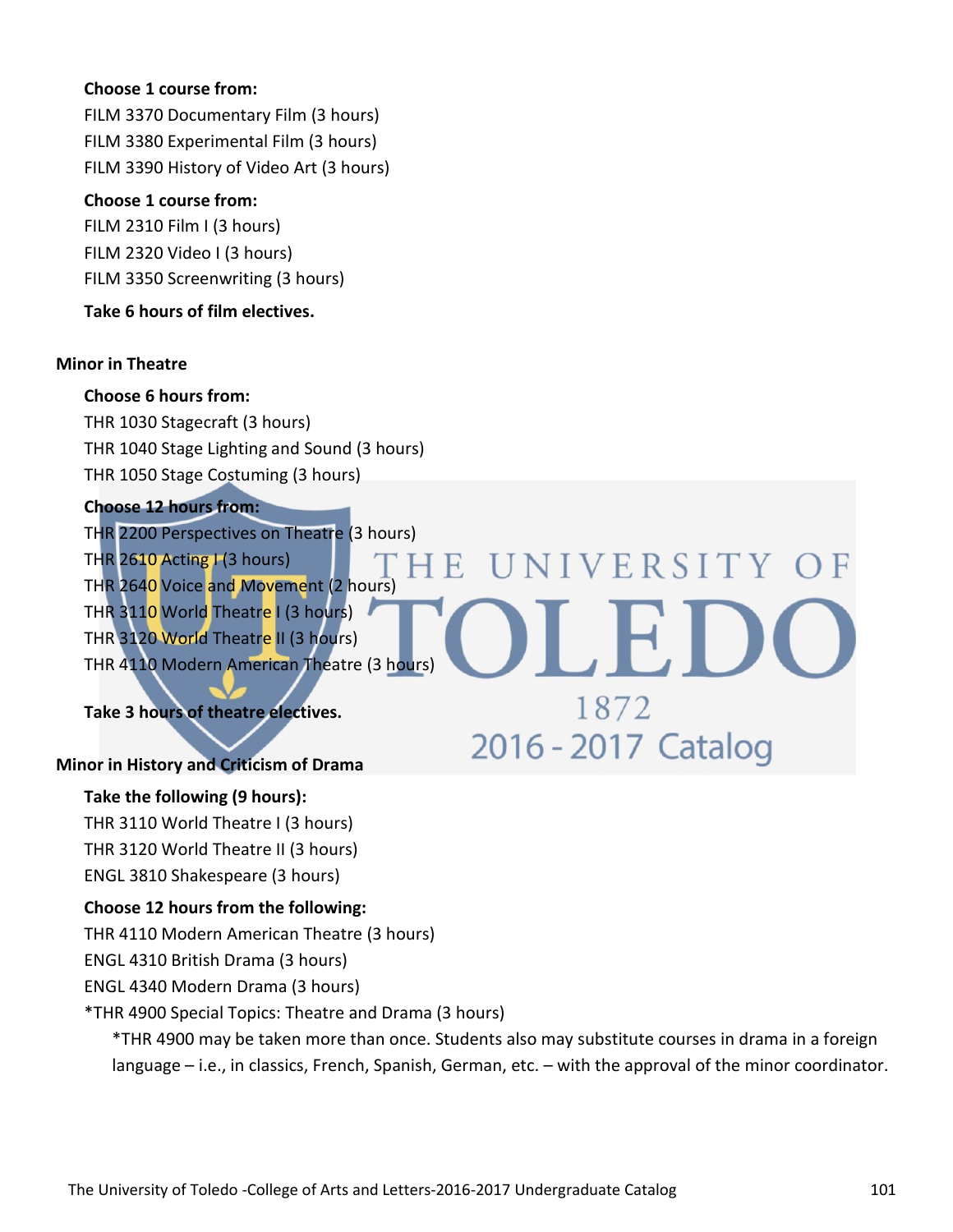# **Urban Studies**

#### **Interdisciplinary Major**

**Degrees Offered**: Urban Studies offers a program for a bachelor of arts.

#### **Requirements for the Undergraduate Major in Urban Studies**

The Urban Studies program, totaling 48 credit hours, is an interdepartmental major with emphasis on urbanoriented courses in economics, geography, history, political science, and sociology. Its purpose is to provide a broadly based educational foundation for understanding the impact and scope of urbanization so that students will be suitably educated to pursue graduate or professional academic programs or to assume positions in urban-related employment.

Required courses: 15 hours chosen from the following, with one course from each department:

ECON 3600, 3 hours GEPL 3710, 3 hours HIST 3270 OR 3280, 3 hours **HE UNIVERSITY** PSC 3310, 3 hours SOC 2410, 4440 OR 4450, 3 hours 12 hours chosen from any of these courses: ECON 4050; GEPL 4530, 3460; HIST 3250, 3400, 3410; PSC 2300; SOC 3600, 3640, 4340, 4610.  $\aleph$ One course in statistics (3 hours): ECON 2640, PSC 3110 or SOC 3290.4.  $6 - 2$ Students will consult with adviser to choose 18 hours of courses in fields related to Urban Studies.

# **Department of Women's and Gender Studies**

#### **Interdisciplinary Major**

Asma Abdel Halim, Interim Chair and Adviser

**Degrees Offered**: Women's and Gender Studies offers a program for a bachelor of arts and a graduate certificate.

#### **Requirements for the Undergraduate Major in Women's and Gender Studies**

Major, B. A. 33 hours (30 hours if double-major)

#### **Core Requirements**: 18 hours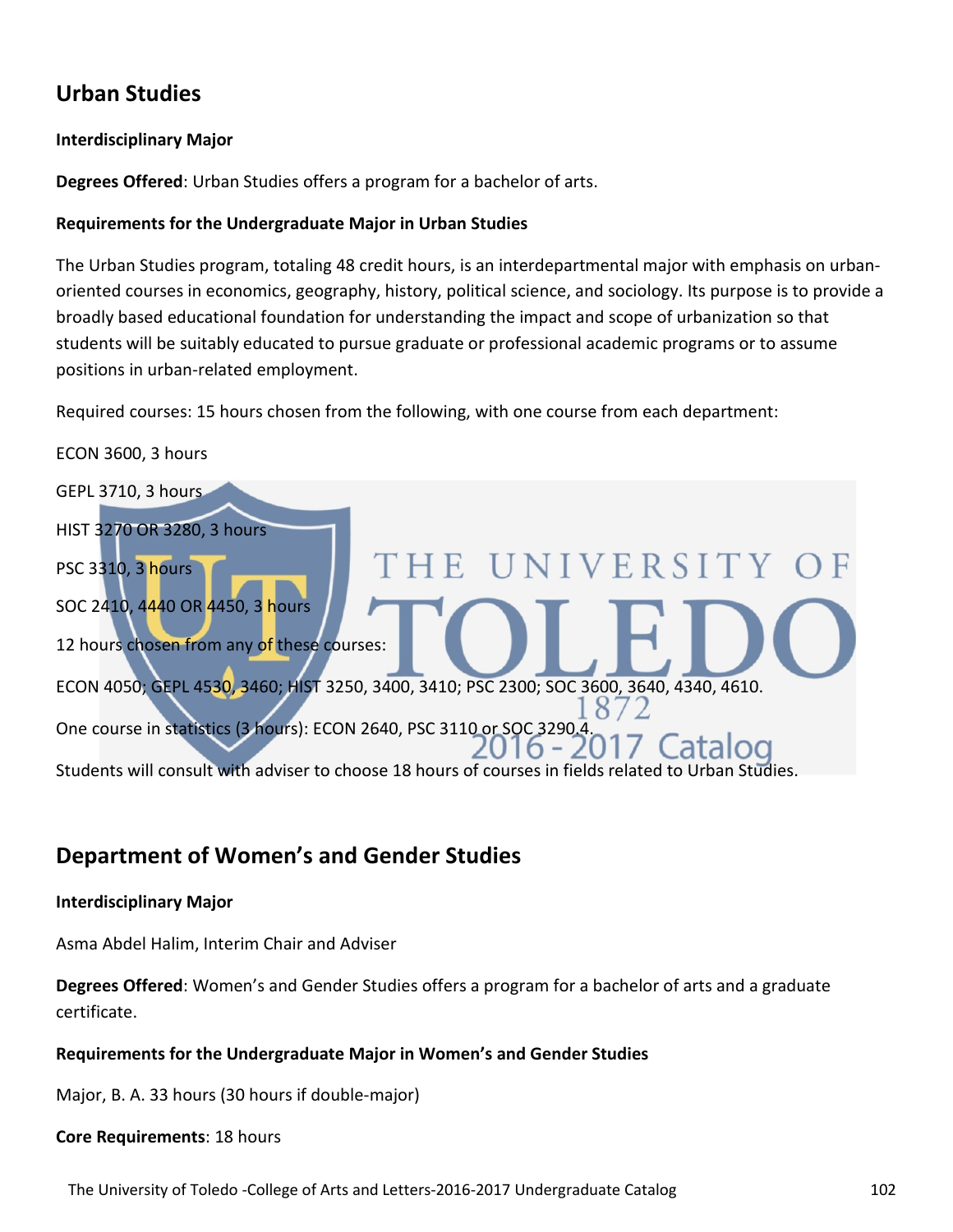WGST 1150 Proseminar in Women's and Gender Studies I, 1 hour WGST 2150 Proseminar in Women's and Gender Studies II, 1 hour WGST 3010 Issues in Women's Studies, 3 hours WGST 4870 Feminisms (Feminist Theory), 3 hours WGST 4890 Research & Methodologies, 4 hours WGST 4900 Senior Seminar, 3 hours WGST 4940 Praxis, Internship, 3 hours

**Electives:** 15 hours (12 hours if double-major)

All cross-listed WGST classes or courses with WGST numbers (that are not core-classes) count as WGST electives. In some cases, where relevant, courses with other department alpha-codes may count as electives at the discretion of the adviser or chair.

#### **Requirements for the Undergraduate Minor in Women's and Gender Studies**



#### **Electives: 12 hours**

All cross-listed WGST classes or courses with WGST numbers (that are not core-classes) count as WGST electives. In some cases, where relevant, courses with other department alpha-codes may count as electives at the discretion of the adviser or chair.

#### **Requirements for the Undergraduate Minor in Sexuality Studies**

To complete the minor in Sexualities Studies, students must maintain a minimum GPA of 2.0 in the minor field, and complete 19 credits of coursework—10 of required core courses and 9 from a broad list of elective courses, subject to approval by the student's adviser and department chair.

Required core:

WGST 2010: Introduction to Women's Studies, 3 hours

WGST 4980: Queer Theory OR WGST 4780: Feminisms, 3 hours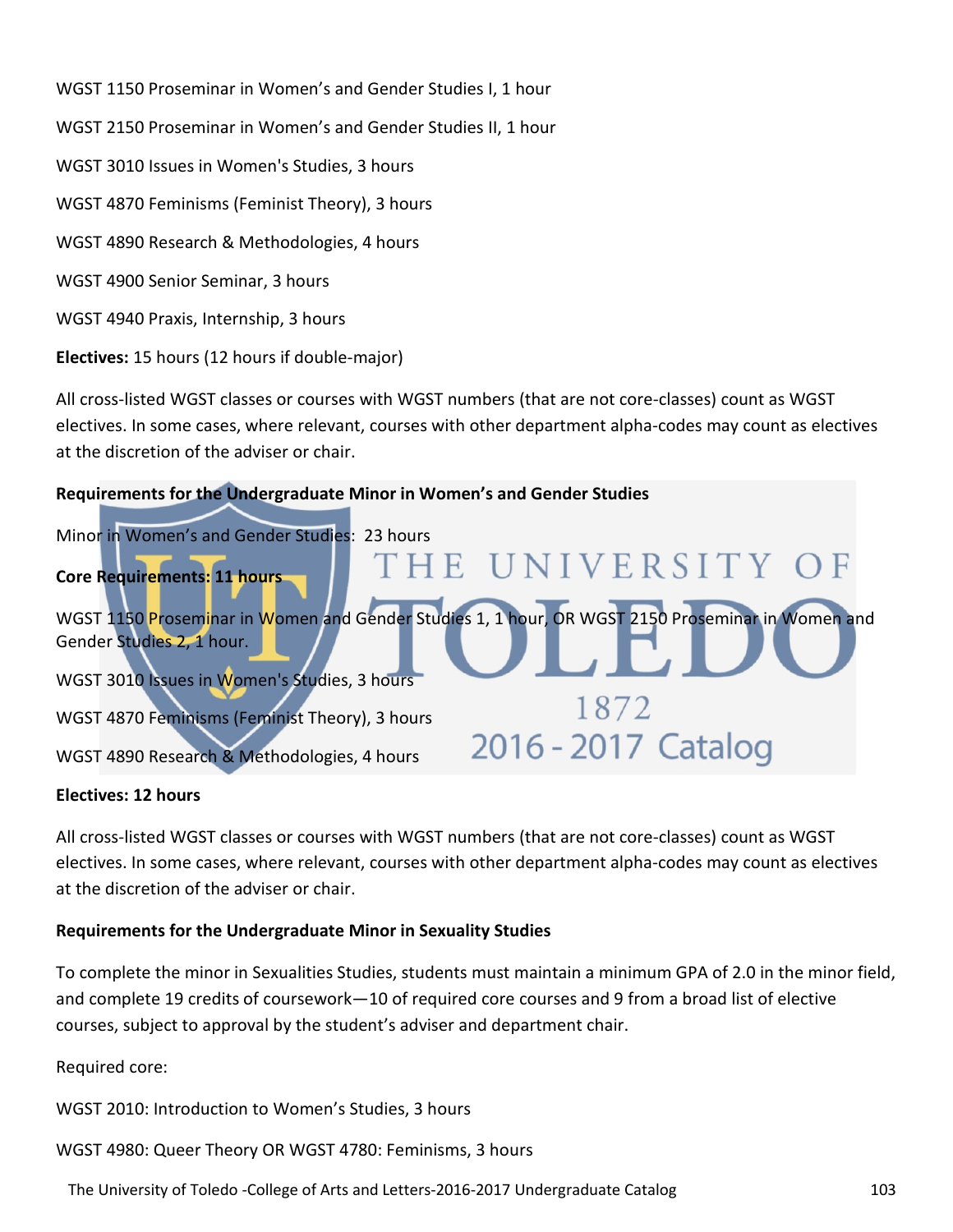WGST 4890: Women's and Gender Studies Research and Methodologies, 4 hours

Electives:

WGST 2880: Queer Culture(s), 3 hours.

WGST 3200: Issues in LGBT Communities, 3 hours.

WGST 3550: Love, Sex, and Marriage, 3 hours.

WGST 3800: Sexual Politics, 3 hours.

WGST 4590: Law, Policy, and the Politics of Sexuality, 3 hours.

WGST 4780: Feminisms,\* 3 hours.

WGST 4980: Queer Theory\* 3 hours.

\*Only one of these may count as an elective. The other will be counted as part of the core requirements.

#### **WGST and Pre-Med**

Students interested in the Pre-Med program may major in WGST. The Pre-Med program is a career track, not an official academic major. All students enrolled in the pre-med program must also choose a major. In the past few years, an increasing number of students interested in health-related careers have chosen WGST as their major. Students with a particular interest in women's health and topics related to gender and healthcare may take the following: WGST 4810 Women's Health Care, WGST 4160 Health and Gender, and WGST 3980 Women and Disability in partial fulfillment of the Women's and Gender Studies major electives. In addition, WGST students pursuing the Pre-Med option will be assigned a mentor, from the medical profession, to provide guidance and advice as they develop their career goals. Students who would like to pursue the WGST and Pre-Med option should speak with the department adviser and the Pre-Med adviser. ZU 10 - ZU 17

#### **WGST and Pre-Law**

Students interested in pursuing law school may major in WGST. Pre-Law is not a specific major at the University of Toledo. Students who would like to prepare themselves for law school may choose any academic major. According to the American Bar Association students interested in attending law school should prepare themselves by gaining the following skills: Analytic / Problem Solving Skills, Critical Reading and Writing Skills, Oral Communication / Listening Abilities, General Research Skills, Task Organization / Management Skills. The WGST degree provides students with the opportunity to gain all of the skills recommended for the successful pursuit of a career in law. In addition, undergraduates in Women's and Gender Studies who wish to study legal ideas, institutions, and procedures from the perspective of gender may pursue a concentration in Law and Social Thought by taking the following: LST 2010, 2500 (2 hours), and 4900 in partial fulfillment of the women's and gender studies major electives, and LST 4940 (3 to 6 hours) to satisfy the women's and gender studies internship requirement. Students should meet with the department adviser to discuss their specific academic plan.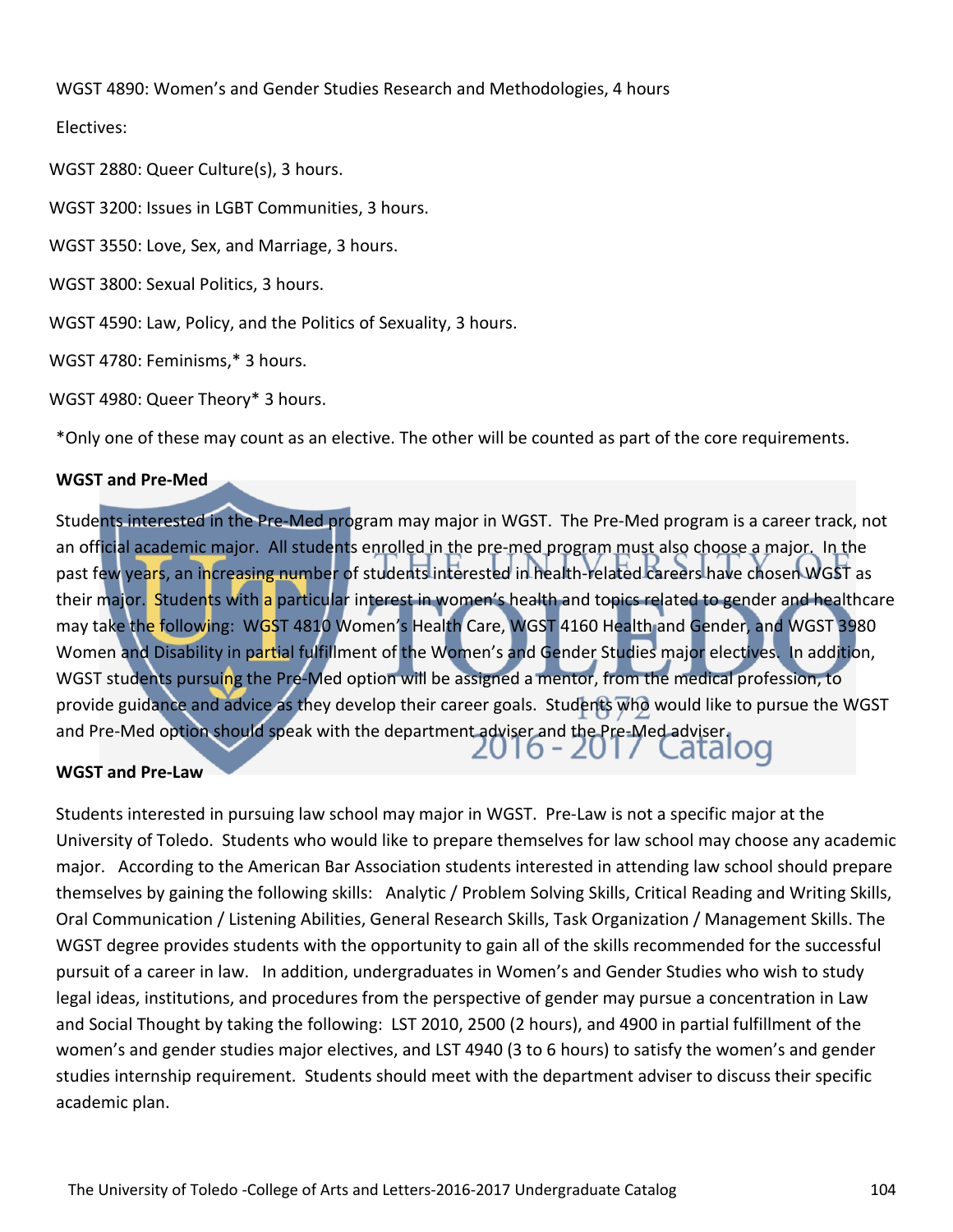#### **Concentrations:**

WGST has formal concentrations in Sexuality Studies and Law and Social Thought. Please speak to the department adviser for more information on these programs.

#### **Honors in Women's and Gender Studies**

A student majoring in Women's and Gender Studies who is seeking departmental honors should make formal application near the end of the junior year. The following requirements must be met in order to earn the departmental honors designation at the time of graduation: 1) minimum cumulative GPA of 3.3 overall and 3.5 in WGST courses, 2) Two WGST 3000-4000-level elective courses and 3) WGST 4910 Thesis for three hours, an honors thesis, or a paper from a 4000-level class submitted for review by the department honors committee.

| <b>College of Arts and Letters Faculty</b>                                                                                              |
|-----------------------------------------------------------------------------------------------------------------------------------------|
| <b>Department of Art</b>                                                                                                                |
| Christopher Burnett, 2007, Associate Professor<br>B.F.A., Rhode Island School of Design; M.A., M.F.A., University of New Mexico         |
| Jason Cox, 2015, Assistant Professor<br>B.F.A., M.A.T., The Maryland Institute College of Art; Ph.D., The Ohio State University         |
| Debra Davis, 2000, Professor and Director<br>B.A., M.S. Ed., Northern Illinois University; M.F.A., University of Colorado               |
| Daniel Hernandez, 2012, Assistant Professor<br>B.F.A, Northwest Missouri State University; M. F. A., American University 2017 Catalog   |
| Thomas Lingeman, 1979, Professor<br>B.S., Ball State University; M.F.A., Southern Illinois University of Art                            |
| Thor Mednick, 2013, Assistant Professor<br>B.F.A., M.A., University of Southern California; Ph.D., Indiana University                   |
| Barbara W. F. Miner, 2000, Professor and Chair<br>B.F.A., State University of New York - New Paltz; M.F.A., Eastern Michigan University |
| Deborah Orloff, 1994, Professor<br>B.F.A., Clark University; M.F.A., Syracuse University                                                |
| Mysoon Rizk, 2000, Associate Professor<br>B.A., Oberlin College; B. S., A.M., Ph.D., University of Illinois at Urbana - Champaign       |
| Arturo Rodriguez, 2001, Associate Professor                                                                                             |

The University of Toledo -College of Arts and Letters-2016-2017 Undergraduate Catalog 105

B.F.A., Kansas City Art Institute; M.F.A., Indiana University – Bloomington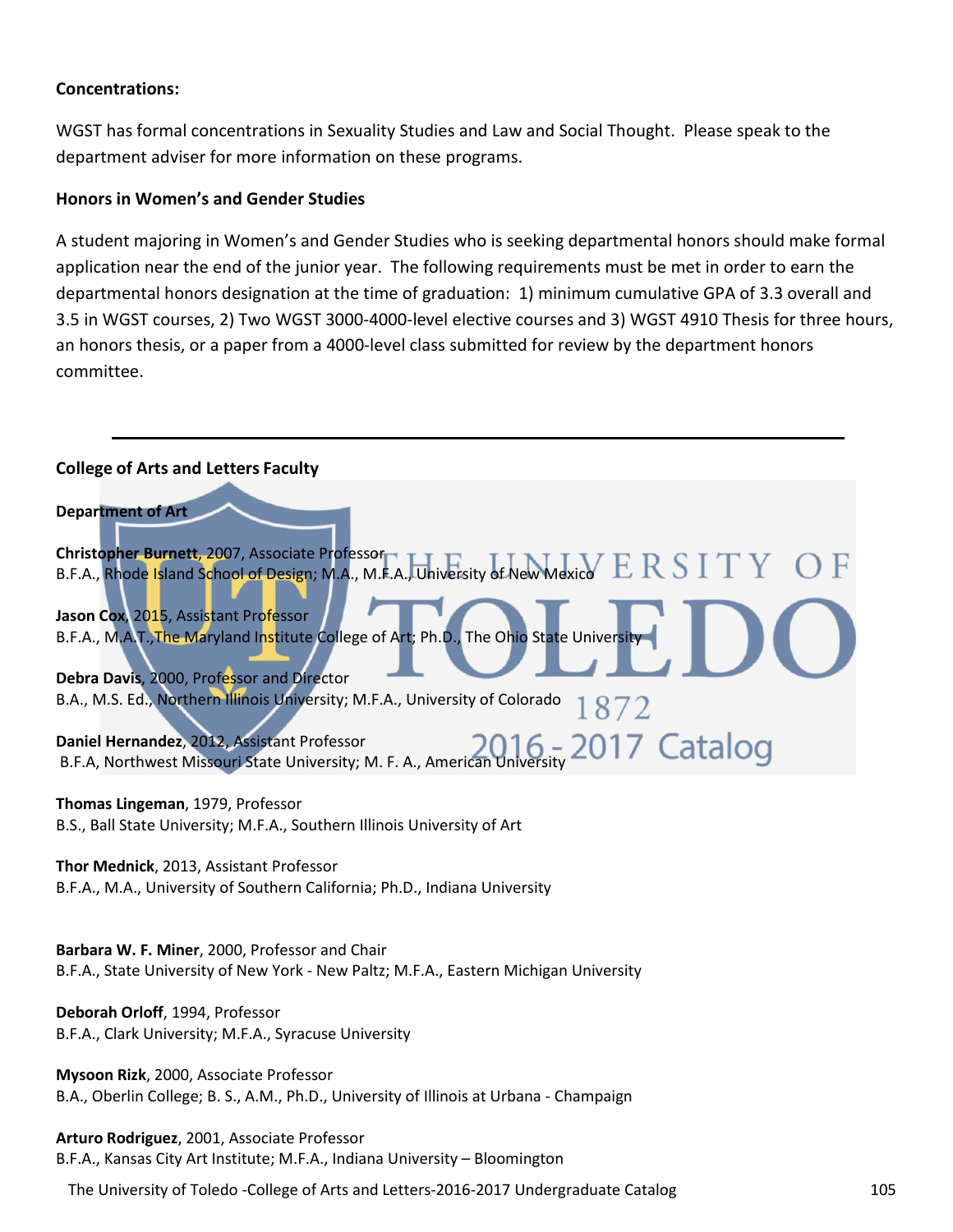**Barry Whittaker**, 2011, Assistant Professor

B.F.A., University of Texas; M.F.A., University of Colorado

#### **Emeritus Faculty**

**Diana Attie**, 1962, Professor Emeritus, 2012 B.S., M.A., Cleveland Institute of Art; Case Western Reserve University

**Duane Bastian**, 1971, Professor Emeritus, 1999 A.B., M.A., Eastern Michigan University; M.Ed., Ph.D., The University of Toledo

**Peter Elloian**, 1966, Professor Emeritus, 2001 B.F.A., Cleveland Institute of Art; M.F.A., University of Iowa

**Rex Fogt**, 1972, Professor Emeritus, 2012 B.A., Bluffton College; M.F.A., University of Michigan

**Marc S. Gerstein**, 1980, Professor Emeritus, 2012 B.A., Brandeis University; M.A., Ph.D., Harvard University

**David H. Guip**, 1972, Professor Emeritus, 2016 B.S., B.F.A., M.Ed., Wayne State University; Ed.D., Ball State University

**Richard Putney, 1979, Associate Professor Emeritus** B.A., M.A., Ph.D., University of Delaware

**Lecturers**

**Brian Carpenter**, 2014, Lecturer A.A., B.A., University of Toledo, M.F.A., Cranbrook Academy of Art

**Karen Roderick-Lingeman**, 2003, Senior Lecturer Karen Roderick-Lingeman, 2003, Senior Lecturer<br>B. Ed., The University of Toledo; M.F.A, University of North Dakota

**Eric Zeigler**, 2014, Lecturer B.F.A., Bowling Green State University; M. F. A., San Francisco Art Institute

#### **Department of Communication**

**Paul A. Fritz**, 1978, Professor B.A., Capital University; M.A., Ph.D., Bowling Green State University

**Paulette D. Kilmer**, 1997, Professor B.A., M.A., University of Wisconsin; M.A., University of Kansas; Ph.D., University of Illinois

**Jacqueline Layng**, 1997, Professor B.A., M.A., Ed.D., Northern Illinois University

**Gigi McNamara**, 2016, Assistant Professor B.A., The Pennsylvania State University; M.A., Duquesne University; Ph.D., The Pennsylvania State University

The University of Toledo -College of Arts and Letters-2016-2017 Undergraduate Catalog 106

VERSITY

1872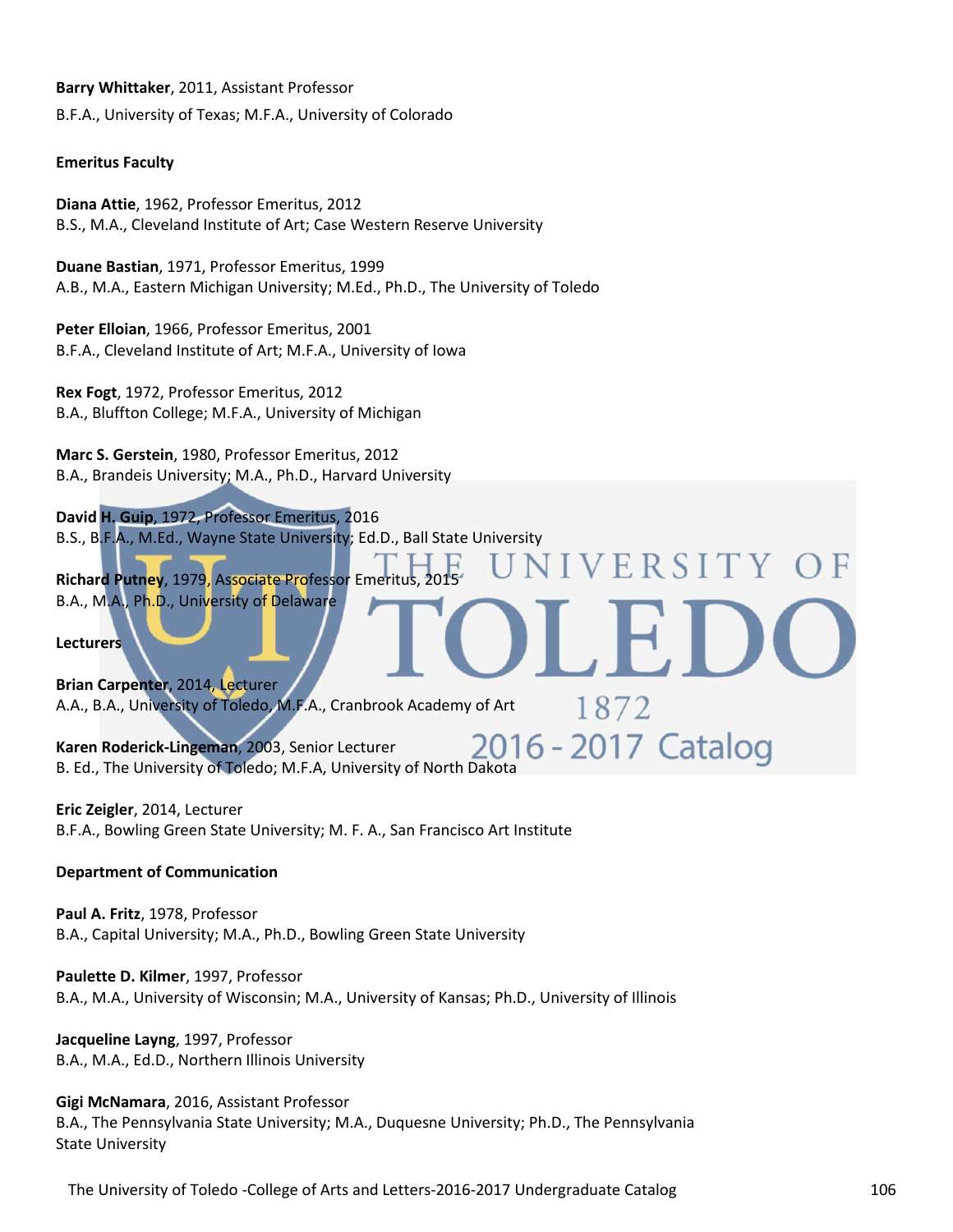**Brian A. Patrick**, 2001, Professor B.A., M.A., University of Detroit; Ph.D., University of Michigan

**Sumitra Srinivasan**, 2006, Associate Professor B.Sc., M.A., The University of Madras; M.S., Syracuse University; Ph.D., Georgia State University

**David E. Tucker**, 1987, Professor B.A., Wittenberg University; M.A., Ph.D., Bowling Green State University

**Jeffrey S. Wilkinson**, 2014, Professor and Chair B.S., University of Florida; M.A., Ph.D, University of Georgia

#### **Emeritus Faculty**

**James B. Benjamin**, 1986, Professor Emeritus, 2013 B.S., Dakota State College; M.A., Ph.D., The Pennsylvania State University

**Carlton O. DeFosse**, 1979, Professor Emeritus, 1999 B.S., M.S., Western Illinois University; Ph.D., The University of Toledo

**Richard J. Knecht**, 1971, Professor Emeritus, 2013 B.S., University of Dayton; M.A., Miami University; Ph.D., The Ohio State University **RSITY** 

**Paul A. Many**, 1980, Professor Emeritus, 2013 B.A., St. John's University; M.A., The Ohio State University; M.F.A., Bowling Green State University; Ph.D., Ohio University

1872

**Bernice C. Marti**, 1969, Professor Emeritus, 1983 B.A., M.A., Michigan State University; Ed.D., The University of Toledo

**Norbert Mills**, 1974, Associate Professor Emeritus, 2005 B.A. Winona State College; M.A., Ph.D., Bowling Green State University

**Charles G. Russell**, 1975, Professor Emeritus, 1999 B.S., M.S., Ph.D., Southern Illinois University

**Ethel M. Wilcox**, 1972, Professor Emeritus, 1999 B.A., Southern Oregon College; M.A., Ph.D., Bowling Green State University

#### **Lecturers**

**Amy Capwell-Burns**, 2003, Associate Lecturer B.A., Baldwin-Wallace College; M.A., Cleveland State University; Ph.D., Bowling Green State University

**Dee Drummond**, 2007, Associate Lecturer B.A., The University of Toledo; M.A., Michigan State University

**Eleanor Dombrowski**, 2013, Lecturer B.S., Eastern Michigan University; M.A., Western Michigan University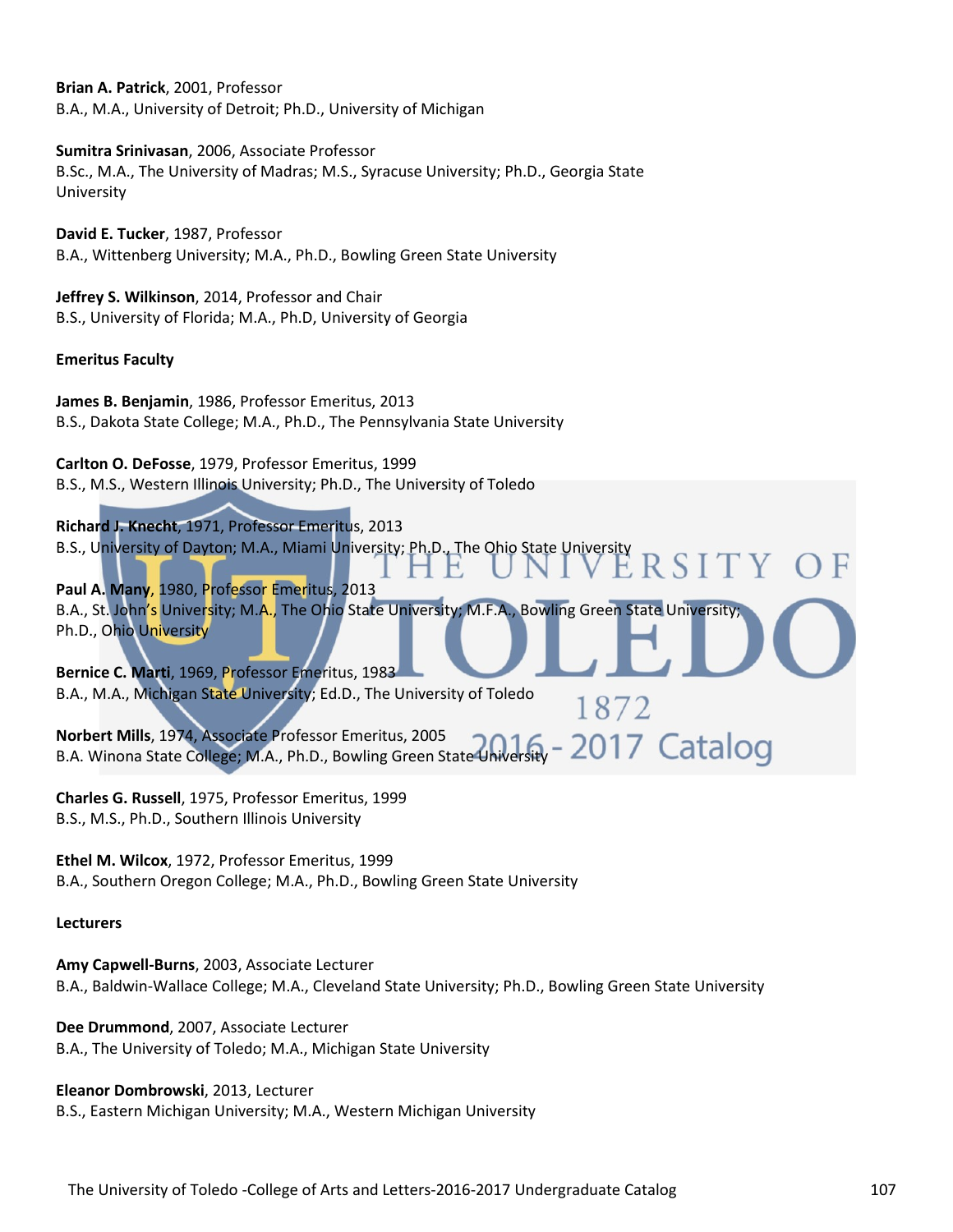#### **Fatima A. Shousher Simon**, 2004, Senior Lecturer

B.A., University of Toledo; M.A., Bowling Green State University

#### **Disability Studies Program**

**Allyson Day**, 2014, Assistant Professor B.A., B.F.A., University of Maine at Farmington; M.A., Simmons College; Ph.D., Ohio State University

**James Ferris**, 2008, Professor and Ability Center of Greater Toledo Endowed Chair in Disability Studies B.A., Marquette University; M.A., University of Texas at Austin; Ph.D., Southern Illinois University at Carbondale

**Kim E. Nielsen**, 2012, Professor B.A., Macalester, M.A., Ph.D., University of Iowa

**Liat Ben-Moshe**, 2013, Assistant Professor B.A., Tel Aviv University; M.A., Ph.D. Syracuse University

#### **Department of Economics**

**Olugbenga Ajilore**, 2003, Associate professor B.A., U.C. Berkeley, Ph.D., Claremont Graduate University

**Aliaksandr Amialchuk**, 2007, Associate professor B.A., Hrodno State University; M.A., National University Kyiv-Mohyla Academy; Ph.D., University of Houston P

1872

2016 - 2017 Catalog

**David C. Black**, 1990, Associate professor and Graduate adviser B.A., M.A., Ph.D., State University of New York - Buffalo

**Larry Cook**, 2006, Associate Lecturer B.A., M.A., The University of Toledo

**Michael R. Dowd**, 1989, Associate professor and Chair B.A., M.A., Ph.D., State University of New York – Buffalo

**Kevin Egan**, 2005, Associate professor B.A., Central College; Ph.D., Iowa State University

**Kristen Keith**, 1994, Associate professor and Undergraduate adviser B.A., University of Montana; M.A., Ph.D., The Ohio State University

**Oleg Smirnov**, 2006, Associate professor B.S. Novosibirsk State University; M.A., West Virginia University; Ph.D., West Virginia University

#### **Emeritus Faculty**

**Julius Gylys**, 1967, Professor emeritus, 1993 B.S., M.B.A., University of Detroit; M.A., Ph.D., Wayne State University

**James P. LeSage**, 1988, Professor emeritus, 2006, B.A., University of Toledo, M.A., University of Toledo, Ph.D., Boston College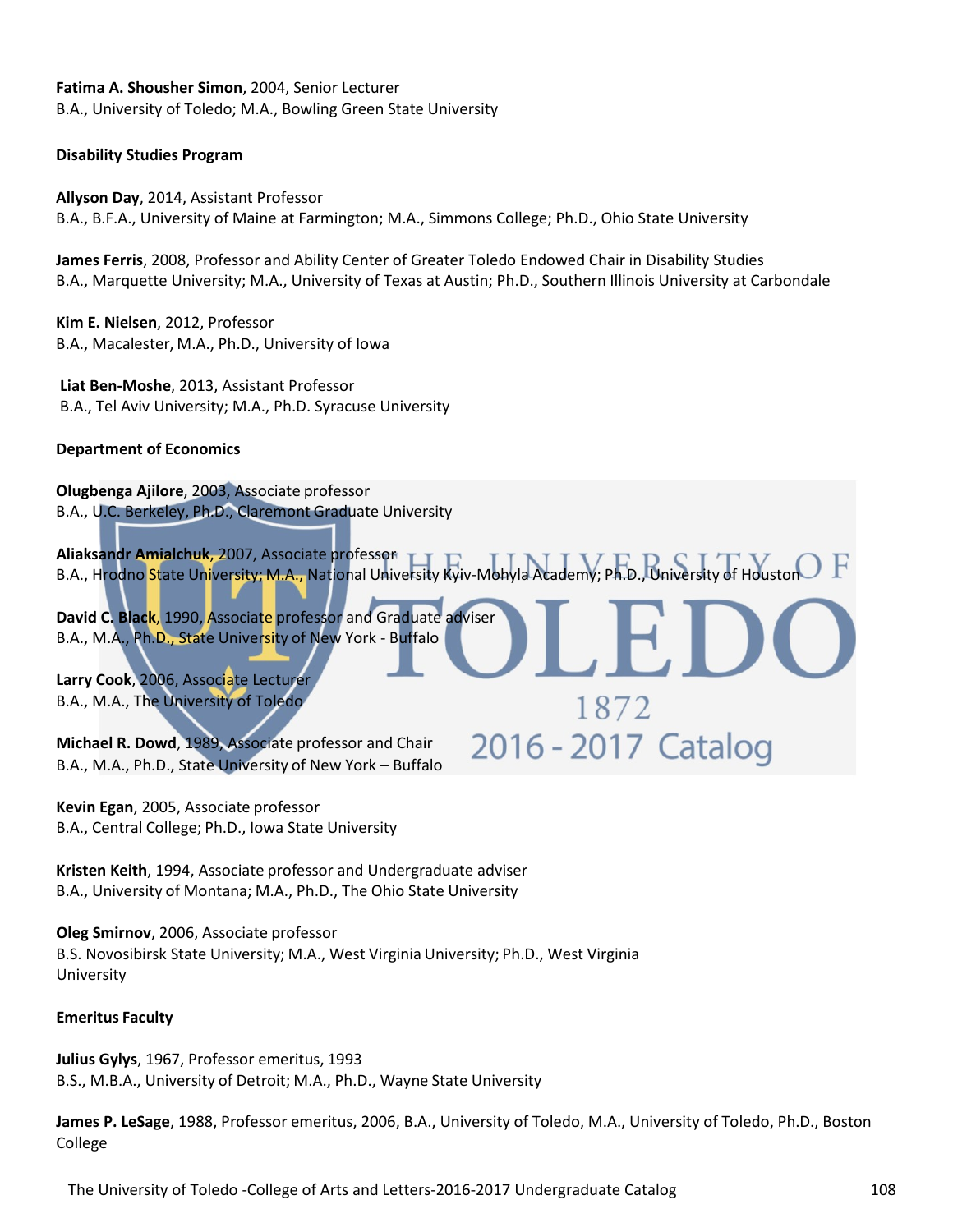**Raj Roy**, 1963, Professor emeritus, 1999 B.A., M.A., Calcutta University; Ph.D., Wayne State University

**Frederick Tank**, 1970, Associate Professor emeritus, 1999 B.B.A., University of Georgia; M.A., The University of Toledo; Ph.D., Wayne State University

**Steven Weiss**, 1968, Professor emeritus, 1999 B.A., M.A., Ph.D., University of Colorado

**Donald J. Yankovic**, 1968, Professor emeritus, 1989 B.A., Monmouth College; Ph.D., University of Pittsburgh

### **Department of English Language and Literature**

**Elliot Adams,** 2008, Associate Lecturer B.A., M.A., University of Alabama; Ph.D., Bowling Green State University

**Elizabeth Anderson,** 2015, Lecturer BA Ohio State University, MA., University of Toledo



**Daniel Compora**, 1993, Associate professor A.S., Monroe County Community College; B.A., M.Ed., Ph.D., The University of Toledo

**Paul Conner**, 2007, Associate Lecturer B.S., Indiana University Southeast; M.A., University of Louisville

**Deborah Coulter-Harris**, 2007, Associate Lecturer B.A., Fitchburg State College; M.A., Ph.D., University of Toledo

**Michelle Davidson**, 2004, Senior Lecturer B.A., M.A., The University of Toledo

**Michael S. Dubose**, 2005, Senior Lecturer B.A., M.A., University of North Florida, Ph.D., Bowling Green State University

**Anthony Edgington**, 2005, Associate professor

B.A., University of Pittsburg; M.A. Slippery Rock University; Ph.D., University of Louisville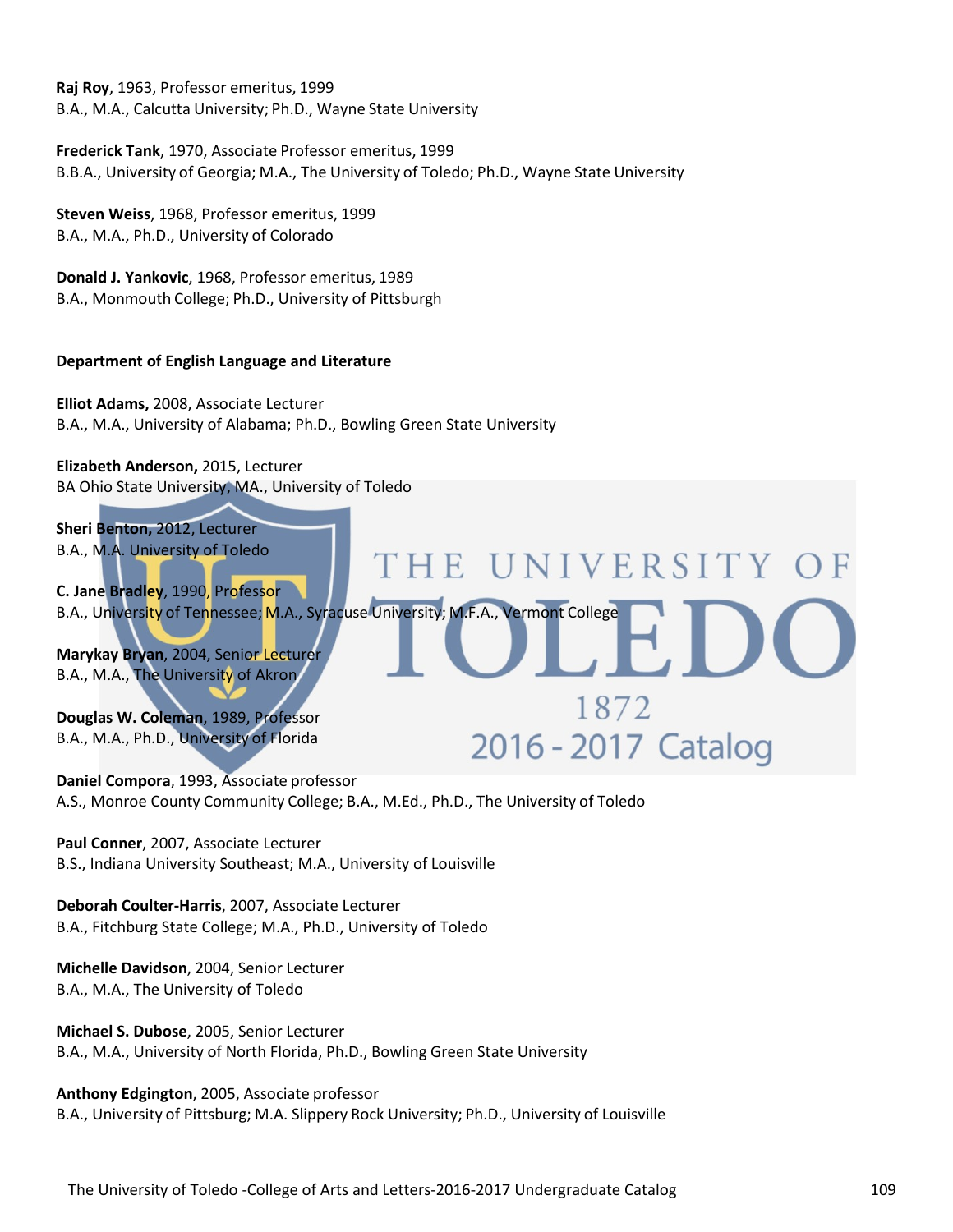**David L. Erben**, 1997, Assistant professor B.A., M.A., Ph.D., University of South Florida

**Christina M. Fitzgerald**, 2003, Professor B.A., Columbia University; M.A., Ph.D., University of California, Los Angeles

**William N. Free**, 1966, Professor B.A., Yale University; M.A., Indiana University; Ph.D., Yale University

**Timothy Geiger**, 1997, Professor, B.A., West Chester University of Pennsylvania; M.F.A., University of Alabama

**Melissa Valiska Gregory**, 2002, Associate professor B.A., College of Wooster; M.A., Ph.D., Indiana University

**Michael A. Hiser**, 1990, Senior lecturer B.A., M.A., The University of Toledo

**Susan E. Hoehing**, 1989, Senior lecturer B.A., Georgetown University; M.A., The University of Toledo

**Robert S. Imbur**, 2005, Senior Lecturer B.A., M.F.A., University of Notre Dame THE UNIVERSITY **Kevin W. Jett,** 2003, Senior Lecturer B.A., M.A., Indiana State; Ph.D., The University of Toledo **Rosemary Johnson-Kurek**, 2003, Senior Lecturer B.A., M.A., Bowling Green State University; Ph.D., The University of Toledo 1872 **Laura S. Keller**, 2005, Senior Lecturer 2016 - 2017 Catalog B.A., M.A., The University of Toledo

**Sara Lundquist**, 1993, Associate professor and Chair B.A., Boston University; B.S., Virginia CommonwealthUniversity; Ph.D., Boston College

**Kimberly Mack**, 2015, Assistant professor BFA New York University, MFA Antioch University, MA, Ph.D., University of California, Los Angeles

**Andrew Mattison**, 2005, Professor A.B., Vassar College, M.A., Ph.D., Brandeis University

**James Thomas Miller**, 2013, Lecturer B.A. Mississippi State University, M.F.A., Southern Illinois University

**Stephanie J. Moldawsky**, 2003, Senior Lecturer B.A., M.A., The University of Toledo

**Carol Parsil**, 2012, Lecturer B.A., M.A., University of Toledo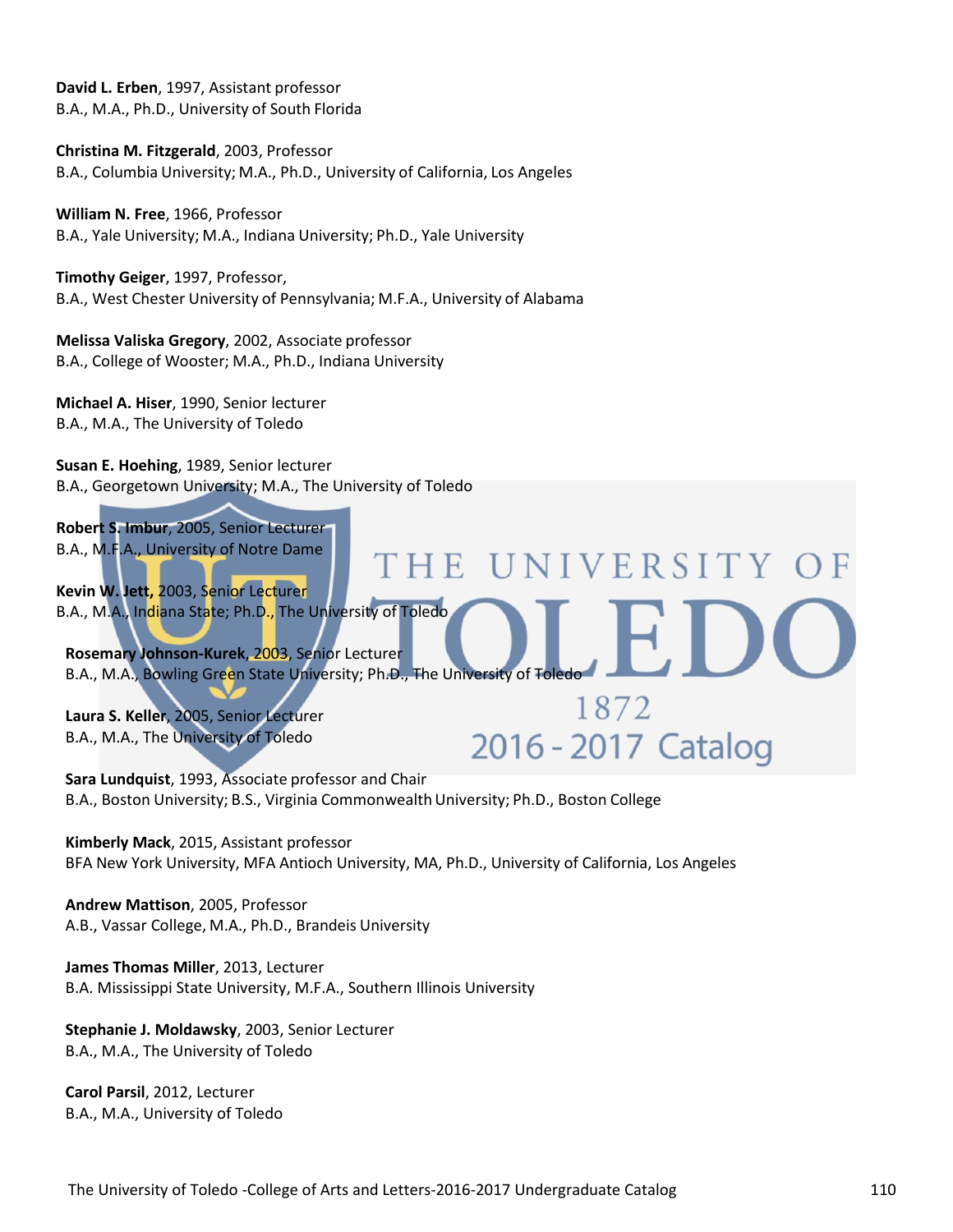**Deirdre Perlini,** 2015, Lecturer BA, DePaul University, MA, University of Toledo

**Sabrina Peters-Whitehead**, 2004, Senior Lecturer B.A., Carson-Newman College, M.A., Virginia Polytechnic and State University

**Michael V. Piotrowski**, 1988, Senior Lecturer B.A., Siena Heights College; M.A., The University of Toledo

**Melinda Reichelt**, 1997, Professor B.A., Anderson University; M.A., Ph.D., Purdue University

**Patricia M. Reid**, 1991, Senior Lecturer B.A., State University of New York - Plattsburg; M.A., State University of New York - Binghamton

**Russell J. Reising**, 1994, Professor B.A., M.A., Miami University; Ph.D., Northwestern University

**Parama Sarkar,** 2009, Associate professor B.A., Presidency College, India; M.A., Jadavpur University, India; Ph.D., Michigan State University

**Barbara Schneider**, 2001, Associate professor and Associate Dean, College of Arts and Letters B.A., Gonzaga University; M.A., Ph.D., Wayne State University VERSI

**Linda A. Schuller**, 1989, Senior Lecturer B.A., Kenyon College; M.A., Ph.D., The University of Toledo

**Suzanne E. Smith**, 1989, Senior Lecturer B.A., State University of New York - Brockport; M.A., The University of Toledo

1872 **Paul Stabile,** 2013, Lecturer B.S. Saint Louis University, M.A., University of Missouri-St. Louis, Ph.D., Saint Louis University<sup>2</sup>

**Skaidrite Stelzer**, 1985, Assistant professor B.A., M.A., Western Michigan University; Ph.D., Kent State University

**Benjamin Stroud**, 2011, Associate professor B.A., University of Texas, Austin; M.A., M.F.A., Ph.D., University of Michigan

**Robert S. Turley**, 1989, Associate professor B.A., Oral Roberts University; M.A., University of Tulsa; Ph.D., Florida State University

**Mary B. Van Ness**, 1989, Senior Lecturer B.A., M.A., The University of Toledo

**Mary Beth Wetli**, 2014, Lecturer B.A., Villanova University; M.A., University of Notre Dame; Ph.D., University of Pennsylvania

**Paul W. Wise**, 2004, Senior Lecturer B.A., Northern Michigan University, M.A., Bowling Green State University, Ph.D., Michigan State University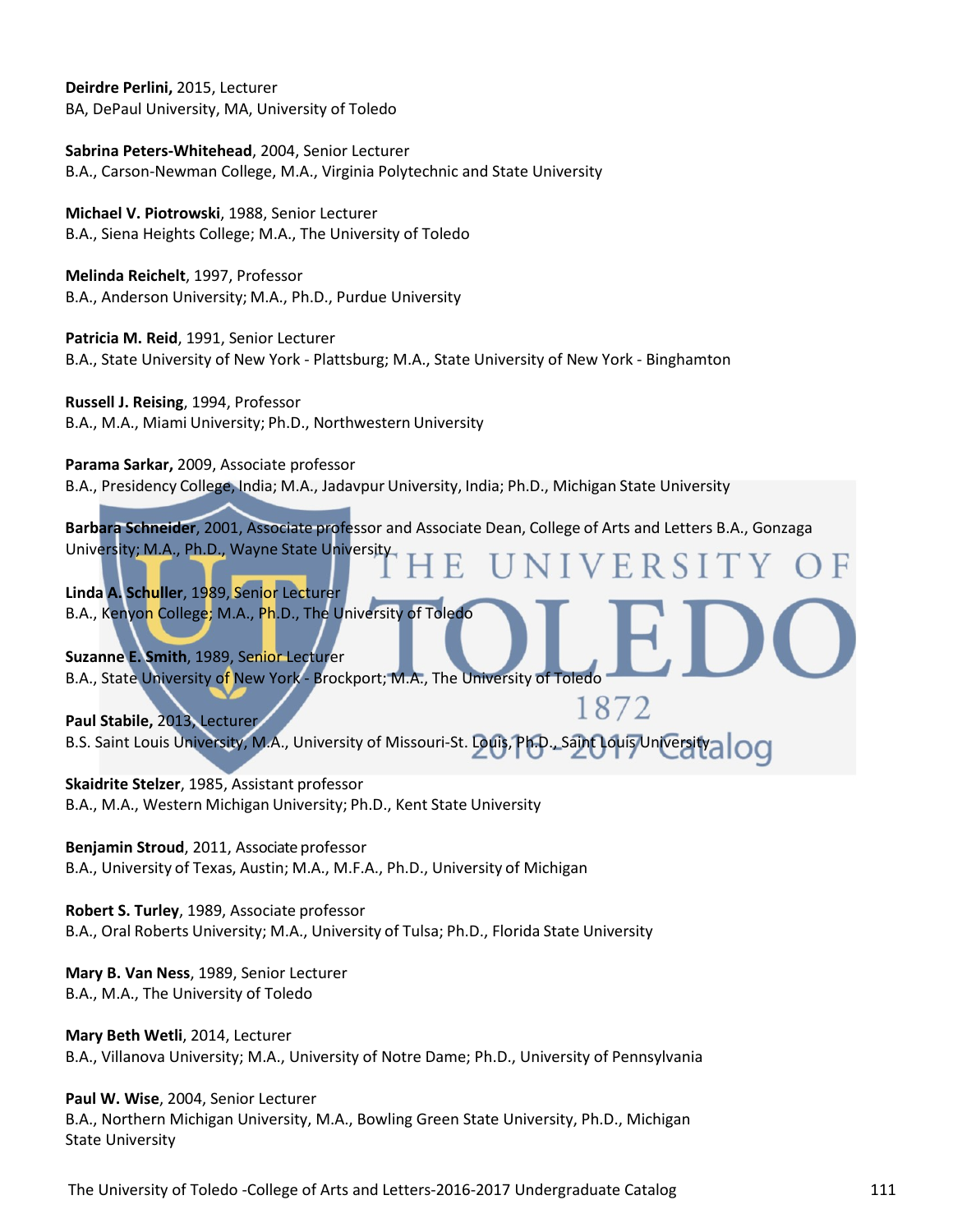**Sara J. Yaklin,** 2004, Senior Lecturer B.A., Hiram College; M.A., University of Toledo

#### **Emeritus and Superannuate Faculty**

**Samir Abu-Absi**, 1968, Professor emeritus, 2006 B.A., American University of Beirut; M.A., Ph.D., Indiana University

**Harriet F. Adams**, 1972, Associate professor emeritus, 2000 A.B., M.A., Bryn Mawr College; Ph.D., The Ohio State University

**Thomas E. Barden**, 1976, Professor Emeritus 2013 B.A., M.A., Ph.D., University of Virginia

**Lawrence J. Dessner**, 1969, Professor emeritus, 1999 B.A., Yale University; M.A., Ph.D., New York University

**Ruth Friedman**, 1968, Professor emeritus, 1985 B.Ed., M.A., The University of Toledo

**Alfonso J. Grande**, 1964, Professor emeritus, 1990 B.A., M.A., Seton Hall University H E

**James K. Larson**, 1965, Associate professor emeritus, 1993 B.A., M.A., Columbia University

**Clarence B. Lindsay Jr.**, 1971, Professor emeritus, 2009 B.A., Illinois State University; Ph.D., University of Minnesota

1872 **Joel A. Lipman**, 1975, Professor emeritus, 2012 B.S., J.D., University of Wisconsin; M.A., State University of New York - Buffalo 17 Catalog

NIVERSITY

**William McDonald Jr.**, 1955, Professor emeritus, 1993 B.A., M.A., University of Alabama; Ph.D., Northwestern University

**Carol Nelson-Burns,** Associate professor emeritus, 2007 B.A., Mount Union College; M.A., Youngstown State University; Ph.D., University of Toledo

**Jon F. Patton**, 1968, Associate professor emeritus, 1999 B.A., Kent State University; M.A., University of Oregon; Ph.D., Ohio University

**Robert S. Rudolph**, 1965, Professor emeritus, 1999 B.A., Temple University; M.A., Ph.D., University of Wisconsin

**Dorothy Siegel**, 1977, Associate professor emeritus, 2010 B.A., Brandeis University; Ph.D., Massachusetts Institute of Technology

**David Q. Smith**, 1967, Associate professor emeritus, 1999 B.A., Columbia University; M.A., New York University; Ph.D., University of Illinois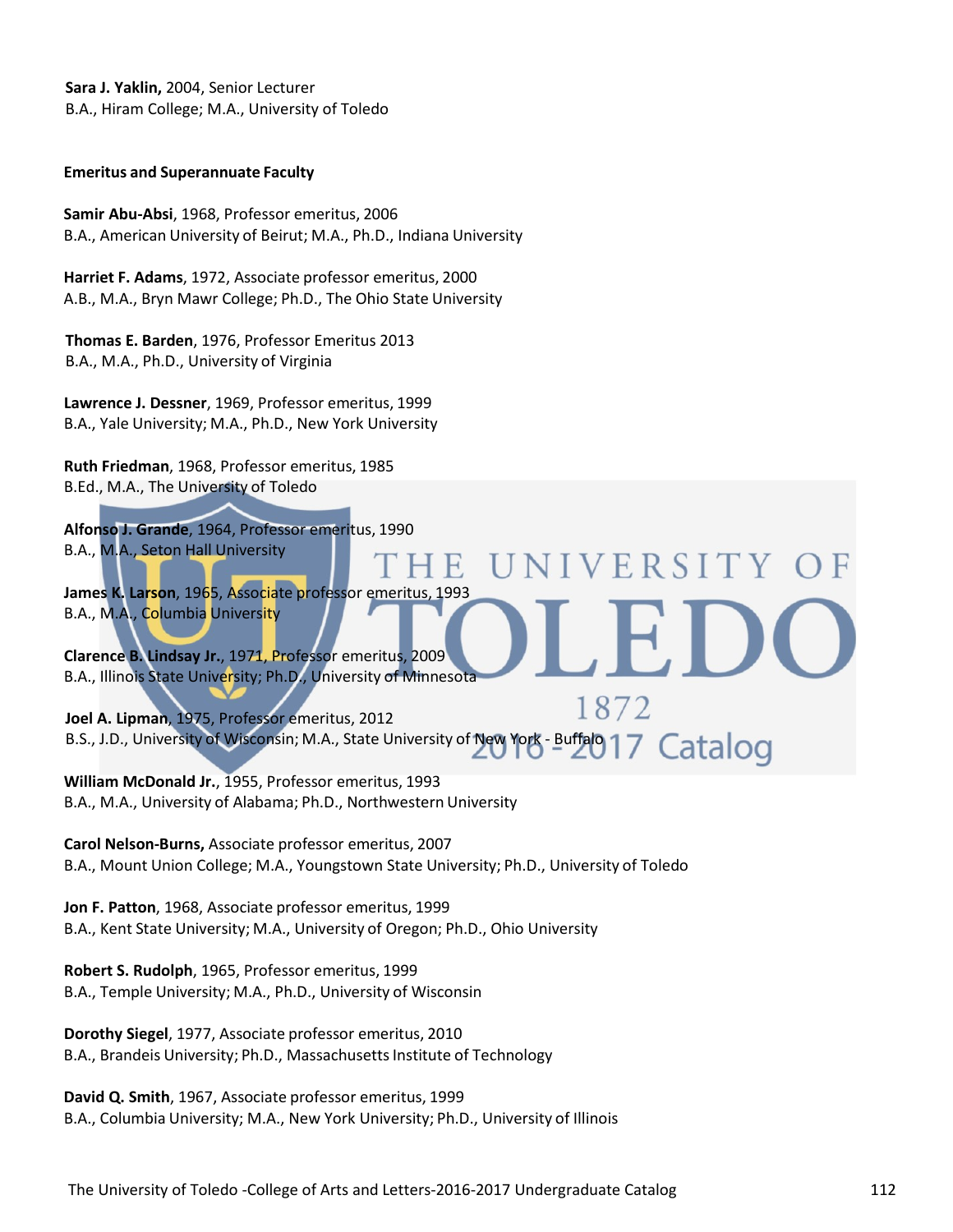**Guy A. Szuberla**, 1969, Professor emeritus, 1999 A.B., Purdue University; M.A., Roosevelt University; Ph.D., University of Minnesota

**Herbert P. Zornow**, 1961, Associate professor emeritus, 1989 B.A., Wesleyan University; M.A., Yale University

**Matthew H. Wikander**, 1987, Professor Emeritus, 2014 B.A., Williams College; B.A., M.A., Cambridge University; Ph.D., University of Michigan

## **Department of Foreign Languages**

**Katherine Best,** 2004, Senior Lecturer B.S., M.A., Bowling Green State University

**An Chung Chengg,** 1998, Associate professor of Spanish B.A., Fu Jen Catholic University; M.A., Ohio University; Ph.D., University of Illinois at Urbana - Champaign

**Kimberlie Colson**, 2007, Associate Lecturer B.A., Florida A&M; M.A., Purdue University

**María Contreras**, 2008, Associate Lecturer B.A., University of Chihauhau, Mexico; M.A. University of Toledo  $NIVERSIT$ 

**Walter Denk,** Senior Lecturer. B.S., Northwestern University, ABD, Michigan State

**Warren Dick**, 2003, Senior Lecturer B.A., M.A., George Washington University; Ph.D., Ohio State University 1872

**Friederike Emonds,** 1994, Associate professor of German M.A., Washington University; Ph.D., University of California – Davis

**Joseph Y. Hara**, 1990, Senior Lecturer B.A., Meiji Gakain University; Th.D., Lexington Theological Seminary

**Mary L. Hoak**, 2011, Lecturer B.A.,Mercer University; M.A. (German), University of Georgia; M.A. (French), Middlebury College; Ph.D., University of Tennessee.

**Ruth Ann Hottell**, 1988, Professor and Chair B.A., Western Kentucky University; M.A., University of Louisville; Ph.D., University of Illinois at Urbana – Champaign

**Michael A. Kistner**, 1994, Senior Lecturer B.A., M.A., Bowling Green State University

**Oscar Lepeley**, 1996, Associate professor of Spanish B.A., Universidad de Santiago; M.A., Ph.D., University of Illinois at Urbana - Champaign

**Juan Martin**, 1994, Associate professor of Spanish B.A., Complutense University of Madrid; M.A., Ph.D., University of Southern California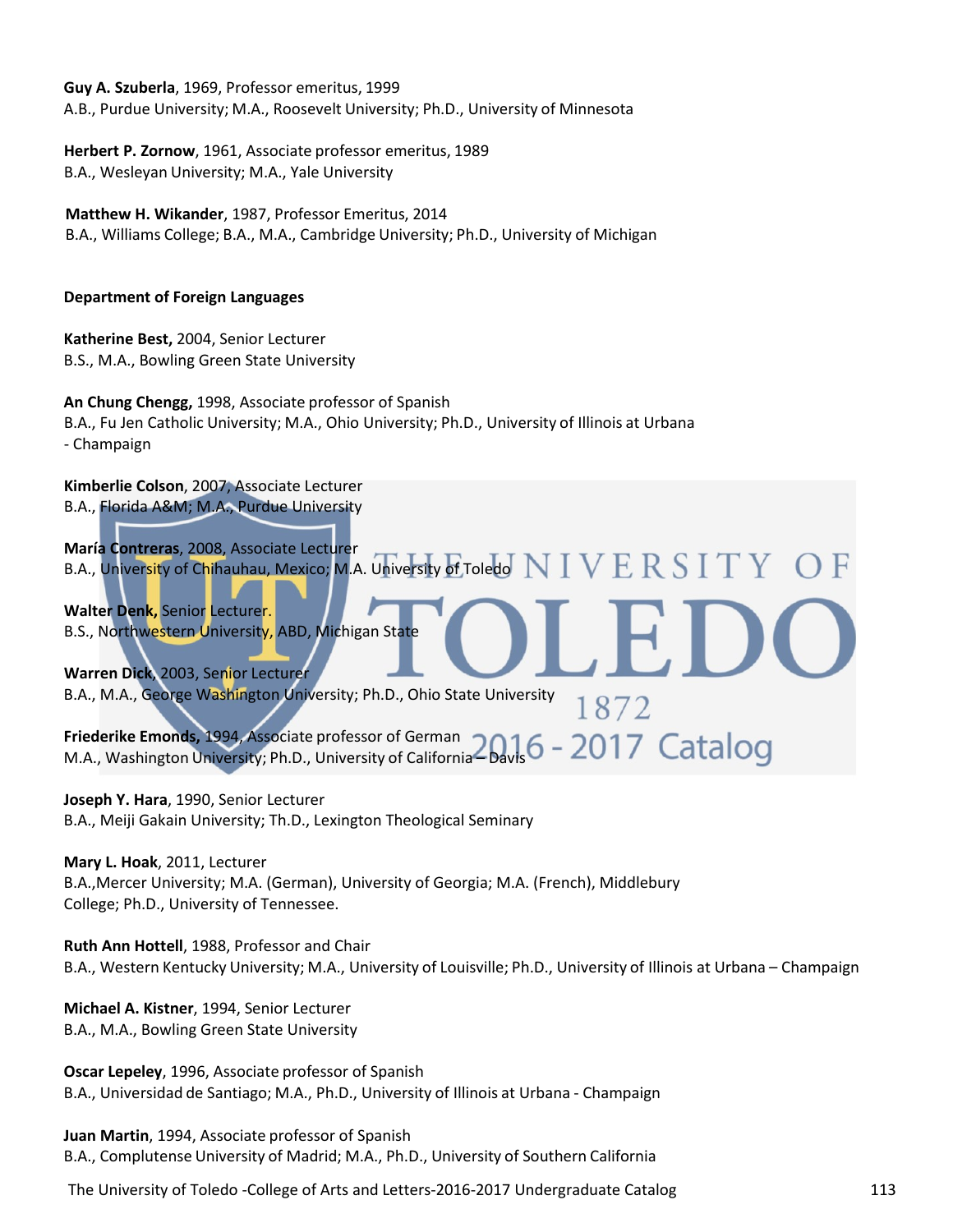**Mirta Parodi,** 2007, Associate Lecturer B.A., Universidad de la Republica (Montevideo); M.A., The University of Toledo

**Laurie Puszczewicz**, 2005, Associate Lecturer B.A., M.A., The University of Toledo

**Linda Rouillard**, 2001, Associate professor of French B.A., M.A.T., University of Vermont; Ph.D., University of Pittsburgh

**Gaby Semaan**, 2007, Assistant professor of Arabic B.A., Lebanese University; M.A., The University of Toledo; Ph.D., Bowling Green State University

**Kathleen Thompson-Casado,** 1993, Associate professor of Spanish B.A., M.A., Ph.D., The Ohio State University

**R. Bruce Way**, 2010, Associate Lecturer B.A., Kent State University, M.A., Ph.D., University of Toledo

**Cheryl Wessel**, 2003, Senior Lecturer B.A., Luther College; M.A., The University of Toledo

**Kasumi Yamazaki**, 2016, Assistant professor of Japanese **NIVERSITY** B.A., M.A., Ph.D., the University of Toledo

**Emeritus Faculty**

**Burley D. Channer,** 1970, Professor emeritus of German, 1993 B.A., University of Kansas; M.A., Middlebury College; Ph.D., The Ohio State University

**Andrew M. Chermak,** 1965, Assistant Professor emeritus of French, 1993 B.A., LaSalle College 2016 - 2017 Catalog

**Mestre,** 1966, Professor emeritus of Spanish, 1983 B.A., B.Ed., The University of Toledo; M.A., Purdue University

**Juergen G. Mudrow,** 1966, Professor emeritus of German, 1993 B.S., Utah State University; M.A., University of Minnesota

**Guessler M. Normand,** 1970, Professor emeritus of French, 1999 Diplome, Universite d'Aix - Marseille; M.A., Ph.D., University of Kentucky

**Orlando M. Reyes-Cairo,** 1969, Professor emeritus of Spanish, 1989 B.A., University of South Dakota; M.A., University of Minnesota; Ph.D., University of Michigan

**Timothy M. Scanlan,** 1970, Professor emeritus of French, 1999 B.A., University of Akron; M.A., Ph.D., Case Western Reserve University

**Uta I. Schaub,** 1969, Professor emeritus of German, 1999 Staatsexamen, University of Heidelberg; Assessorexamen, Studienseminar Heidelberg; Ph.D., Rice University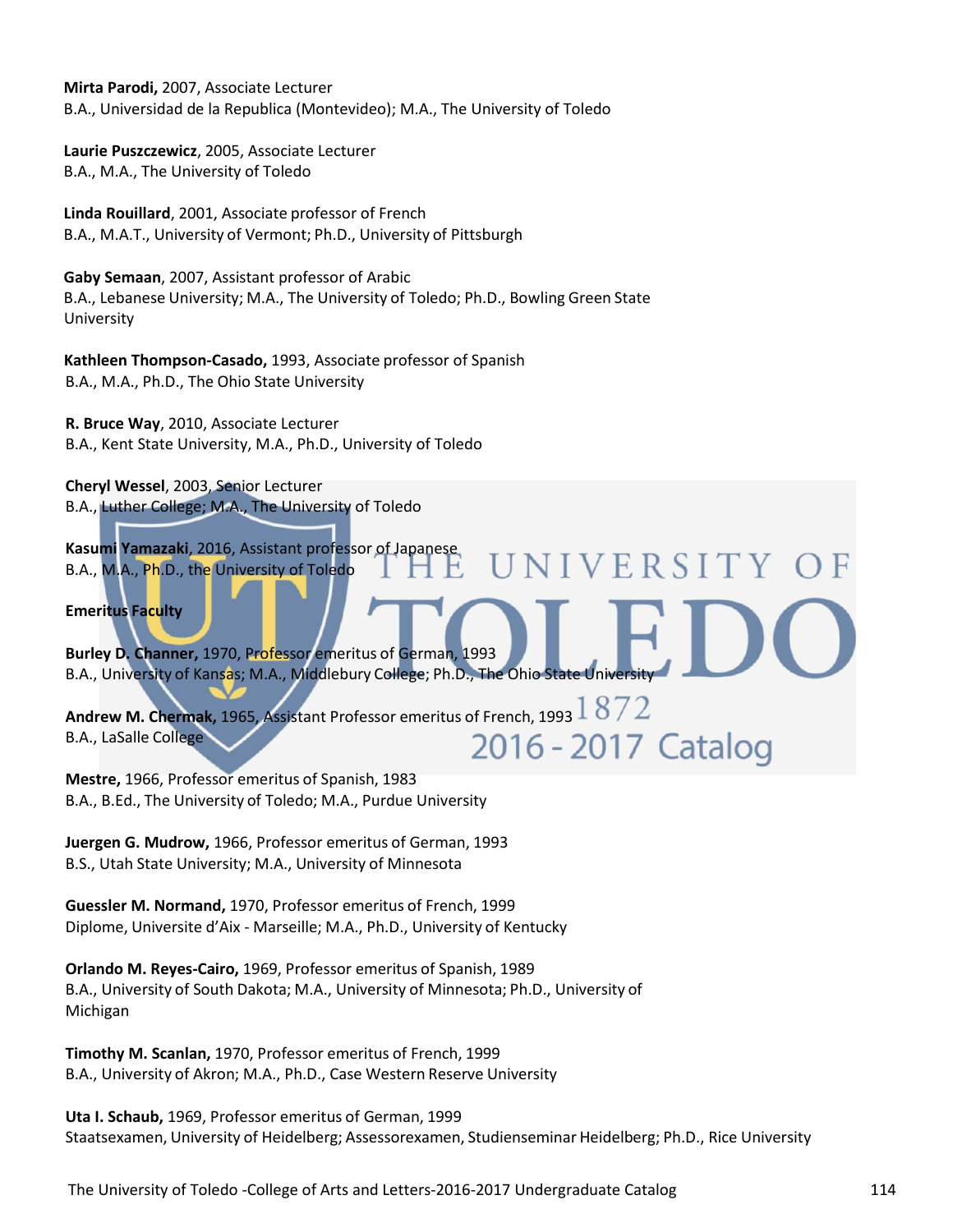**Antonio Varela,** 1982, Associate professor of Spanish B.A., San Francisco State University; M.A., Ph.D., Indiana University

### **Department of Geography and Planning**

**Bhuiyan Alam**, 2006 Associate professor

B.S., Bangladesh University of Engineering and Technology; M.S., Asian Institute of Technology, Bangkok; M.S., Ph.D., Florida State University

**Kevin Czajkowski,** 1998, Professor

B.S., State University of New York at Oneonta; Ph.D., University of Michigan

**Daniel J. Hammel**, 2005, Professor B.A., Kansas State University, M.A., Ph.D., University of Minnesota

**Patrick Lawrence,** 1999, Professor and Chair B.S., University of Guelph; M.A., Ph.D., University of Waterloo

**Neusa Hidalgo-Monroy McWilliams**, 2013, Lecturer

Ph.D., University of California, Berkeley

# **David J. Nemeth,** 1989, Professor

B.A., M.A., California State University - Northridge; Ph.D., University of California - Los Angeles **Neil Reid,** 1991, Professor and Director of the Urban Affairs Center B.A., M.A., University of Glasgow; M.A., Miami University; Ph.D., Arizona State University

**M. Beth Schlemper,** 2008, Assistant professor B.A., M.A., University of Missouri Columbia, Ph.D., University of Wisconsin Madison

 $6 -$ **Sujata Shetty,** 2005, Associate professor B Arch. School of Planning and Architecture (New Delhi), MUP, Ph.D., University of Michigan

# **Yanqing Xu**, 2014, Assistant professor

B. Eng. China University of Geosciences, M.S. GIS and Cartography, Wuhan University, Ph.D, Louisiana State University.

# **Emeritus Faculty**

**Peter S. Lindquist,** 1988, Professor Emeritus B.S., University of Wisconsin - Eau Claire; M.S.L.A., University of Wisconsin - Madison; Ph.D., University of Wisconsin – Milwaukee

# **Department of History**

**Charles Beatty-Medina**, 2003, Associate professor and chair B.A., Hunter College of The City University of New York; M.A., Ph.D., Brown University

# **Kristen Geamen**, 2014, Lecturer

B.A., University of Delaware, M.A., Ph.D., University of Southern California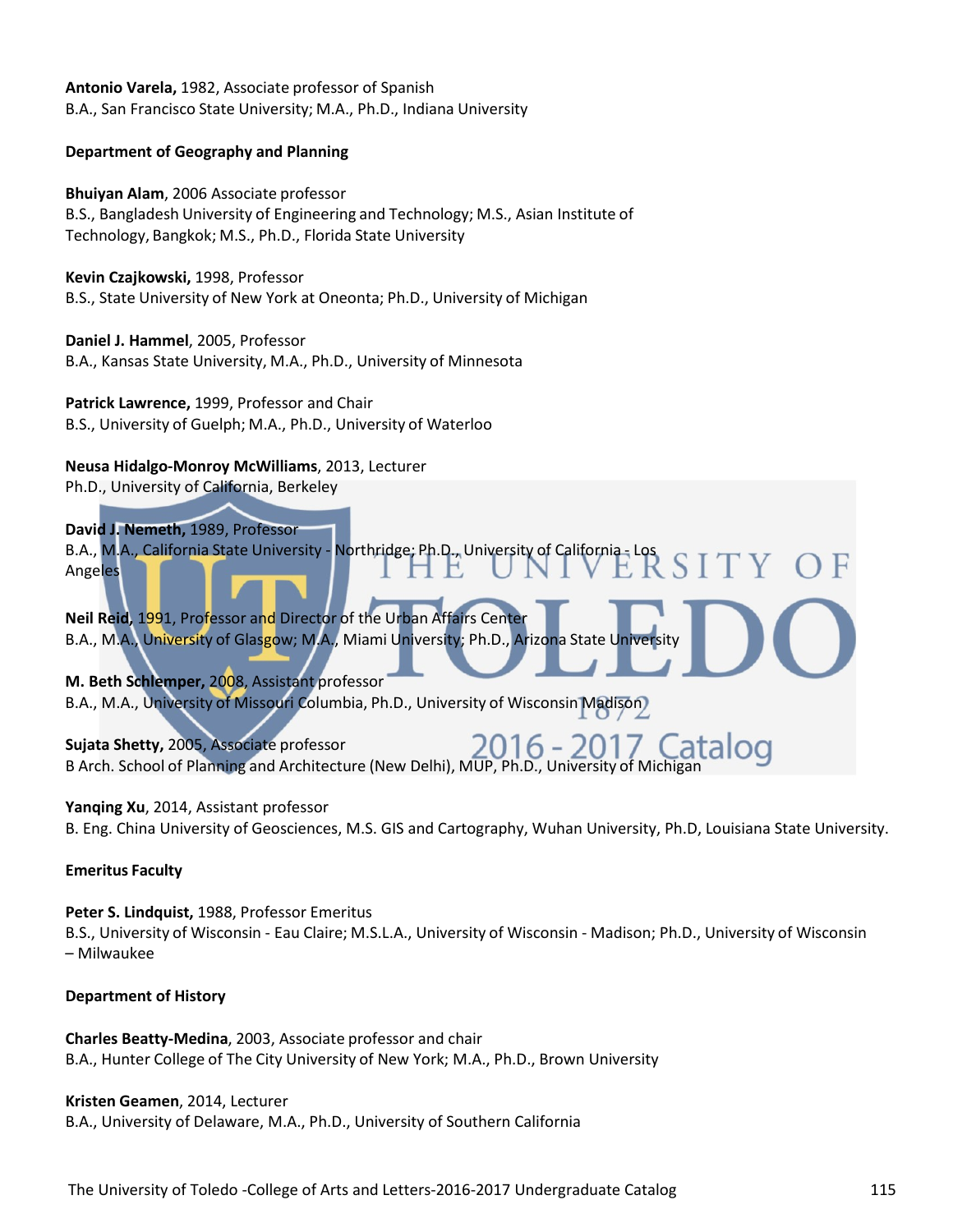**Chelsea Griffis**, 2015, Lecturer. M.A., Ph.D., University of Toledo

**Jason Jordan**, 2015, Visiting Assistant Professor B.A., Rhodes College, M.A., Ph.D., University of Illinois at Urbana-Champaign

**Robert McCollough**, 2008, Associate Lecturer B.A., M.A., Ph.D., University of Toledo

**Todd Michney,** 2011, Assistant professor B.A., Case Western Reserve University, M.A., Ph.D., University of Minnesota

**Roberto Padilla**, 2009, Assistant professor B.A., M.A., San Francisco State University; Ph.D., The Ohio State University

**Amy Pflugrad-Jakisch**, 2014, Associate Professor B.A., M.A., Ph.D., University at Buffalo (SUNY)

**Bruce Way,** 2010. Associate Lecturer. B.A., Kent State University, M.A., Ph.D., University of Toledo

#### **Emeritus Faculty**

ERSI **Richard E. Boyer**, 1964, professor emeritus, 1993 B.S.Ed., M.A., Northeast Missouri State College; Ph.D., University of Missouri

1872

**Diane F. Britton,** 1986, in process B.A., M.A., University of Idaho; Ph.D., Washington State University

**Lorin Lee Cary**, 1968, Professor emeritus, 1989 B.A., Antioch College; M.A., Ph.D., University of Wisconsin 2016 - 2017 Catalog

**Alfred A. Cave**, 1973, Professor emeritus, 2007 B.A., Linfield College; M.A., Ph.D., University of Florida

**Charles N. Glaab,** 1968, Professor emeritus, 2006 B.Ph., M.A., University of North Dakota; Ph.D., University of Missouri

**William D. Hoover**, 1968, Professor emeritus, 2006 B.A., MuskingumCollege; M.A., Ph.D., University of Michigan

**Michael Jakobson**, 1991, Professor emeritus, 2010 B.A., M.A., Tel Aviv University; Ph.D., University of Minnesota

**Marvin L. Michael Kay,** 1971, Professor emeritus, 1992 B.A., Maryville College; Ph.D., University of Minnesota

**Peter Linebaugh**, 1994, in process B.A., Swarthmore College; M.A., Columbia University; Ph.D., University of Warwick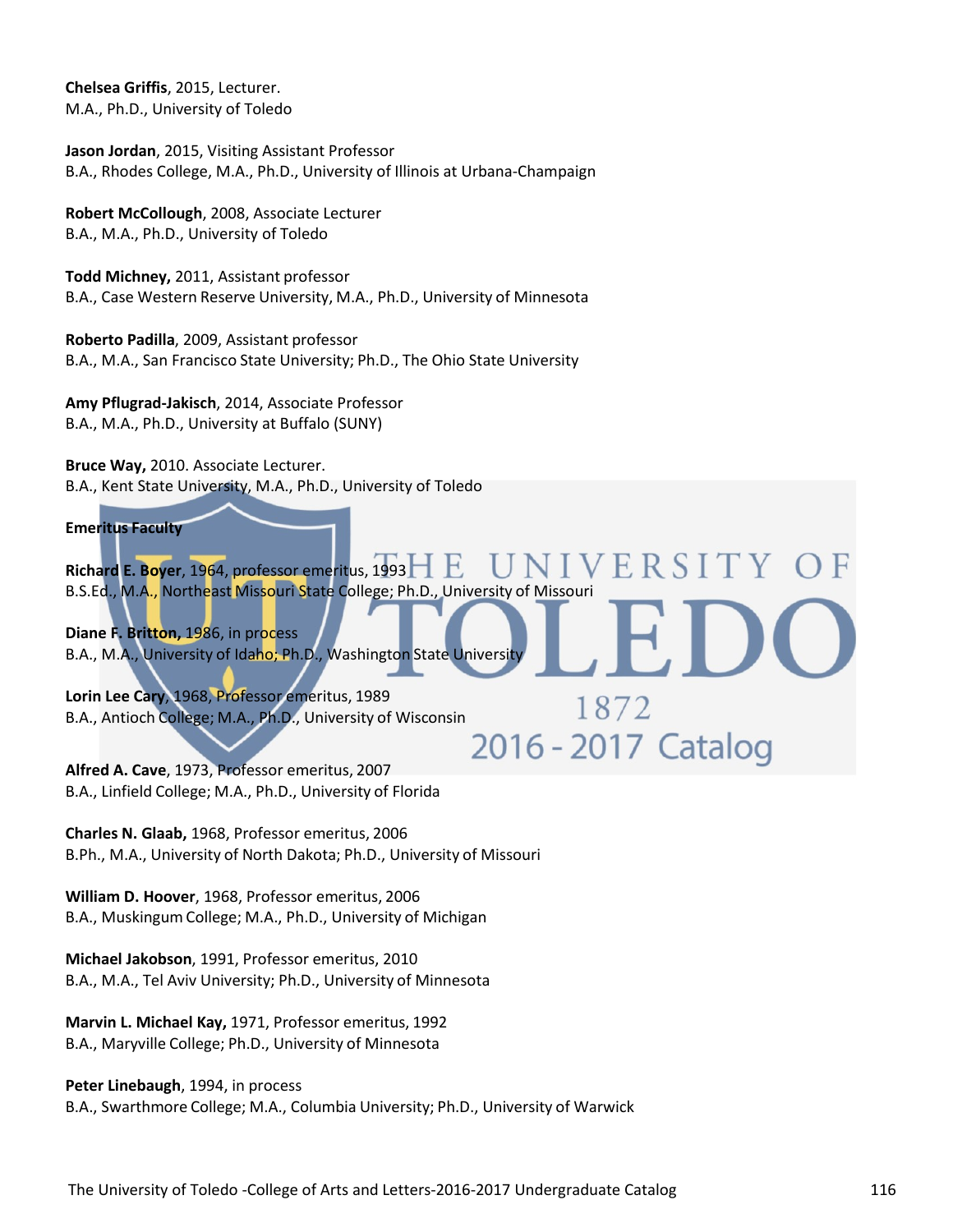**William H. Longton,** 1968, Professor emeritus, 2003 B.A., University of Florida; M.A., Ph.D., University of North Carolina

**Ronald Lora**, 1967, Professor emeritus, 2006 B.S., Bluffton College; Ph.D., The Ohio State University

**Theodore Natsoulas,** 1980, Professor emeritus, 2005 B.A., City College of New York; M.A., University of Chicago; Ph.D., Syracuse University

**Bogdan C. Novak**, 1961, Professor emeritus, 1990 L.L.M., State University of Ljubljana; M.A., Loyola University; Ph.D., University of Chicago

**William J. O'Neal**, 1969, Professor B.A., in process St. Maynard College; M.A., Indiana University; Ph.D., University of Missouri

**Roger D. Ray**, 1969, Professor emeritus, 2006 B.A., Baylor University; Ph.D., Duke University

**Ivan C. Scott,** 1968, Professor emeritus, 1984 B.A., College of William and Mary; M.A., Ph.D., University of Pennsylvania

**Robert F. Smith**, 1969, Distinguished University Professor B.A., M.A., University of Arkansas; Ph.D., University of Wisconsin **JIVERSITY** 

**Arthur R. Steele,** 1957, Professor emeritus, 1979 B.A., University of California; M.A., University of New Mexico; Ph.D., Duke University

1872

2016 - 2017 Catalog

**Larry D. Wilcox**, 1968, Professor emeritus, 2009 B.A., Ohio University; M.A., Ph.D., University of Virginia

**Department of Music** 

**Michael Boyd**, 1987, Professor B.M., Wisconsin Conservatory of Music; M.M., D.M.A., Eastman School of Music

**Timothy D. Brakel,** 2000, Professor

B.S., Jacksonville State University; M.S., Indiana State University; D.M.E., Indiana University

**Lee Heritage**, 1993, Associate Professor and Associate Dean B.M., Shenandoah University; M.M., University of Wisconsin; D.M.A., University of Illinois

**David N. Jex**, 1983, Professor

B.M., The University of Toledo; M.M., Bowling Green State University; D.M.A., Cleveland Institute of Music/Case Western Reserve University

**Erik Johanson**, 1993, Associate Professor B.A., Augustana College; M.M., University of Cincinnati

**Raymond C. Marchionni**, 2001, Professor B.M., M.M., University of Michigan; D.M.A., North Texas State University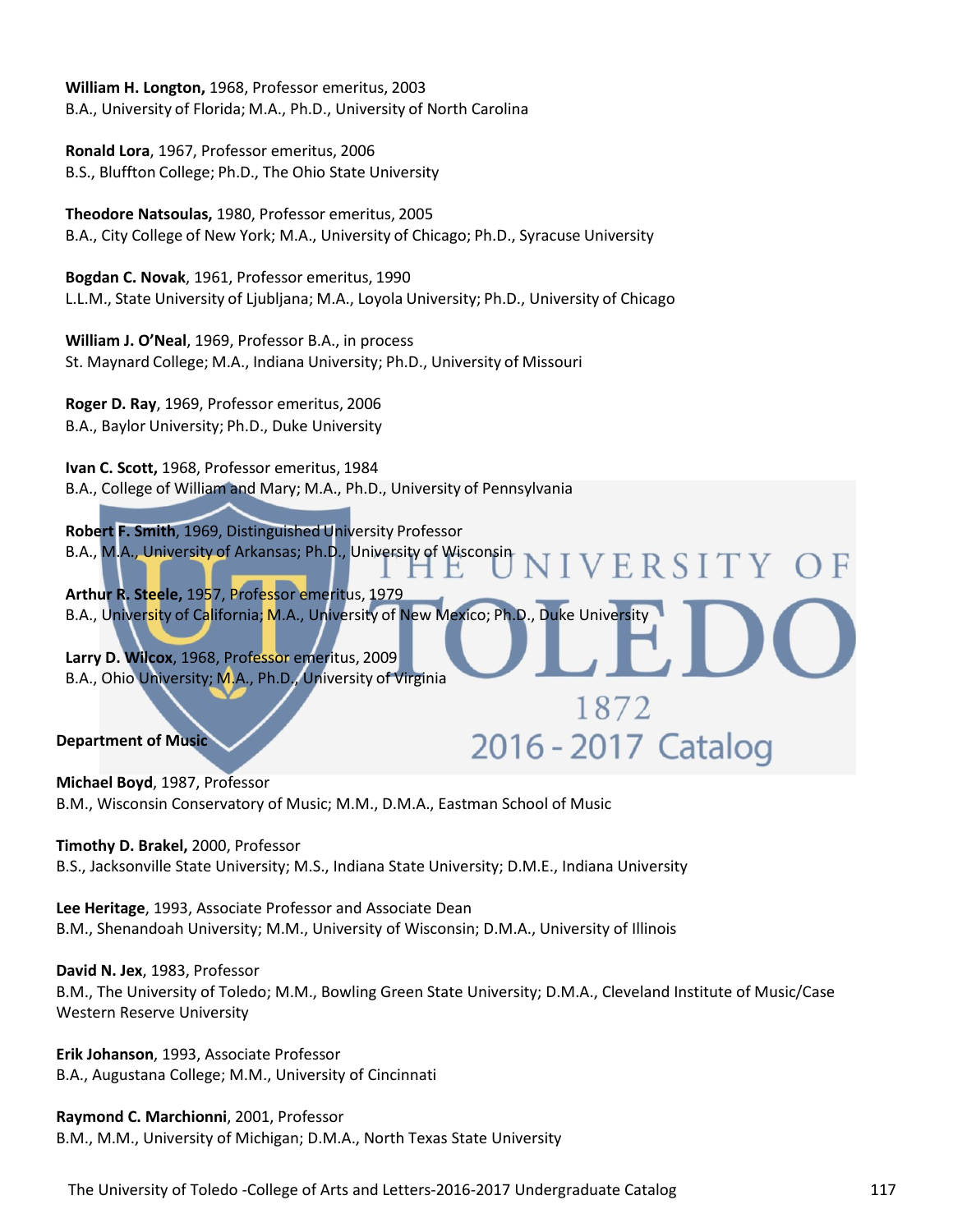**Gunnar Mossblad**, 2002, Professor B.M., M.M., University of North Texas

**Bradley Pierson**, 2015, Assistant Professor B.M., University of Nevada Las Vegas; M.M., California State University; D.M.A., University of Washington

**Olman Piedra**, 2011, Assistant Professor B.M., Baylor University; M.M.P., M.M., University of Michigan, D.M.A., Bowling Green State University

**Denise Ritter-Bernardini**, 2011, Assistant Professor B.S., East Central University; M.M., Texas Christian University; D.M.A., University of Oklahoma

**Pamela Stover**, 2011, Assistant Professor B.M., Iowa State University; M.A., University of Iowa; Ph.D., Indiana University

**Jason Stumbo**, 2005, Associate Professor and Chair B.S., M.M., University of Tennessee; Ph.D., University of Missouri

**Tad Weed**, 2011 Assistant Professor

B.M., Grove School of Music; M.M., Grove School of Music

**Emeritus Faculty** 

**Virginia A. Chambers**, 1975, Professor Emeritus, 1992 B.M., University of Louisville; N.M., Eastman School of Music; Ph.D., University of Michigan

1872

**Robert M. DeYarman**, 1978, Professor Emeritus, 1999 B.A., M.A., Ph.D., State University of Iowa

**Thomas D. East**, 1971, Professor Emeritus, 1992 B.A., University of Northern Colorado; M.M., Indiana University

2016 - 2017 Catalog **Stephen W. Hodge**, 1989, Professor Emeritus, 2015 B.M.E., M.M.E., Wichita State University; D.M.A., University of Colorado

**Mary R. Kihslinger**, 1967, Professor Emeritus, 1998 B.M.E., Alverno College; M.M., University of Wisconsin

**James L. Mason**, 1969, Professor Emeritus, 1992 B.S., M.A., Wayne State University

**Frances A. Renzi**, 1973, Professor Emeritus, 1999 B.M., North Texas State University; M.S., Juilliard School of Music

**Barbara A. Rondelli Perry**, 1975, Professor Emeritus, 2011 B.M., Kansas State College of Pittsburg; M.M., Pittsburg State University; L.R.A.M., Royal Academy of Music, London

**Richard M. Webster,** 1965, Professor Emeritus, 1993 B.A., University of Washington; M.M., Eastman School of Music

**Arthur S. Winsor Jr.**, 1958, Professor Emeritus, 1992 B.S., M.A., University of North Carolina; Ph.D., University of Michigan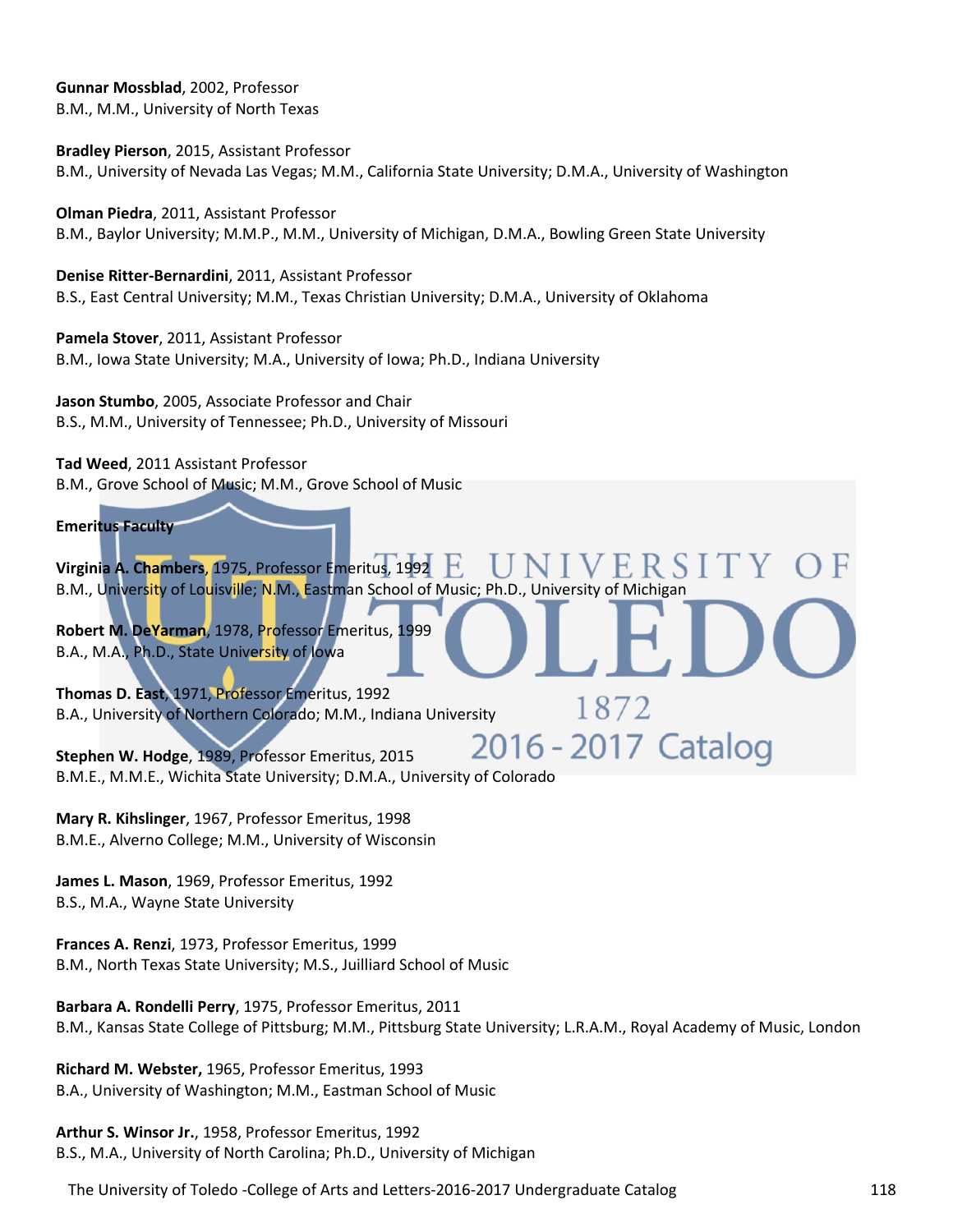#### **Lecturers**

**Robert Ballinger**, 2002, Associate Lecturer B.M., University of Toledo; M.M., Northwestern University

**Norman Damschroder**, 2002, Associate Lecturer B.M., University of Toledo; M.M., Bowling Green State University

**David C. Mariasy**, 1982, Senior Lecturer B.A., The University of Toledo; M.M., Bowling Green State University

**Andrew Rhodes**, 2013, Lecturer B.M., Butler University, M.M., Ohio University

**Jay Weik**, 2010, Lecturer B.M., Berklee College of Music; M.M., New England Conservatory of Music

### **Department of Philosophy and Religious Studies**

**Ammon Allred**, 2011, Assistant professor BA, Brigham Young University, M.A., Ph.D., Villanova University.

**Ovamir Anjum**, 2009, Associate professor, Imam Khattab Endowed Chair of Islamic Studies B.E., University of Wisconsin-Madison; M.A., University of Chicago; M.S., Ph.D., University of Wisconsin, Madison

**Nina Atanasova**, 2014, Lecturer M.A., Sofia University; Ph.D., Bulgarian Academy of Science; M.A., University of Cincinnati; Ph.D., University of Cincinnati

1872 **James Campbell**, 1982, Distinguished University Professor, Retired B.A., Temple University; M.A., Ph.D., State University of New York - Stony Brook 7 Catalog

**Jeanine Diller**, 2010, Associate professor B.A., Wheaton College; M.A. Syracuse University; Ph.D., University of Michigan

**Peter Feldmeier**, 2011, Thomas and Margaret Murray & James J. Bacik Professor of Catholic Studies B.A., Purdue University; M.A., University of St. Thomas; M.Div., St. Paul Seminary; Ph.D., Graduate Theological Union

**Ben Grazzini**, 2010, Associate lecturer B.A., Penn State University; M.A., Ph.D., The New School of Social Research

**Madeline Muntersbjorn**, 1994, Associate professor B.A., Carleton College; M.A., Ph.D., University of Pittsburgh

**Susan M. Purviance**, 1988, Professor B.A., M.A., Ph.D., University of California - Santa Barbara

The University of Toledo -College of Arts and Letters-2016-2017 Undergraduate Catalog 119 **John Sarnecki**, 2002, Associate professor and Chair B.A., M.A., University of Calgary, Ph.D., Rutgers University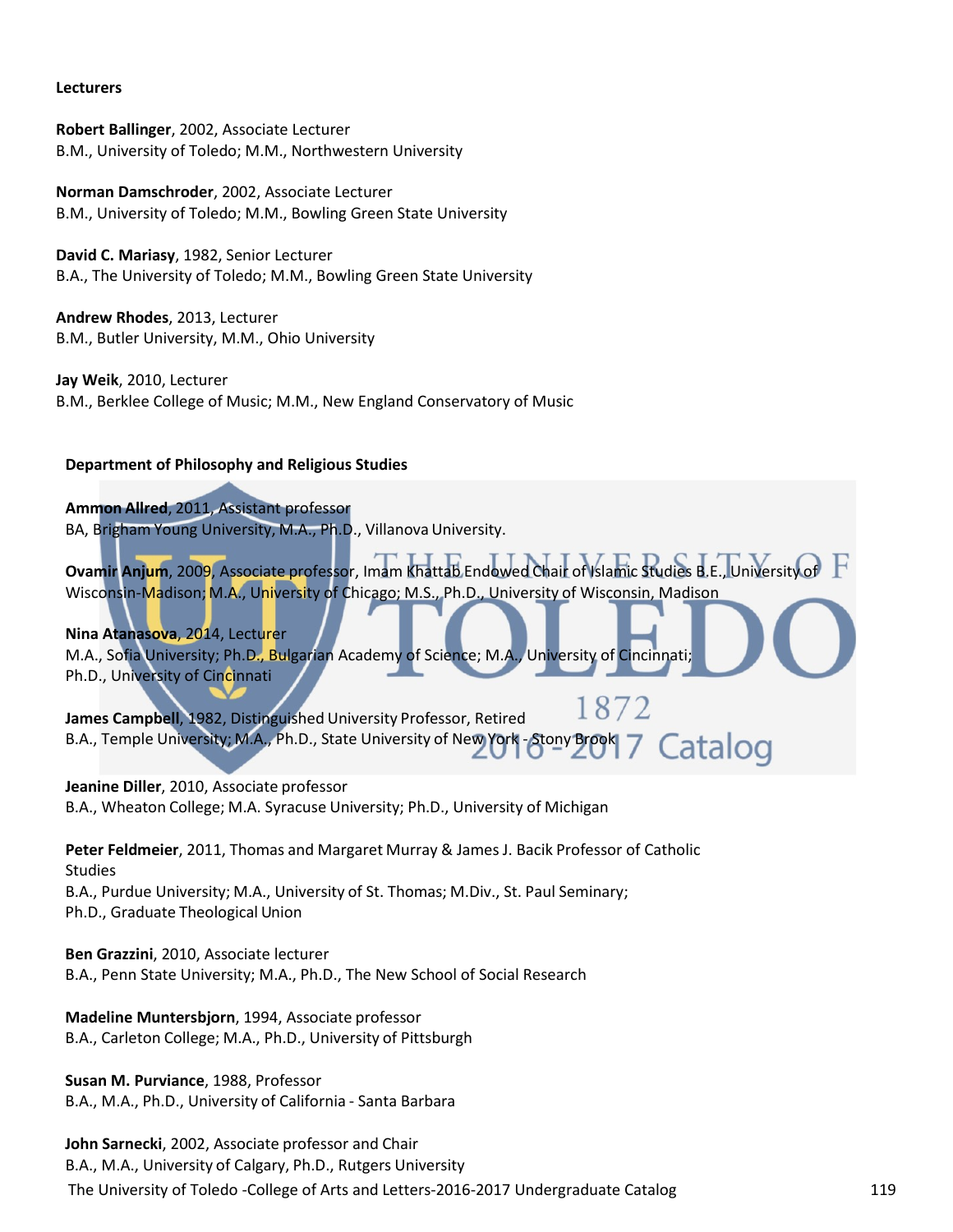#### **Emeritus Faculty**

**Charles V. Blatz**, 1989, Professor emeritus, 2012 B.A., University of Cincinnati; M.A., Ph.D., University of Michigan

**Thomas C. Mayberry**, 1969, Professor emeritus, 1989 B.A., M.A., Oklahoma State University; Ph.D., University of Washington

**Ramakrishna Puligandla**, 1966, Professor emeritus, 1993 B.S., M.Sc., Andhra University; M.S., Purdue University; A.M., University of South Dakota; Ph.D., Rice University

**Stephen S. Tigner**, 1965, Professor emeritus, 1990 B.A., University of Rochester; M.A., Ph.D., University of Michigan

### **Department of Political Science and Public Administration**

**Jeffrey Broxmeyer**, 2015, Assistant professor B.A., University of Wisconsin-Madison, M.Phil., Ph.D., The Graduate Center-CUNY

**Jetsabe Caceres**, 2011, Assistant professor B.A., University of Puerto Rico; M.A., Ph.D., University of Florida

**Renee J. Heberle**, 1997, Professor, Co-Director of Law and Social Thought B.A., Brandeis University; M.A., Ph.D., University of Massachusetts- Amherst

**Samuel P. Nelson**, 2001, Associate professor and Chair. B.A., Northwestern University; M.A., Ph.D., University of Wisconsin - Madison

1872 **Jami Taylor** 2009, Associate professor B.A., M.P.A., Old Dominion University; M.L.I.S., University of North Carolina, Greensboro; Ph.D., J I O North Carolina State University

**Michael Joel Voss**, 2015, Assistant professor

B.A., University of North Carolina, Wilmington; M.A., Arcadia University; LL.M, Universiteit Utrecht School of Law, The Netherlands; Ph.D., University of Virginia

### **Emeritus and Superannuate Faculty**

**Lynn W. Bachelor**, 1988, Associate professor B.A., Mount Holyoke College; M.A., University of New Hampshire; Ph.D., University of Chicago

**Norman Blume**, 1956, Professor emeritus, 1983 B.A., University of Connecticut; M.A., Boston University; Ph.D., The Ohio State University

**Winfield S. Bollinger**, 1967, Professor emeritus, 1993 B.A., Ph.D., Syracuse University

**David H. Davis**, 1989, Professor B.A., Cornell University; M.A., Ph.D., Johns Hopkins University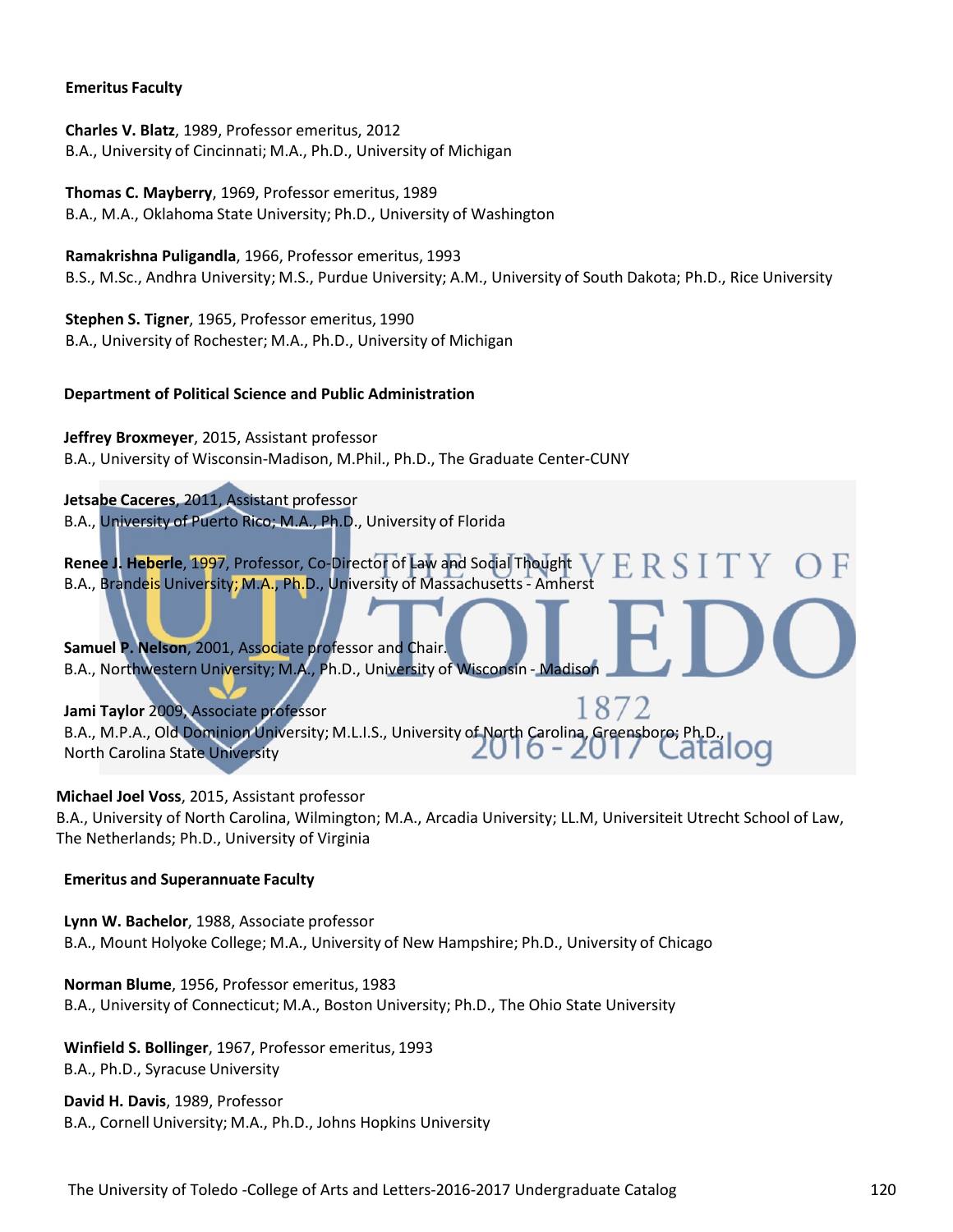**George P. Jan**, 1968, Professor emeritus, 1993 B.A., National Chengchi University; M.A., Southern Illinois University; Ph.D., New York University

**James W. Lindeen**, 1967, Professor emeritus, 2009 B.A., University of Omaha; M.A., Ph.D., University of Nebraska

**Sunday E. Ubokudom**, 1995, Professor

B.S., Oklahoma State University; M.P.A., Ph.D., University of Kansas

 **Ronald R. Randall**, 1970, Professor emeritus, 2006 B.A., University of Montana; Ph.D., University of Wisconsin

**Willard W. Smith**, 1961, Professor emeritus, 1989 B.A., Miami University; M.S.G.M., University of Denver

**Robert S. Sullivant**, 1973, Professor emeritus, 1990 A.B., M.A., University of California; Ph.D., University of Chicago

**Karl O. Vezner**, 1971, Professor emeritus, 1992 B.A., Valparaiso University; M.A., American University; Ph.D., University of North Carolina

**NIVERSITY** 

1872

2016 - 2017 Catalog

**David S. Wilson**, 1970, Associate Professor emeritus, 2010 B.A., Dartmouth College; M.A., Ph.D., Cornell University

**Department of Psychology**

**Wesley A. Bullock**, 1988, Associate professor B.A., M.S., Ph.D., University of Oklahoma

**Michael Caruso**, 1988, Associate professor B.A., M.A., The University of Akron

**Stephen D. Christman**, 1989, Professor B.A., University of Michigan; Ph.D., University of California - Berkeley

**Jon D. Elhai, 2009,** Associate professor B.A., University of Delaware, M.S., Ph.D., Nova Southeastern University

**Sarah E. Francis**, 2014, Associate Professor B.A., Albany, SUNY; Ph.D., University of Hawaii at Manoa

**Kim L. Gratz, 2016, Chair B.A., Tulane University, M.A., Ph.D., University of Massachusetts**

**Andrew L. Geers**, 2001, Professor B.A., University of Cincinnati; M.S., Ph.D., Ohio University

**Henry E. Heffner**, 1987, Professor B.A., Trinity College; M.S., Ph.D., Florida State University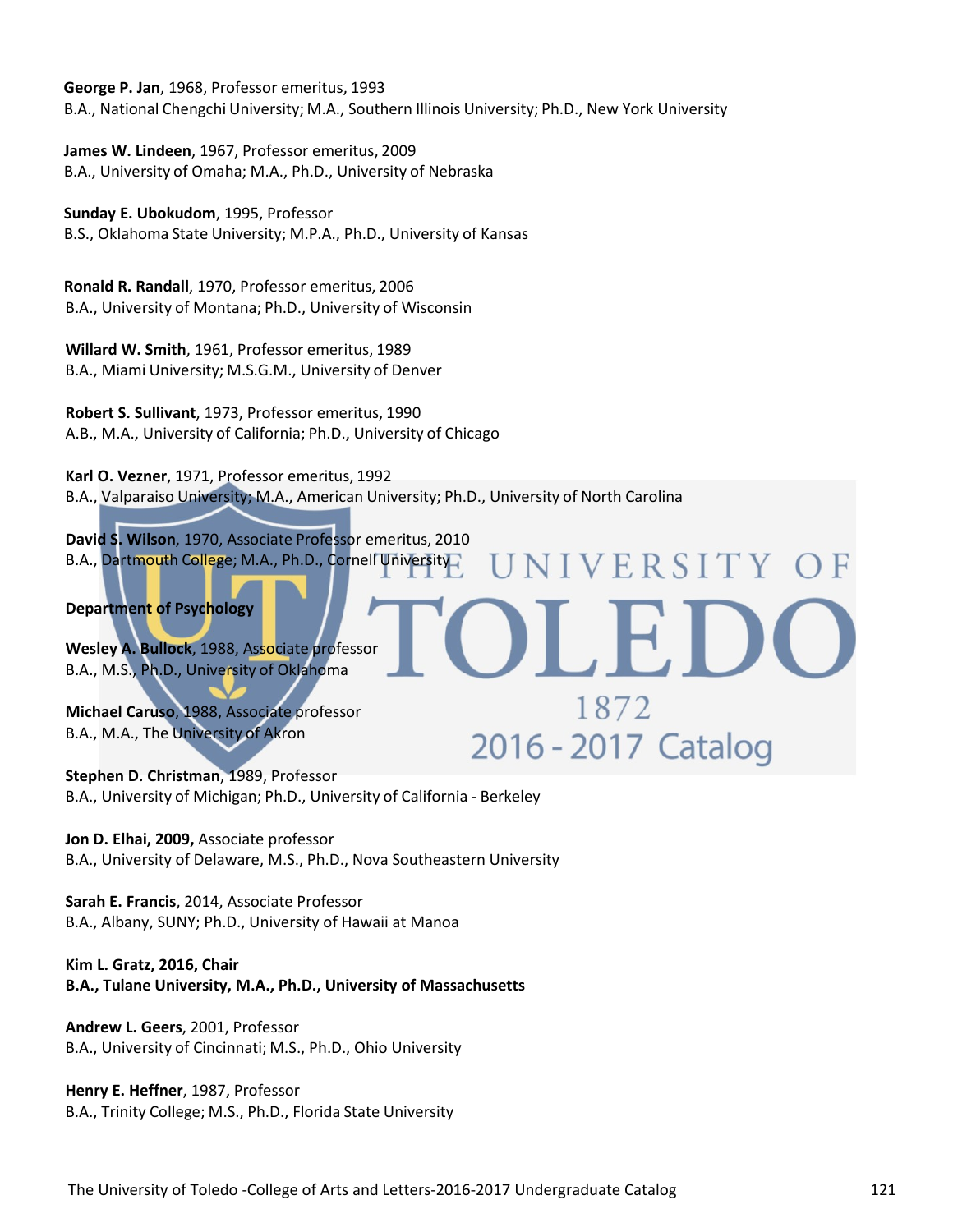**Rickye S. Heffner**, 1987, Professor B.A., Vanderbilt University; M.S., Ph.D., Florida State University

**John D. Jasper**, 2001, Professor B.S., Kansas State University; M.A., Ph.D., University of Iowa

**Jason C. Levine,** 2012, Assistant professor B.A., Bowling Green State University, M.A., Ph.D., University of Wisconsin-Milwaukee

**Kamala London Newton**, 2005, Associate professor B.A., Grand Valley State University; M.S., Ph.D., University of Wyoming

**Gregory J. Meyer**, 2003, Professor B.S., University of Illinois at Urbana - Champaign; M.S., Ph.D., Loyola University in Chicago

**Peter G. Mezo,** 2015, Assistant professor B.S., University of Toronto; Ph.D., University of Hawaii-Manoa

**Joni L. Mihura**, 1996, Associate professor B.S., M.S., Ph.D., Oklahoma State University

**Jason Rose**, 2009, Associate professor B.A., Purdue University; Ph.D., University of Iowa

**Mojisola F. Tiamiyu**, 1997, Associate professor B.Sc., Obafemi Awolowo University; M.Sc., University of Jos; Ph.D., University of Toronto

E.

UNIVERSITY

1872

**Matthew Tull**, 2016, Professor B.A. Wake Forest University, M.A., Southern Methodist University, Ph.D., University of Massachusetts

**Emeritus Faculty**

2016 - 2017 Catalog **Harvard L. Armus**, 1960, Professor emeritus, 2009 A.B., New York University; A.M., Columbia University; Ph.D., State University of Iowa

**Jeanne Brockmyer**, 1995, Professor emeritus, 2010 B.A., Bucknell University; Ph.D., University of North Carolina

**David M. Del Castillo**, 1968, Professor emeritus, 1993 B.S., M.S., Ph.D., University of New Mexico

**Robert K. Elliot**t, 1978, Professor emeritus, 2006 B.A., University of California - Santa Cruz; M.A., Ph.D., University of California - Los Angeles

**Robert A. Haaf**, 1969, Professor emeritus, 2004 B.A., Gettysburg College; M.A., University of Maryland; Ph.D., University of Connecticut

**Walter McKeever**, 1990, Professor emeritus, 2003 B.A., Miami University; Ph.D., University of Rochester

**A. John McSweeny**, 1981, Professor emeritus 2010

B.A., University of Wisconsin-Madison, M.A., Ph.D. Northern Illinois University; J.D., University of Toledo.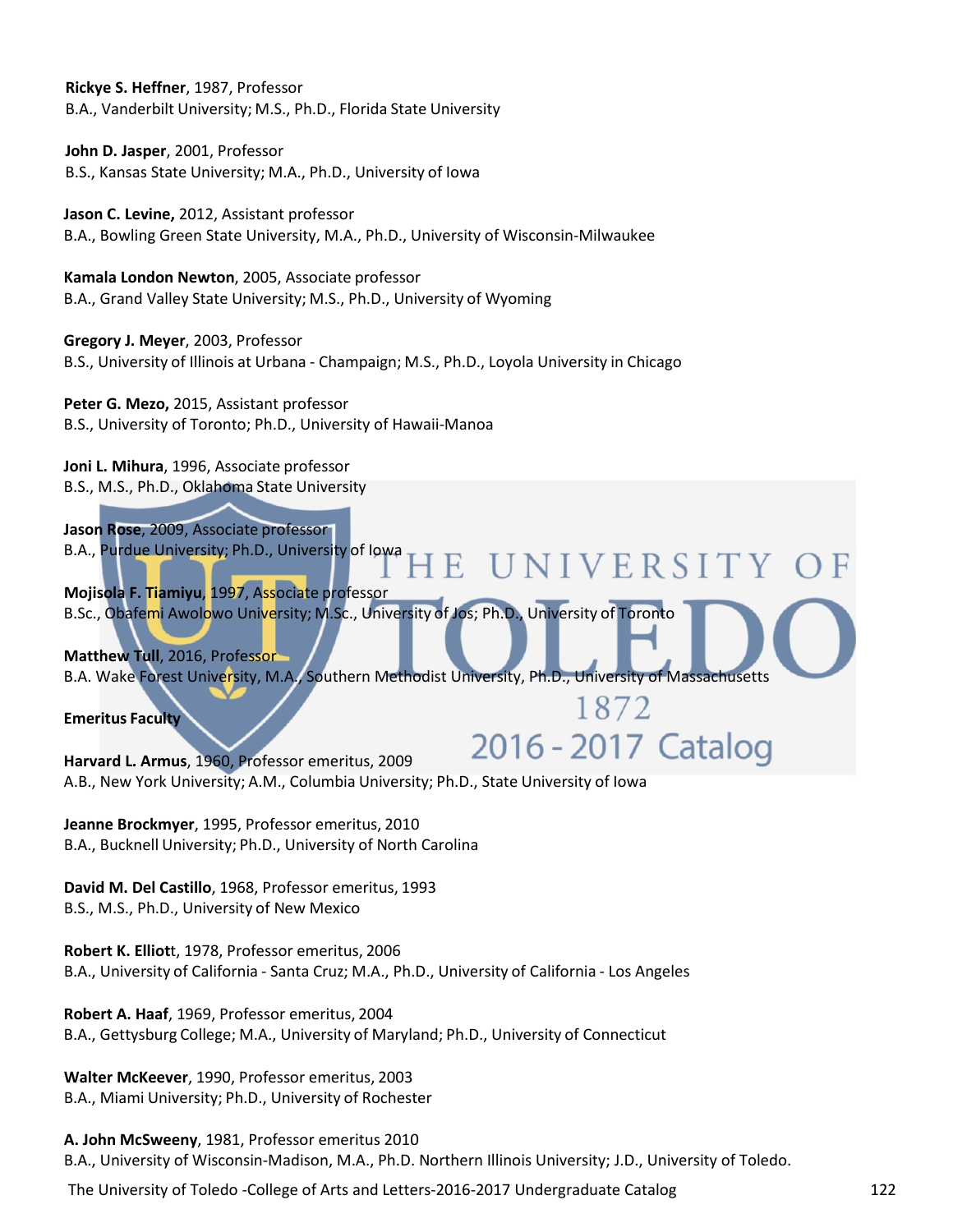**Albert B. Palmer Jr.**, 1965, Professor emeritus, 1993 B.A., Heidelberg College; M.S., New Mexico Highlands University; Ph.D., Southern Illinois University

**Stefan Slak**, 1967, Professor emeritus, 1993 Diplome, Universite de Paris; M.S., Lehigh University; Ph.D., Wayne State University

### **Department of Sociology and Anthropology**

**Shahna Arps,** 2014, Lecturer. B.A., Ohio University-Athens, M.A. Ph.D., Ohio State University

**Melissa Baltus**, 2014, Assistant professor B.A., Minnesota State University-Morehead, M.A., Ph.D., University of Illinois at Urbana-Champaign

**Patricia F. Case**, 2004, Associate professor and chair B.A., M.A., Ph.D., Wayne State University

**Barbara Coventry**, 1991, Associate professor B.A., Eureka College; M.S., Illinois State University; Ph.D., University of Illinois

**Dwight N. Haase**, 2007, Associate professor B.S.W., Purdue University; M.A., Clark University; Ph.D., University of Wisconsin-Madison E

**Willie L. McKether**, 2006, Associate professor B.A., Grand Valley State University; M.B.A., Saginaw Valley State University; M.A., Ph.D., Wayne State University

**Seamus P. Metress**, 1969, Professor B.S., University of Notre Dame; M.A., Columbia University; Ph.D., Indiana University

1872 **Monita Mungo,** 2014, Lecturer 2017 Catalog B.A., Pepperdine University, M.A., Ph.D. (ABD) Wayne State University \_

 $\Box$ 

# **Mark Sherry, 2005, Associate professor**

B.A., M.A., Ph.D., The University of Queensland

### **Angela Siner, 1989, instructor**

B.A., Grambling State University; M.A., University of Southwest Louisiana

**Jerry Van Hoy,** 2000, Associate professor, Co-Director of Law and Social Thought, Director ofMaster of Liberal Studies B.A., University of California - Santa Cruz; M.A., Ph.D., Northwestern University

### **Thomas Zych,** 2015, Lecturer

B.A., University of Illinois-Urbana-Champaign, M.S., Anthropology, University of Wisconsin-Milwaukee.

### **Emeritus Faculty**

# **Barbara K. Chesney, 1989, Associate professor**

B.A., Mount St. Mary's College; M.A., Eastern Michigan University; M.P.H., Ph.D., University of Michigan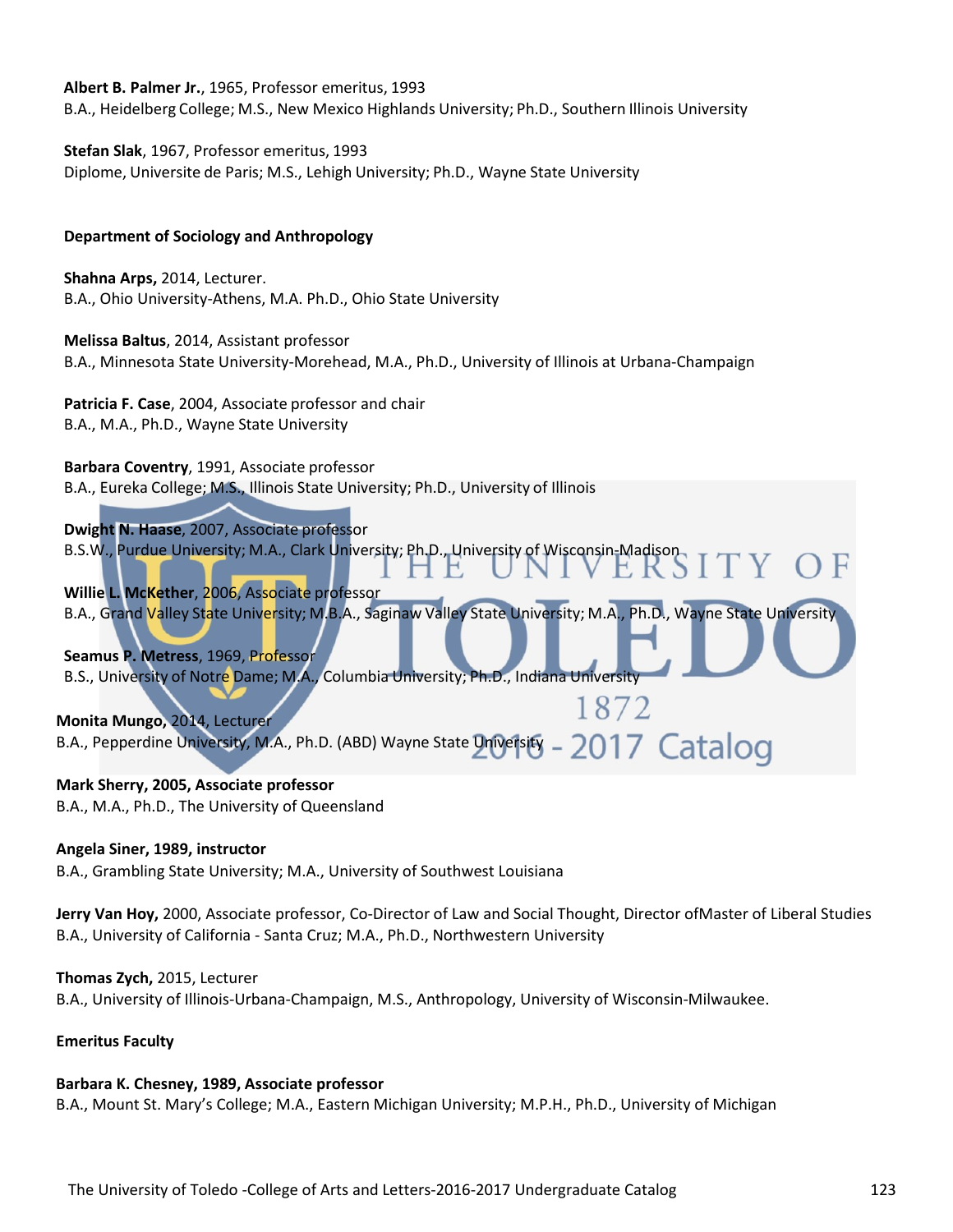#### **Marietta Morrissey, 1989, Professor emeritus, 2012**

B.A., University of Pittsburgh; M.A., Ph.D., Michigan State University

#### **Elias T. Nigem, 1976, Associate professor, Professor emeritus, 2014**

A.A., Los Angeles Valley College; B.A., M.A., California State University; Ph.D., Utah State University

### **Ruth E. Searles, 1969, Professor emeritus, 1991**

B.A., Oberlin College; M.A., Ph.D., University of Michigan

#### **Department of Theatre and Film**

**Holly Hey**, 2006, Associate Professor B.F.A., Ohio University; M.F.A., School of the Art Institute of Chicago

### **Tammy A. Kinsey**, 2000, Professor

B.A., Virginia Tech; M.F.A., Virginia Commonwealth University

**Edmund Lingan**, 2007, Associate Professor and Chair B.F.A., Texas State University; Ph.D., City University of New York

**Holly Monsos**, 1992, Professor and Associate Dean B.A., Michigan State University; M.F.A., University of Montana VERSITY **Stephen Sakowski**, 2015, Assistant Professor B.F.A., Otterbein College; M.F.A., University of California San Diego

**Daniel Thobias**, 2012, Assistant Professor B.F.A., University of California, Berkley; M.F.A., North Carolina School of Arts

**Matt Yockey**, 2010, Associate Professor B.A., Indiana University; M.A., Ohio University; Ph.D., Indiana University  $1872$ 

**Emeritus Faculty** 

**James S. Hill**, 1980, Professor Emeritus, 2013 B.A., M.A., Adams State College; M.F.A., University of Arizona

**E. Elaine Valois**, 1966, Professor Emeritus, 1991 B.A., Bowling Green State University; Certificate, Sorbonne University of Paris; M.A., Bowling Green State University

2016 - 2017 Catalog

**Daniel J. Watermeier**, 1984, Professor Emeritus, 2006 B.A., University of Tennessee; M.A., University of Maryland; Ph.D., University of Illinois

**Charles E. Williams**, 1984, Associate Professor Emeritus, 2002 B.A., Texas Christian University; M.A., Stanford University

#### **Lecturers**

**Kelly McBane**, 2016, Lecturer B.A., Slippery Rock University; M.F.A. Ohio University

**Christopher M. Montpetit**, 2014, Lecturer B.A., Niagara University; M.F.A., Columbia University